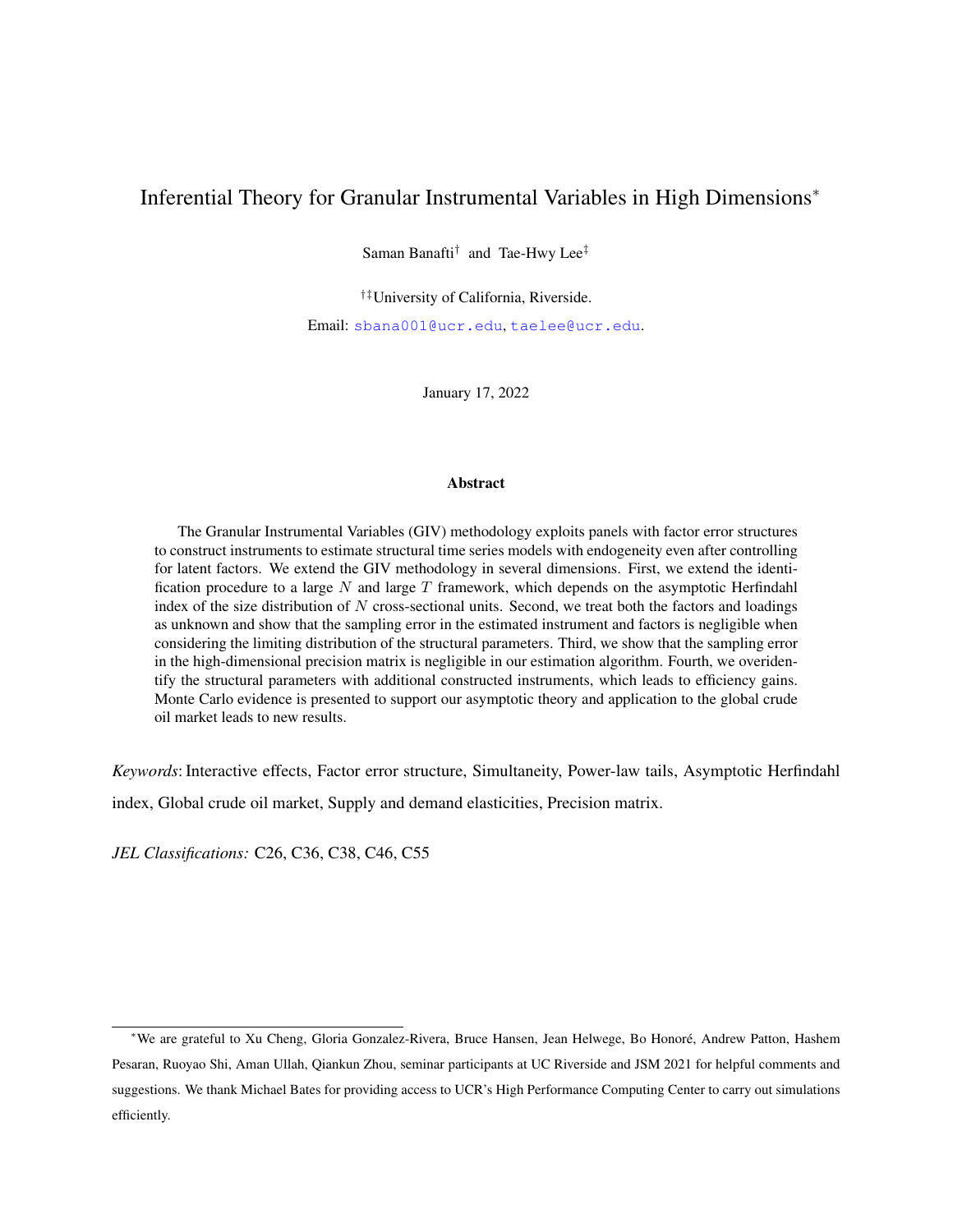### <span id="page-1-0"></span>1. Introduction

In the absence of randomized control trials, *finding* valid and strong instruments to circumvent unobserved confounders is a very challenging task. The Granular Instrumental Variables, hereafter GIV, methodology that [Gabaix and Koijen \(2021\)](#page-42-0) propose, establishes a systematic way to *construct* instruments from suitably weighted idiosyncratic shocks, from observational datasets and use them as instruments for aggregate endogenous variables.

Constructing instruments. There are some existing methodologies which seek to eliminate the need to find an instrument. A leading example is the [Arellano and Bond \(1991\)](#page-41-0) framework in the context of estimating the speed of adjustment or state dependence parameters using dynamic panel data models with fixed effects, in which higher order lags of the dependent variable serve as instruments for the included lags of the dependent variable. The [Bartik \(1991\)](#page-42-1) methodology (aka shift-share estimators) where instruments are constructed from identities involving the (endogenous) explanatory variable whose shift component is interacted with shares. The [Rigobon \(2003\)](#page-43-0) setting exploits the existence of structural breaks in the conditional heteroskedasticity regime, which is common place in many applications of interest. This allows one to bring a system with less equations than unknowns to a just identified system with as many equations as unknowns. The Bai and Ng  $(2010)$  methodology lays out a panel simultaneous equations model (similar to the model analyzed in this paper) where the estimated (strong) factors can be used as instrumental variables under certain conditions. We will return to the [Bai and Ng \(2010\)](#page-41-1) methodology when we overidentify the structural parameters of interest as it is inspired by their framework. The vast methodological refinements cited within the papers referenced above are not listed here for brevity.

Microeconomic (granular) origins of aggregate fluctuations. How can idiosyncratic shocks be relevant for endogenous aggregate variables? The literature on "granularity" traces back to historic debates in macroeconomics; no attempt to fully catalog this debate is made here, rather a concise summary is offered. [Long and Plosser \(1983\)](#page-43-1) demonstrate that in a multisector stochastic neoclassical growth model, sectoral shocks (as opposed to aggregate shocks) can potentially lead to GDP fluctuations. Intuitively, complex production processes form sectoral linkages which in turn provide a transmission mechanism of shocks across sectors. Subsequently, [Horvath \(2000\)](#page-42-2) and [Dupor \(1999\)](#page-42-3) debate whether sectoral shocks decay according to  $\frac{1}{\sqrt{2}}$  $\frac{1}{N}$  as the central limit theorem would suggest. [Gabaix \(2011\)](#page-42-4) provides an initial theoretical solution to the debate by showing that when the firm size distribution is heavy tailed, the central limit theorem does not apply and sectoral volatility decays much slower than  $\frac{1}{\sqrt{2}}$  $\frac{1}{N}$ . [Gabaix \(2011\)](#page-42-4) coins this mechanism as the so-called "granular" hypothesis, in which the economy is composed of incompressible grains as opposed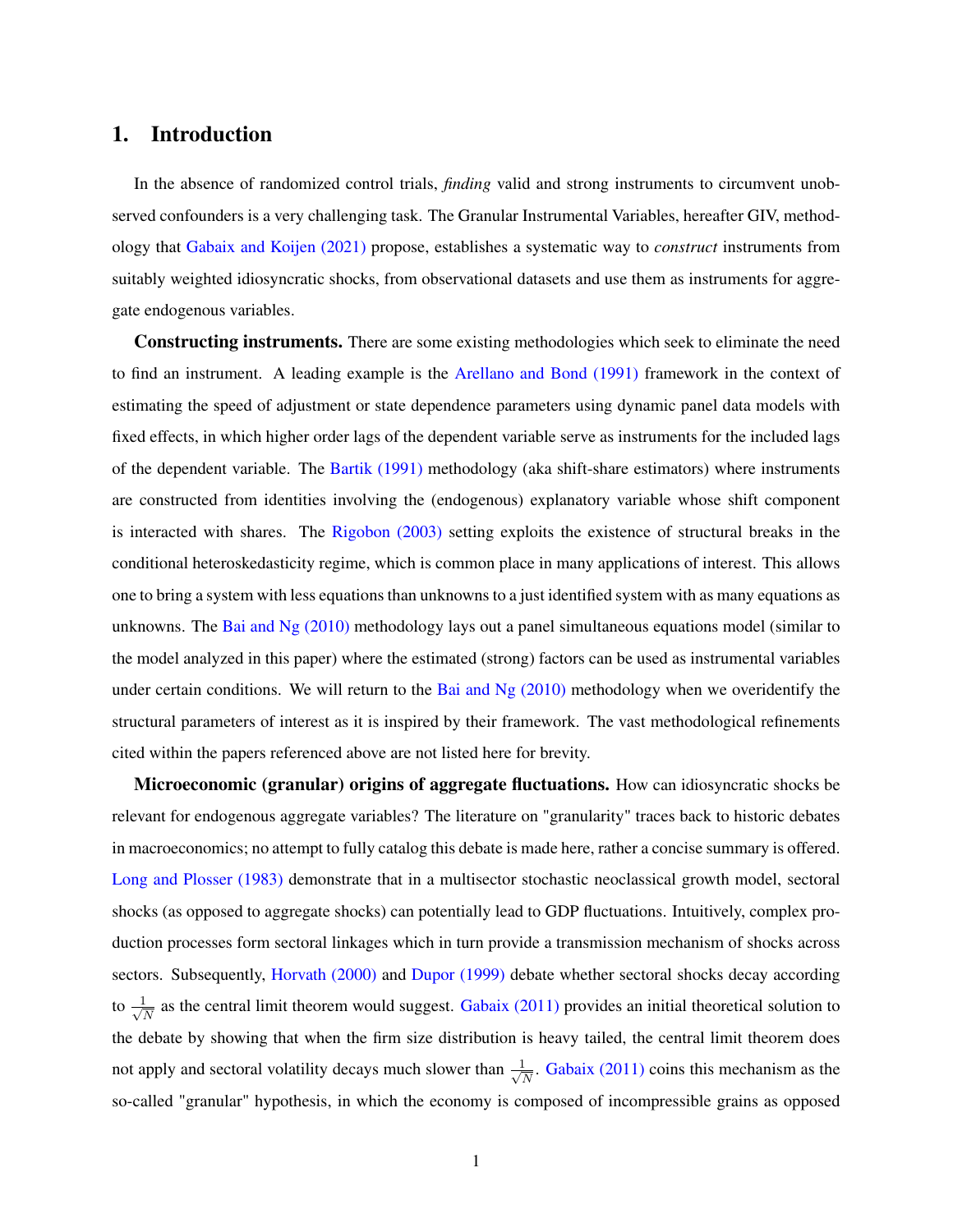to infinitesimally small micro units. [Acemoglu et al. \(2012\)](#page-41-2) formulates a network approach to demonstrate that sectoral idiosyncratic shocks generate non-negligible aggregate volatility when there exists sufficient asymmetry in the input-output relationships. [Pesaran and Yang \(2020\)](#page-43-2) build off of the theoretical approach of [Acemoglu et al. \(2012\)](#page-41-2) and develop econometric theory to measure the degree of network dominance and in their application they find some evidence of sector-specific shock propagation albeit not overwhelmingly strong for the US input-output accounts data over the period 1972-2002. More empirical evidence for such propagation mechanism is presented in [Gatti et al. \(2005\),](#page-42-5) [Canals et al. \(2007\),](#page-42-6) [Koren and Tenreyro \(2007\),](#page-43-3) [Blank et al. \(2009\),](#page-42-7) [Malevergne et al. \(2009\),](#page-43-4) [Yan \(2011\),](#page-44-0) [Gabaix \(2011\),](#page-42-4) [Carvalho and Gabaix \(2013\),](#page-42-8) [Schiaffi \(2013\),](#page-43-5) [Acemoglu et al. \(2017\),](#page-41-3) [Jannati \(2017\)](#page-42-9) and [Lera and Sornette \(2017\).](#page-43-6)

GIV, Gabaix and Koijen (2021). In an econometric framework, GK illustrate that when the market under consideration is sufficiently concentrated, then one can use the the collection of idiosyncratic shocks to individual micro units, at each time period  $t$ , as an instrument for endogenous aggregate variables. The instrumental relevance follows heuristically from the paragraphs above. The exogeneity condition, as in any instrumental variables procedure, requires assumptions on unobserved random variables. However it should be noted that the exogeneity condition exploited in this framework is a relatively mild assumption that is often made in factor models (e.g. Bai and Ng  $(2002)$ ) for identification purposes. The insight and contribution of GK opens the doors to a wide possibility of ways in which one can continue building on the promising new GIV methodology.

Contributions of this paper. Our contributions to the GIV methodology are primarily focused on the underlying econometric issues. First, we naturally extend GK's identification procedure to a large  $N$  and large  $T$  framework (GK formally introduced GIV for a fixed  $N$  and large  $T$ ) by establishing and restricting the asymptotic behavior of the Herfindahl index for large  $N$  markets as a function of the tail index of the size distribution. Given the large  $N$  and large  $T$  framework, we treat both the factors and loadings as unknown and allow the idiosyncratic error term to be weakly cross-sectionally correlated.<sup>[1](#page-0-0)</sup> As such, from our preliminary stage, we extract not only the estimated factors but also the estimated loadings via principal components analysis, PCA hereafter, or depending on the generality of the model ( $k_x \neq 0$  in our notation from Section [2\)](#page-3-0), we use the iterative OLS-PCA method of [Bai \(2009\).](#page-41-5) Second, we show that the sampling error in the estimated instrument and estimated factors is negligible when considering the limiting distribution of the structural parameters of interest; that is, the estimator is robust to the latent factor structure. Moreover, the exogeneity requirement for one of the structural parameters generally depends

<sup>&</sup>lt;sup>1</sup>GK treat the factor loadings as known and extract the factors via period-by-period cross-sectional regressions. While they advocate extraction of latent factors via principal components analysis when loadings are unknown, they abstract away from the corresponding sampling error. We will show that the sampling error is indeed negligible.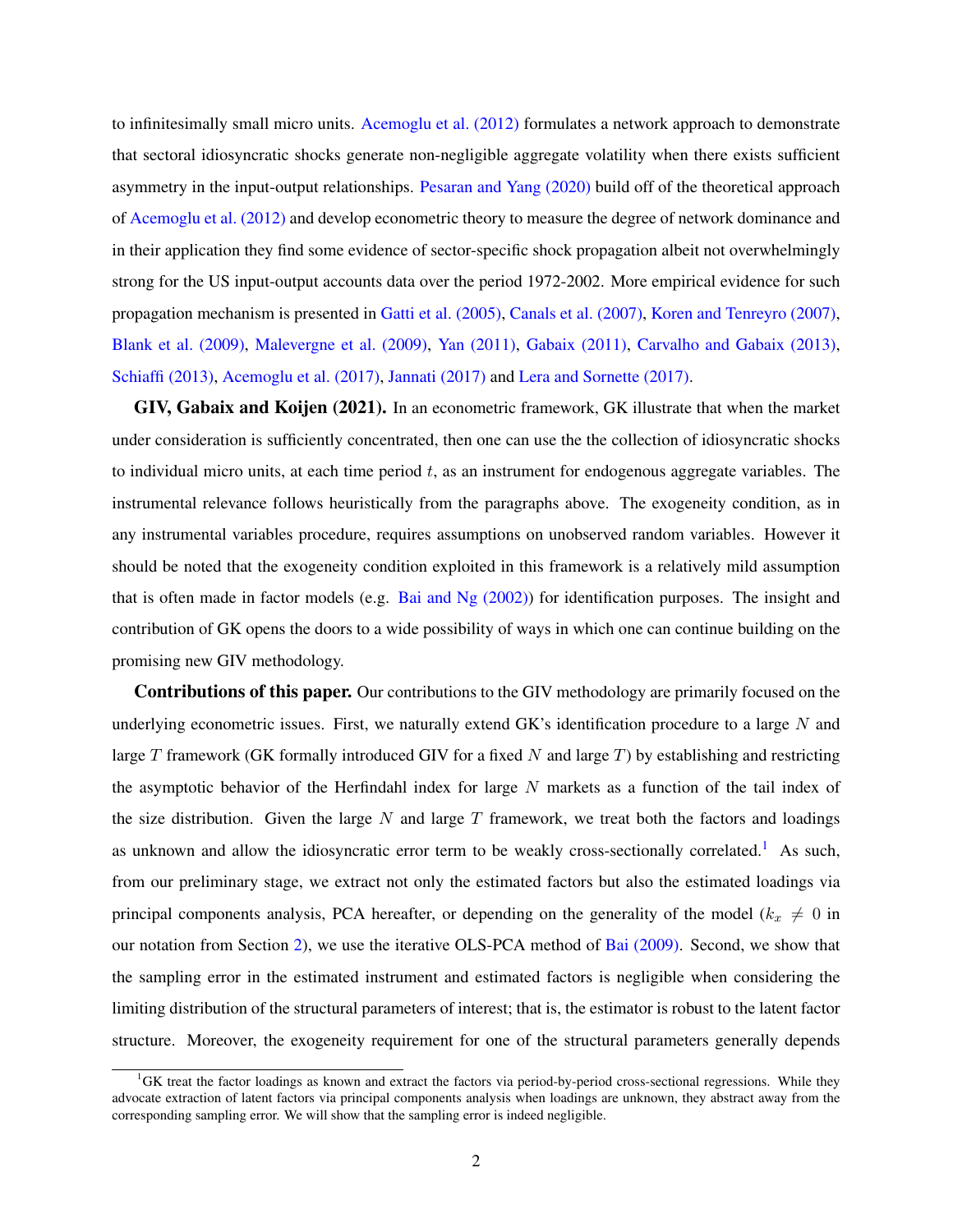on a potentially high dimensional precision matrix (the inverse of the covariance matrix). Third, we show that the sampling error in the high dimensional precision matrix is negligible in our iterative estimation algorithm for said structural parameter. Fourth, we overidentify the structural parameters which leads to efficiency gains. This leads to new and improved results in our empirical application of GIV to the global crude oil markets. Monte Carlo evidence is presented to confirm the finite sample behavior of our estimators are well approximated by the asymptotic distributions. We label our refinement to the GIV methodology as *Feasible Granular Instrumental Variables* or FGIV for short. Finally, an empirical application of the estimation methods to estimate demand and supply elasticities of the global crude oil markets are presented to demonstrate the estimation procedures.

<span id="page-3-0"></span>**Notation.** We distinguish vectors and matrices from scalars by making an object bold. Let  $\{X_{it}, i =$  $1, \ldots, N; t = 1, \ldots, T$  be a double index process of random variables where N denotes the number of cross-sectional units and  $T$  denotes the number of time periods. We frequently stack across  $i$ , in which we obtain  $X_{t}$ <sub>N × 1</sub>  $\mathbf{x} := \begin{pmatrix} X_{1t} & \dots & X_{Nt} \end{pmatrix}$ . Similarly, if we stack across t we obtain  $\mathbf{X}_i$ .  $\kappa$  across  $i$ , in which we<br>  $:= \left(X_{i1} \dots X_{iT}\right)'$ . When  $X_{it}$  is itself a vector, say of dimension k, then we obtain a matrix when we stack across i or t, e.g.  $X_{:t}$ <br> $\underset{N \times k}{N}$ or  $X_i$ . Define  $X_{wt}$  as the cross-sectionally weighted average of  $X_{it}$ , that is  $X_{wt} := w'X_t = \sum_{i=1}^N w_i X_{it}$ .  $T \times k$ Common weights,  $\mathbf{w}_{N\times 1} = (w_i)$ , used frequently throughout the paper are (1) the precision weights,  $\mathbf{E} :=$  $\mathbf{\Sigma}_u^{-1}\bm{\iota}$  $\frac{\Sigma_u \nu}{\nu \Sigma_u^{-1} \nu}$  where  $\Sigma_u := \mathbb{E}(u_t u'_{\cdot t})$  is the covariance matrix of the idiosyncratic error term,  $u_{it}$ ,  $\frac{\nu}{N \times 1}$  is a vector of ones and (2) the share weights, which we simply refer to as size weights,  $S := \begin{pmatrix} S_1 & \dots & S_N \end{pmatrix}$  $\sqrt{ }$ . Let  $\widetilde{X}_{it} = X_{it} - \overline{X}_{t}$ , where  $\overline{X}_{t} = \frac{1}{N}$  $\frac{1}{N} \sum_{i=1}^{N} X_{it}$ , denote a cross-sectionally demeaned variable. Unless otherwise specified, we denote the  $L^2$ -norm as  $||\cdot||$  or sometimes explicitly as  $||\cdot||_2$ , the  $L^1$ -norm as  $||\cdot||_1$ and the Frobenius norm as  $||\cdot||_F$ ; if another norm is used, it will be explicitly noted. Given a square matrix A, let  $\gamma_{max}(A)$  denote the maximum eigenvalue of A. Joint convergence of N and T will be denoted as  $(N, T) \stackrel{j}{\rightarrow} \infty$  without any restriction on the relative rates; whenever restrictions on relative rates of convergence are imposed, it will be explicitly noted. The expression  $\stackrel{p}{\rightarrow}$  denotes convergence in probability while  $\stackrel{d}{\to}$  denotes convergence in distribution. The equation  $y = \mathcal{O}_p(x)$  states that the vector of random variables y is at most of order x in probability. The equation  $a = \Theta_p(b)$  states that a is stochastically bounded by b and b is stochastically bounded by a, hence a and b rise jointly proportionally.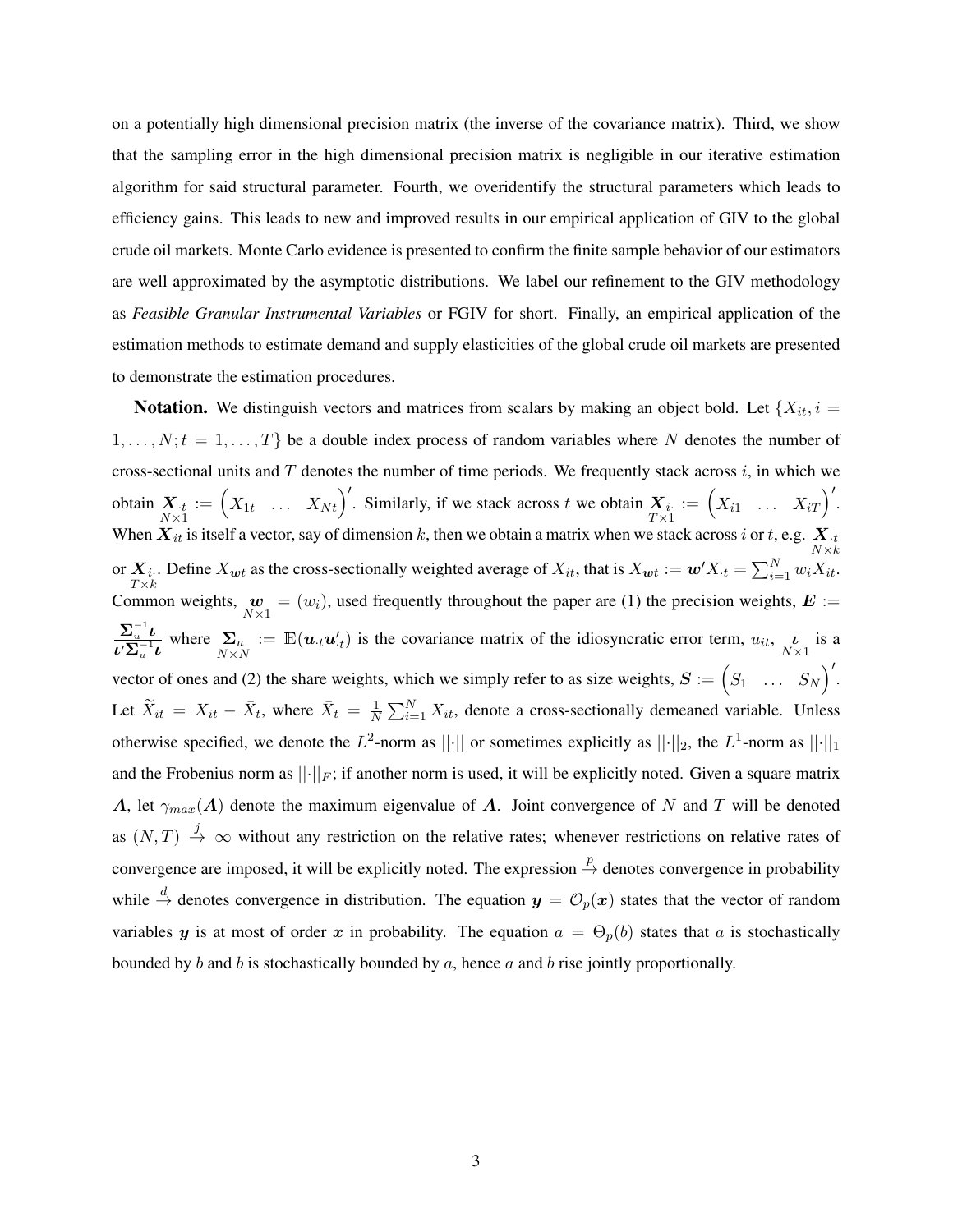#### 2. Model

A general formulation of the model examined in this paper is given in the following panel simultaneous equations model with factor error structure

$$
\begin{aligned} \boldsymbol{y}_{it} &= \boldsymbol{B}\boldsymbol{x}_{it} + \boldsymbol{C}\boldsymbol{a}_t + \boldsymbol{v}_{it}, \\ \boldsymbol{v}_{it} &= \boldsymbol{\Lambda}_i' \boldsymbol{F}_t + \boldsymbol{u}_{it}, \end{aligned}
$$

where  $y_{it} =$  $(y_{1,it} \dots y_{G,it})'$  is a  $G \times 1$  vector of dependent variables,  $x_{it} =$  $\begin{pmatrix} x_{1,it} & \dots & x_{k_x,it} \end{pmatrix}'$ is a  $k_x \times 1$  vector of strictly exogenous variables (which can be arbitrarily correlated with the common factors,  $\mathbf{F}_t$ , and/or the loadings,  $\Lambda_i$ ),  $a_t = (a_{1,t} \dots a_{k_a,t})'$  is a  $k_a \times 1$  vector of potentially endogenous aggregate variables,  $v_{it}$  is a  $G \times 1$  vector of composite error terms which admit a low-rank plus sparse (factor structure) error decomposition, where  $\Lambda_i$  is an  $r \times G$  matrix of latent factor loadings and  $\bm{F}_t$  is an  $r \times 1$  vector of latent factors.

In our exposition, we focus on the canonical setting of estimating the supply and demand elasticities in the global crude oil market, so we set the dimension of  $G = 2$  for supply and demand variables respectively. We take  $k_x = 0$  for ease of exposition but we present a general estimation algorithm for when  $k_x \neq 0$ . Moreover, we assume that only one of the  $G = 2$  variables has a panel structure, whereas the other variable is an aggregate time series. That is,  $y_{it} = (d_t, y_{it})'$  where  $d_t$  is the log change of aggregate crude oil consumption and  $y_{it}$  is the log change of country *i*'s crude oil production,  $a_t = p_t$ , with  $k_a = 1$ , is the log change of real crude oil price (where we deflate the nominal oil price with the U.S. general price index).<sup>[2](#page-0-0),[3](#page-0-0)</sup> Given our stylizations the coefficient matrix  $C$  and composite error,  $v_{it}$  becomes

$$
C = \begin{pmatrix} \phi^d & 0 \\ 0 & \phi^s \end{pmatrix},
$$
  

$$
v_{it} = \Lambda'_i F_t + u_{it} = \begin{pmatrix} 1 & 0 \\ 0 & \lambda_i \end{pmatrix} \begin{pmatrix} \varepsilon_t \\ \eta_t \end{pmatrix} + \begin{pmatrix} 0 \\ u_{it} \end{pmatrix},
$$

<sup>&</sup>lt;sup>2</sup>One may wonder why  $p_t$  is not disaggregated; in fact the  $p_t$  we use can be considered as the weighted average of country specific real oil prices (in changes). As shown in [Mohaddes and Pesaran \(2016\),](#page-43-7) for a proper global analysis, deflating the nominal oil price in U.S. dollars by the U.S. price index is generally theoretically invalid unless the law of one price holds universally. Namely, let  $P_{it}$  denote the general price index faced by country i,  $E_{it}$  denotes country i's exchange rate measured as units of country i's currency per U.S. dollar,  $p_{it}$  denote country specific log of real oil prices and  $\tilde{p}_t$  denotes nominal oil prices in U.S. dollars, if  $E_{it}P_{US,t} = P_{it} \ \forall i$ ; then it follows that  $\sum_{i=1}^{N} w_i p_{it} = \tilde{p}_t + \sum_{i=1}^{N} w_i \log(E_{it}/P_{it}) = \tilde{p}_t + \sum_{i=1}^{N} w_i \log(1/P_{US,t})$  $\tilde{p}_t - p_{US,t} := p_t$ . As it turns out,  $p_t = \tilde{p}_t - p_{US,t}$  is an appropriate approximation as documented in [Mohaddes and Pesaran](#page-43-7) [\(2016\)](#page-43-7) for their long run analysis, in the sense that it respects the long-run equilibrium relationships. We assume it is an appropriate approximation for our short-run analysis.

<sup>&</sup>lt;sup>3</sup>The main results extend relatively naturally to the case where both variables have a panel model.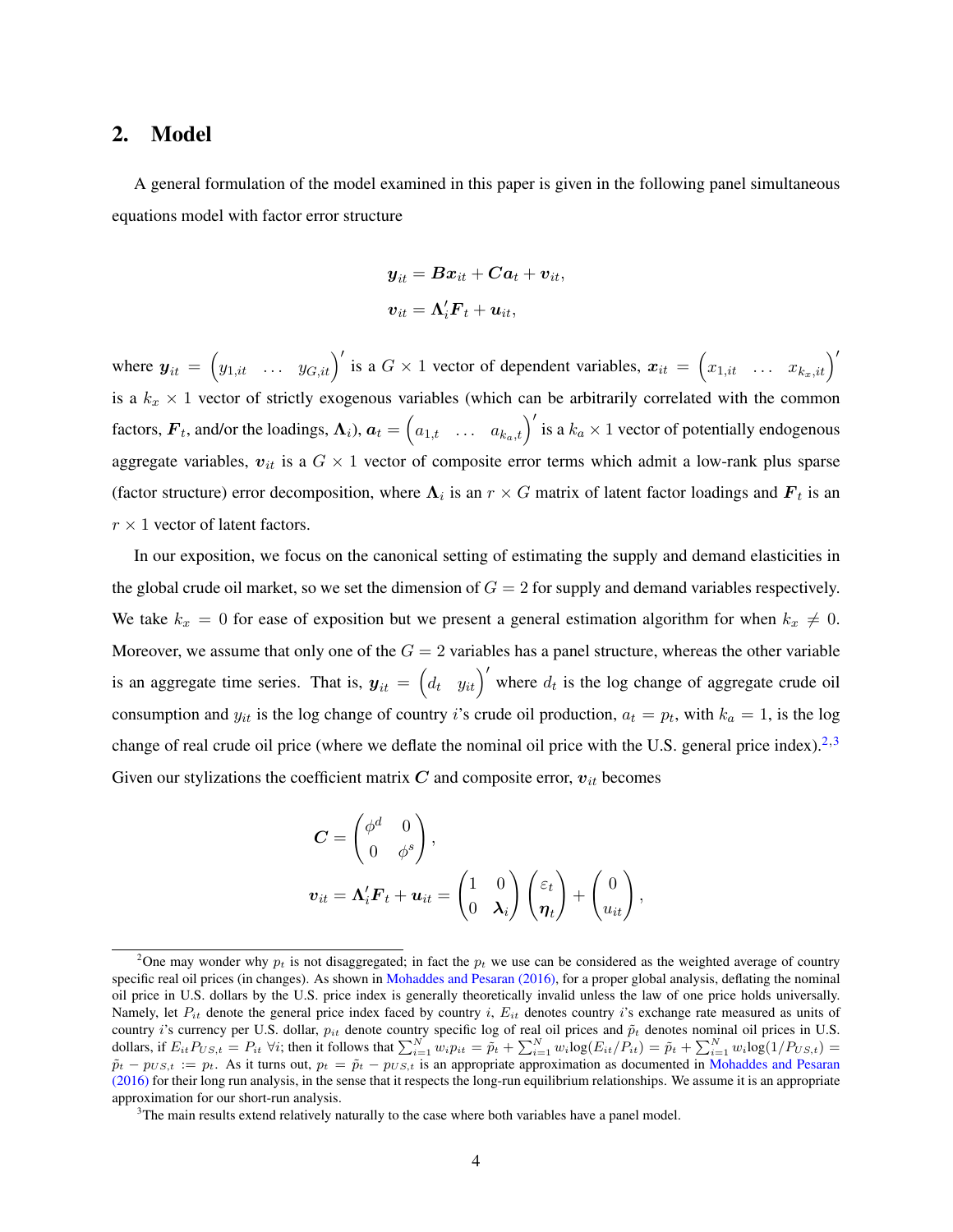where the coefficients  $\phi^d$  and  $\phi^s$  denote the crude oil demand and supply elasticities, respectively, and  $\bm{\eta}_t, \bm{\lambda}_i$ are  $r \times 1$  vectors of latent factors and latent loadings, respectively. Our stylized simultaneous equations model takes the simple form

<span id="page-5-3"></span>
$$
d_t = \phi^d p_t + \varepsilon_t \tag{1}
$$

<span id="page-5-1"></span>
$$
y_{it} = \phi^s p_t + \lambda'_i \eta_t + u_{it}.
$$
 (2)

The global market clearing condition is given by  $y_{St} = d_t$ , where  $y_{St} := S' y_t = \sum_{i=1}^{N} S_i y_{it}$ , S is the  $N \times 1$  vector of shares that are normalized such that  $\sum_{i=1}^{N} S_i = 1$  and i and t take the values  $i = 1, ..., N$ and  $t = 1, \ldots, T$ , respectively.<sup>[4](#page-0-0)</sup> Making use of the global market clearing condition we see that

$$
p_t = \frac{1}{\phi^d - \phi^s} \left( u_{St} + \lambda'_S \eta_t - \varepsilon_t \right),\tag{3}
$$

which makes the simultaneity clear, e.g., that prices are composed of size-weighted idiosyncratic shocks, aggregate supply shocks and the demand shock. The objective of the GIV methodology is to extract the idiosyncratic shocks and use them as instruments for price.

**Demand estimation in the case of uniform loadings (** $\lambda_i = \lambda \forall i$ ). To momentarily fix ideas, it is helpful to consider a major simplification when constructing the instrument. Suppose that the loadings are uniform,  $\lambda_i = \lambda \forall i$ . Then, the instrument,  $z_t$ , can be formed as

$$
z_t = y_{St} - \frac{1}{N} \sum_{i=1}^{N} y_{it} = (\phi^d p_t + \lambda' \eta_t + u_{St}) - (\phi^d p_t + \lambda' \eta_t + \frac{1}{N} \sum_{i=1}^{N} u_{it}),
$$
  
=  $u_{St} - \frac{1}{N} \sum_{i=1}^{N} u_{it} := u_{\Gamma t},$  (4)

where  $\mathbf{\Gamma} := \mathbf{S} - \nu/N$  is an  $N \times 1$  random vector such that  $\mathbf{\iota}'\mathbf{\Gamma} = \sum_{i=1}^{N} \Gamma_i = 0$ , by construction.  $\Gamma_i$  is random because we assume the shares follow a fat-tailed distribution, see [Assumption 4.](#page-15-0) Identification and estimation of demand by GIV requires that

<span id="page-5-2"></span><span id="page-5-0"></span>
$$
\mathbb{E}(z_t \varepsilon_t) = \mathbb{E}\left(\sum_{i=1}^N \Gamma_i \mathbb{E}(u_{it} \varepsilon_t | \mathbf{\Gamma})\right) = 0.
$$
 (5)

[\(5\)](#page-5-0) is our exogeneity condition and [\(3\)](#page-5-1) gives  $\mathbb{E}(z_t p_t) \neq 0$ , relevance. A sufficient condition for the mo-

<sup>&</sup>lt;sup>4</sup>As oil is a storable good, one could easily allow oil prices to adjust to the gap between supply and demand, e.g. as in [Mohaddes](#page-43-7) [and Pesaran \(2016\).](#page-43-7) This introduces more complex notations without adding any substance to the main points of the paper.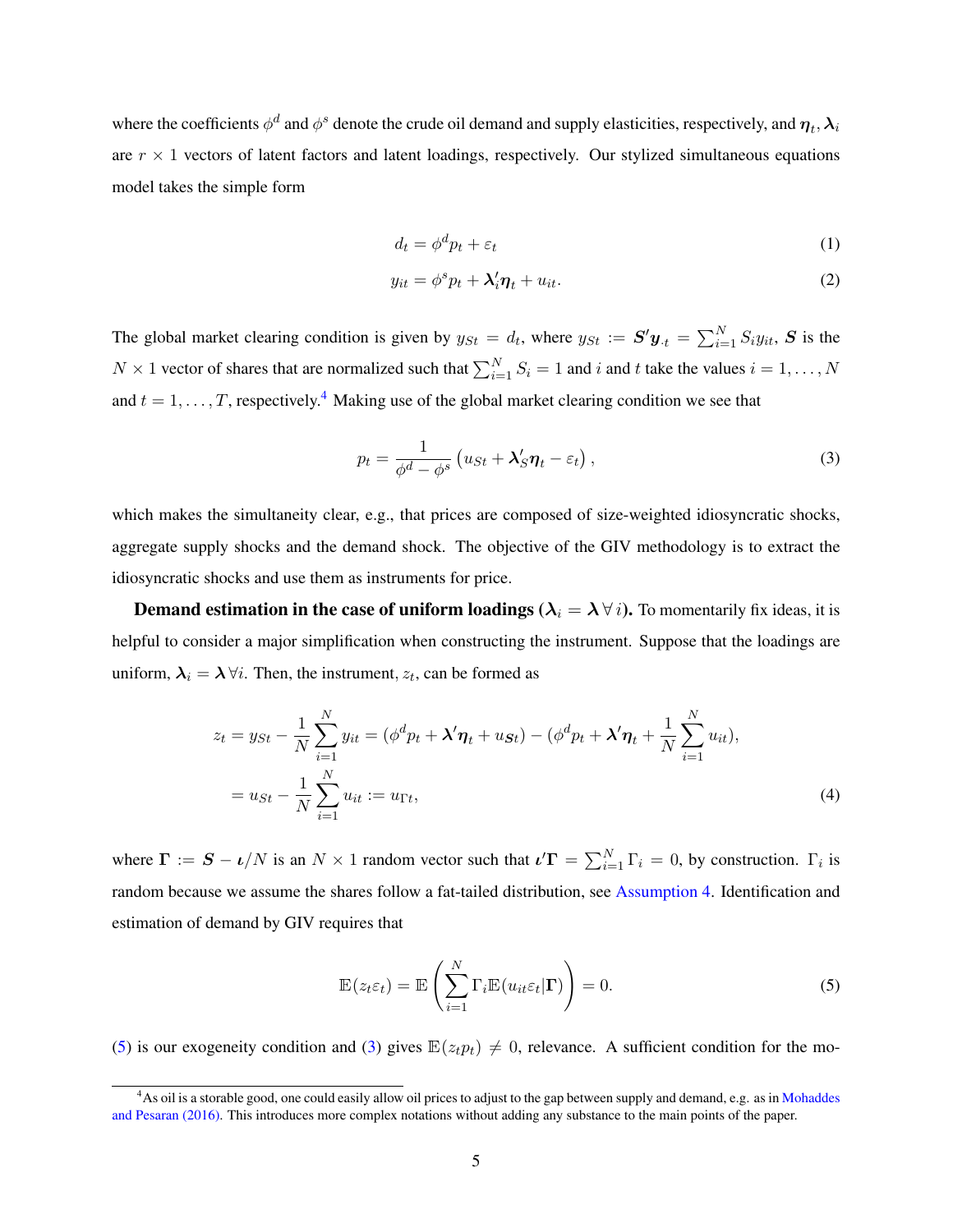ment condition in [\(5\)](#page-5-0) to be zero is  $\mathbb{E}(u_{it} \varepsilon_t | \mathbf{\Gamma}) = 0$ , which effectively requires that conditional on size,  $u_{it}$  and  $\varepsilon_t$  are uncorrelated. Given relevance, exogeneity implies the following demand elasticity estimator  $\widehat{\phi}^d = \frac{\sum_t d_t z_t}{\sum_t p_t z_t}$  $t^{\frac{t}{t} \cdot u_t z_t}_{t^{\frac{t}{t}}}.$  Intuitively,  $z_t$  places larger weights on the idiosyncratic shocks to larger oil producers, these granular shocks will shift the supply curve while keeping the aggregate demand curve fixed since demand responds to these shocks only through their affects on prices. This allows for consistent estimation of the demand elasticity. The uniform loadings assumption in this case tremendously facilitate the analysis. Uniform loadings allow one to construct the instrument, as in [\(4\)](#page-5-2), from observables.

Supply estimation in the case of uniform loadings and  $u_{it}$  *i.i.d.* Continuing on with the uniform loadings case, remarkably, GK show that one can use the *same* instrument,  $z_t$ , to *also* estimate the supply elasticity using a cross-sectionally aggregated supply equation. Now, GK further assume that  $u_{it}$ supply classicity using a cross-sectionary aggregated supply equation. Now, OK future assume that  $u_{it}$  are i.i.d.,  $\mathbb{E}(\boldsymbol{u}_{\cdot t} \boldsymbol{u}_{\cdot t}') := \boldsymbol{\Sigma}_u = \sigma_u^2 \boldsymbol{I}_N$ , where  $\boldsymbol{u}_{\cdot t} := (u_{1t} \dots u_{Nt})'$  and  $\boldsymbol{I}_N$  is th define the  $N \times 1$  precision weight vector  $\mathbf{E} := \frac{\sum_{u=1}^{n} u}{N}$  $\frac{Z_u}{U\Sigma_u^{-1} \iota}$  which reduces to  $\iota/N$  when  $u_{it}$  are *i.i.d.* across *i.* Aggregation of the supply equation is performed using the vector E, we have that  $y_{Et} = \phi^s p_t + \lambda' \eta_t + u_{Et}$ . Identification and estimation of supply by GIV requires that the instrument satisfies exogeneity with respect to the *composite* error term

<span id="page-6-1"></span><span id="page-6-0"></span>
$$
\mathbb{E}((\lambda'\eta_t + u_{Et})z_t) = 0.
$$
\n(6)

The first term in [\(6\)](#page-6-0) has similar interpretation as in [\(5\)](#page-5-0), i.e., size-weighted idiosyncratic supply shocks are uncorrelated with the aggregate supply component,  $\lambda' \eta_t$ . Miraculously, the second term is exactly zero

$$
\mathbb{E}(u_{Et}z_t) = \mathbb{E}(\boldsymbol{E}'\boldsymbol{u}_{\cdot t}\boldsymbol{u}'_{\cdot t}\boldsymbol{\Gamma}) = \mathbb{E}(\boldsymbol{E}'\mathbb{E}(\boldsymbol{u}_{\cdot t}\boldsymbol{u}'_{\cdot t}|\boldsymbol{\Gamma})\boldsymbol{\Gamma}) = \frac{\sigma_u^2}{N}\mathbb{E}(\boldsymbol{\iota}'\boldsymbol{\Gamma}) = 0.
$$
<sup>5</sup> (7)

The moment condition [\(7\)](#page-6-1) is zero due to independence of  $\Gamma_i$  and  $u_{it}$  by assumption and the sum-to-zero property of  $\Gamma$ . For identification with large N, we assume size to follow a power law in tail (see [Assumption](#page-15-0) [4\)](#page-15-0), thus  $\Gamma_i$  is stochastic and assumed to be independent of  $u_{it}$ .<sup>[6](#page-0-0)</sup> So again, we have  $\mathbb{E}(z_t p_t) \neq 0$  and for this simplified example, we avoid the need to estimate the factor structure since (i) due to uniform loadings,  $z_t$ is constructed from observables and (ii)  $z_t$  is uncorrelated with the *composite* error term. If either of (i) or (ii) fails to hold, estimation of the factor structure becomes a preliminary step, as in our general procedure.

<sup>&</sup>lt;sup>5</sup>One may wonder then why this particular form of  $\Gamma$  was selected. Appealing to Proposition 3 in GK, they establish that  $\Gamma = S - E$ , for this example, turns out to be the optimal weight vector, amongst the class of weights which sum-to-zero.  $\Gamma$  is optimal in the sense that it minimizes the asymptotic variance of the structural parameters.

<sup>&</sup>lt;sup>6</sup>For a fixed N, it is not required to assume independence of  $\Gamma_i$  and  $u_{it}$  because  $\Gamma_i$  can be treated as constant and [\(7\)](#page-6-1) is zero solely by virtue of the fact that  $\iota' \Gamma = 0$ .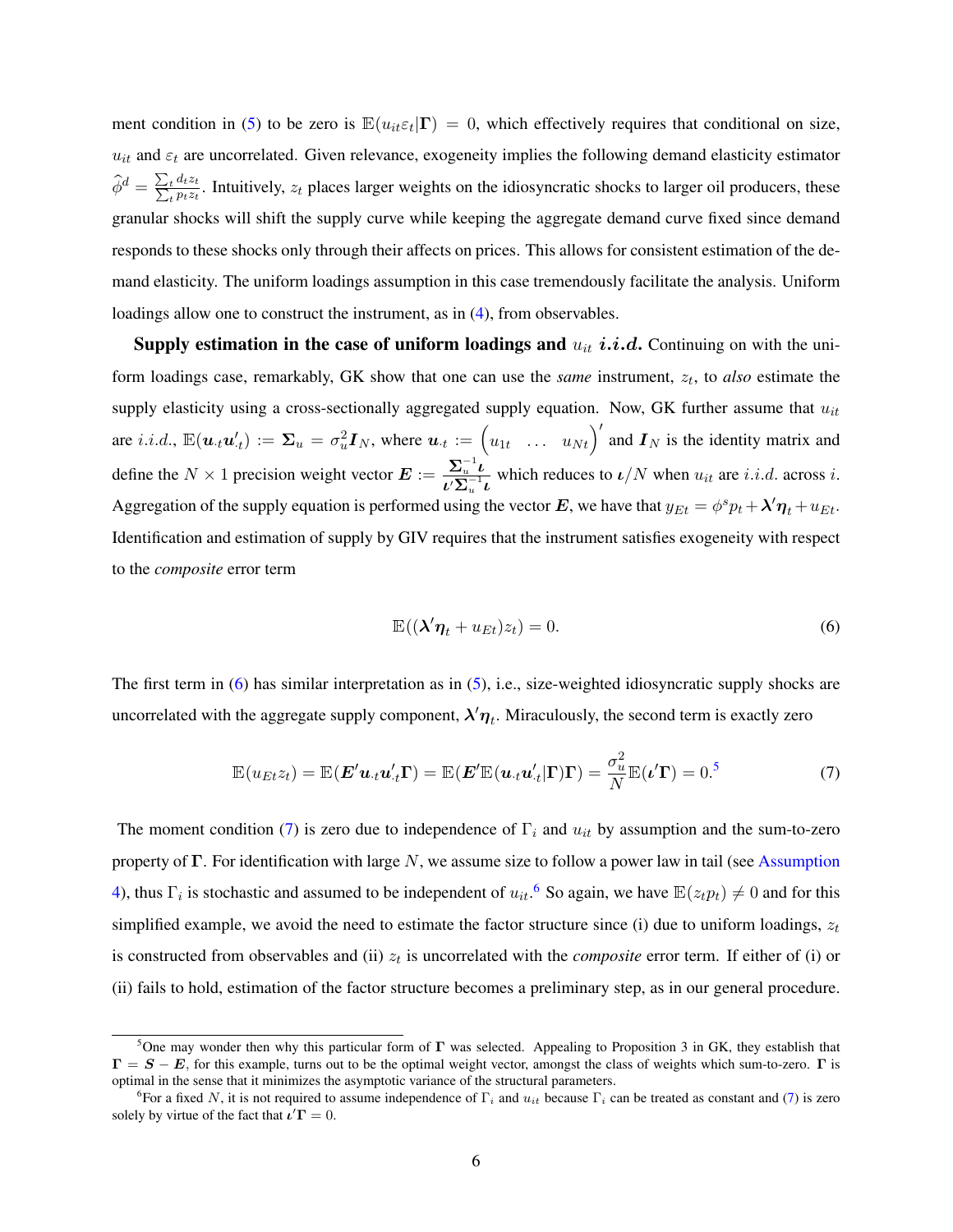Nevertheless, [\(6\)](#page-6-0) leads to the following simple supply elasticity estimator  $\hat{\phi}^s = \frac{\sum_t y_{Et} z_t}{\sum_t p_t z_t}$  $\frac{y_{Et}z_t}{p_t z_t}$ . The intuition here is that, again,  $z_t$  places larger weights on the idiosyncratic shocks to larger oil producers, these granular shocks keep the simple average (or more generally precision-weighted, i.e., weighted heavily towards more stable oil producers) supply curve fixed. That is, on average, precision-weighted supply responds to these granular shocks only through their effects on prices (due to  $\mathbb{E}((\lambda'\eta_t + u_{Et})z_t) = 0$ ) and at the same time since smaller oil producers take as given price changes caused by these granular shocks, it will shift their demand curves which enables consistent estimation of the supply elasticity.

In the case of uniform loadings and  $u_{it}$  i.i.d., the vector  $E$  and the instrument are constructed from observables, the large sample properties of  $\hat{\phi}^s$  and  $\hat{\phi}^d$  only entail fixed N, large T asymptotics for which GK have laid out. In general, however, the cross-section will need to be exploited to estimate  $E$  since one can not know if  $u_{it}$  are i.i.d. across i. Indeed, the factors typically take care of a substantial portion of the cross-sectional correlations but it is prudent to allow for cross correlations in  $u_{it}$  since the exogeneity condition for estimation of the supply elasticity heavily exploits the structure of  $\Sigma_u$ . Therefore, it will be important to generally allow for some weak cross correlations in  $\Sigma_u$ , which our algorithm accommodates, as discussed in Section [3](#page-7-0) and Section [4.](#page-12-0)

Although homogeneous loadings was only an abstraction to illustrate the instrument, GK advocate the use of  $y_{\Gamma t} = y_{St} - \frac{1}{N}$  $\frac{1}{N}\sum_i y_{it}$  in practice even when the loadings are not uniform. In the general heterogeneous loadings case, their instrument becomes

<span id="page-7-1"></span>
$$
Z_t := y_{\Gamma t} = u_{\Gamma t} + \lambda'_\Gamma \eta_t.
$$
\n<sup>(8)</sup>

They label this instrument with a capital case convention, to distinguish it because it is no longer solely composed of weighted idiosyncratic shocks,  $u_{\Gamma t}$ , as the  $\lambda'_\Gamma \eta_t$  term is contaminating the instrument. However, this clever formulation is possible because they advocate estimation of the factors in practice, which they augment to their structural equations, thereby controlling for the second term which can potentially make their moment conditions different from zero.

## <span id="page-7-0"></span>3. Feasible Granular Instrumental Variables

Homogeneous loadings are overly restrictive but relaxing this can be easily accommodated in practice via PCA or iterative OLS-PCA methods, e.g., [Bai \(2003\)](#page-41-6) or [Bai \(2009\)](#page-41-5) in a preliminary stage to construct an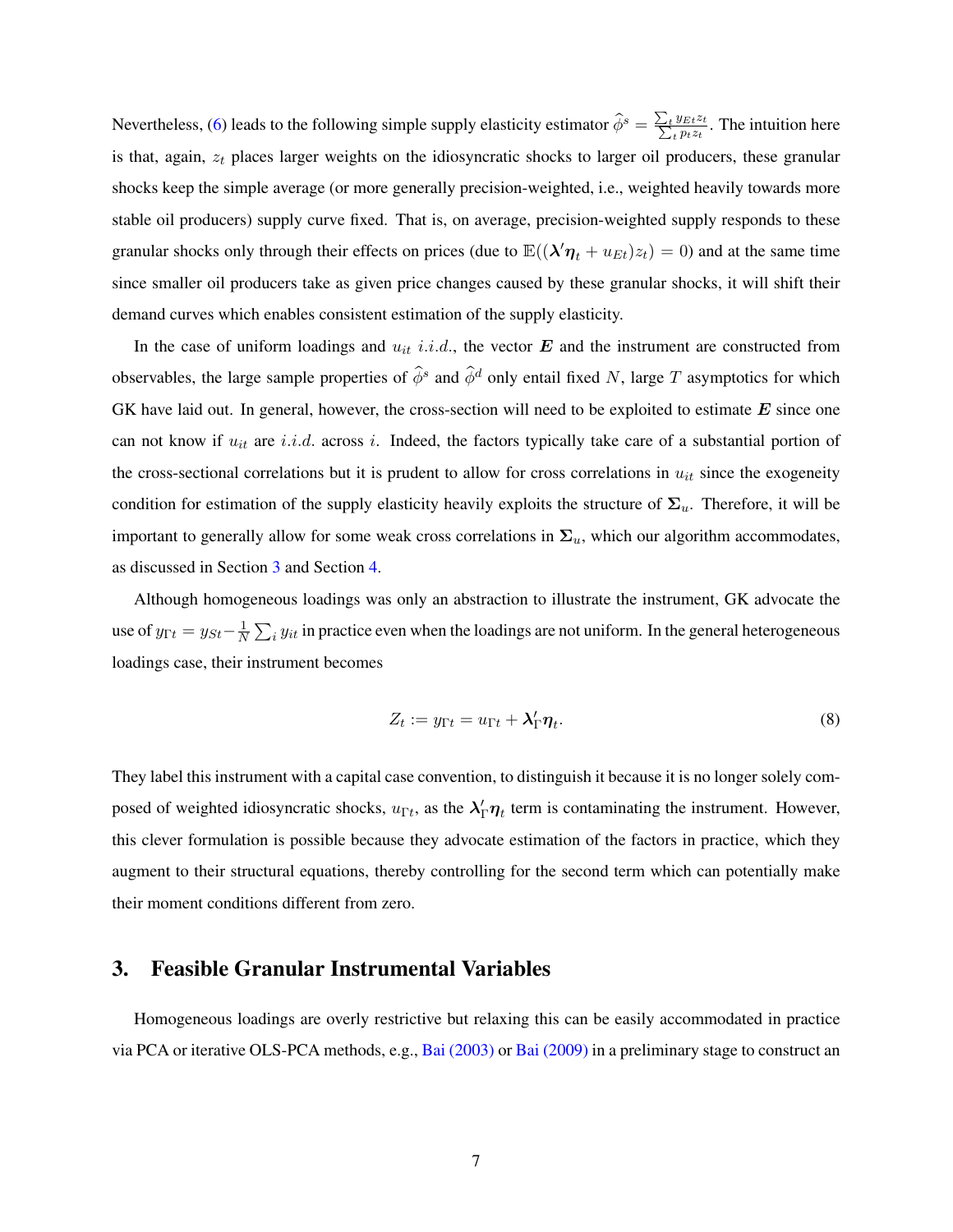estimate of the instrument.<sup>[7](#page-0-0)</sup> Although in GK's asymptotic theory they assume homogeneous loadings and that the instrument is exogenous with respect to the composite error, which circumvents the need to estimate the factor structure, they indeed advocate augmenting their structural equations with estimated factors either via period-by-period cross sectional regressions when the loadings are known or via PCA in the case of non-parametric (unknown) loadings. GK abstract away from the sampling error in suggesting the use of augmented factors, which only vanishes for both large  $N$  and  $T$ . [Bai and Ng \(2006\)](#page-41-7) and [Greenaway-McGrevy](#page-42-10) [et al. \(2012\)](#page-42-10) have developed the asymptotic distribution for structural parameters in factor augmented regressions in time series and panel models respectively. In this paper, a variant of their corresponding result is established in showing the sampling error from estimating the high dimensional precision matrix, the factors, as well as the instrument is negligible in the asymptotic distribution of the structural parameters.

The general heterogeneous loadings case and  $u_{it}$  non- $i.i.d$ . Now we formulate the estimation approach in the general case, which makes much heavier use of the cross-section. When we cross-sectionally demean the supply equation and stack across i we obtain (recall  $\widetilde{X}$  denotes a generic demeaned variate)

<span id="page-8-0"></span>
$$
\widetilde{\boldsymbol{y}}_{\cdot t} = \widetilde{\boldsymbol{\Lambda}} \boldsymbol{\eta}_t + \widetilde{\boldsymbol{u}}_{\cdot t},\tag{9}
$$

which is estimable with vanilla PCA when the factor structure is strong.<sup>[8](#page-0-0)</sup> Letting  $\bm{Q}=(\bm{I}_N\!-\!\bm{\widetilde{\Lambda}}(\bm{\widetilde{\Lambda}}'\bm{\widetilde{\Lambda}})^{-1}\bm{\widetilde{\Lambda}}'),$ then  $Q\widetilde{y}_{\cdot t} = Q\widetilde{u}_{\cdot t}$ , completely purges the process of the common factors through the loading space. Premultiplying the share weights gives the instrument

$$
z_t := \mathbf{S}' \mathbf{Q} \widetilde{\mathbf{y}}_{\cdot t},\tag{10}
$$

<span id="page-8-1"></span>
$$
= \mathbf{S}'\mathbf{Q}\widetilde{\mathbf{u}}_{t} := \mathbf{\Gamma}'\widetilde{\mathbf{u}}_{t},\tag{11}
$$

where  $\Gamma := QS$  is unknown because Q is unknown, but Q is easily estimated from data. Once we have  $\hat{Q}$ , we form  $\widehat{z}_t = \bm{S}'\bm{\widehat{Q}}\widetilde{\bm{y}}_t$  from observables. Importantly, when  $\bm{\lambda}_i = \bm{\lambda}$   $\forall i,$  then  $\bm{\Gamma} = (\bm{I}_N\!-\!\bm{\widetilde{\Lambda}}(\widetilde{\bm{\Lambda}}'\bm{\widetilde{\Lambda}})^{-1}\bm{\widetilde{\Lambda}}')\bm{S} =$  $S - \nu/N$  as in the previous case with homogenous loadings. This gives rise to a more general demand

 $<sup>7</sup>$  For our theory, we assume a balanced panel. However, in the case of unbalanced panels with data missing at random (which</sup> is beyond the scope of this paper) one can instead use the [Bai et al. \(2015\)](#page-42-11) method or [Bai and Ng \(2021b\)](#page-41-8) method to estimate the factor structure and the instrument.

<sup>&</sup>lt;sup>8</sup>Strong factors in the sense that  $\Lambda' \Lambda/N \stackrel{p}{\to} \Sigma_{\Lambda} > 0$ ; thus we assume the factors are strong/pervasive in the sense that a significant fraction of cross-sectional units are affected by their presence. Consistent estimation of weak factors is beyond the scope of this paper, see for example [Onatski \(2012\),](#page-43-8) [Bailey et al. \(2016\)](#page-42-12) or [Freyaldenhoven \(2021\)](#page-42-13) for suitable conditions for which it is possible. Even when estimable, their convergence rates are slower relative to estimates of strong factors, e.g., see [Bai and Ng](#page-41-9) [\(2021a\).](#page-41-9) This will generally require modifications to the limiting distributions we derive in this paper.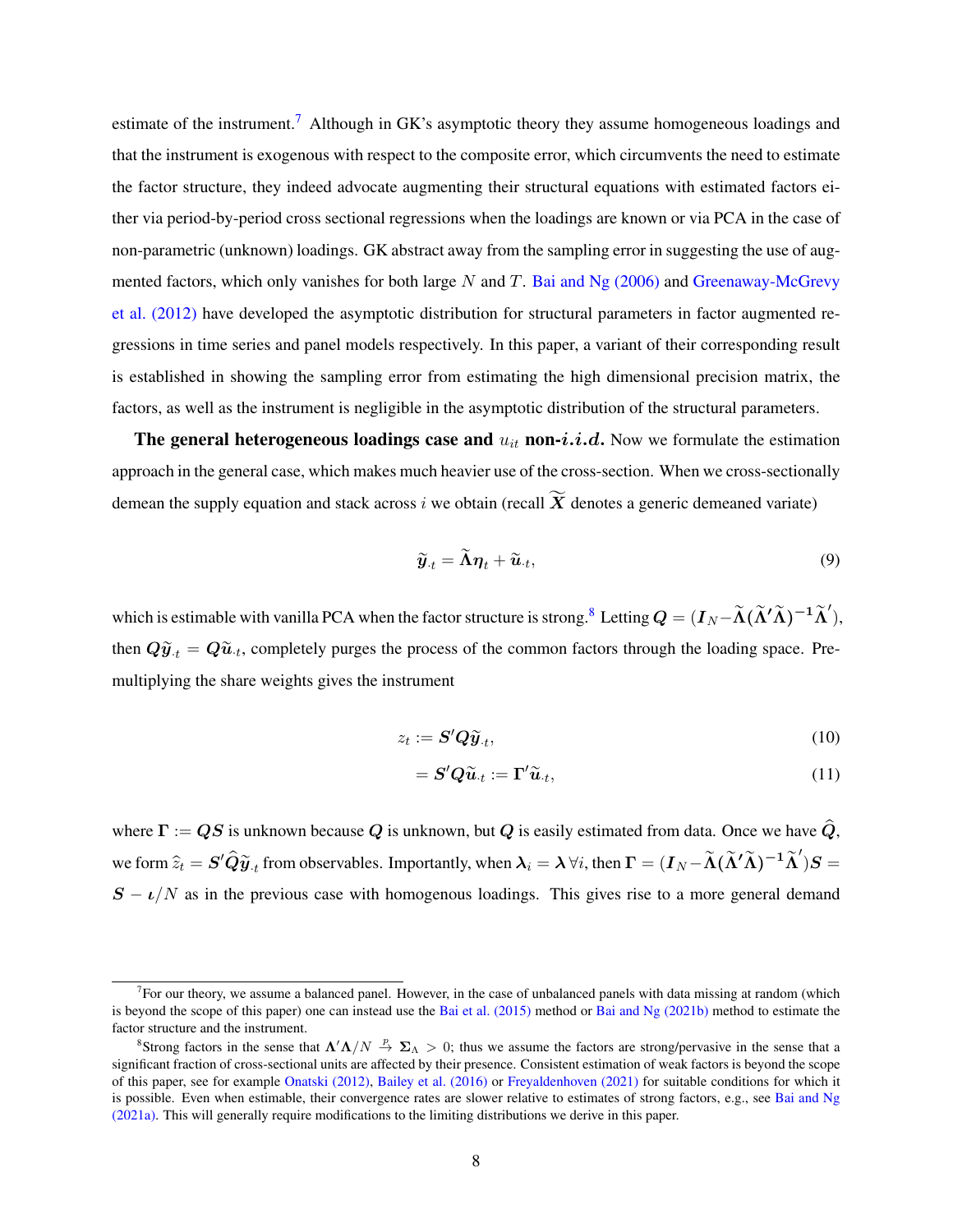elasticity estimator

<span id="page-9-1"></span>
$$
\hat{\phi}^d = \hat{\phi}^d(\hat{\boldsymbol{z}}) = \frac{\sum_t d_t \hat{z}_t}{\sum_t p_t \hat{z}_t}.
$$
\n(12)

In Section [6,](#page-17-0) we show that the demand elasticity can be estimated *as if* the infeasible instrument,  $z_t$ , is used.

In the case of the supply elasticity, the estimator will additionally depend on the estimated (potentially high dimensional) precision matrix. That is,  $\hat{\phi}^s = \hat{\phi}^s(\hat{z}, \hat{\Sigma}_u^{-1})$  $u^{\dagger}$ ). This creates the need to jointly estimate  $\hat{\boldsymbol{\Sigma}}_u^{-1}$  $u^{-1}$  to form  $\hat{E}$  in order to aggregate the panel to estimate  $\hat{\phi}^s$ . We propose a simple iterative procedure and show that the supply elasticity can be estimated *as if* the infeasible precision matrix,  $\Sigma_u^{-1}$ , and instrument,  $z_t$ , were used. More specifically, let  $y_{Et} = \phi^s p_t + \lambda'_E \eta_t + u_{Et} := f'_t \theta^s + u_{Et}$ , where  $\theta^s = \begin{pmatrix} \phi^s & \lambda'_E \end{pmatrix}$ ,u.<br>∕∖ and  $\boldsymbol{f}_t = (p_t \boldsymbol{\eta}_t')$  are  $(1 + r) \times 1$  vectors. The remarkable result  $\mathbb{E}(z_t u_{Et}) = 0$ , shown in [\(7\)](#page-6-1) for  $\begin{pmatrix} 0 & 1 \\ 0 & 1 \end{pmatrix}$ the previous simple example with homogeneous loadings, continues to hold in this setting as well, with  $z_t = \mathbf{S}'\mathbf{Q}\tilde{\mathbf{y}}_{\cdot t} = \mathbf{S}'\mathbf{Q}\tilde{\mathbf{u}}_{\cdot t}$  and  $\mathbf{\Gamma} = \mathbf{Q}\mathbf{S}$  (recall that  $\iota'\mathbf{\Gamma} = 0$ )

$$
\mathbb{E}(u_{Et}z_t) = \mathbb{E}(\boldsymbol{E}'\boldsymbol{u}_{\cdot t}\tilde{\boldsymbol{u}}'_{\cdot t}\boldsymbol{\Gamma}) = \mathbb{E}(\boldsymbol{E}'\boldsymbol{u}_{\cdot t}(\boldsymbol{u}_{\cdot t} - \bar{u}_{t}\boldsymbol{\iota})'\boldsymbol{\Gamma}) = \mathbb{E}(\boldsymbol{E}'\boldsymbol{u}_{\cdot t}\boldsymbol{u}'_{\cdot t}\boldsymbol{\Gamma}) - \mathbb{E}(\boldsymbol{E}'\boldsymbol{u}_{\cdot t}\bar{u}_{t}\boldsymbol{\iota}'\boldsymbol{\Gamma})
$$
\n
$$
= \mathbb{E}(\boldsymbol{E}'\,\mathbb{E}(\boldsymbol{u}_{\cdot t}\boldsymbol{u}'_{\cdot t}|\boldsymbol{\Gamma})\boldsymbol{\Gamma}) - 0 = \frac{1}{\boldsymbol{\iota}'\boldsymbol{\Sigma}_{u}^{-1}\boldsymbol{\iota}}\mathbb{E}(\boldsymbol{\iota}'\boldsymbol{\Gamma}) = 0.
$$
\n(13)

So we have that (where the estimated factors self-instrument)

$$
\mathbb{E}\left[\begin{pmatrix} z_t \\ \boldsymbol{\eta}_t \end{pmatrix} \cdot u_{Et} \right] = \mathbb{E}\left[\begin{pmatrix} z_t \\ \boldsymbol{\eta}_t \end{pmatrix} \cdot (y_{Et} - \phi^s p_t - \boldsymbol{\lambda}_E' \boldsymbol{\eta}_t) \right] = \mathbf{0}.
$$
 (14)

However, given our interest lies in inference for  $\phi^s$ , it is useful to stack over  $t$ ,  $\bm{y}_E=\bm{p}\,\phi^s+\bm{\eta}\,\bm{\lambda}_E+\bm{u}_E,$  where  $\bm{y}_E, \bm{p}$ , and  $\bm{u}_E$  are  $T \times 1$  vectors and  $\bm{y}_{\hat{E}}$  is the feasible counterpart of  $\bm{y}_E$ . Let  $\bm{M}_{\widehat{\eta}} = (\bm{I}_T - \widehat{\eta}(\widehat{\eta}'\widehat{\eta})^{-1}\widehat{\eta}'),$ then it follows from standard partitioned regression results that

<span id="page-9-2"></span><span id="page-9-0"></span>
$$
\widehat{\phi}^s = \widehat{\phi}^s(\widehat{z}, \widehat{\Sigma}_u^{-1}) = \frac{\widehat{z}^{\,\prime} \, M_{\widehat{\eta}} \, y_{\widehat{E}}}{\widehat{z}^{\,\prime} \, M_{\widehat{\eta}} \, p}.
$$
\n(15)

As  $\hat{\Sigma}_u^{-1}$  depends on  $\hat{\phi}^s$ , [\(15\)](#page-9-0) generally requires an iterative estimation procedure. To that end, note that if  $\phi^s$  were known,  $y_{it} - p_t \phi^s = \lambda'_i \eta_t + u_{it}$  follows an approximate factor structure. Thus, a covariance estimator,  $\hat{\Sigma}_u$ , for the idiosyncratic part can be obtained following [Fan et al. \(2013\)](#page-42-14) by applying thresholding to the eigenvalue decomposition,  $\frac{1}{T} \sum_{t=1}^{T} (\boldsymbol{y}_{\cdot t} - \boldsymbol{\iota} p_t \phi^s)(\boldsymbol{y}_{\cdot t} - \boldsymbol{\iota} p_t \phi^s)' = \sum_{i=1}^{N} \gamma_i \boldsymbol{\xi}_i \boldsymbol{\xi}'_i$ , where  $\gamma_i$  and  $\boldsymbol{\xi}_i$  are the eigenvalues (sorted in decreasing order) and corresponding eigenvectors of  $\frac{1}{T} \sum_{t=1}^{T} (\bm{y}_{\cdot t} - \bm{\iota} p_t \phi^s)(\bm{y}_{\cdot t} -$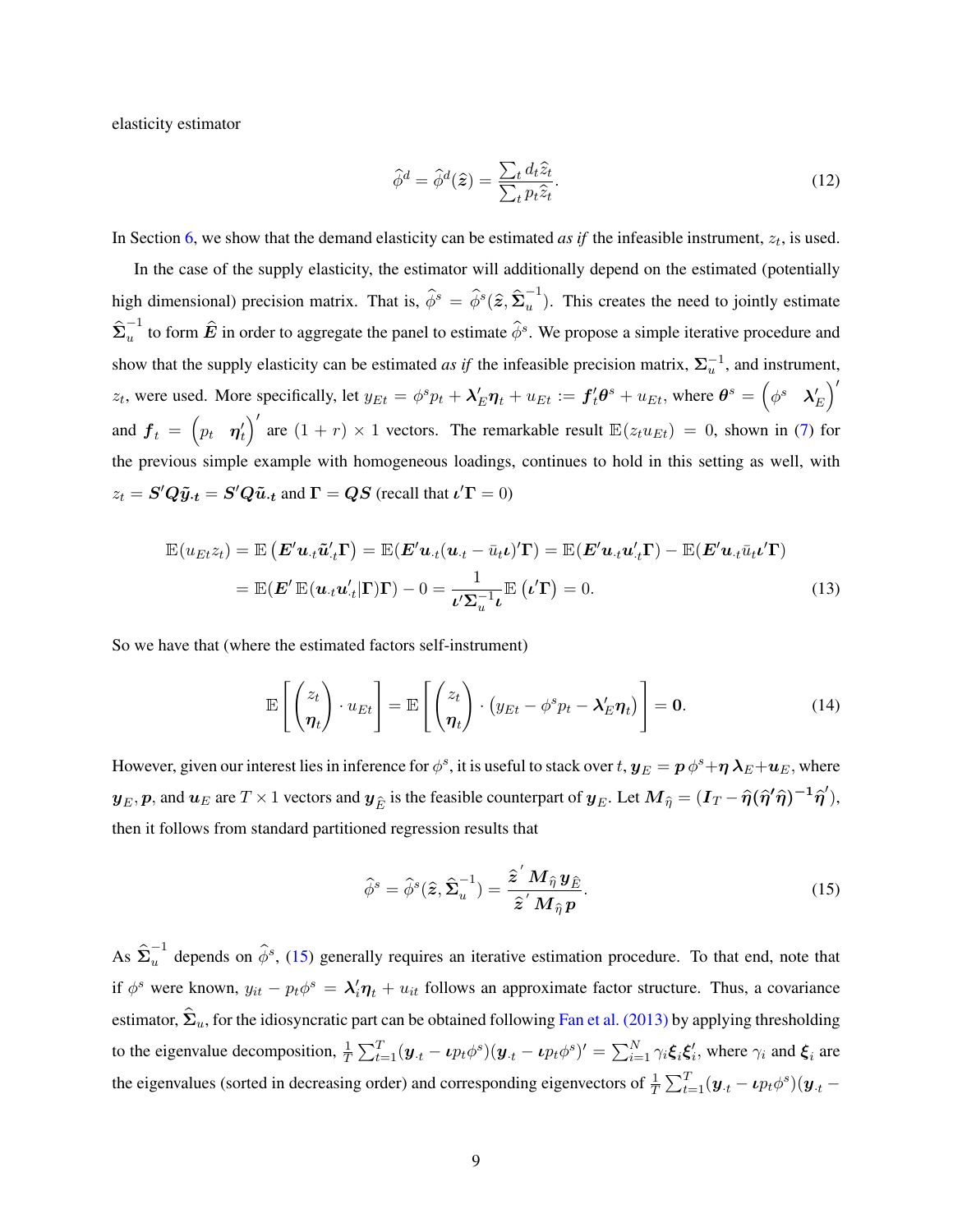$\iota p_t \phi^s$ <sup>*'*</sup> respectively. More specifically, if  $\phi^s$  were known, we have

<span id="page-10-1"></span>
$$
\hat{\Sigma}_{(\mathbf{y}_{\cdot t} - \iota p_t \phi^s)} := \sum_{i=1}^r \hat{\gamma}_i \hat{\xi}_i \hat{\xi}'_i + \hat{\Sigma}_{\mathbf{u}}^{\mathcal{T}},\tag{16}
$$

where  $\hat{\boldsymbol{\Sigma}}^{\boldsymbol{\mathcal{T}}}_{u} = \sum_{i=r+1}^{N} \hat{\gamma}_i \hat{\boldsymbol{\xi}}_i \hat{\boldsymbol{\xi}}_i^{\prime} = (\hat{\sigma}_{u,ij}^{\boldsymbol{\mathcal{T}}})_{N \times N},$ 

$$
\hat{\sigma}_{u,ij}^{\mathcal{T}} = \begin{cases}\n\hat{\sigma}_{u,ii}, & i = j, \\
h_{ij}(\hat{\sigma}_{u,ij}), & i \neq j,\n\end{cases}
$$
\n(17)

and  $h_{ij}(\cdot)$  is a generalized shrinkage function of [Antoniadis and Fan \(2001\).](#page-41-10)<sup>[9](#page-0-0)</sup> Of course,  $\phi^s$  can not be known as it requires an estimate of  $\Sigma_u^{-1}$ . Thus, we now address joint estimation of  $\phi^s$  and  $\Sigma_u^{-1}$  in what follows and subsequently establish that the sampling error in  $\hat{E}$  is negligible given some regularity conditions. The iterative procedure is summarized in Algorithm [1](#page-10-0) presented below.

<span id="page-10-0"></span>Algorithm 1 FGIV for  $\phi^s$  (when  $k_x = 0$ ):

- *Step 1*: Run PCA on [\(9\)](#page-8-0) and obtain  $\hat{z}_t = S' \hat{Q} \tilde{y}_t$  as the sample counterpart of [\(10\)](#page-8-1).
- *Step 2:* Initialize  $\hat{\Sigma}_u^{-1} = I_N$ .
- *Step 3:* Obtain  $y_{\hat{E}}(\hat{\Sigma}_u^{-1})$  $(u^{-1})$  and  $\widehat{\phi}^s(\widehat{\boldsymbol{z}},\widehat{\boldsymbol{\Sigma}}_u^{-1})$  $\binom{1}{u}$  as in [\(15\)](#page-9-0).
- *Step 4:* Update  $\hat{\Sigma}_u^{-1}$  by inverting  $\hat{\Sigma}_u^{\mathcal{T}}$  defined in [\(17\)](#page-10-1),  $y_{\hat{E}}(\hat{\Sigma}_u^{-1})$  $(u^{-1})$  and  $\widehat{\phi}^s(\widehat{\boldsymbol{z}},\widehat{\boldsymbol{\Sigma}}_u^{-1})$  $\begin{pmatrix} 1 \\ 1 \end{pmatrix}$ .
- *Step 5:* Iterate *Step 3* and *Step 4* until convergence.

When r is unknown, one can augment *Step 1* and estimate r using a procedure as in [Bai and Ng \(2002\),](#page-41-4) [Onatski \(2010\)](#page-43-9) or [Ahn and Horenstein \(2013\);](#page-41-11) we use the  $ER$  and  $GR$  methods of [Ahn and Horenstein](#page-41-11) [\(2013\)](#page-41-11) (hereafter AH). For more details of the  $ER$  and  $GR$  methods, see Section [C](#page-51-0) of the Supplementary Appendix.

FGIV algorithm accommodating cross-section specific covariates. When  $k_x \neq 0$  then the demeaning transformation from [\(9\)](#page-8-0) results in  $\widetilde{\bm{y}}_{\cdot t}=\widetilde{\bm{\Lambda}}\bm{\eta}_t+\widetilde{\bm{x}}_{\cdot t}\bm{\beta}+\widetilde{\bm{u}}_{\cdot t},$  where  $\widetilde{\bm{x}}_{\cdot t}$  is an  $N\times k_x$  matrix, which leaves  $\beta$  $k_x\times1$ as an additional parameter to estimate.  $\beta$  can be easily estimated by adapting the procedure of [Bai and Liao \(2017\),](#page-41-12) which is generalizing [Bai \(2009\),](#page-41-5) to handle endogeneity of prices even after controlling

<sup>&</sup>lt;sup>9</sup>Examples of  $h_{ij}(\cdot)$  include hard thresholding  $h_{ij}(x) = x \mathbb{1}(|x| \geq \tau_{ij})$  and soft thresholding  $h_{ij}(x) = \text{sgn}(x)(|x| - \tau_{ij})_+$ . The entry dependent threshold,  $\tau_{ij} > 0$ , can be defined as  $C \omega_T$  $\begin{array}{l} \n\alpha = x \mathbb{1}(|x| \geq \tau_{ij}) \text{ and soft thresholding } h_{ij}(x) = \text{sgn}(x)(|x| - \tau_{ij}) + \text{.} \text{ The } \n\sqrt{\hat{\alpha}_{ij}}, \text{ where } \hat{\alpha}_{ij} = \frac{1}{T} \sum_{t=1}^{T} (\hat{u}_{it} \hat{u}_{jt} - \hat{\sigma}_{u,ij})^2, \hat{\sigma}_{u,ij} = \frac{1}{T} \sum_{t=1}^{T} \hat{u}_{it} \hat{u}_{jt} \end{array}$ and  $\hat{u}_{it} = y_{it} - \phi^s p_t - \hat{\lambda}'_i \hat{\eta}_t$  for some predetermined decreasing sequence  $\omega_T > 0$  and  $C > 0$ . The choice of C can be data driven; [Fan et al. \(2013\)](#page-42-14) choose  $C$  through multifold cross-validation to maintain positive definiteness of  $\hat{\Sigma}^\mathcal{T}_u(C)$ . In our algorithm below, we make use of the R package for POET, written by the authors [Fan et al. \(2013\).](#page-42-14)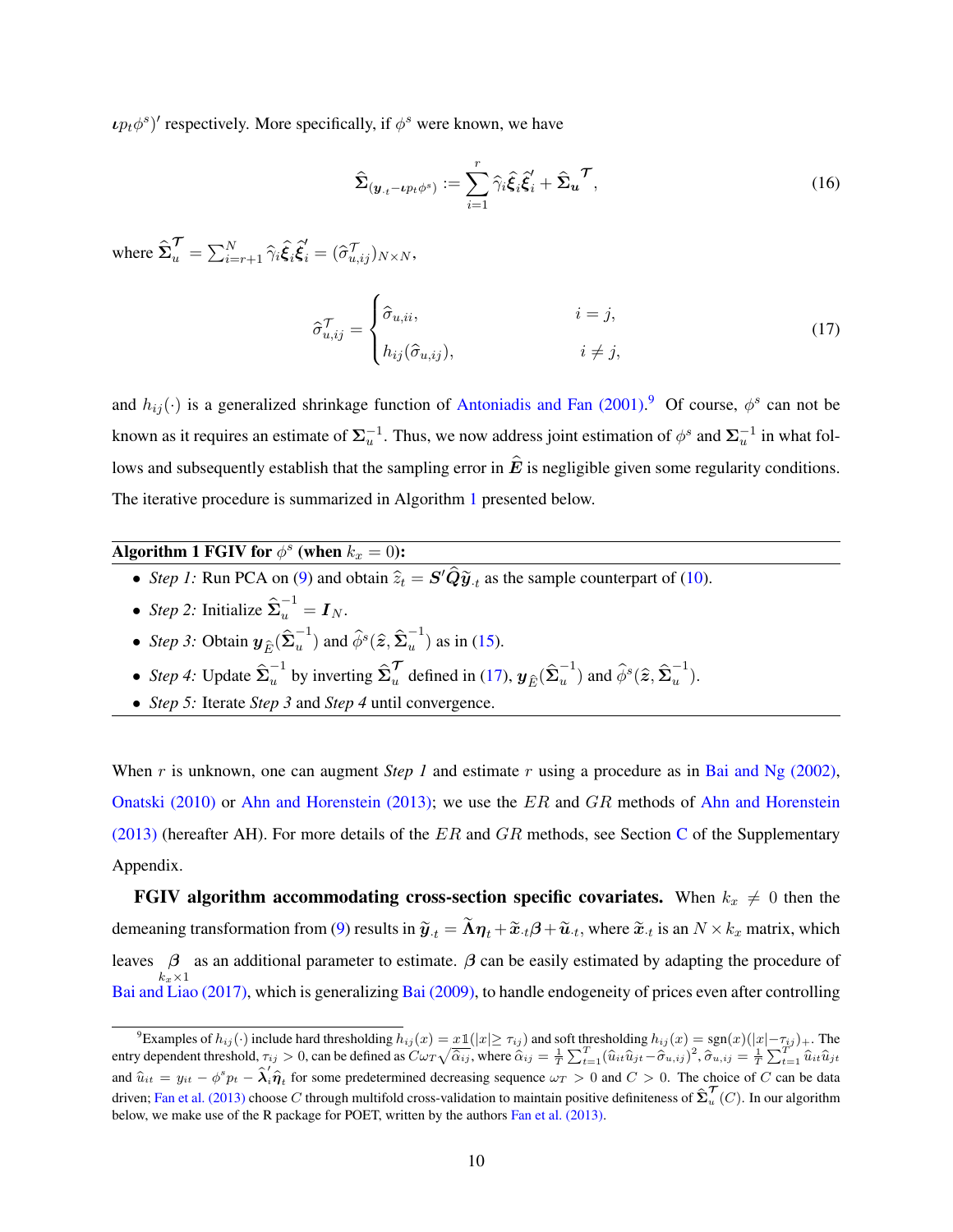for latent common factors. More specifically,

$$
\boldsymbol{\beta}(\widetilde{\boldsymbol{\Lambda}}, \boldsymbol{\eta}_t, \boldsymbol{\Sigma}_u^{-1}) = \left(\sum_{t=1}^T \widetilde{\boldsymbol{x}}_t' \boldsymbol{\Sigma}_u^{-1} \widetilde{\boldsymbol{x}}_t\right)^{-1} \sum_{t=1}^T \widetilde{\boldsymbol{x}}_t' \boldsymbol{\Sigma}_u^{-1} (\widetilde{\boldsymbol{y}}_t - \widetilde{\boldsymbol{\Lambda}} \boldsymbol{\eta}_t),
$$
\n(18)

<span id="page-11-2"></span><span id="page-11-0"></span>
$$
(\widetilde{\mathbf{y}}_t - \widetilde{\mathbf{x}}_t \boldsymbol{\beta}) = \widetilde{\Lambda} \boldsymbol{\eta}_t + \widetilde{\boldsymbol{u}}_t,\tag{19}
$$

since [\(19\)](#page-11-0) follows a factor structure, the  $T \times r$  factor matrix,  $\eta(\beta, \Sigma_u^{-1})$ , can be estimated using the principal components estimator whose columns are the eigenvectors corresponding to the largest  $r$  eigenvalues of the  $T \times T$  matrix  $(\tilde{\mathbf{y}}_{..} - \tilde{\mathbf{x}}_{..}(\boldsymbol{\beta}))\Sigma_{u}^{-1}(\tilde{\mathbf{y}}_{..} - \tilde{\mathbf{x}}_{..}(\boldsymbol{\beta}))'$ , where the  $T \times N$  matrix  $\tilde{\mathbf{x}}_{..}(\boldsymbol{\beta}) := (\tilde{\mathbf{x}}_{1\cdot}\boldsymbol{\beta} \dots \tilde{\mathbf{x}}_{N\cdot}\boldsymbol{\beta})$  and  $\widetilde{\Lambda}(\beta, \Sigma_u^{-1}) = \frac{1}{T} \sum_{t=1}^T (\widetilde{y}_{\cdot t} - \widetilde{x}_{\cdot t} \beta) \eta_t'(\beta, \Sigma_u^{-1})$ . Thus, to deal with general (strictly exogenous) covariates,  $x_{it}$ , Algorithm [2](#page-11-1) can be applied.

# <span id="page-11-1"></span>Algorithm 2 FGIV for  $\phi^s$  (when  $k_x \neq 0$ ):

- *Step 1*: Initialize  $\hat{\beta} = 0$ ,  $\hat{\Sigma}_u^{-1} = I_N$ .
- *Step 2*: Run PCA on [\(19\)](#page-11-0) to obtain  $\hat{\eta}_t(\hat{\beta}, \hat{\Sigma}_u^{-1})$  $(u^{-1})$  and  $\widehat{\widetilde{\Lambda}}(\widehat{\boldsymbol{\beta}},\widehat{\boldsymbol{\Sigma}}_u^{-1})$  $\binom{u}{u}$  as explained above.
- *Step 3:* Update  $\hat{\beta}$  as the sample counterpart of [\(18\)](#page-11-2).
- *Step 4:* Obtain  $\hat{z}_t = \mathbf{S}' \hat{\mathbf{Q}} (\tilde{\mathbf{y}}_t \tilde{\mathbf{x}}_t \hat{\boldsymbol{\beta}}).$
- *Step 5:* Initialize  $y_{\hat{E}}(\hat{\Sigma}_u^{-1})$  $(u^{-1})$  and  $\widehat{\phi}^s(\widehat{\boldsymbol{z}},\widehat{\boldsymbol{\Sigma}}_u^{-1})$  $\binom{-1}{u} = \left( \widehat{\boldsymbol{z}}^{\ \prime} \ \boldsymbol{M}_{\widehat{\eta}} \ \boldsymbol{p} \right)$  $\sqrt{-1}$  $\widehat{\boldsymbol{z}}^{\,\prime}\,\boldsymbol{M}_{\widehat{\eta}}\,(\boldsymbol{y}_{\widehat{E}}-\boldsymbol{x}_{i\cdot}\boldsymbol{\beta}).$
- *Step 6*: Update  $\hat{\Sigma}_u^{-1}$  by inverting  $\hat{\Sigma}_u^{\mathcal{T}}$  defined in [\(17\)](#page-10-1), where  $\hat{\gamma}_i$  and  $\hat{\xi}_i$  are the eigenvalues and eigenvectors (sorted in decreasing order) corresponding to the sample analog of 1  $\frac{1}{T} \sum_{t=1}^{T} (\boldsymbol{y}_{\cdot t} - \boldsymbol{\iota} p_t \phi^s - \boldsymbol{x}_{\cdot t} \boldsymbol{\beta}) (\boldsymbol{y}_{\cdot t} - \boldsymbol{\iota} p_t \phi^s - \boldsymbol{x}_{\cdot t} \boldsymbol{\beta})'$  respectively.
- *Step 7:* Iterate *Step 2* through *Step 6* until convergence.

When r is unknown, one can augment *Step 2* and iteratively estimate r using the ER and GR methods of [Ahn and Horenstein \(2013\).](#page-41-11)

The main takeaway is that when both  $(N, T)$  are large, one can generalize the GIV estimators proposed by GK along different dimensions; here we accommodate latent heterogeneous loadings, latent factors and latent precision matrix (e.g.,  $u_{it}$  can be weakly cross-correlated and heteroskedastic). As mentioned earlier, we call the proposed estimators of the elasticities in [\(12\)](#page-9-1), Algorithm [1](#page-10-0) and Algorithm [2](#page-11-1) as FGIV estimators.

**Remark 1** *In principle, the theory for the estimators proposed in this paper allows for*  $N \gg T$ *. This case is relevant in many empirical settings (e.g., empirical industrial organization and finance). However, it may be beneficial to avoid estimating the precision matrix for cases where*  $N \ll T$  *(e.g., empirical macro). But, as* [\(7\)](#page-6-1) *and* [\(13\)](#page-9-2) *show, to have a valid instrument for which the moment equation is exactly zero, we must specify*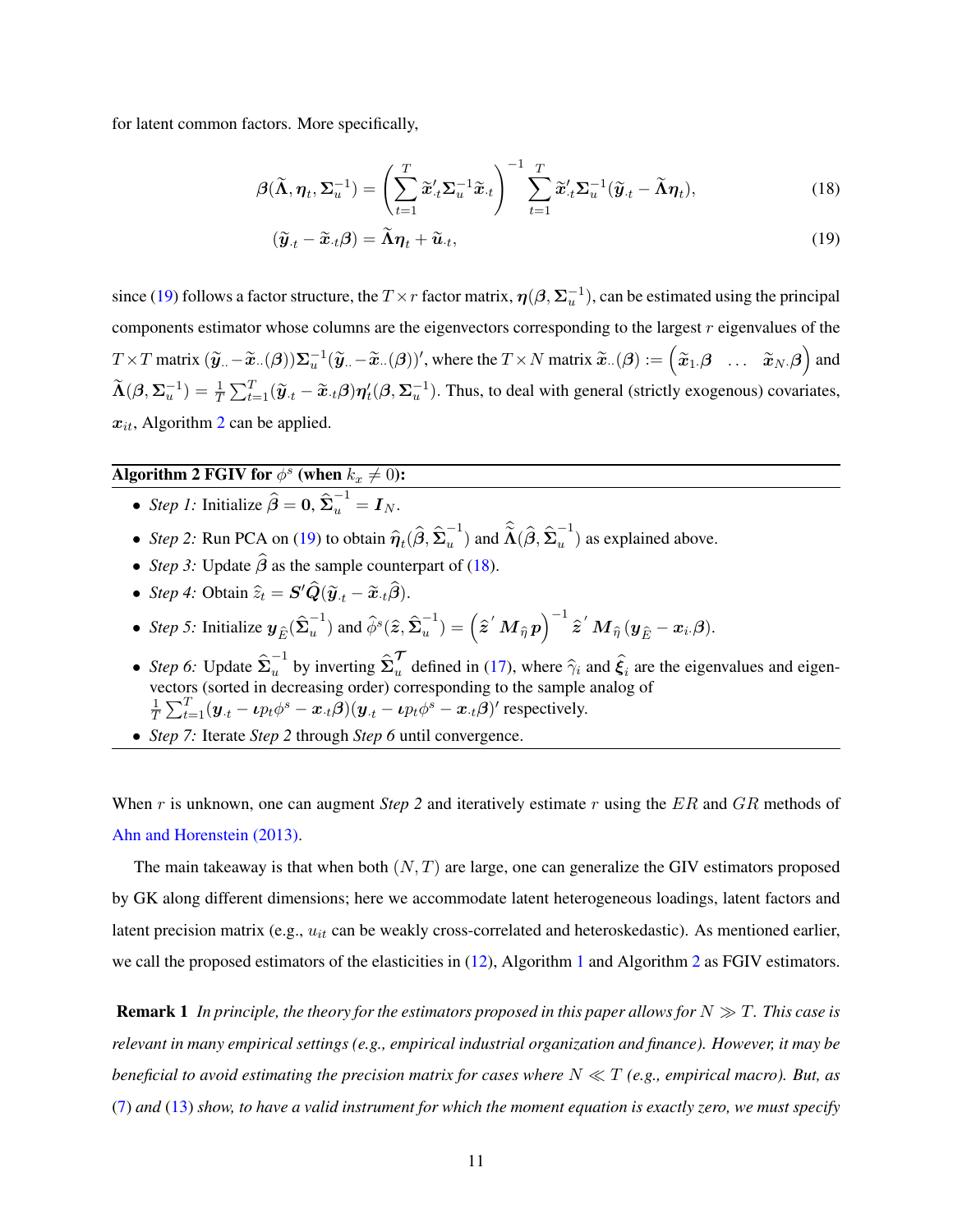$\Sigma_u$  *correctly. This is the primary motivation for estimating the general precision matrix in Algorithms [1](#page-10-0)* and [2.](#page-11-1) In order to avoid estimating the precision matrix, we must assume (potentially erroneously)  $u_{it}$  are *cross-sectionally independent. We now analyze the consequences of making this assumption when in fact* uit *are cross-sectionally correlated. Suppose we erroneously assume cross-sectional independence, then the vector* E *reduces to* ι/N *and we end up with the following moment equation*

$$
\mathbb{E}(u_{Et}z_t) = \mathbb{E}(\boldsymbol{E}'\boldsymbol{u}_t\tilde{\boldsymbol{u}}_t'\boldsymbol{\Gamma}) = \mathbb{E}(\boldsymbol{E}'\boldsymbol{u}_t(\boldsymbol{u}_t - \bar{u}_t\boldsymbol{\iota})'\boldsymbol{\Gamma})
$$
  
= 
$$
\mathbb{E}(\boldsymbol{E}'\mathbb{E}(\boldsymbol{u}_t\boldsymbol{u}_t'\vert\boldsymbol{\Gamma})\boldsymbol{\Gamma}) - \mathbb{E}(\boldsymbol{E}'\boldsymbol{u}_t\boldsymbol{\iota}\boldsymbol{\iota})\bar{u}_t = \frac{1}{N}\mathbb{E}(\boldsymbol{\iota}'\boldsymbol{\Sigma}_u\boldsymbol{\Gamma}) - 0 = o(1).
$$
 (20)

*Hence,*  $z_t$  is not a valid instrument in the traditional sense because we allow  $\mathbb{E}(u_{Et}z_t) \neq 0$  for any given *sample. Nevertheless, this moment converges to zero for large N. Indeed, the moment satisfies*  $\mathbb{E}(u_{Et}z_t)$  =  $o(1)$  under our regularity assumptions, and thus,  $z_t$  is asymptotically a valid instrument.<sup>[10](#page-0-0)</sup> This insight *reveals that this moment is approaching zero, hence it may prove to be beneficial to aggregate the panel,*  $y_{it}$ , using weights  $\iota/N$  regardless of the covariance structure. The immediate implication is that  $\hat{\phi}^s$  =  $\widehat{\phi}^s(\widehat{\bm{z}}, \bm{I}_N)$ , so there is no need for an algorithmic estimation procedure, the simple analytical formula for the  $s$ upply elasticity estimator with potentially misspecified covariance structure for  $u_{it}$  is given by  $\widehat{\phi}^s(\widehat{\bm{z}}, \bm{I}_N) =$  ${\hat{\pmb{z}}^\prime} \, \overset{\textstyle \bm{v}}{M}_{\hat{\eta}} \, \bar{\pmb{y}}$  $\frac{\boldsymbol{\mathcal{Z}}^\top\boldsymbol{M}\,\hat{\mathbf{\mathcal{\eta}}}\,\boldsymbol{y}}{\boldsymbol{\mathcal{Z}}^\prime\,\boldsymbol{M}\,\hat{\mathbf{\mathcal{\eta}}}\,\boldsymbol{p}},$  where  $\bar{\boldsymbol{y}}$  stacks  $\bar{y}_t = \frac{1}{N}$  $\frac{1}{N}\sum_{i=1}^{N} y_{it}$  for each  $t = 1, \ldots, T$ ; this estimator is essentially Step 2 and *Step 3 of Algorithm [1.](#page-10-0) Asymptotically, it holds that*  $\widehat{\phi}^s(\widehat{\boldsymbol{z}},\widehat{\boldsymbol{\Sigma}}_u^{-1})$  $\hat{u}_u^{-1}) = \hat{\phi}^s(\widehat{z}, I_N) + o_p(1)$ . *However, regarding* performance in finite samples, when  $u_{it}$  are not  $i.i.d.$  and when  $N\ll T$ , it is not clear ex-ante if  $\widehat{\phi}^s(\widehat{\bm{z}}, \bm{I}_N)$ will outperform  $\widehat{\phi}^s(\widehat{\boldsymbol{z}},\widehat{\boldsymbol{\Sigma}}_u^{-1})$  $\hat{u}^{-1}$ ). When  $N \gg T$  one would expect ex-ante that  $\hat{\phi}^s(\widehat{\boldsymbol{z}}, \boldsymbol{I}_N)$  will be less efficient than  $\widehat{\phi}^s(\widehat{\boldsymbol{z}},\widehat{\boldsymbol{\Sigma}}_u^{-1})$ u ) *since the former is not optimally weighting the observations, whereas the latter is. When*  $u_{it}$  are indeed  $i.i.d.$  we would expect  $\widehat{\phi}^s(\widehat{\boldsymbol{z}}, \boldsymbol{I}_N)$  to perform better. $^{11}$  $^{11}$  $^{11}$ 

### <span id="page-12-0"></span>4. Efficient GMM Estimation: Factor-Augmented FGIV

We now proceed to overidentify the elasticities, which yields overidentified FGIV estimators. We will refer to the overidentified FGIV estimators simply as efficient GMM estimators and the just identified FGIV estimators simply as FGIV estimators. It will be of interest to practitioners to see if overidentification is possible for the supply and demand equations. In this section, we show that the system is indeed overidentified

<sup>&</sup>lt;sup>10</sup>It can be shown that  $\iota' \Sigma_u \Gamma = \iota' \Sigma_u Q S \leq \iota' \Sigma_u S \gamma_{max}(Q) = \sum_{i,j} \sigma_{u,ij} S_j \leq$  $\sum_{i,j} \sigma_{u,ij}^2\Big)^{1/2} ||\bm{S}||_2^2\!\!=\||\bm{\Sigma}_u||_F ||\bm{S}||_2^2\!\!\leq\!$  $||\mathbf{\Sigma}_u||_1||\mathbf{S}||_2^2 \le \mathcal{O}(m_N)\Theta_p(1) = o(N)\Theta_p(1) = o(N)$ , where  $m_N$  is defined in [Assumption 3](#page-15-1) and  $m_N = o(N)$ .

<sup>&</sup>lt;sup>11</sup>In unreported simulations where  $N \ll T$  and  $u_{it}$  are non-i.i.d., we find that  $\hat{\phi}^s(\hat{z}, \hat{\Sigma}_u^{-1})$  typically has a smaller bias than  $\hat{\phi}^s(\hat{z}, I_N)$  (in absolute terms, the bias of both estimators are very small) but with a slightly larger variance.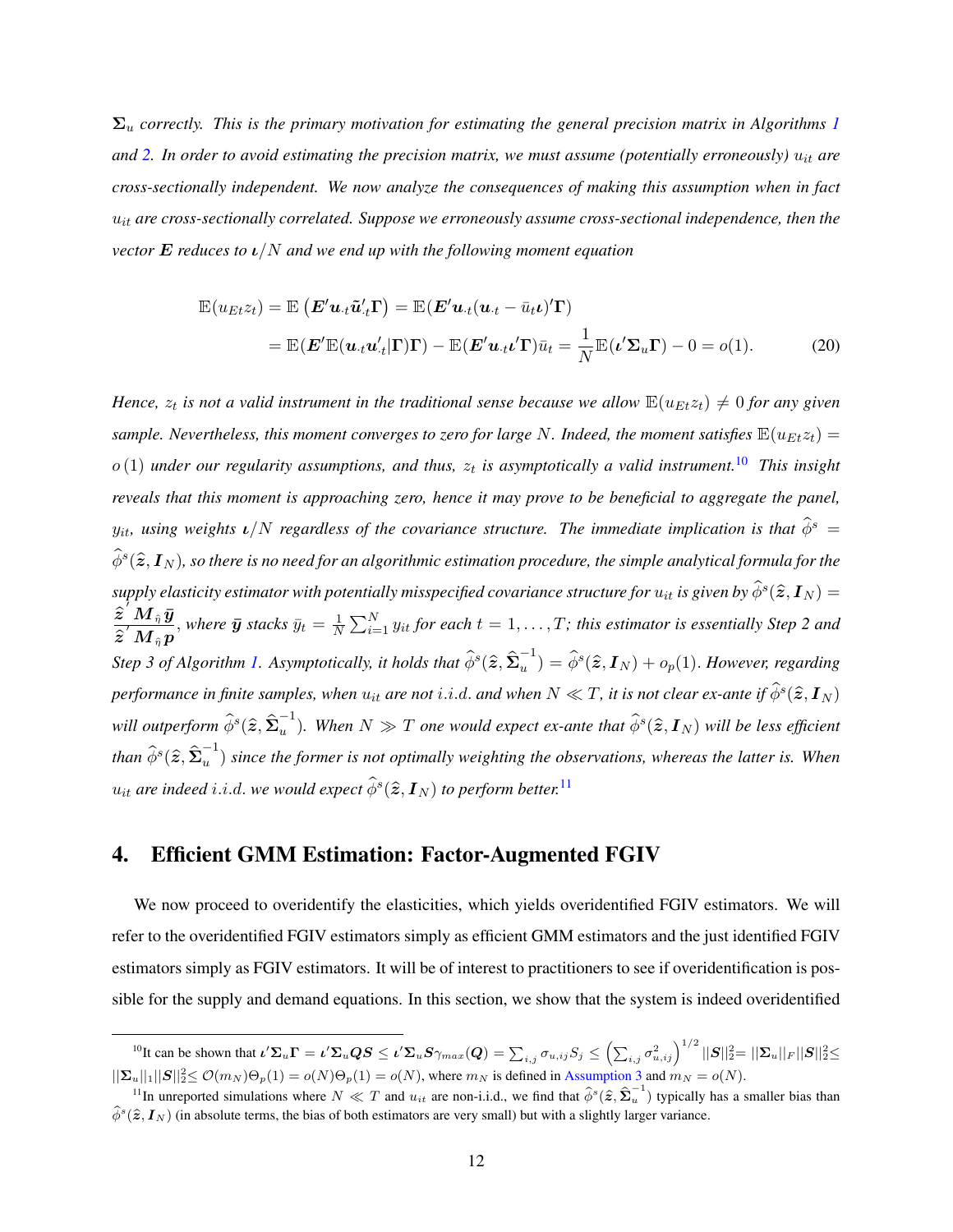to varying degrees for the supply and demand equations.

**Demand.** It is common practice to assume uncorrelated aggregate supply and aggregate demand shocks, that is  $\mathbb{E}(\eta_{t} \varepsilon_t) = 0$ . When we are willing to entertain this, then our supply factors, estimated via principal components, serve as valid instruments in estimation of the demand elasticity, rendering an overidentified parameter. In fact, the theory for using principal components as instruments was laid out in [Bai and Ng](#page-41-1) [\(2010\)](#page-41-1) under strong instrument asymptotics, as well as [Kapetanios and Marcellino \(2010\)](#page-43-10) under many/weak instrument asymptotics. In the remainder of this section, we let the GIV be denoted as  $z_{t,GIV} := z_t$  to distinguish it from the full instrument vector we introduce with upper case conventions. Our full instrument ¯ matrix for the demand equation is  $Z_d$ <br> $T \times (1+r)$  $\mathbb{E} = \begin{pmatrix} z_{GIV} & \eta \end{pmatrix}$  with  $\mathbb{E}(\mathbf{Z}_{dt}\varepsilon_t) = 0$ ;  $\mathbf{Z}_{dt}$  simply augments factors to be used as instruments. Making use of the  $(1+r) \times 1$  dimensional moment condition, the efficient GMM demand elasticity estimator is defined as

<span id="page-13-0"></span>
$$
\hat{\phi}_{GMM}^{d} = \underset{\phi^{d}}{\operatorname{argmin}} \frac{\varepsilon' \mathbf{Z}_{d}}{T} \mathbf{W}_{d} \frac{\mathbf{Z}_{d}' \varepsilon}{T},
$$
\n
$$
= \left( \mathbf{p}' \, \hat{\mathbf{Z}}_{d} \, \hat{\mathbf{\Omega}}_{d}^{-1} \, \hat{\mathbf{Z}}_{d}' \mathbf{p} \right)^{-1} \mathbf{p}' \, \hat{\mathbf{Z}}_{d} \, \hat{\mathbf{\Omega}}_{d}^{-1} \, \hat{\mathbf{Z}}_{d}' \mathbf{d}, \tag{21}
$$

where  $W_d$  is an arbitrary positive definite weight matrix, but is optimally set as  $\widehat{W}_d = \widehat{\Omega}_d^{-1}$  $\overline{d}$ , where  $\hat{\Omega}_d$  =  $\frac{1}{7}$  $\frac{1}{T}\sum_{t=1}^T \hat{Z}_{dt} \hat{Z}_{dt}' (d_t - p_t \hat{\phi}_{2SLS}^d)^2$ . It is clear that [\(21\)](#page-13-0) nests the FGIV estimator for the demand elasticity as a special case. In this sense,  $\hat{\phi}^d_{GMM}$  will be robust to scenarios where  $z_t$  is weaker.

Supply. In the same vein, the supply elasticity can *always* be overidentified given our identifying assumptions because  $\mathbb{E}(\varepsilon_t u_{Et}) = 0$  and thus  $\varepsilon_t$  can serve as an additional instrument. To estimate the entire parameter vector for the supply equation, let  $\mathbb{Z}_s$ <br> $T \times (2+r)$  $\vec{z} = (z_{GIV} \epsilon \eta)$ , where the augmented factors self-instrument as they are part of the supply equation. Then  $y_E = f\theta^s + u_E$  and recall  $\theta^s = \begin{pmatrix} \phi^s & \lambda'_E \end{pmatrix}$  $\sim$ and  $\boldsymbol{f}_{t}$  =  $\begin{pmatrix} p_{t} & \boldsymbol{\eta}'_{t} \end{pmatrix}$  $\frac{1}{\sqrt{2}}$ are  $(1 + r) \times 1$  vectors and the matrix  $f$  is  $T \times (1 + r)$ , which stacks  $f_t$ . We have  $\mathbb{E}(\mathbf{Z}_{st} \boldsymbol{u}_{Et}) = 0$ ; hence, making use of the  $(2 + r) \times 1$  dimensional moment conditions, the efficient GMM supply elasticity estimator is defined as

<span id="page-13-1"></span>
$$
\hat{\theta}_{GMM}^{s} = \underset{\theta^{s}}{\operatorname{argmin}} \frac{\boldsymbol{u}_{E}' \boldsymbol{Z}_{s}}{T} \boldsymbol{W}_{s} \frac{\boldsymbol{Z}_{s}' \boldsymbol{u}_{E}}{T},
$$
\n
$$
= \left( \hat{\boldsymbol{f}}' \hat{\boldsymbol{Z}}_{s} \hat{\boldsymbol{\Omega}}_{s}^{-1} \hat{\boldsymbol{Z}}_{s}' \hat{\boldsymbol{f}} \right)^{-1} \hat{\boldsymbol{f}}' \hat{\boldsymbol{Z}}_{s} \hat{\boldsymbol{\Omega}}_{s}^{-1} \hat{\boldsymbol{Z}}_{s}' \boldsymbol{y}_{\hat{E}}.
$$
\n(22)

where  $W_s$  is an arbitrary positive definite weight matrix, but is also optimally set as  $\widehat{W}_s = \widehat{\Omega}_s^{-1}$  $\frac{1}{s}$ ,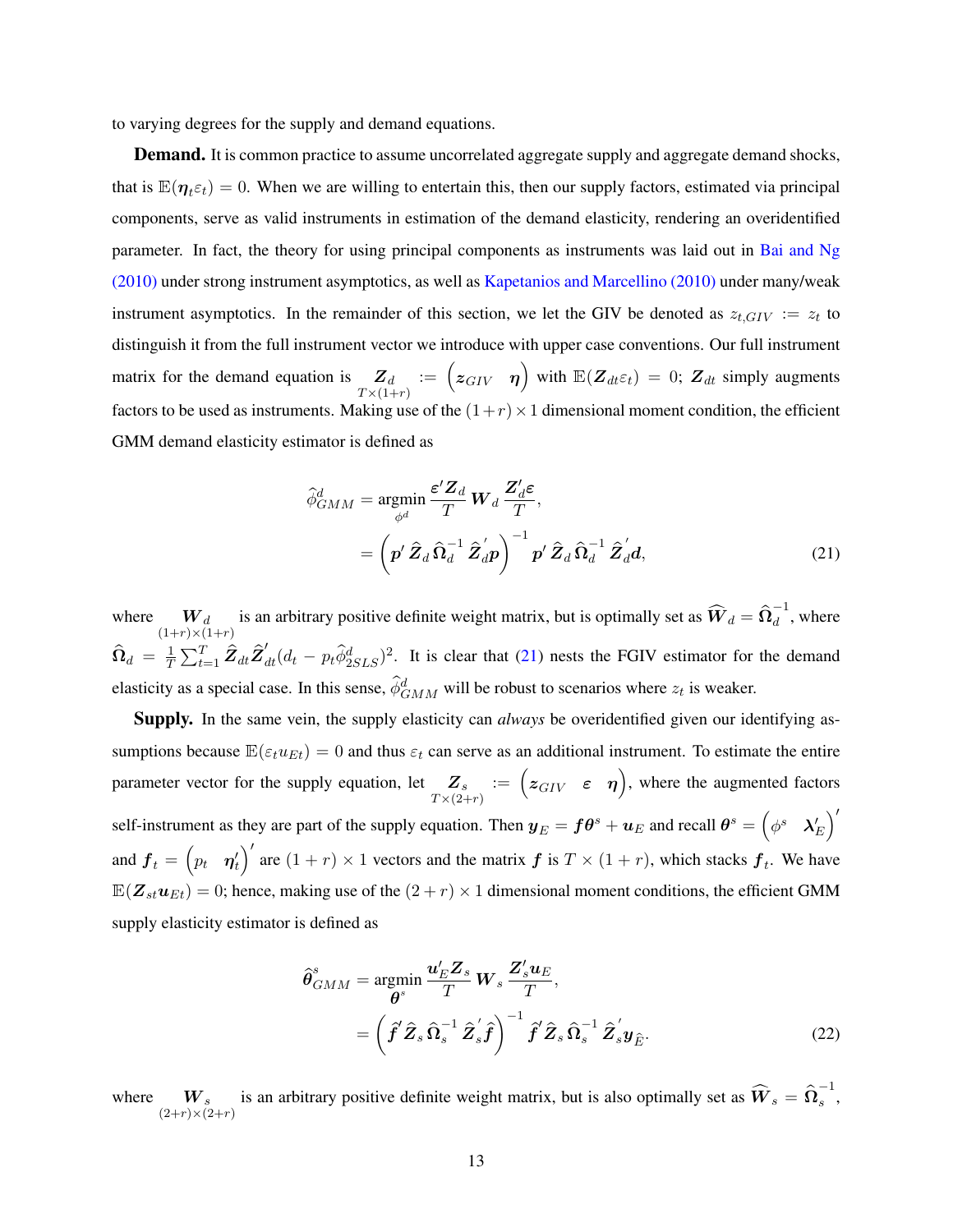where  $\hat{\Omega}_s = \frac{1}{T}$  $\frac{1}{T}\sum_{t=1}^T \hat{Z}_{st} \hat{Z}_{st}'(y_{\hat{E}t} - \hat{f}'_t \hat{\theta}_{GMM}^s)^{2.12}$  $\frac{1}{T}\sum_{t=1}^T \hat{Z}_{st} \hat{Z}_{st}'(y_{\hat{E}t} - \hat{f}'_t \hat{\theta}_{GMM}^s)^{2.12}$  $\frac{1}{T}\sum_{t=1}^T \hat{Z}_{st} \hat{Z}_{st}'(y_{\hat{E}t} - \hat{f}'_t \hat{\theta}_{GMM}^s)^{2.12}$  It is clear that [\(22\)](#page-13-1) nests the FGIV estimator for the supply equation as a special case. As in the just identified case in [\(15\)](#page-9-0),  $\hat{\theta}_{GMM}^s$  in [\(22\)](#page-13-1) depends on  $\hat{\Sigma}_u^{-1}$ u , hence, will generally require an iterative estimation procedure. Algorithm [3](#page-14-0) below generalizes Algorithm [1](#page-10-0) by extending the joint estimation of the supply elasticity estimator and the precision matrix to the overidentified case for when  $k_x = 0$ . In view of Algorithm [2,](#page-11-1) Algorithm [3](#page-14-0) can be further extended to the case when  $k_x > 0$ , but we omit the details for brevity.

# <span id="page-14-0"></span>Algorithm 3 Efficient GMM for  $\phi^s$  (when  $k_x = 0$ ):

- *Step 1*: Run PCA on [\(9\)](#page-8-0) and obtain  $\hat{z}_t = S' \hat{Q} \tilde{y}_t$  as the sample counterpart of [\(10\)](#page-8-1).
- *Step 2:* Initialize  $\hat{\Sigma}_u^{-1} = I_N$ .
- *Step 3*: Estimate [\(21\)](#page-13-0) to obtain  $\hat{\epsilon}$ , initialize  $\widehat{W}_s = (\hat{Z}_s' \hat{Z}_s)^{-1}$  and obtain  $\hat{\theta}_{2SLS}^s(\hat{Z}_s, \hat{\Sigma}_u^{-1})$  $\begin{matrix} \cdot \\ \cdot \end{matrix}$
- *Step 4:* Obtain  $y_{\hat{E}}(\hat{\Sigma}_u^{-1})$  $\begin{pmatrix} 1 \\ u \end{pmatrix}$ .
- *Step 5:* Update  $\widehat{W}_s =$ 1  $\frac{1}{T}\sum_{t=1}^T \hat{\pmb{Z}}_{st}\hat{\pmb{Z}}_{st}^\prime \hat{u}_{\hat{E}t}^2$  $\sqrt{-1}$ , where  $\widehat{u}_{\widehat{E}t} = y_{\widehat{E}t} - \widehat{\pmb{\theta}}_{GMM}^s (\widehat{\pmb{Z}}_s, \widehat{\pmb{\Sigma}}_u^{-1}$  $(u^{-1})' \hat{f}_t$  and construct  $\widehat{\boldsymbol \theta}_{GMM}^s(\widehat{\boldsymbol Z}_s,\widehat{\boldsymbol \Sigma}_u^{-1}$  $\binom{1}{u}$  as the sample counterpart of [\(22\)](#page-13-1).
- *Step 6*: Update  $\hat{\Sigma}_u^{-1}$  by inverting  $\hat{\Sigma}_u^{\mathcal{T}}$  defined in [\(17\)](#page-10-1).
- *Step 7:* Iterate *Step 4* through *Step 6* until convergence.

In addition to efficiency gains, the efficient GMM estimators exhibit superior finite sample properties and are also robust to the GIV itself being a weak instrument. We illustrate these points in greater detail in [Remark 5](#page-23-0) and Section [7.](#page-23-1)

The intuition for the overidentified estimators can be seen from observing the reduced form equation for (equilibrium) prices,  $p_t = \frac{1}{\phi^d - \phi^s}$  $u_{St} + \lambda_S' \eta_t - \varepsilon_t$ . Clearly  $\mathbb{E}(p_t \eta_t) \neq 0$  and  $\mathbb{E}(p_t \varepsilon_t) \neq 0$  and so instrumental relevancy is established. Thus, we are effectively back to the classical approach of finding exogenous supply shifters, in this case  $\varepsilon_t$ , to estimate the supply elasticity and finding exogenous demand shifters, in this case  $\eta_t$ , to estimate the demand elasticity. With the exception that these shifters,  $\eta_t$  and  $\varepsilon_t$ are unobserved. In what follows, we show that estimating  $\eta_t$  and  $\varepsilon_t$  has a negligible effect on the limiting distributions of the estimators of demand and supply elasticities, respectively.

### 5. Assumptions

Below we lay out the assumptions needed to derive our main results. [Assumption 1,](#page-15-2) [Assumption 2](#page-15-3) and [Assumption 3](#page-15-1) are standard in the literature; see, for example, [Bai \(2003\),](#page-41-6) [Fan et al. \(2013\)](#page-42-14) and [Bai and Liao](#page-41-12)

<sup>&</sup>lt;sup>12</sup>[In the case of the demand elasticity estimator in \(21\) we use 2SLS residuals to construct](#page-41-12)  $\hat{\Omega}_d$ . However, we implement [\(22\)](#page-13-1) via Algorithm [3](#page-14-0) [which, by iteration, renders the residuals used to construct](#page-41-12)  $\hat{\Omega}_s$  to be GMM residuals.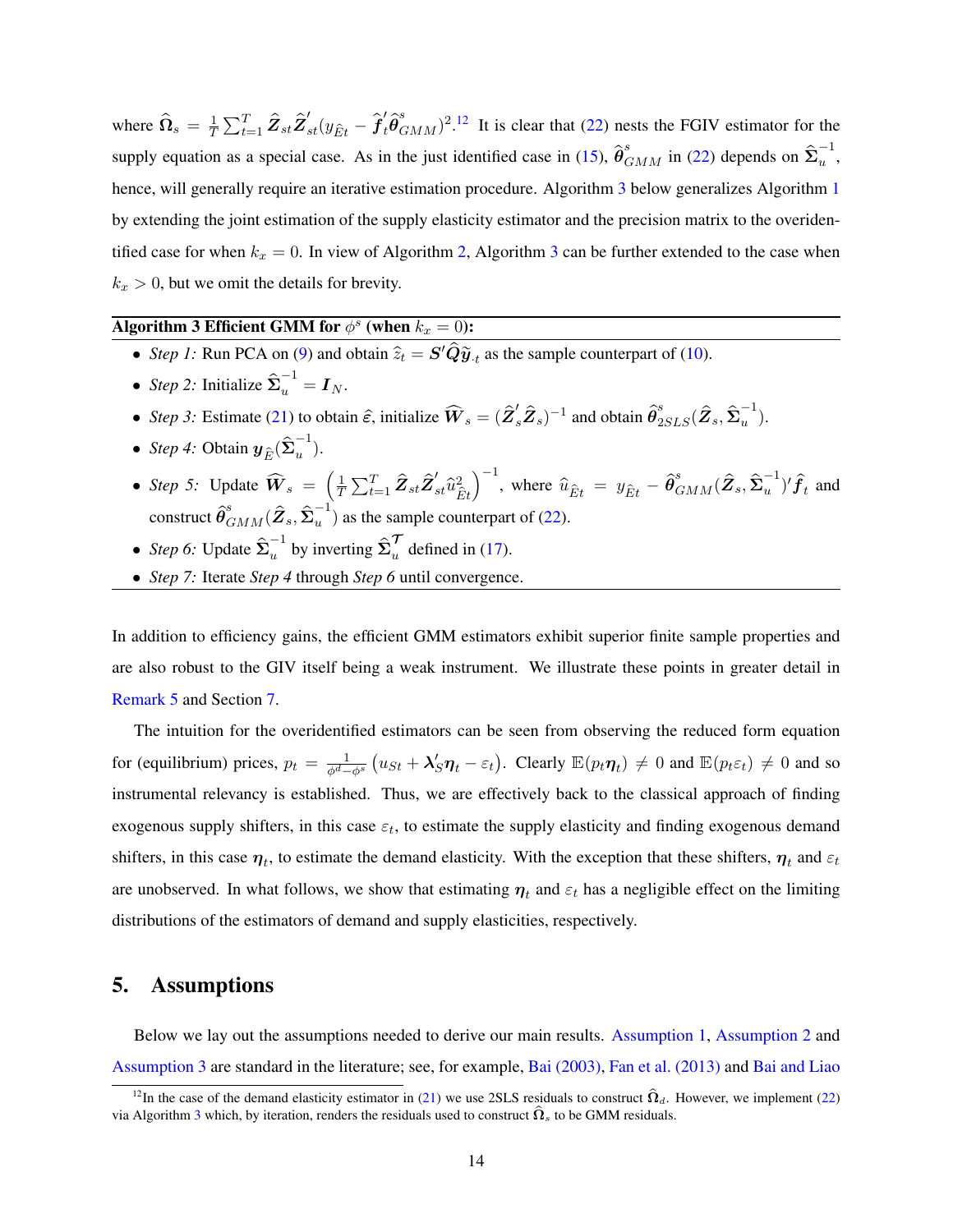<span id="page-15-2"></span>[\(2017\),](#page-41-12) and so we just state them for completeness. Whereas, [Assumption 4](#page-15-0) parts ii.) and iii.) are new so we provide more details.

Assumption 1 (Factor Error Structure) *The composite error term in* [\(2\)](#page-5-3) *is assumed to admit an (approx-*´ *imate)* factor structure representation  $v_{it} := \lambda_i' \eta_t + u_{it}$ , where  $\eta_t = \left(\eta_{1t} \dots \eta_{rt}\right)'$  is an  $r \times 1$  vector of *latent common factors and*  $\lambda_i = (\lambda_{1i} \ldots \lambda_{ri})'$  *is an*  $r \times 1$  *vector of latent factor loadings. We assume the factors are pervasive in the sense that*  $\Lambda' \Lambda/N$  *converges to some*  $r \times r$  *positive definite matrix.* 

#### <span id="page-15-3"></span>Assumption 2 (Strict Stationarity, Exponential Tails & Strong Mixing)

*(A2i.)*  $\{\boldsymbol{\eta}_t, u_{it}, \varepsilon_t\}_{t\geq 1}$  is strictly stationary and each with a zero mean.  $(A2ii.) \ \exists \ c_1, c_2 > 0 \ with \ \gamma_{\min}(\boldsymbol{\Sigma}_u) > c_2, \ \max_{j \leq N} \lvert \lvert \gamma_j \rvert \lvert < c_1, \ c_2 < \gamma_{\min}(\mathbb{cov}(\boldsymbol{\eta}_t)) \leq \gamma_{\max}(\mathbb{cov}(\boldsymbol{\eta}_t)) < c_1.$ *(A2iii.) Exponential tail:*  $\exists r_1, r_2 > 0$  *and*  $b_1, b_2 > 0$ *, such that for any*  $s > 0$ *,*  $i \leq N$  *and*  $j \leq r$ *,*  $\mathbb{P}(|u_{it}| > s) \le \exp(-(s/b_1)^{r_1}),$  and  $\mathbb{P}(|\eta_{t,j}| > s) \le \exp(-(s/b_2)^{r_2}).$ *(A2iv.) Strong Mixing*: ∃  $r_3$ ,  $C > 0$  ∀  $T > 0$ ,  $r_1^{-1} + r_2^{-1} + r_3^{-1} > 1$ , sup<br>*A∈F*<sub> $\infty$ </sub>, *B∈F*<sub> $T$ </sub><sup>∞</sup>  $\mathbb{P}(A)\mathbb{P}(B)$  –  $\mathbb{P}(AB)|<\exp(-CT^{r_3})$ , where  $\mathcal{F}_{-\infty}^0$  and  $\mathcal{F}_T^{\infty}$  denote the  $\sigma$ -algebras generated by  $\{(\boldsymbol{\eta}_t, u_{it}, \varepsilon_t): t<0\}$  $and$   $\{(\boldsymbol{\eta}_t, u_{it}, \varepsilon_t): t > T\}$  *respectively.* 

<span id="page-15-1"></span>**Assumption 3 (Sparsity on**  $\Sigma_u$ **)** *Let*  $\Sigma_u = (\sigma_{u,ij})$ *, for some*  $q \in [0,1/2)$ *, define* 

$$
m_N = \max_{i \le N} \sum_{j=1}^{N} |\sigma_{u,ij}|^q.
$$
 (23)

We require that there is  $q \in [0,1/2)$  such that  $m_N \omega_{N,T}^{1-q} = o(1)$ , where  $\omega_{N,T} = \sqrt{\frac{\log(N)}{T} + \frac{1}{\sqrt{N}}}$  $\frac{\mathsf{L}}{N}$ .

#### <span id="page-15-0"></span>Assumption 4 (Identification by GIV)

 $(A4i.) \mathbb{E}(z_t u_{Et}) = \mathbb{E}(z_t \varepsilon_t) = \mathbb{E}(\mathbf{Z}_{st} u_{Et}) = \mathbb{E}(\mathbf{Z}_{dt} \varepsilon_t) = 0.$ 

*(A4ii.) The sizes*  $S_1, \ldots, S_N$  *are drawn i.i.d. from an arbitrary distribution for which the tail of the size distribution (i.e. above some threshold) follows a power law, with tail index,*  $\mu > 0$ 

$$
\mathbb{P}(\mathcal{S} > s) = cs^{-\mu}.
$$

The tail index  $\mu$  determines the probability of observing extreme values. We assume that  $\mathcal{S}_i$  is independent  $of$   $u_{it}$ .

*(A4iii.) Suppose the sizes are ordered in decreasing fashion as such:*  $S_1 \geq S_2 \geq \ldots \geq S_{N-1} \geq S_N$ *, and*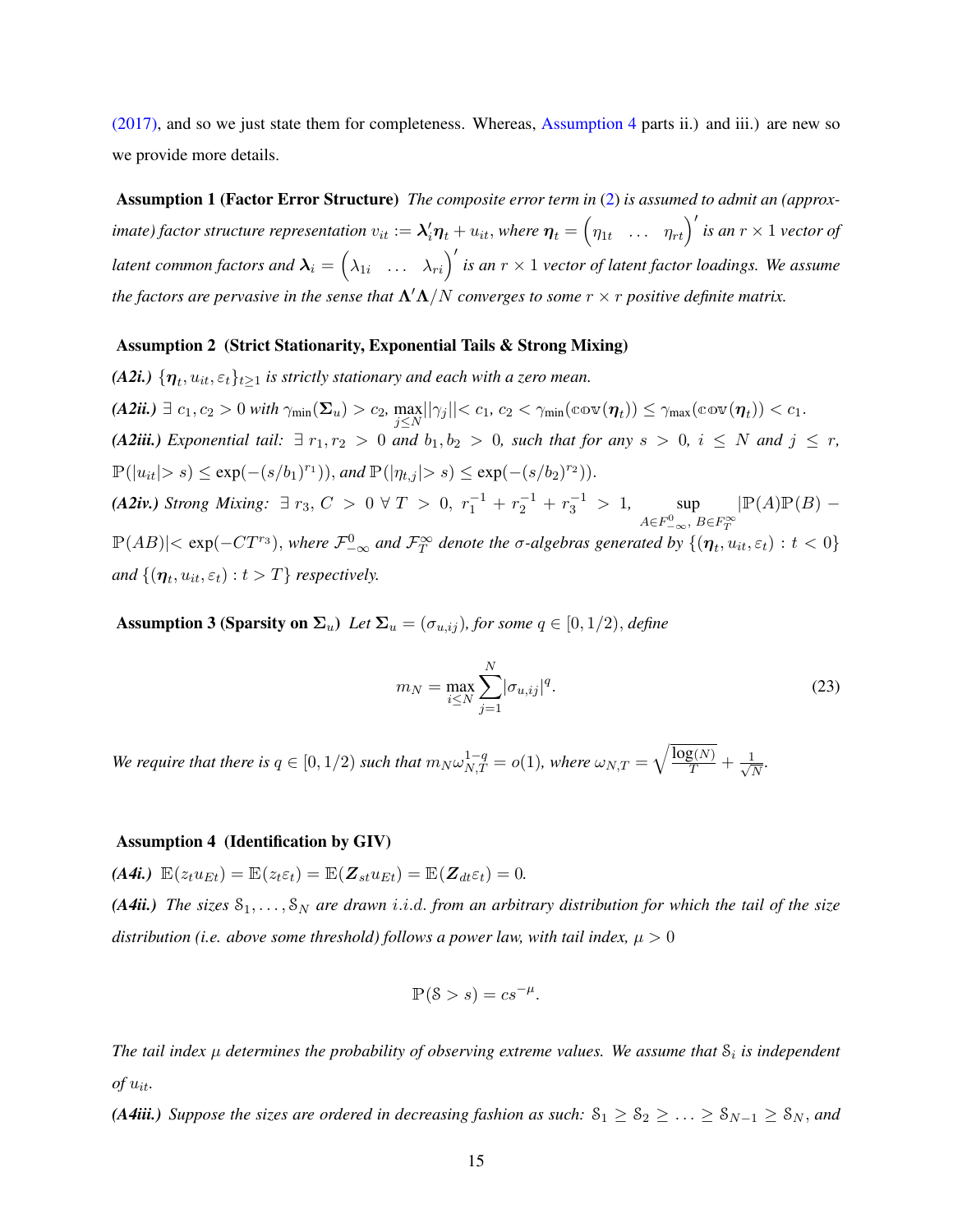*we partition the cross-section as,*  $\mathcal{N}_{dominant} := \{1, \ldots, N_1\}$  *and*  $\mathcal{N}_{fringe} := \{N_1 + 1, \ldots, N\}$  *such that*  $\mathcal{N}_{dominant} \cup \mathcal{N}_{fringe} := \mathcal{N}_{full}$ . Let  $S_i = \frac{S_i}{\sum_{j=1}^N S_j}$  denote the normalized shares such that  $\sum_i S_i = 1$ . We *assume*  $\forall i \in \mathcal{N}_{dominant}$ ,  $S_i = \Theta_p(1)$ , and  $\forall i \in \mathcal{N}_{fringe}$ ,  $S_i = \mathcal{O}_p\left(\frac{1}{N}\right)$  $\frac{1}{N}$ ). We further assume that the *cardinality of the dominant units is fixed as*  $N \to \infty$ *, that is,*  $|\mathcal{N}_{dominant}| = N_1$  *and*  $N_1$  *does not rise with* N while the cardinality of the fringe grows with N,  $|\mathcal{N}_{fringe}| = N - N_1 \rightarrow \infty$  as  $N \rightarrow \infty$ .

<span id="page-16-0"></span>Remark 2 *The first condition gives us instrumental exogeneity for the FGIV and efficient GMM estimators. The second condition allows for instrumental relevance in the extension of a large N framework. An important implication of the second condition is that the Herfindahl index,*  $h_{N,\mu}$ *, has the following asymptotic property*

$$
\sqrt{h_{N,\mu}} = ||\mathbf{S}||_2 = \begin{cases} \Theta_p(1) & \text{for } \mu \in [0,1), \\ \mathcal{O}_p(g_{N,\mu}) & \text{for } \mu \in [1,2), \end{cases}
$$

*with*  $\mathcal{O}_p(g_{N,\mu}) \gg 1/2$ ? N*. The variance of the just identified estimators is inversely proportional to the*  $Herfindahl$  index, that is  $\mathbb{V}(\hat{\phi}^j_{FGIV})=\mathcal{O}(h_{N,\mu}^{-1})$  for  $j=s,d$ , reflecting the fact that the more concentrated *the market, the more precise the GIV methodology will be and also reflecting the fact that if the Herfindahl converges to zero in the limit, the variance will diverge.*<sup>[13](#page-0-0)</sup> *However, if*  $\mu$  *is slightly greater than 1, theoretically identification breaks down for large* N *but in any finite sample the GIV could be relevant (precisely due to*  $\mathcal{O}_p(g_{N,\mu}) \gg 1$  $\sqrt{N}$ ). Nevertheless, we rule this case out for the purpose of asymptotic inference.<sup>[14](#page-0-0)</sup>

*Note, that the third condition is consistent with*  $\mu \in (0,1)$ *, but is slightly stronger. The third condition* is also a generalization of the so-called "granular" weights in the panel data literature, say  $\frac{\bm{w}}{N\times 1}$ , which are *typically assumed to satisfy*  $||w||_2 = \mathcal{O}\left(\frac{1}{\sqrt{2}}\right)$  $\overline{\mathcal{S}}$ .  $\frac{1}{|N|}\bigg)$  and  $\frac{w_i}{||\bm{w}||_2} = \mathcal{O}\left(\frac{1}{\sqrt{N}}\right)$  $\frac{1}{N}$   $\Big)$   $\forall i$ . The third condition allows the share vector to be partitioned into a dominant part and a fringe part. That is,  $\bm{S}=\begin{pmatrix}\bm{S}'_d & \bm{S}'_f\end{pmatrix}$  where  $\bm{S}_d$ *is*  $N_1 \times 1$ *, is the dominant part and*  $S_f$  *is*  $N_2 \times 1$ *, is the fringe part; with*  $N_1 + N_2 = N$ *, the key being that*  $N_1(N) = N_1$  *is fixed while*  $N_2(N) \to \infty$  *as*  $N \to \infty$ *. This assumption can be empirically justified in concentrated markets, see Section [9](#page-28-0) as an example; as well as mathematically justified, see [Logan et al.,](#page-43-11) [1973.](#page-43-11)*

Remark 3 *Taking the variance of the equilibrium price process (assuming the covariances to be zero for* simplicity) we obtain  $\mathbb{V}(p_t) = \frac{1}{(\phi^d - \phi^s)^2} (\mathbb{V}(u_{St}) + \mathbb{V}(\lambda_S' \boldsymbol{\eta}_t) + \mathbb{V}(\varepsilon_t)) = \Theta(1)$ , where the last equality *follows by the second and the third conditions in [Assumption 4,](#page-15-0) details can be found in Lemma [1](#page-34-0) in the*

<sup>&</sup>lt;sup>13</sup>The derivation of the asymptotic behavior of  $h_{N,\mu}$  can be found in Supplementary Appendix [B.](#page-49-0)

<sup>&</sup>lt;sup>14</sup>For more details on instrumental relevance for large  $N$ , see Section [7.](#page-23-1)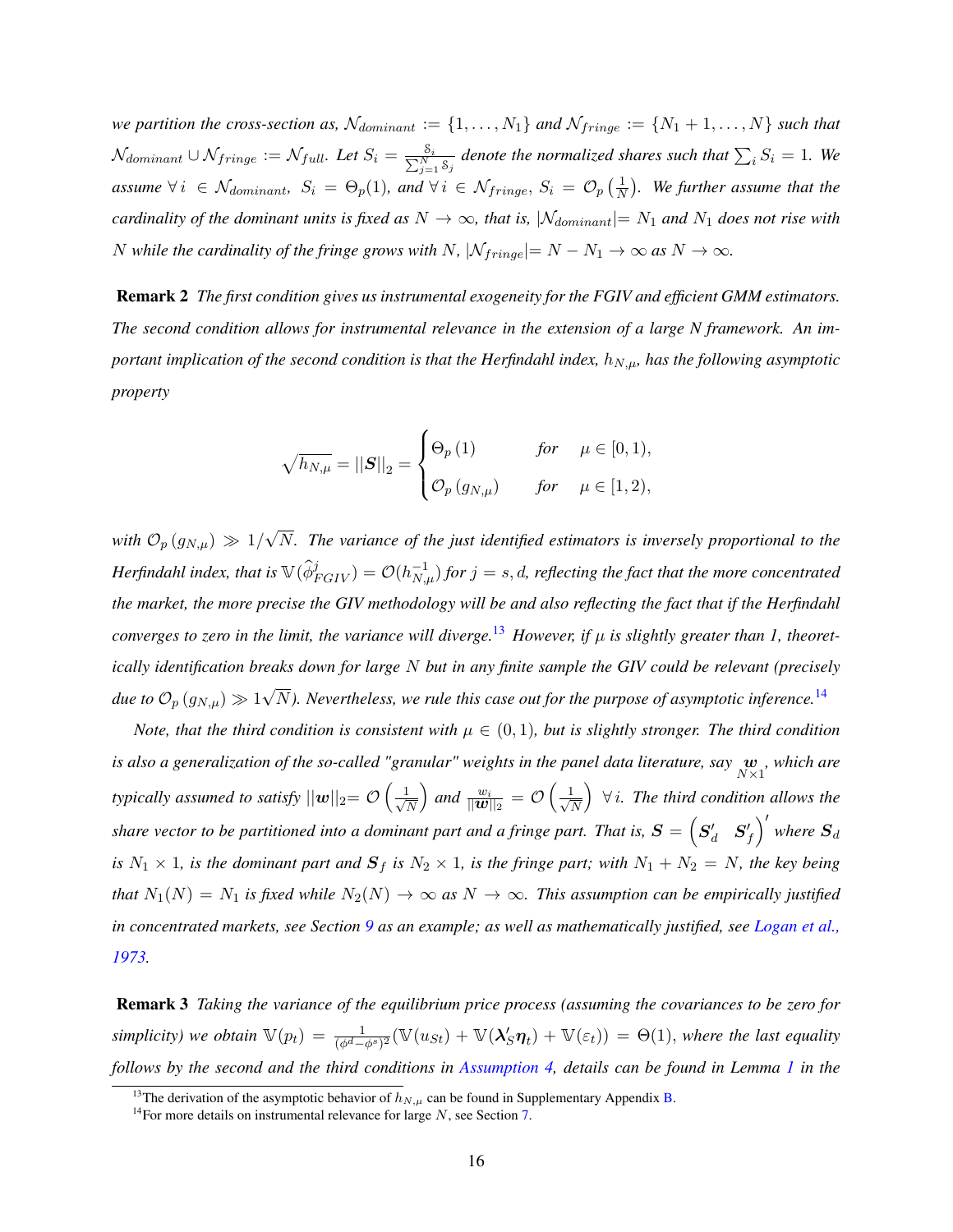*Appendix. Without these conditions, one would obtain the unsatisfactory result that*  $\mathbb{V}(p_t) = \mathcal{O}(N)$ *, that is, the variance of the price process is unbounded for each t as*  $N \to \infty$ *. Effectively, [Assumption 4](#page-15-0) allows the coexistence of a finite number of dominant units, in terms of size, whose cardinality can not grow with* N, while at the same time allowing for a bounded variance for the aggregate endogenous variable  $p_t$ .

# <span id="page-17-0"></span>6. Limiting Distributions

In this section, we first present the limiting distributions of the FGIV elasticity estimators, corresponding to [\(12\)](#page-9-1) and [\(15\)](#page-9-0) with Algorithm [1.](#page-10-0) We then move on to the limiting distributions of the efficient GMM elasticity estimators, corresponding to  $(21)$  and  $(22)$  with Algorithm [3.](#page-14-0)

**Just identified demand elasticity.** The just identified demand elasticity estimator in [\(12\)](#page-9-1) is given by

<span id="page-17-1"></span>
$$
\widehat{\phi}^d(\widehat{\boldsymbol{z}}) = \frac{\sum_{t=1}^T \widehat{z}_t d_t}{\sum_{t=1}^T \widehat{z}_t p_t} = \frac{\sum_{t=1}^T \sum_{i,j} S_i \widehat{Q}_{ij} \widetilde{y}_{jt} d_t}{\sum_{t=1}^T \sum_{i,j} S_i \widehat{Q}_{ij} \widetilde{y}_{jt} p_t}.
$$

Hence,

$$
\hat{\phi}^d - \phi^d = \left(\sum_t \hat{z}_t p_t\right)^{-1} \left(\sum_t \hat{z}_t \varepsilon_t\right),
$$
  
= 
$$
\left(T^{-1} \sum_t z_t p_t + T^{-1} \sum_t (\hat{z}_t - z_t) p_t\right)^{-1} \left(T^{-1} \sum_t z_t \varepsilon_t + T^{-1} \sum_t (\hat{z}_t - z_t) \varepsilon_t\right).
$$

From above, it is apparent we need to show  $\frac{1}{T} \sum_{t=1}^{T} (\hat{z}_t - z_t) \varepsilon_t = \frac{1}{T}$  $\frac{1}{T}\sum_{t=1}^T \bm{S}'(\widehat{\bm{Q}} - \bm{Q})\tilde{\bm{y}}.\bm{t}\varepsilon_t = o_p(1)$  and 1  $\frac{1}{T} \sum_{t=1}^{T} (\hat{z}_t - z_t) p_t = \frac{1}{T}$  $\frac{1}{T} \sum_{t=1}^{T} S'(\hat{Q} - Q)\tilde{y}_{.t} p_t = o_p(1)$ . Indeed, we show in Lemma [2,](#page-35-0) in the Appendix, that

$$
T^{-1} \sum_{t=1}^{T} \mathbf{S}'(\hat{\mathbf{Q}} - \mathbf{Q}) \tilde{\mathbf{y}}_{\cdot t} \varepsilon_t = \mathcal{O}_p\left(\frac{1}{\min\{N, T\}}\right) + \mathcal{O}_p\left(\frac{1}{\min\{N, \sqrt{NT\}}}\right) = o_p(1),\tag{24}
$$

<span id="page-17-2"></span>
$$
T^{-1} \sum_{t=1}^{T} \mathbf{S}'(\hat{\mathbf{Q}} - \mathbf{Q}) \tilde{\mathbf{y}}_{\cdot t} p_t = \mathcal{O}_p\left(\frac{1}{\min\{N, T\}}\right) + \mathcal{O}_p\left(\frac{1}{\min\{N, \sqrt{NT\}}}\right) = o_p(1). \tag{25}
$$

Thus, making use of  $(24)$  and  $(25)$  we obtain

<span id="page-17-3"></span>
$$
\hat{\phi}^d - \phi^d = \left(\sum_t \hat{z}_t p_t\right)^{-1} \left(\sum_t \hat{z}_t \varepsilon_t\right) = \left(T^{-1} \sum_t z_t p_t\right)^{-1} T^{-1} \sum_t z_t \varepsilon_t + o_p(1). \tag{26}
$$

The order of the sampling error generally relies, in part, on the order of the Herfindahl. The order of the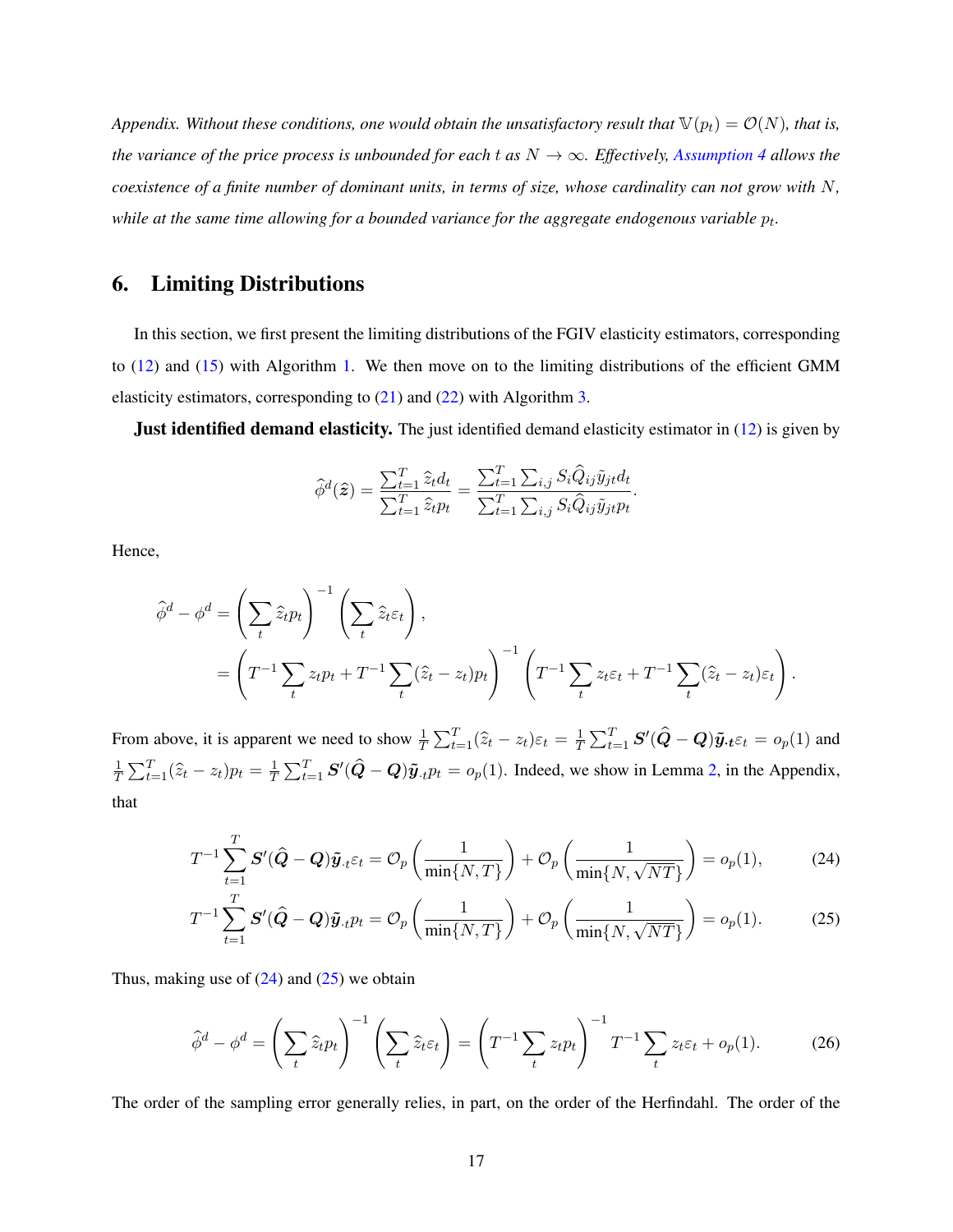Herfindahl, in turn, critically depends on  $\mu$ , the tail index of the size distribution. Results on the order of the Herfindahl as a function of the tail index parameter  $\mu$  entails a total of six possible cases. The results can be found in Table [6](#page-49-1) of Supplementary Appendix [B.](#page-49-0) However, for inference, we require  $\mu \in (0,1)$  (regularly varying tails) or  $\mu \to 0$  (slowly varying tails) as discussed in detail in the previous section's remarks. Given this, even after pinning down the order of the Herfindahl, the panel dimensions can distinguish more cases as seen above. Nevertheless, as [\(24\)](#page-17-1), [\(25\)](#page-17-2) and [\(26\)](#page-17-3) indicate, for consistency we have the following result:

**Theorem 1 (Consistency of**  $\hat{\phi}^d$ ) *Under Assumptions 1-4, as*  $(N, T) \stackrel{j}{\rightarrow} \infty$ *, we have* 

<span id="page-18-0"></span>
$$
\hat{\phi}^d - \phi^d \stackrel{p}{\to} 0. \tag{27}
$$

Now, multiplying [\(26\)](#page-17-3) by  $\sqrt{T}$ 

$$
\sqrt{T}(\hat{\phi}^d - \phi^d) = \left(T^{-1} \sum_t z_t p_t\right)^{-1} \left(\frac{1}{\sqrt{T}} \sum_t z_t \varepsilon_t + \mathcal{O}_p\left(\frac{\sqrt{T}}{\min\{N, T\}}\right) + \mathcal{O}_p\left(\frac{\sqrt{T}}{\min\{N, \sqrt{NT\}}}\right)\right),\tag{28}
$$

we can state the following result for the limiting distribution:

**Theorem 2 (Limiting distribution for**  $\widehat{\phi}^d$ ) *Under Assumptions 1-4 as*  $(N,T) \stackrel{j}{\to} \infty$ *, we have that when*  $N \geq T$  or  $N < T$  and  $\sqrt{T}/N \to 0$ 

<span id="page-18-2"></span><span id="page-18-1"></span>
$$
\sqrt{T}(\hat{\phi}^d - \phi^d) \stackrel{d}{\rightarrow} \mathcal{N}(0, \mathbf{v}_d), \qquad (29)
$$

where  $\mathbb{v}_d := \mathbb{m}_{zp}^{-2} \mathbb{v}_{z\epsilon}$ ,  $\mathbb{v}_{z\epsilon} := \mathbb{E}(z_t^2 \epsilon_t^2)$  and  $\mathbb{m}_{zp} := \mathbb{E}(z_t p_t)$ .

 $v_{z\epsilon}$  can be consistently estimated with

$$
\hat{\mathbf{v}}_{z\varepsilon} = \begin{cases}\nT^{-1} \sum_{t=1}^{T} \hat{z}_t^2 \hat{\varepsilon}_t^2 & \text{HC}, \\
T^{-1} \sum_{t=1}^{T} \hat{z}_t^2 \hat{\varepsilon}_t^2 + 2 \cdot T^{-1} \sum_{j=1}^{m} \left(1 - \frac{j}{m+1}\right) \sum_{t=j+1}^{T} \hat{z}_t \hat{\varepsilon}_t^2 \hat{z}_{t-j} \hat{\varepsilon}_{t-j} & \text{HAC},\n\end{cases}
$$
\n(30)

where HC and HAC denote heteroskedasticity-consistent and heteroskedasticity and autocorrelation consistent estimators, respectively. Hence  $\sqrt{T}(\hat{\phi}^d - \phi^d)$  $\frac{(\hat{\phi}^d - \phi^d)}{\hat{\mathbb{v}}_d^{1/2}}$   $\sim$  t<sub>df</sub>  $\overset{d}{\rightarrow}$   $\mathcal{N}(0, 1)$ , where  $\hat{\mathbb{v}}_d^{1/2}$  =  $\hat{\mathbb{m}}_{zp}^{-2} \hat{\mathbb{v}}_{z\epsilon}^{1/2}$ , with  $\hat{m}_{zp} = T^{-1} \sum_{t=1}^{T} \hat{z}_t p_t$  also consistent for  $m_{zp}$ . We will see in Section [8](#page-27-0) that the asymptotic theory provides good approximations to the finite sample distribution.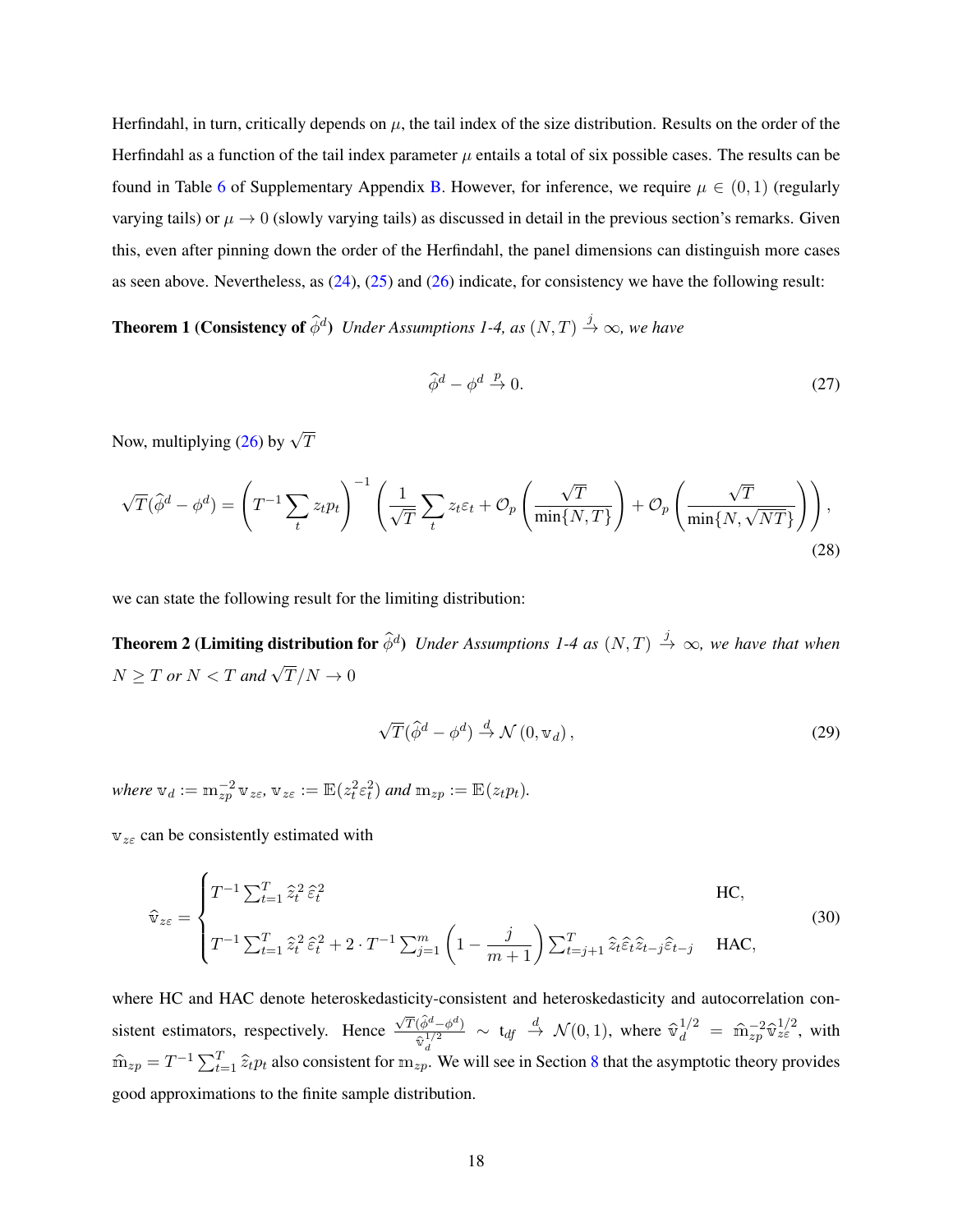**Remark 4** As in GK, we express  $v_d$  as inversely related to the Herfindahl,  $h_{N,\mu}$ , as claimed in *[Remark 2,](#page-16-0)* for *insights on the role of market concentration on precision of the GIV. Assuming conditional homoskedasticity of*  $\varepsilon_t$  *and homoskedasticity of*  $u_{it}$ *, we have that* 

<span id="page-19-0"></span>
$$
\mathbf{v}_{z\varepsilon} = \mathbb{E}(z_t^2 \varepsilon_t^2) = \sigma_{\varepsilon}^2 \cdot \sigma_{\tilde{u}}^2 \cdot \mathbb{E}(\mathbf{S}'\mathbf{Q}\mathbf{S}).
$$
\n(31)

*If*  $\lambda_i = \lambda$   $\forall i$ , then there is no need to purge the factor structure through the loading space. That is, a simple *cross-sectional demeaning transformation will suffice,*  $Q = (I_N - \tilde{\Lambda}(\tilde{\Lambda}'\tilde{\Lambda})^{-1}\tilde{\Lambda}') = (I_N - \frac{\iota\iota'}{\Lambda}$ N )*. We can* simplify equation [\(31\)](#page-19-0) to (where we make use of the normalization that  $S'$  $\iota$  = 1)

$$
\mathbb{v}_{z\varepsilon} = \sigma_{\varepsilon}^2 \cdot \sigma_{\tilde{u}}^2 \cdot \left( \mathbb{E}(\boldsymbol{S'S}) - \frac{1}{N} \right) = \sigma_{\varepsilon}^2 \cdot \sigma_{\tilde{u}}^2 \cdot \underbrace{\left( \mathbb{E}(h_{N,\mu}) - \frac{1}{N} \right)}_{\mathbb{E}(z_{\varepsilon}^2)},
$$

 $whereas, m_{zp} = \mathbb{E}(p_t z_t) \propto \mathbb{E}(z_t^2)$ . Hence,

<span id="page-19-1"></span>
$$
\mathbb{v}_d \propto \frac{\sigma_{\varepsilon}^2 \cdot \sigma_{\tilde{u}}^2 \cdot \left( \mathbb{E}(h_{N,\mu}) - \frac{1}{N} \right)}{\left[ \sigma_{\tilde{u}}^2 \cdot \left( \mathbb{E}(h_{N,\mu}) - \frac{1}{N} \right) \right]^2} = \frac{\sigma_{\varepsilon}^2}{\sigma_{\tilde{u}}^2 \cdot \left( \mathbb{E}(h_{N,\mu}) - \frac{1}{N} \right)}.
$$
\n(32)

*Thus, the more concentrated the market, the more precise the estimator. See Section [7](#page-23-1) for a more general treatment.*

**Just identified supply elasticity.** For the just identified supply elasticity estimator in [\(15\)](#page-9-0), upon convergence of Algorithm [1,](#page-10-0) we have that

<span id="page-19-2"></span>
$$
\hat{\phi}^s - \phi^s = \underbrace{\left(T^{-1}\hat{\mathbf{z}}'\,\mathbf{M}_{\hat{\eta}}\,\mathbf{p}\right)^{-1}}_{\hat{A}^{-1}}\,\underbrace{T^{-1}\hat{\mathbf{z}}'\,\mathbf{M}_{\hat{\eta}}\,\mathbf{\eta}\cdot\mathbf{\lambda}_{\hat{E}}}_{\hat{B}} + \left(T^{-1}\hat{\mathbf{z}}'\,\mathbf{M}_{\hat{\eta}}\,\mathbf{p}\right)^{-1}\,\underbrace{T^{-1}\hat{\mathbf{z}}'\,\mathbf{M}_{\hat{\eta}}\,\mathbf{u}_{\hat{E}}}_{\hat{C}}.\tag{33}
$$

We can write the scalars  $\hat{A}$ ,  $\hat{B}$  and  $\hat{C}$  as follows

$$
\widehat{A} = T^{-1} \mathbf{z}' \, \mathbf{M}_{\eta} \, \mathbf{p} + \underbrace{T^{-1} (\widehat{\mathbf{z}} - \mathbf{z})' \, \mathbf{M}_{\widehat{\eta}} \, \mathbf{p}}_{a_1} + \underbrace{T^{-1} \mathbf{z}' \, (\mathbf{M}_{\widehat{\eta}} - \mathbf{M}_{\eta}) \, \mathbf{p}}_{a_2},\tag{34}
$$

$$
\hat{B} = \underbrace{T^{-1}(\hat{z} - z)'}_{b_1} M_{\hat{\eta}} \eta \lambda_{\hat{E}} + \underbrace{T^{-1}z' (M_{\hat{\eta}} - M_{\eta}) \eta \lambda_{\hat{E}}}_{b_2},
$$
\n(35)

<span id="page-19-3"></span>
$$
\hat{C} = T^{-1} \mathbf{z}' \mathbf{M}_{\eta} \mathbf{u}_E + \underbrace{T^{-1}(\hat{\mathbf{z}} - \mathbf{z})' \mathbf{M}_{\hat{\eta}} \mathbf{u}_{\hat{E}}}_{c_1} + \underbrace{T^{-1} \mathbf{z}' (\mathbf{M}_{\hat{\eta}} - \mathbf{M}_{\eta}) \mathbf{u}_{\hat{E}}}_{c_2} + \underbrace{T^{-1} \mathbf{z}' \mathbf{M}_{\eta} (\mathbf{u}_{\hat{E}} - \mathbf{u}_E)}_{c_3}.
$$
 (36)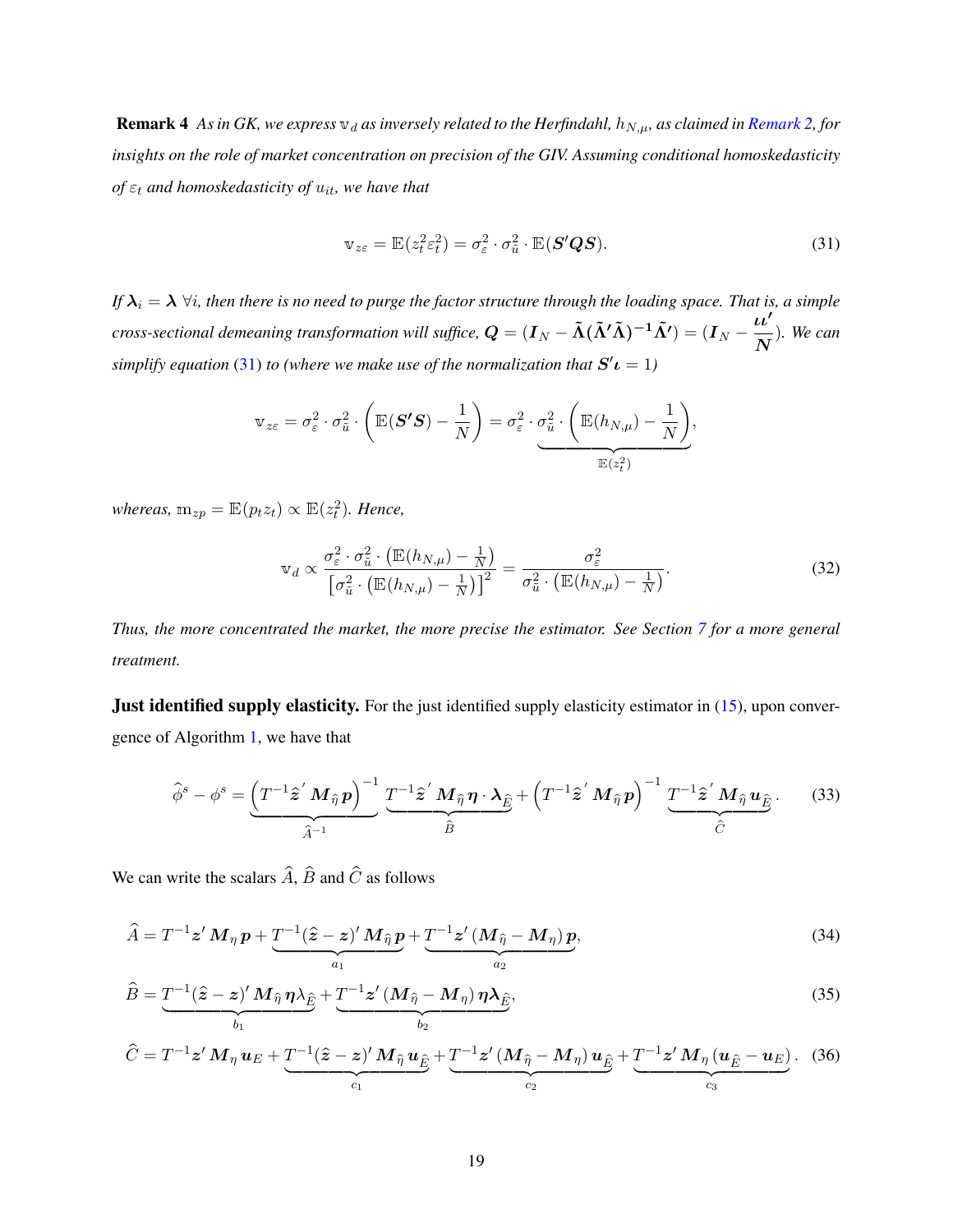It is shown in Lemma [3](#page-38-0) of the Appendix that the terms  $a_i, b_i, c_j$  are  $o_p(1)$  for  $i = 1, 2; j = 1, 2, 3$ , such that

<span id="page-20-1"></span>
$$
\widehat{\phi}^s - \phi^s = \left(T^{-1} \mathbf{z}' \, \mathbf{M}_{\eta} \, \mathbf{p}\right)^{-1} \left(T^{-1} \mathbf{z}' \, \mathbf{M}_{\eta} \, \mathbf{u}_E\right) + o_p(1). \tag{37}
$$

We can now state the following result:

**Theorem 3 (Consistency of**  $\widehat{\phi}^s$ ) Under Assumptions 1-4, as  $(N, T) \stackrel{j}{\rightarrow} \infty$ , we have

$$
\hat{\phi}^s - \phi^s \stackrel{p}{\to} 0. \tag{38}
$$

<span id="page-20-0"></span>,

Now, multiplying [\(37\)](#page-20-0) by  $\sqrt{T}$ 

$$
\sqrt{T}(\hat{\phi}^s - \phi^s) = (T^{-1}z' M_\eta \mathbf{p})^{-1} \left( \frac{z' M_\eta u_E}{\sqrt{T}} + \mathcal{O}_p \left( \frac{\sqrt{T}}{\min\{N, T\}} \right) + \mathcal{O}_p \left( \frac{\sqrt{T}}{\min\{N, \sqrt{NT\}}}\right) + \mathcal{O}_p \left( \frac{m_N \omega_{N,T}^{1-q}}{\sqrt{T}}\right) \right)
$$
\n(39)

we can state the following result for the limiting distribution:

**Theorem 4 (Limiting distribution for**  $\widehat{\phi}^s$ ) *Under Assumptions 1-4, as*  $(N,T) \stackrel{j}{\to} \infty$ *, we have that when*  $N \geq T$  or  $N < T$  and  $\sqrt{T}/N \to 0$ 

<span id="page-20-2"></span>
$$
\sqrt{T}(\hat{\phi}^s - \phi^s) \stackrel{d}{\rightarrow} \mathcal{N}(0, \mathbf{v}_s), \qquad (40)
$$

where  $\mathrm{v}_s := \mathrm{m}_{z\tilde{p}}^{-2} \, \mathrm{v}_{zu}$ ,  $\mathrm{v}_{zu} := \mathbb{E}(z_t^2 \, (\boldsymbol{M}_\eta \, \boldsymbol{u}_E)_t^2)$  and  $\mathrm{m}_{z\tilde{p}} = \mathbb{E}(z_t(\boldsymbol{M}_\eta \, \boldsymbol{p})_t)$ .

 $v_{zu}$  can be consistently estimated with

$$
\widehat{\mathbf{v}}_{zu} = \begin{cases}\nT^{-1} \sum_{t=1}^{T} \widehat{z}_t^2 \left(M_{\widehat{\eta}} \,\widehat{\mathbf{u}}_E\right)_t^2 & \text{HC}, \\
T^{-1} \sum_{t=1}^{T} \widehat{z}_t^2 \left(M_{\widehat{\eta}} \,\widehat{\mathbf{u}}_{\widehat{E}}\right)_t^2 + 2 \cdot T^{-1} \sum_{j=1}^{m} \left(1 - \frac{j}{m+1}\right) \sum_{t=j+1}^{T} \widehat{z}_t \left(M_{\widehat{\eta}} \,\widehat{\mathbf{u}}_{\widehat{E}}\right)_t \widehat{z}_{t-j} \left(M_{\widehat{\eta}} \,\widehat{\mathbf{u}}_{\widehat{E}}\right)_t - j & \text{HAC}.\n\end{cases}
$$

$$
\left(T^{-1}\sum_{t=1}^{T}\hat{z}_{t}^{2}(M_{\hat{\eta}}\hat{\mathbf{u}}_{\hat{E}})_{t}^{2}+2\cdot T^{-1}\sum_{j=1}^{m}\left(1-\frac{J}{m+1}\right)\sum_{t=j+1}^{T}\hat{z}_{t}(M_{\hat{\eta}}\hat{\mathbf{u}}_{\hat{E}})_{t}\hat{z}_{t-j}(M_{\hat{\eta}}\hat{\mathbf{u}}_{\hat{E}})_{t-j}\right)
$$
 HAC. (41)

Hence  $\sqrt{T}(\hat{\phi}^s - \phi^s)$  $\frac{(\hat{\phi}^s - \phi^s)}{\hat{\mathbf{v}}_s^{1/2}} \sim \mathbf{t}_{df} \stackrel{d}{\rightarrow} \mathcal{N}(0, 1)$ , where  $\hat{\mathbf{v}}_s^{1/2} = \hat{\mathbf{m}}_{z\tilde{p}}^{-2} \hat{\mathbf{v}}_{zu}$ , with  $\hat{\mathbf{m}}_{z\tilde{p}} = T^{-1} \sum_{t=1}^T \hat{z}_t (\mathbf{M}_{\hat{\eta}} \mathbf{p})_t$  consistent for  $m_{z\tilde{p}}$ . We will see in Section [8](#page-27-0) that asymptotic theory provides good approximations to the finite sample distribution.

Overidentified demand elasticity. For the overidentified demand elasticity estimator in [\(21\)](#page-13-0), recall the estimated instrument matrix consists of  $\hat{Z}_d = (\hat{z}_{GIV} \ \ \hat{\eta})$ . For the strong factors,  $\hat{\eta}$ , estimated via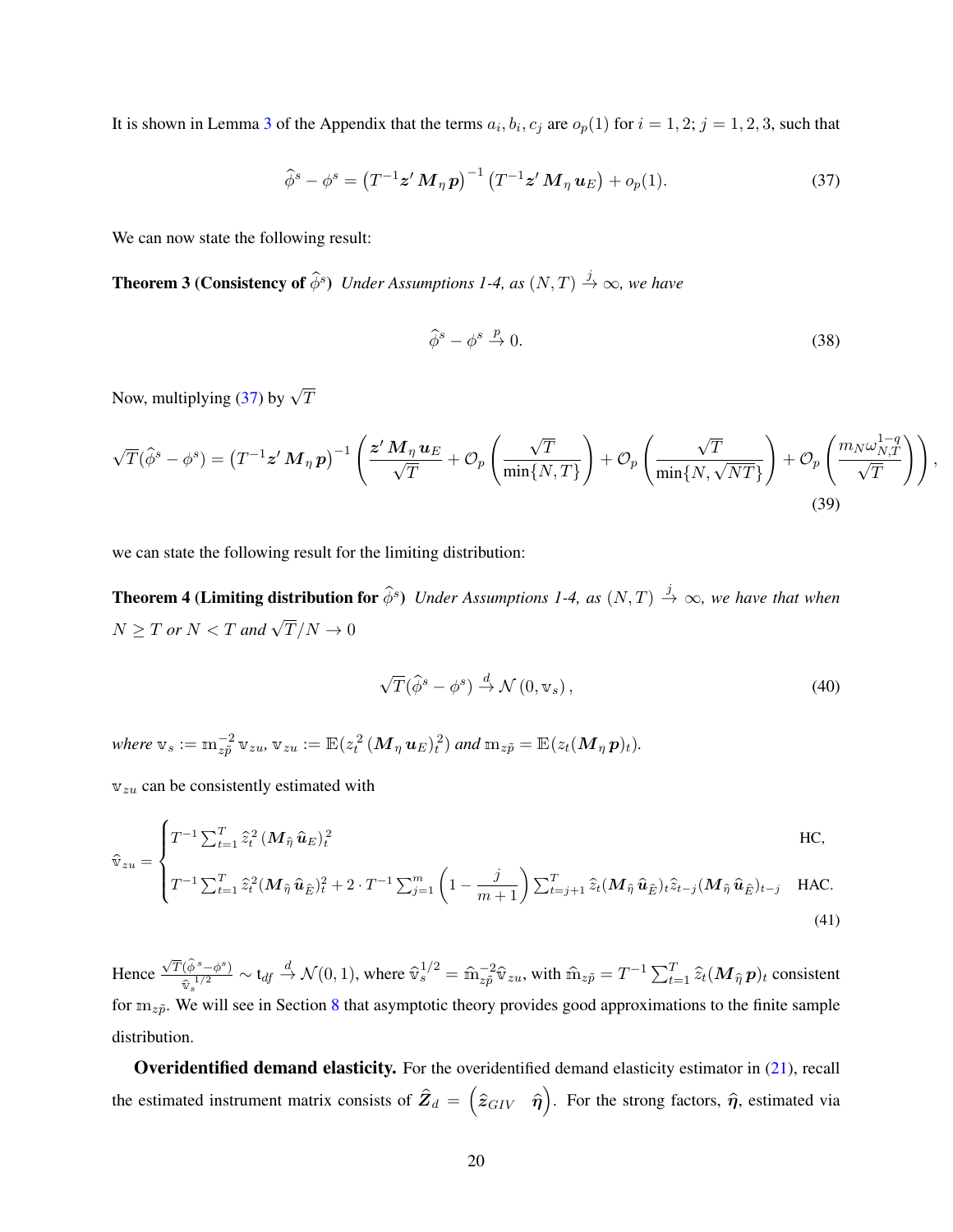PCA, [Bai and Ng \(2010\)](#page-41-1) showed that the generated regressors problem of [Pagan \(1984\)](#page-43-12) does not arise when both N and T are large. Thus, the sampling error in  $\hat{\eta}$  is negligible in consideration of the limiting distribution of the overidentified demand elasticity estimate. In the previous section, we established that estimation of  $\hat{z}_{GIV}$  is also negligible under regularity, we can then use standard asymptotic theory to also obtain asymptotic normality of the efficient GMM estimator in the case of demand since

$$
\hat{\phi}_{GMM}^{d} - \phi^{d} = \left( \mathbf{p}' \, \hat{\mathbf{Z}}_{d} \, \hat{\mathbf{\Omega}}_{d}^{-1} \, \hat{\mathbf{Z}}_{d}' \, \mathbf{p} \right)^{-1} \mathbf{p}' \, \hat{\mathbf{Z}}_{d} \, \hat{\mathbf{\Omega}}_{d}^{-1} \, \hat{\mathbf{Z}}_{d}' \, \boldsymbol{\varepsilon},
$$
\n
$$
= \left( \mathbf{p}' \, \mathbf{Z}_{d} \, \mathbf{\Omega}_{d}^{-1} \, \mathbf{Z}_{d}' \, \mathbf{p} \right)^{-1} \mathbf{p}' \, \mathbf{Z}_{d} \, \mathbf{\Omega}_{d}^{-1} \, \mathbf{Z}_{d}' \, \boldsymbol{\varepsilon} + o_{p}(1). \tag{42}
$$

We can now state the following theorem:

Theorem 5 (Limiting distribution for  $\hat{\phi}^d_{GMM}$ ) Under Assumptions 1-4, with  $\mathbb{E}(\varepsilon_t\bm{\eta}_t)=0$   $\forall t$ , as  $(N,T)\stackrel{j}{\rightarrow}$  $\infty$ , we have that when  $N \geq T$  or  $N < T$  and  $\sqrt{T}/N \to 0$ 

<span id="page-21-1"></span>
$$
\sqrt{T}(\hat{\phi}_{GMM}^{d} - \phi^{d}) \stackrel{d}{\rightarrow} \mathcal{N}\left(0, \mathbb{V}(\hat{\phi}_{GMM}^{d})\right),\tag{43}
$$

*where*

<span id="page-21-0"></span>
$$
\mathbb{V}(\hat{\phi}_{GMM}^d) = \left(\mathbf{m}_{Z_{dP}}'\mathbf{\Omega}_d^{-1}\mathbf{m}_{Z_{dP}}\right)^{-1},\tag{44}
$$

with  $\bm{m}_{Z_{d}p} = \mathbb{E}(\bm{Z}_{dt}\, p_t)$  and  $\bm{\Omega}_d = \text{plim}\; T^{-1}\sum_{t=1}^T\bm{\hat{Z}}_{dt}\bm{\hat{Z}}_{dt}^{'}(d_t-p_t\widehat{\phi}_{2SLS}^d)^2.$  $\mathbb{V}(\hat{\phi}_{GMM}^d)$  can be consistently estimated using  $2SLS$  residuals with

$$
\widehat{\mathbb{V}}(\widehat{\phi}_{GMM}^d) = \left(\frac{\boldsymbol{p}'\widehat{\boldsymbol{Z}}_d}{T}\widehat{\boldsymbol{\Omega}}_d^{-1}\frac{\widehat{\boldsymbol{Z}}_d' \boldsymbol{p}}{T}\right)^{-1},\tag{45}
$$

where  $\widehat{\Omega}_d = T^{-1} \sum_{t=1}^T \widehat{Z}_{dt} \widehat{Z}_{dt}^{'} (d_t - p_t \widehat{\phi}_{2SLS}^d)^2$ . It is well known that  $\mathbb{V}(\widehat{\phi}_{GMM}^d)$  attains the semiparametric efficiency bound, as shown by [Chamberlain \(1987\),](#page-42-15) which reduces to [\(44\)](#page-21-0) in the linear model. Standard overidentification tests can be carried out since

$$
J_d = T \cdot \left( T^{-1} \sum_{t=1}^T \mathbf{Z}_{dt} \, \varepsilon_t \left( \widehat{\phi}_{GMM}^d \right) \right)' \, \widehat{\mathbf{\Omega}}_d^{-1} \left( T^{-1} \sum_{t=1}^T \mathbf{Z}_{dt} \, \varepsilon_t \left( \widehat{\phi}_{GMM}^d \right) \right) \stackrel{d}{\rightarrow} \chi_{df_d}^2, \tag{46}
$$

where the degrees of freedom is given by  $df_d = (1 + r) - k_d = r$  and  $k_d = 1$  is the number of endogenous regressors. We will see that simulation evidence shows that the size of the J-test is near the nominal size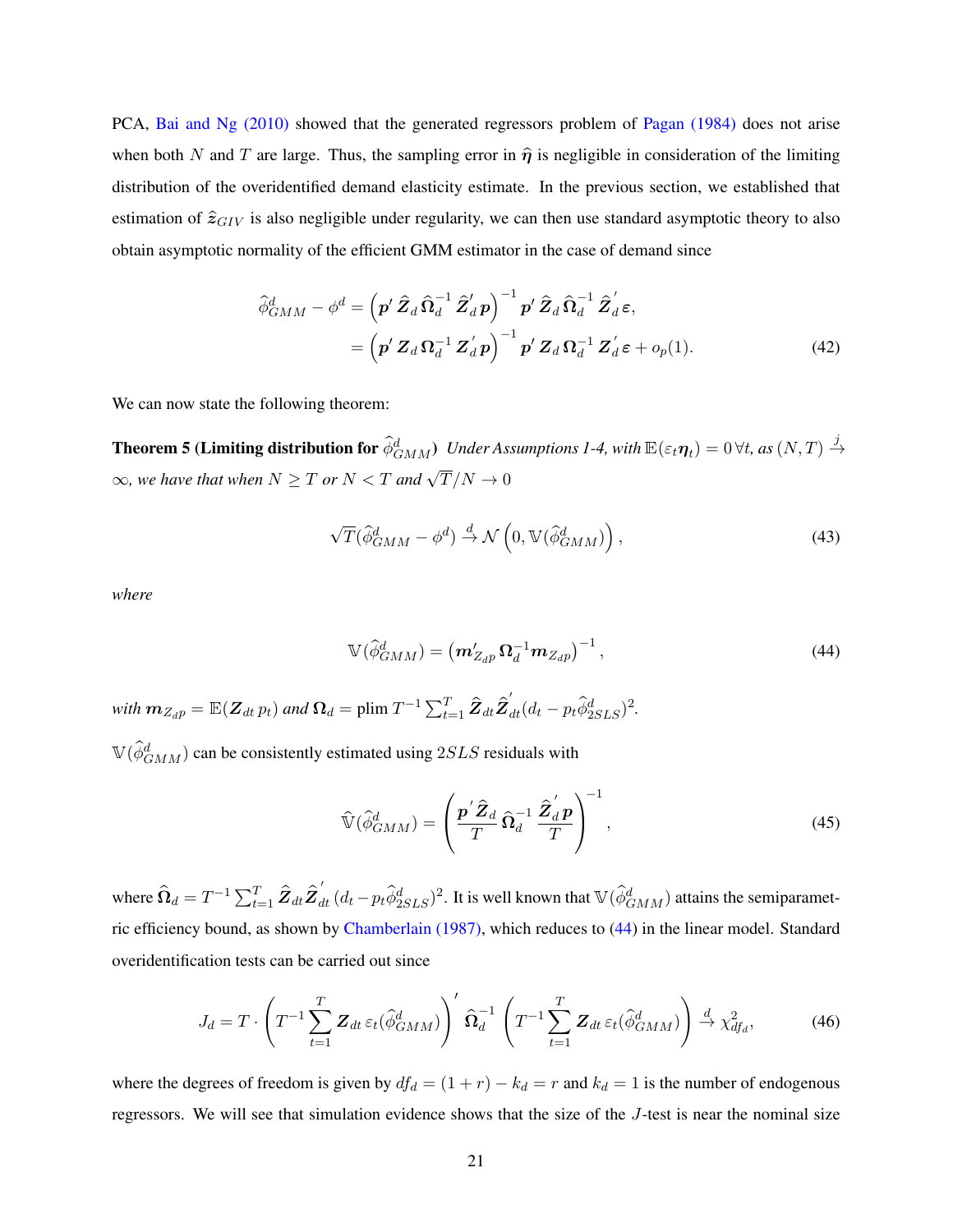when the true r is used and when  $rmax > r$  factors are used; which is important in empirical work when r is typically estimated and it is generally known that an overestimate of  $r$  is preferred in order to prevent an effect akin to omitted variable bias, see [Moon and Weidner \(2015\)](#page-43-13) who formalize this notion.

Overidentified supply elasticity. The full instrument matrix for the overidentified supply elasticity estimator in [\(22\)](#page-13-1) consists of  $\hat{Z}_s = \begin{pmatrix} \hat{z}_{GIV} & \hat{\epsilon} & \hat{\eta} \end{pmatrix}$ , (recall the factors self instrument here, as they are part of the supply equation). We show that the sampling error in  $\hat{Z}_s$  is indeed negligible. This is again due to both large N and T. As a result,  $\Omega_s$ <br>(2+r)×(2+r)  $=$  plim  $T^{-1} \sum_{t=1}^T \hat{Z}_{st} \hat{Z}_{st}^{'} (y_{\hat{E}t} - \hat{f}_t^{\prime} \hat{\theta}_{GMM}^s)^2$  is sufficient when constructing the efficient weighting matrix, even though it does not take the sampling error in our estimate of  $\phi^d$  into account (since  $\hat{\epsilon} = \epsilon(\hat{\phi}^d_{GMM})$ ). That is

$$
\widehat{\boldsymbol{\theta}}_{GMM}^{s} - \boldsymbol{\theta}^{s} = \left(\boldsymbol{f}'\,\widehat{\boldsymbol{Z}}_{s}\,\widehat{\boldsymbol{\Omega}}_{s}^{-1}\,\widehat{\boldsymbol{Z}}_{s}'\boldsymbol{f}\right)^{-1}\boldsymbol{f}'\,\widehat{\boldsymbol{Z}}_{s}\,\widehat{\boldsymbol{\Omega}}_{s}^{-1}\,\widehat{\boldsymbol{Z}}_{s}'\boldsymbol{\varepsilon},
$$
\n
$$
= \left(\boldsymbol{f}'\,\boldsymbol{Z}_{s}\,\boldsymbol{\Omega}_{s}^{-1}\,\boldsymbol{Z}_{s}'\boldsymbol{f}\right)^{-1}\boldsymbol{f}'\,\boldsymbol{Z}_{s}\,\boldsymbol{\Omega}_{s}^{-1}\,\boldsymbol{Z}_{s}'\boldsymbol{\varepsilon} + o_{p}(1). \tag{47}
$$

We can now state the following theorem:

**Theorem 6 (Limiting distribution for**  $\hat{\theta}_{GMM}^s$ **)** Under Assumptions 1-4, as  $(N,T) \stackrel{j}{\to} \infty$ , we have that when  $N \geq T$  or  $N < T$  and  $\sqrt{T}/N \to 0$ 

<span id="page-22-1"></span>
$$
\sqrt{T}(\hat{\boldsymbol{\theta}}_{GMM}^{s} - \boldsymbol{\theta}^{s}) \stackrel{d}{\rightarrow} \mathcal{N}\left(\mathbf{0}, \mathbb{V}(\hat{\boldsymbol{\theta}}_{GMM}^{s})\right),
$$
\n(48)

*where*

<span id="page-22-0"></span>
$$
\mathbb{V}(\hat{\theta}_{GMM}^{s}) = \left(m'_{Z_{s}f} \,\Omega_{s}^{-1}m_{Z_{s}f}\right)^{-1},\tag{49}
$$

with  $\bm{m}_{Z_s f} = \mathbb{E}(\bm{Z}_{st} \bm{f}_t')$  and  $\bm{\Omega}_s = \text{plim} \ T^{-1} \sum_{t=1}^T \widehat{\bm{Z}}_{st} \widehat{\bm{Z}}_{st}' (y_{\hat{E}t} - \widehat{\bm{f}}_t' \widehat{\bm{\theta}}_{GMM}^s)^2.$ 

 $\mathbb{V}(\hat{\theta}_{GMM}^s)$  can be consistently estimated using  $GMM$  residuals with

$$
\widehat{\mathbb{V}}(\widehat{\boldsymbol{\theta}}_{GMM}^s) = \left(\frac{\widehat{\boldsymbol{f}}^{'\hat{\boldsymbol{Z}}_s}}{T} \widehat{\boldsymbol{\Omega}}_s^{-1} \frac{\widehat{\boldsymbol{Z}}_s^{'\hat{\boldsymbol{f}}}}{T}\right)^{-1},\tag{50}
$$

where  $\widehat{\Omega}_s = T^{-1} \sum_{t=1}^T \widehat{Z}_{st} \widehat{Z}_{st}^{'} (y_{\widehat{E}t} - \widehat{f}_t^l \widehat{\theta}_{GMM}^s)^2$ . Just as in the case of the overidentified demand elasticity estimator, [\(49\)](#page-22-0) achieves the semiparametric efficiency bound. Overidentification tests can be carried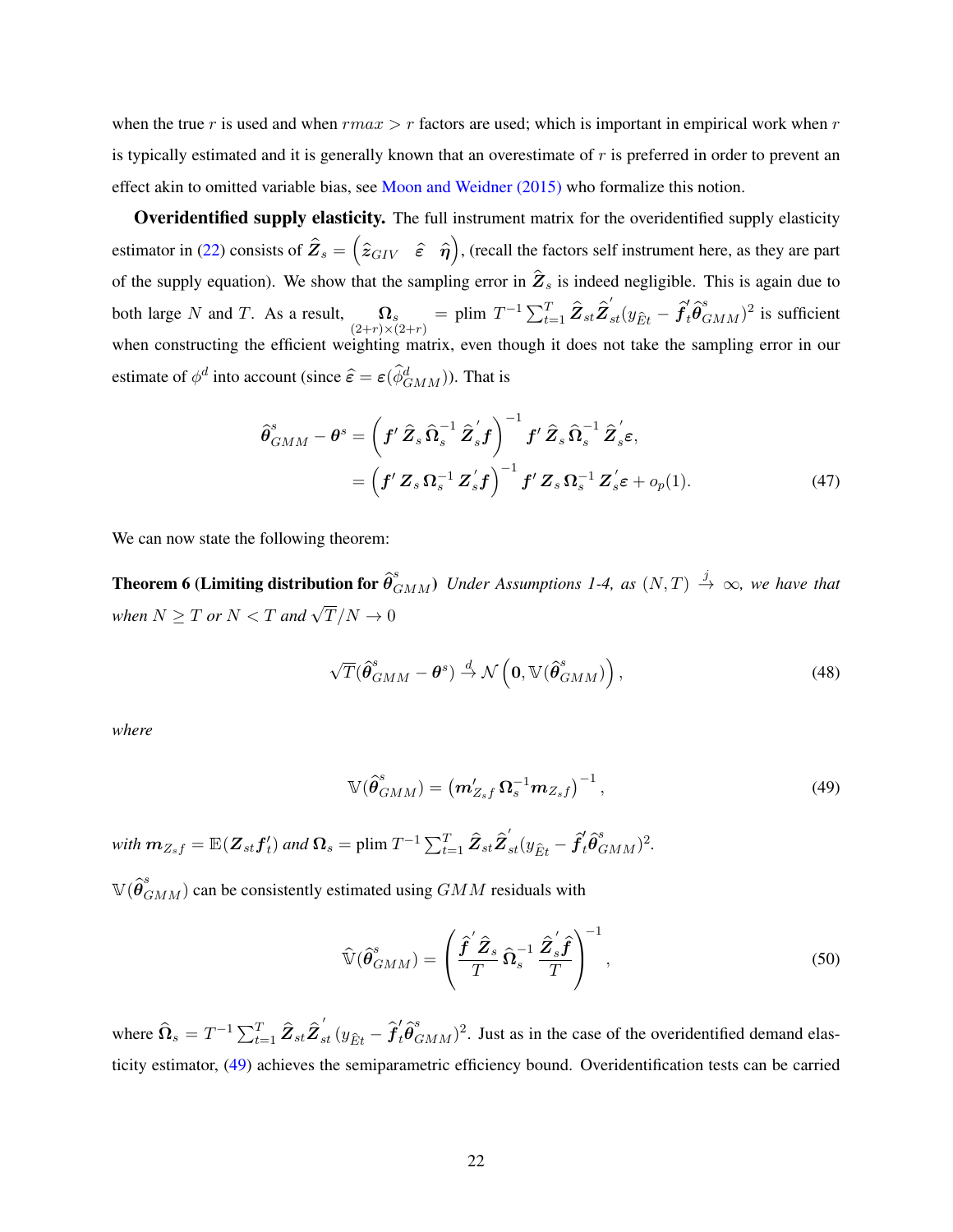out since

<span id="page-23-0"></span>
$$
J_s = T \cdot \left( T^{-1} \sum_{t=1}^T \mathbf{Z}_{st} u_{\hat{E}t} (\hat{\boldsymbol{\theta}}_{GMM}^s) \right)' \hat{\boldsymbol{\Omega}}_s^{-1} \left( T^{-1} \sum_{t=1}^T \mathbf{Z}_{st} u_{\hat{E}t} (\hat{\boldsymbol{\theta}}_{GMM}^s) \right) \stackrel{d}{\rightarrow} \chi^2_{df_s}, \tag{51}
$$

where the degrees of freedom are given by  $df_s = 2 - k_s = 2 - 1 = 1$  and  $k_s = 1$  is the number of endogenous regressors for the supply equation.

Remark 5 *The asymptotic distribution of the FGIV and efficient GMM estimators of demand and supply elasticities are established. However, the finite sample moments of these estimators, are unbounded to different degrees. The extensive literature on the classic simultaneous equations model has documented this result in many forms, see [Mariano \(1973\),](#page-43-14) [Hatanaka \(1973\),](#page-42-16) [Sawa \(1972\),](#page-43-15) [Takeuchi \(1970\),](#page-43-16) [Ullah and](#page-43-17) [Nagar \(1974\),](#page-43-17) [Sargan \(1978\),](#page-43-18) [Fuller \(1977\)](#page-42-17) and [Hillier and Srivastava \(1981\).](#page-42-18) A complete representation of the above results was given by [Kinal \(1980\).](#page-43-19) Kinal's result for 2SLS states that, if the dependent variable,*  $e$ xplanatory variables and instruments are jointly normal, then  $\mathbb{E}||\hat{\phi}_{2SLS}^j||^m < \infty$  for  $m < \ell_j - k_j + 1$ ,  $j = d, s$ , where  $\ell_j$  *is the number of instruments and*  $k_j$  *is the number of endogenous regressors.* 

*Thus, the FGIV estimators for supply and demand exhibit no bounded absolute moments since*  $\ell_j = k_j =$ 1*,*  $j = d$ , s. Whereas, the efficient GMM estimators exhibits  $\ell_d - k_d = (1 + r) - 1 = r$  bounded absolute *moments in finite samples for the case of demand and*  $\ell_s - k_s = 2 - 1 = 1$  *bounded absolute moment in finite samples for the case of supply. Hence, the efficient GMM elasticity estimators (overidentified FGIV estimators) exhibit superior finite sample properties relative to their (just identified) FGIV counterparts. Of course, in general, just identified instrumental variables estimators (with strong instruments) exhibit nice properties asymptotically.*

## <span id="page-23-1"></span>7. Weak Instruments

The classical weak instruments framework introduced by [Staiger and Stock \(1997\)](#page-43-20) has its analog in this framework. Interestingly, here the "weak" aspect is partially linked to the Herfindahl index without making the usual *local-to-zero* assumption as in [Staiger and Stock \(1997\).](#page-43-20) Moreover, the traditional notion of localto-zero with  $\frac{1}{\sqrt{2}}$  $\frac{1}{T}$  scaling which matches the rate of convergence of the estimator need not necessarily apply here for weak instruments to arise. More specifically, the locality to zero can be expressed as decaying functions of N, except in the case of  $\mu \in (0,1)$ , which we require for inference under our maintained strong instruments assumption; whereas the rate of convergence is at the  $\sqrt{T}$  rate. To make things more clear, it is useful to see the reduced form, equilibrium price equation again. Recall from [\(3\)](#page-5-1), we have that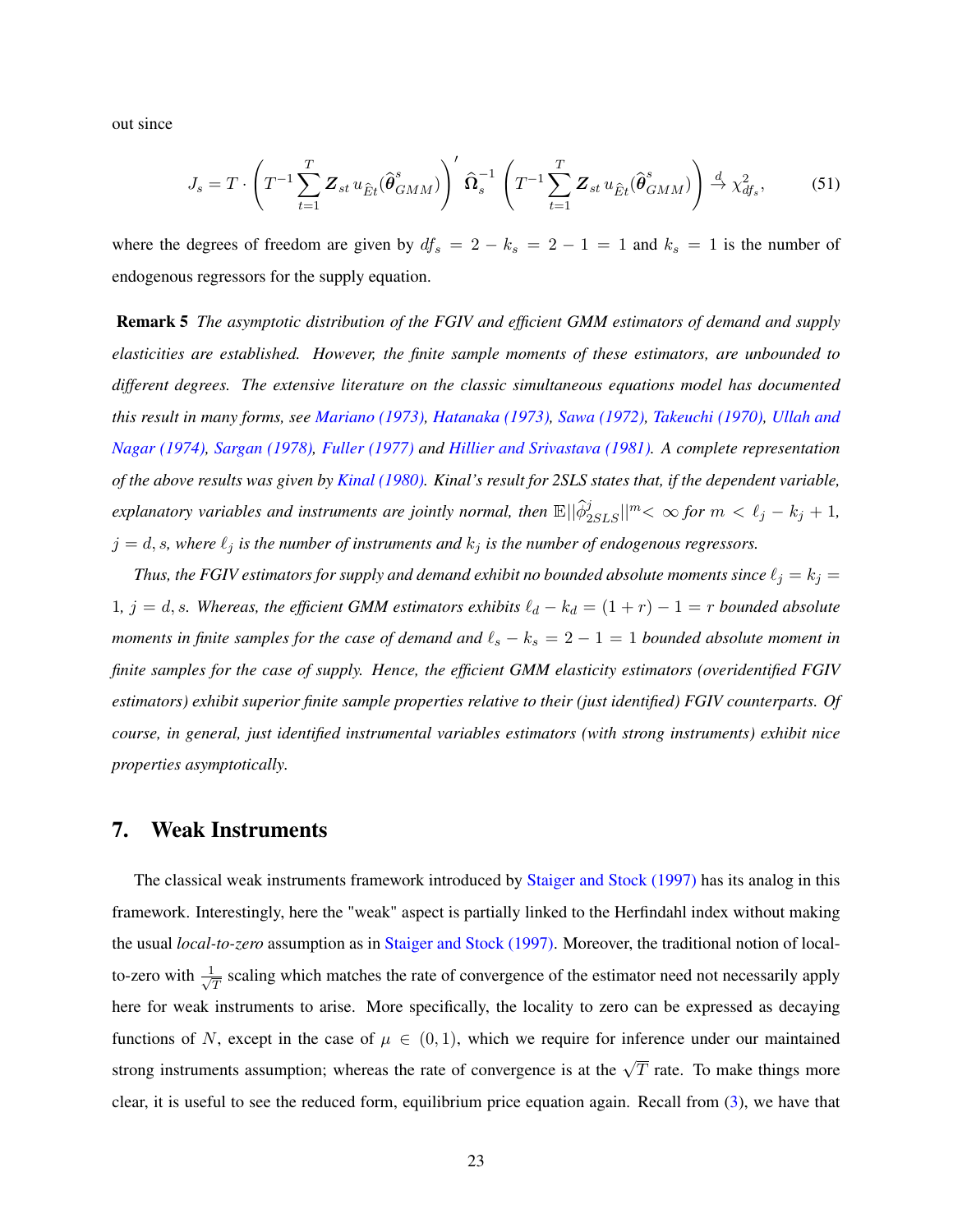$p_t = \frac{1}{\sqrt{d}}$  $\phi^d-\phi^s$  $u_{St} + \lambda'_S \eta_t - \varepsilon_t$ . Thus, it is clear that for finite  $N$ ,  $\mathbb{C}ov(p_t, z_t) > 0$ , which automatically renders the GIV as relevant. However, for large N, writing  $z_t = \mathbf{S}' \mathbf{Q} \tilde{\boldsymbol{u}}_t$  we observe that

<span id="page-24-0"></span>
$$
\mathbb{V}(\mathbf{S}'\mathbf{Q}\tilde{\mathbf{u}}_{\cdot t}) = \mathbb{E}(\mathbf{S}'\mathbf{Q}\mathbb{E}(\tilde{\mathbf{u}}_{\cdot t}\tilde{\mathbf{u}}_{\cdot t}'|\mathbf{\Gamma})\mathbf{Q}\mathbf{S}) = \mathbb{E}(\mathbf{S}'\mathbf{Q}\mathbf{\Sigma}_{\tilde{\mathbf{u}}}\mathbf{Q}\mathbf{S}),
$$
(52)

where  $\Sigma_{\tilde{u}} := \mathbb{E}(\tilde{u}_{\cdot t} \tilde{u}_{\cdot t}')$ . The term inside the expectation can be simplified to

$$
S'Q \Sigma_{\tilde{u}} QS = S'Q \Sigma_{u} QS + \mathcal{O}_{p}(N^{-1})
$$
  
\n
$$
\leq S'QS \gamma_{max}(\Sigma_{u}) + \mathcal{O}_{p}(N^{-1}) \leq S'S \cdot \gamma_{max}(\Sigma_{u}) \cdot \gamma_{max}(Q) + \mathcal{O}_{p}(N^{-1})
$$
  
\n
$$
= \mathcal{O}(1) h_{N,\mu} + \mathcal{O}_{p}(N^{-1}), \qquad (53)
$$

where we make use of  $\gamma_{max}(\Sigma_u) = \mathcal{O}(1)$  and the fact that a symmetric idempotent matrix, such as Q, has eigenvalues of 0 or 1 and so  $\gamma_{max}(\mathbf{Q}) = 1$ . Taken together, [\(52\)](#page-24-0) and [\(53\)](#page-24-1) imply

<span id="page-24-1"></span>
$$
\mathbb{V}(z_t) \le \mathcal{O}(1) \mathbb{E}(h_{N,\mu}) + \mathcal{O}\left(N^{-1}\right). \tag{54}
$$

As such, only when we are in a tail regime indexed by  $\mu \in (0,1)$  do we avoid the locality to zero. For example, when  $\mu > 2$ , we have that  $\mathbb{V}(\mathbf{S}'\mathbf{Q}\tilde{\boldsymbol{u}}_{\cdot t}) \leq \mathcal{O}(1) \mathbb{E}(h_{N, \mu > 2}) = \mathcal{O}$  $\sqrt{1}$  $\overline{N}$ hat  $\mathbb{V}(\mathbf{S}'\mathbf{Q}\tilde{\boldsymbol{u}}_{\cdot t}) \leq \mathcal{O}(1) \mathbb{E}(h_{N,\mu>2}) = \mathcal{O}\left(\frac{1}{N}\right)$ . As a result, when  $\mu > 2$ , we have that  $z_t = \mathbf{S}'\mathbf{Q}\tilde{\mathbf{u}}_{\cdot t} = \mathcal{O}_p\left(\frac{1}{\sqrt{2}}\right)$  $\frac{1}{N}$ , so our equilibrium price equation simplifies to the following large N representation

<span id="page-24-2"></span>
$$
p_t = \frac{1}{\phi^d - \phi^s} \left( \lambda_S' \eta_t - \varepsilon_t \right) + \mathcal{O}_p \left( \frac{1}{\sqrt{N}} \right). \tag{55}
$$

This would render the GIV as very weak since  $\mathbb{C}ov(p_t, u_{St}) = \mathbb{C}ov(p_t, z_t) = \mathcal{O}$  $\sqrt{1}$ N . Note that the  $\text{Cov}(p_t, u_{St})$  and  $\text{Cov}(p_t, z_t)$  are of the same order precisely because  $\gamma_{max}(\mathbf{Q}) = 1$ . [\(55\)](#page-24-2) is effectively the relationship that was exploited by [Mohaddes and Pesaran \(2016\),](#page-43-7) who assumed the so-called "granular" weights of order  $\mathcal{O}\left(\frac{1}{N}\right)$  $\frac{1}{N}$ ) and used this weak correlation for large N to ultimately deduce that prices can be treated as weakly exogenous.[15](#page-0-0)

Consider the well documented and empirically relevant case where  $\mu$  is just above 1 (Zipf's law corre-

<sup>&</sup>lt;sup>15</sup>"Granular" has a different definition in the panel data literature, which is referring to properties of weights and heuristically, rules out the existence of dominant units, see e.g., [Mohaddes and Pesaran \(2016\)](#page-43-7) and [Remark 2.](#page-16-0) On the contrary, our usage of the term "granular" follows [Gabaix \(2011\)](#page-42-4) and is essentially referring to the existence of dominant cross-sectional units, see Section [1.](#page-1-0)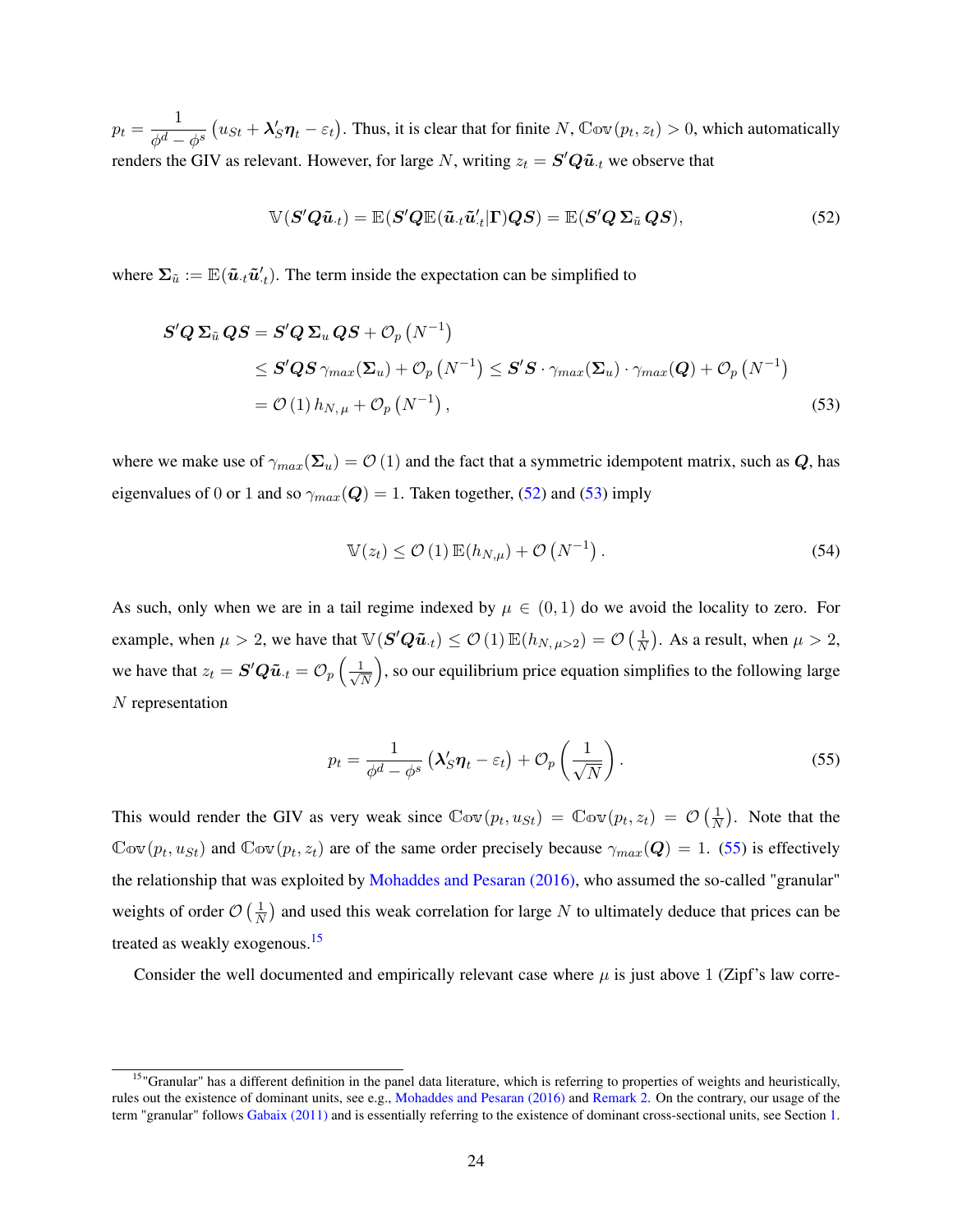sponds to  $\mu = 1$ ); when  $\mu \in (1, 2)$  we have  $h_{N, \mu \in (1, 2)} = \mathcal{O}_p$  $1/(N^{2-\frac{2}{\mu}})$ . So,

$$
p_t = \frac{1}{\phi^d - \phi^s} \left( \lambda_S' \eta_t - \varepsilon_t \right) + \mathcal{O}_p \left( \frac{1}{N^{1 - \frac{1}{\mu}}} \right). \tag{56}
$$

Therefore, even though  $\mathbb{C}ov(p_t, z_t) = \mathcal{O}$  $1/(N^{2-\frac{2}{\mu}})$ , it is in fact decaying to zero so slowly for  $\mu$  near 1, that this potentially corresponds to a highly relevant instrument in any finite sample. That is,  $\mathbb{C}\text{ov}(p_t, z_t) =$  $\mathcal{O}\left(1/(N^{2-\frac{2}{\mu}})\right)$ , is potentially consistent with  $z_t$  accounting for large fractions of aggregate variation, see [Gabaix \(2011\).](#page-42-4)

However, the case we theoretically entertain, for consistency and valid asymptotic inference, requires  $\mu \in (0, 1)$ , which in conjunction with the additional regularity assumptions, renders  $\mathbb{C}ov(p_t, z_t) = \Theta(1)$ even as  $N \to \infty$ .

Rothemberg Representations. Moreover, to further assess the likelihood of weak instruments, we can analyze the efficient GMM estimator of the demand elasticity which uses both the GIV and the factors as instruments and for comparison we can analyze the just identified demand elasticity estimator which uses only the GIV as an instrument. We analyze the overidentified case with conditional homoskedasticity (assuming only for remainder of this section). Define the projection matrix  $P_{Z_d} = Z_d (Z_d' Z_d)^{-1} Z_d'$ , the 2SLS estimator takes the form

$$
\widehat{\phi}_{GMM}^{d} - \phi^{d} = \frac{\boldsymbol{p}' \, \boldsymbol{P}_{Z_{d}} \, \boldsymbol{\varepsilon}}{\boldsymbol{p}' \, \boldsymbol{P}_{Z_{d}} \, \boldsymbol{p}}.
$$
\n
$$
\tag{57}
$$

Write the structural and reduced form equations as

<span id="page-25-1"></span><span id="page-25-0"></span>
$$
d = p \phi^d + \varepsilon
$$
  

$$
p = z\pi' + v,
$$
 (58)

where  $\sum_{T\times(1+r)}$  =  $u_S$  η  $, \frac{\pi}{(1+r)\times 1} =$  $\frac{1}{\phi^d-\phi^s}$  ,  $\frac{1}{\phi^d-\phi^s}\cdot \boldsymbol{\lambda}_S'$  $\sqrt{ }$ and  $\mathbf{v}_{T\times 1} = \frac{1}{\phi^d - \phi^s} \cdot \mathbf{\varepsilon}.$ 

**Remark 6** *The difference between*  $z$  *in* [\(58\)](#page-25-0) *and our actual instrument*,  $Z_d$ , *boils down to the difference between their first columns,*  $\mathbf{Z}_d[\cdot,1] = \mathbf{z}_{GIV} = \tilde{\mathbf{u}}$ .  $\mathbf{Q}S$  and  $\mathbf{z}[\cdot,1] = \mathbf{u}_S = \mathbf{u}$ .  $S$ . In the case of the demand *equation,*  $u_S$  *is ideal, whereas*  $z_{GIV}$  *is a proxy. The reason the proxy is used is simply due to a simpler theoretical exposition than a direct estimate for the ideal. Indeed*  $z_{GIV}$  *is in fact a good proxy. For example, the correlation between*  $u_S$  *and*  $z_{GIV}$  *is over 90% regardless of the complexity of our DGP in Monte Carlo simulations even for small configurations of*  $(N, T)$ *. Moreover, in the case of the supply equation,*  $u_S$  *is*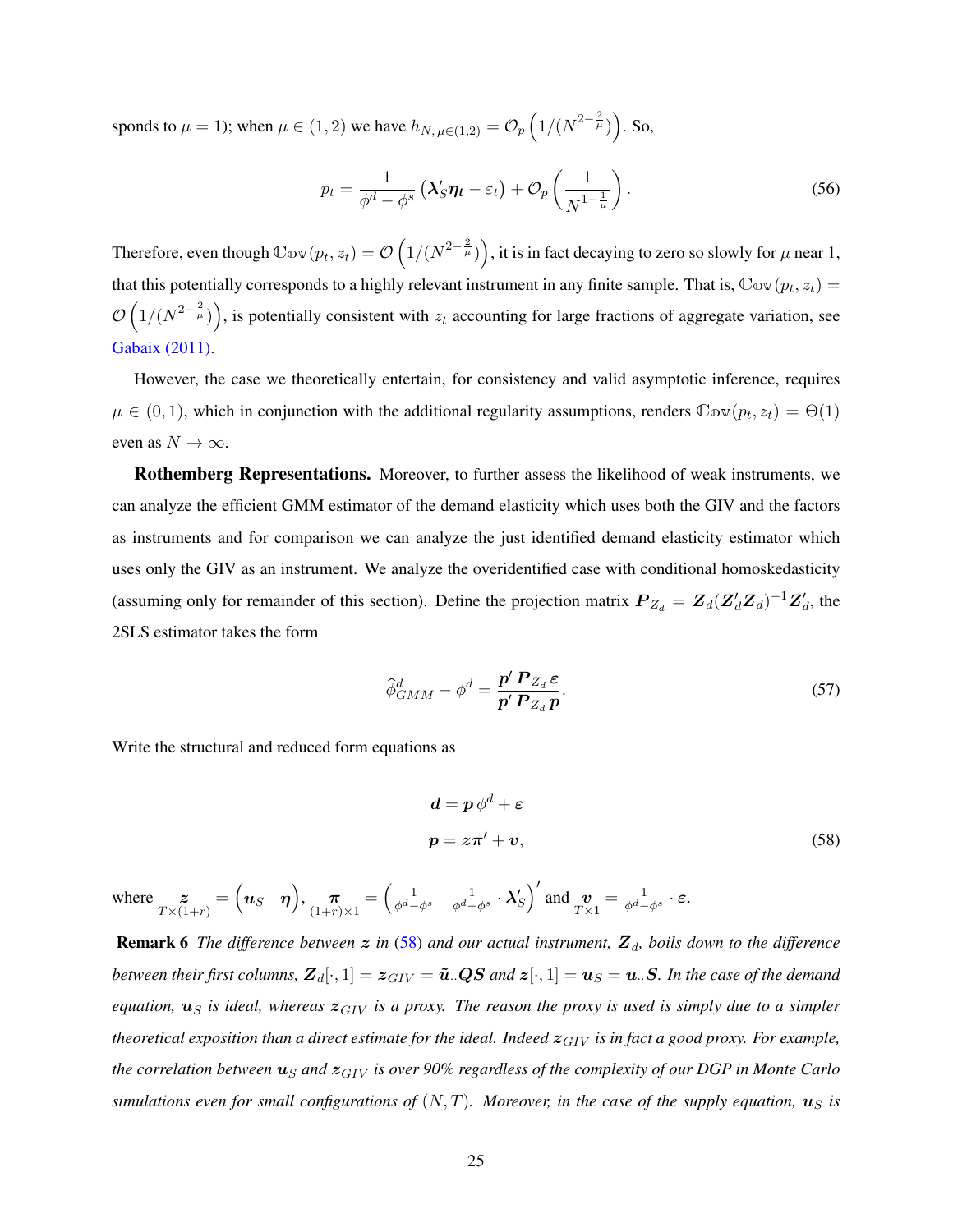*no longer valid, whereas*  $z_{GIV}$  *is; see* [\(13\)](#page-9-2). Mathematically,  $S' u_{\cdot t} - S' Q \tilde{u}_{\cdot t} = S' P_{\tilde{\Lambda}} u_{\cdot t} = S' P_{\tilde{\Lambda}} P_{\tilde{\Lambda}} u_{\cdot t}$ *for each t, where*  $P_{\tilde{\Lambda}}$  *is the symmetric and idempotent projection matrix in the demeaned loading space.* Hence,  $\bm{S}'\bm{P}_{\tilde{\Lambda}}\bm{P}_{\tilde{\Lambda}}\bm{u}_t$  is zero when the loadings and the share vector are asymptotically uncorrelated and/or *the loadings and idiosyncratic errors are asymptotically uncorrelated; which explains why our simulations exhibit near perfect correlation.*

Then, it follows from [Rothenberg \(1984\)](#page-43-21) that [\(57\)](#page-25-1) has the following illustrative representation

$$
\mu_{d,GMM}(\hat{\phi}_{GMM}^d - \phi^d) = \left(\frac{\sigma_{\varepsilon}^2}{\sigma_v^2}\right)^{\frac{1}{2}} \frac{X + (\omega_1/\mu_{d,GMM})}{1 + 2Y/\mu_{d,GMM} + (\omega_2/\mu_{d,GMM}^2)},\tag{59}
$$

where  $X = \pi'z'P_{Z_d}\varepsilon/(\sigma_{\varepsilon}^2\pi'z'z\pi)^{\frac{1}{2}}$  and  $Y = \pi'z'P_{Z_d}v/(\sigma_v^2\pi'z'z\pi)^{\frac{1}{2}}$  are bivariate standard normal variates with correlation coefficient  $\rho$ . The random variable  $\omega_1 = v' \mathbf{P}_{Z_d} \varepsilon / (\sigma_{\varepsilon}^2 \sigma_v^2)^{\frac{1}{2}}$  has mean equal to rank $(P_{Z_d})\rho = (r+1)\rho$  and variance equal to  $(r+1)(1+\rho^2)$ . The random variable  $\omega_2 = v'P_{Z_d}v/\sigma_v^2$ has mean equal to rank $(P_{Z_d}) = (r + 1)$  and variance equal to  $2(r + 1)$ . Finally,  $\mu_{d, GMM}$  is the square root of the so-called concentration parameter  $\mu_{d, GMM}^2 = \pi' z' z \pi / \sigma_v^2$  for the demand equation.  $\mu_{d, GMM}$ plays the role of  $\sqrt{T}$ , that is, when  $\mu_{d, GMM}$  is large,  $\mu_{d, GMM}(\hat{\phi}_{GMM}^d - \phi^d)$  is well approximated by a  $\mathcal{N}(0, 1)$  variate. Large values of  $\mu_{d, GMM}$  are consistent with large values of T, i.e., our typical large sample approximations. However, large values of  $\mu_{d, GMM}$  are also consistent with small values of  $\sigma_v^2$ , regardless of the value of T, i.e., small- $\sigma$  asymptotics, as introduced originally by [Kadane \(1971\).](#page-42-19) More insights can be gained by simplifying the concentration parameter for the demand elasticity

$$
\mu_{d,GMM}^2 = \pi' z' z \pi / \sigma_v^2 = \frac{1}{\sigma_v^2} \cdot \left( \pi_1 \quad \pi_2' \right) \begin{pmatrix} u'_S u_S & u'_S \eta \\ \eta' u_S & \eta' \eta \end{pmatrix} \begin{pmatrix} \pi_1 \\ \pi_2 \end{pmatrix} \approx \frac{u'_S u_S + \lambda'_S \lambda_S}{\sigma_{\varepsilon}^2},\qquad(60)
$$

<span id="page-26-1"></span><span id="page-26-0"></span> $\mathcal{L}_{\mathcal{A}}$ 

where the approximation is due to ignoring the terms involving  $\eta' u_S$ , which are zero only in expectation. [\(60\)](#page-26-0) is very intuitive, if the proportion of the volatility in the GIV *and* size-weighted common components dominate the volatility of the demand shocks, so that the ratio in [\(60\)](#page-26-0) is large, then the concentration parameter  $\mu_{d,GMM}$  will be large and one should expect good approximations to the finite sampling distributions.

On the other hand, when only the GIV is used as an instrument, if we redefine  $z_{T\times1} = u_S$ ,  $\pi = \frac{1}{\phi^d - \phi^s}$ and  $\mathbf{v}_{T\times1} = \frac{1}{\phi^d-\phi^s} \cdot (\varepsilon + \eta \lambda_S)$  from [\(58\)](#page-25-0) and simply follow the logic above through [\(60\)](#page-26-0), we arrive at the following concentration parameter for the FGIV estimator

$$
\mu_{d,FGIV}^2 \approx \frac{\mathbf{u}'_S \mathbf{u}_S}{\lambda'_S \lambda_S + \sigma_\varepsilon^2}.\tag{61}
$$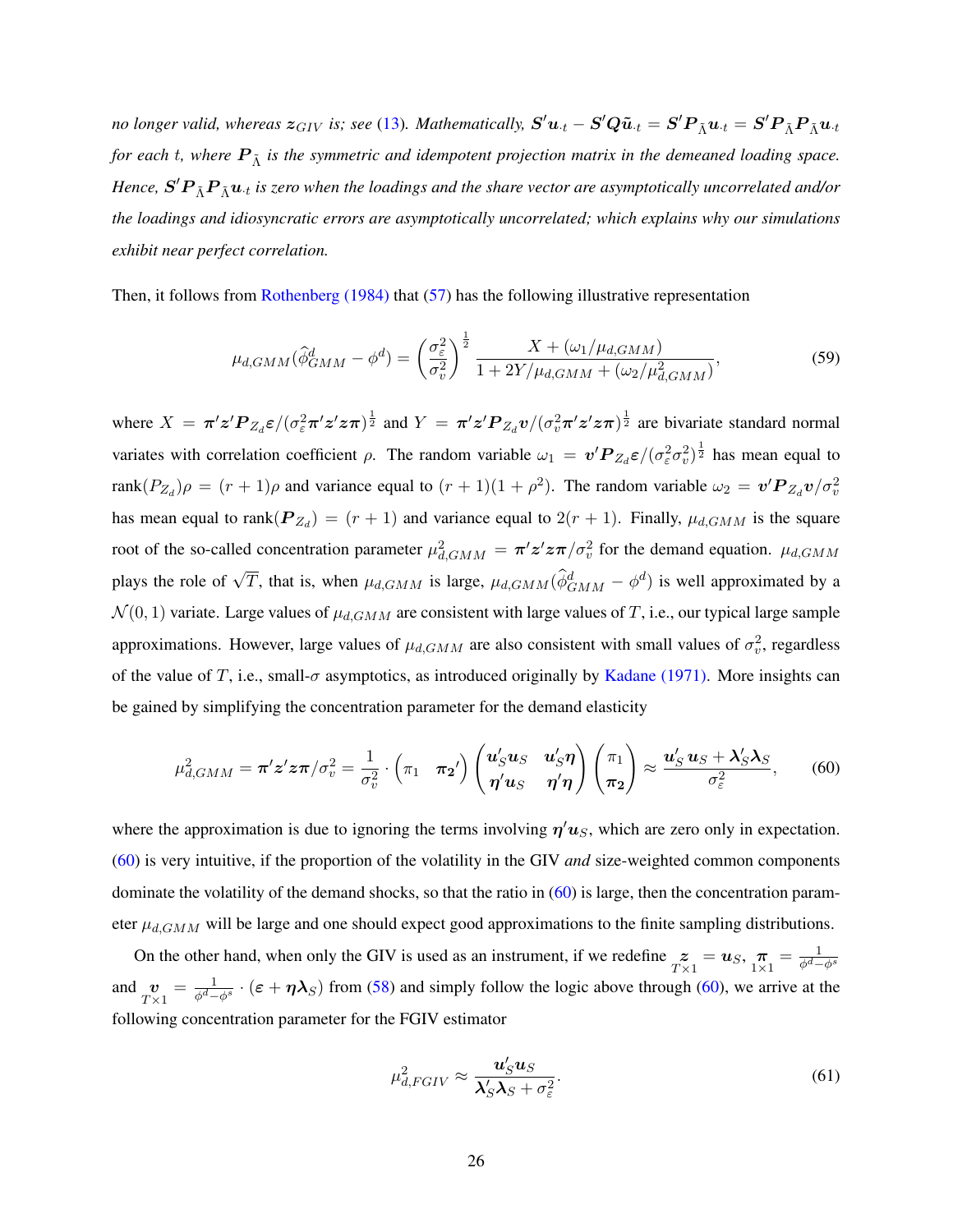Thus, by inspection of [\(60\)](#page-26-0) against [\(61\)](#page-26-1) we can see that in the case of the just identified FGIV estimator, we would need the volatility of just the GIV to drive up the ratio of the concentration parameter,  $\mu_{d,GIV}^2$ , and the size-weighted common component would be working against us (in the denominator), in this case, instead of working for us as in  $\mu_{d, GMM}^2$ .

Although the literature on granularity has demonstrated that idiosyncratic shocks alone can be quite volatile, in this context, we advocate starting with the efficient GMM estimators, since the J-test is well sized as illustrated with simulation evidence, because the efficient GMM estimators can exhibit substantially improved finite sample properties relative to the just identified estimators and are less likely to suffer from weak instrument issues as well.

### <span id="page-27-0"></span>8. Monte Carlo

We simulate the following panel simultaneous equations system with latent factor structure that was analyzed in the theoretical sections:

$$
d_t = \phi^d p_t + \varepsilon_t, \ y_{it} = \phi^s p_t + \lambda_{1i} \eta_{1t} + \lambda_{2i} \eta_{2t} + u_{it}, \ y_{St} = d_t,
$$
  

$$
p_t = \frac{1}{\phi^d - \phi^s} \left( u_{St} + \lambda_S' \eta_t - \varepsilon_t \right), \ \mathcal{S}_i = \left( \frac{i}{N} \right)^{-\frac{1}{\mu}}, \ S_i = \frac{\mathcal{S}_i}{\sum_{j=1}^N \mathcal{S}_j}.
$$

We consider two sets of simulated experiments. In Design 1, we let  $u_{it}$  be i.i.d. to establish a set of baseline results. In Design 2, we allow for sparse cross-sectional dependence in  $u_{it}$ . In addition, in unreported simulations, we simulate  $z_{t,GIV}$  to be a weak instrument to illustrate that the efficient GMM estimators are robust to this as they optimally shift their weights away from this point of weakness, whereas the just identified estimators of GK and our FGIV will substantially deteriorate in their performances.

**Design 1** -  $u_{it}$  *i.i.d.* **case.** We set  $\phi^s = 0.1$  and  $\phi^d = -0.3$ . We draw the supply factors and loadings as,  $\eta$  $\eta \to N(0, I_r)$  and  $\Lambda \to N(\infty, \sigma_0^2 I_N)$ , respectively, with  $r = 2.16$  $r = 2.16$  We draw the idiosyncratic  $T \times r$ supply shocks as  $\mathbf{u}_{T\times N} \stackrel{i.i.d.}{\sim} \mathcal{N}(0, \sigma_u^2 \mathbf{I}_N \otimes \mathbf{I}_T)$  and aggregate demand shocks as  $\underset{T\times 1}{\varepsilon} \stackrel{i.i.d.}{\sim} \mathcal{N}(0, \sigma_{\varepsilon}^2 \mathbf{I}_T)$ .

**Design 2 -**  $u_{it}$  non-*i.i.d.* case. Everything is identical to Design 1, except that we no longer set  $\Sigma_u = \sigma_u^2 I_N$  for each  $t = 1, ..., T$ . We generate a non-diagonal banded covariance matrix; as such, it satisfies the sparsity requirement from Assumption  $3.17$  $3.17$  We consider the following banded idiosyncratic

 $<sup>16</sup>$ The results do not change significantly if we draw the loadings from a Uniform distribution with non-zero mean.</sup>

<sup>&</sup>lt;sup>17</sup>In unreported simulations, we find that the results do not change significantly if we generate a dense, non-diagonal  $\Sigma_u$ , such as one arising from a cross-sectional  $AR(p)$  process. This is because although the cross-sectional  $AR(p)$  generates a dense matrix, it is not too dense since the off-diagonals decay exponentially fast to 0 as  $|i - j| \rightarrow \infty$ .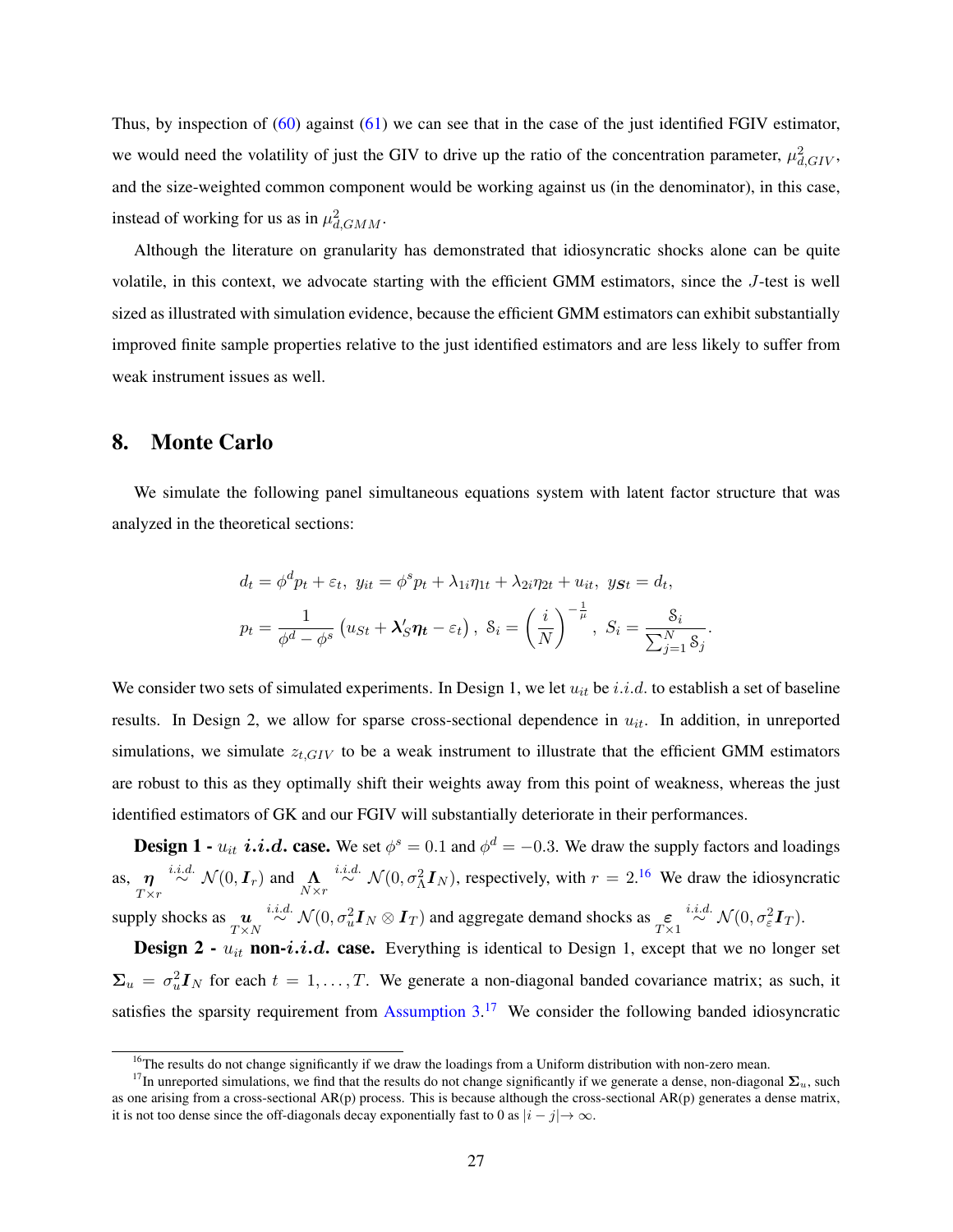covariance matrix with cross-sectional dependence and heteroskedasticity

$$
\sigma_{u,ij} = \begin{cases}\n\tau^{|i-j|} \sqrt{\sigma_{u,i} \sigma_{u,j}} & |i-j| \le k; k \ge 0, \\
0 & |i-j| > k,\n\end{cases}\n\tag{62}
$$

with bandwidth  $k = 3$  and  $\sigma_{u,i}^2$  are drawn from  $\mathcal{U}[0.5, 1]$ .

**Target parameterizations.** The variance of the price process takes the following form  $V(p_t)$  =  $c \cdot$  $\mathbb{V}(u_{St}) + \mathbb{V}(\lambda_S' \boldsymbol{\eta}_t) + \mathbb{V}(\varepsilon_t)$ , where  $c = \frac{1}{\sqrt{d}}$  $\frac{1}{(\phi^d - \phi^s)^2}$ . This conveniently allows us to parameterize the relative volatilities of the various components of equilibrium prices. We parameterize the individual variances,  $\sigma_u^2$  (for Design 1),  $\sigma_{\Lambda}^2$  and  $\sigma_{\varepsilon}^2$  such that  $\psi_u := \frac{\mathbb{V}\left(\sqrt{c} \cdot u_{St}\right)}{\mathbb{V}\left(n\right)}$  $\frac{\sqrt{C} - \alpha_{SL}}{\mathbb{V}(p_t)} \in (0.15, 0.35), \psi_{u+\eta} :=$  $\mathbb{V}(\sqrt{2})$  $\overline{c}\cdot(u_{St}+\lambda_S'\boldsymbol{\eta}_t)$  $\frac{(u_{St} + \lambda'_S \eta_t)}{\mathbb{V}(p_t)} \in (0.45, 0.65)$ , and  $\psi_{u+\varepsilon} := \frac{\mathbb{V}\left(\sqrt{c} \cdot (u_{St} + \varepsilon_t)\right)}{\mathbb{V}(p_t)}$  $\frac{N(aSt + \epsilon t)}{N(p_t)} \in (0.45, 0.65).^{18}$  $\frac{N(aSt + \epsilon t)}{N(p_t)} \in (0.45, 0.65).^{18}$  $\frac{N(aSt + \epsilon t)}{N(p_t)} \in (0.45, 0.65).^{18}$  In Design 1, we achieve an average across simulations of  $\bar{\psi}_u \approx 0.23$ ,  $\bar{\psi}_{u+\eta} \approx 0.58$  and  $\bar{\psi}_{u+\varepsilon} \approx 0.65$  which implies that  $\bar{\psi}_\eta = 0.35$  and  $\bar{\psi}_\varepsilon = 0.42$ . That is, the idiosyncratic shocks are not the dominating force in terms of observed price volatility; however, their granular role is still substantial enough to draw inferences from when used as instruments. In Design 2, we achieve an average across simulations of  $\bar{\psi}_u \approx 0.27$ ,  $\bar{\psi}_{u+\eta} \approx 0.64$  and  $\bar{\psi}_{u+\varepsilon} \approx 0.63.$ 

Let  $\hat{\phi}^j(m)$ ,  $j = d, s$ , denote the estimate in the  $m^{th}$  monte carlo repetition,  $m = 1, ..., M$ . We report the Let  $\phi'(m)$ ,  $j = d$ , s, denote the<br>monte carlo bias: Bias $(\hat{\phi}^j) = \left(\frac{1}{M}\right)^j$  $\frac{1}{M} \sum_{m=1}^{M} \hat{\phi}^j(m) - \phi^j$  for  $j = d, s$ ; and square root of the monte carlo MSE: RMSE $(\hat{\phi}^j) = \sqrt{\frac{1}{M}}$  $\frac{1}{M} \sum_{m=1}^{M} (\hat{\phi}^j - \phi^j)^2$  for  $j = s, d$ . Additionally we report the size of the *t*-test for all estimators and size of the J-test for the efficient GMM estimators. The results are reported in Table [1](#page-32-0) (Design 1) and Table [2](#page-32-1) (Design 2). In Table [1,](#page-32-0) we multiply the bias by 100 because all the estimators perform quite well in this ideal setting. For nearly each configuration of  $(N, T)$  the GMM estimators perform the best, in terms of bias and RMSE, as the theory suggests. Importantly, the t-test and J-test is well sized even when  $rmax = 3 > r = 2$  factors are used. In Table [2,](#page-32-1) we report the bias as is, and we find that for a given configuration of  $(N, T)$  the bias is two orders of magnitude larger in Design 2 relative to Design 1. Nevertheless, as the theory would suggest, the efficient GMM estimators perform the best in terms of bias and RMSE. There are some size distortions for the supply side estimators but the distortions are decreasing in  $N$  for a given  $T$ .

<span id="page-28-0"></span><sup>&</sup>lt;sup>18</sup>The interval for  $\psi_u$  is consistent with the literature on granularity, which has documented the proportion of aggregate fluctuations traced back to idiosyncratic shocks falling in this specified range.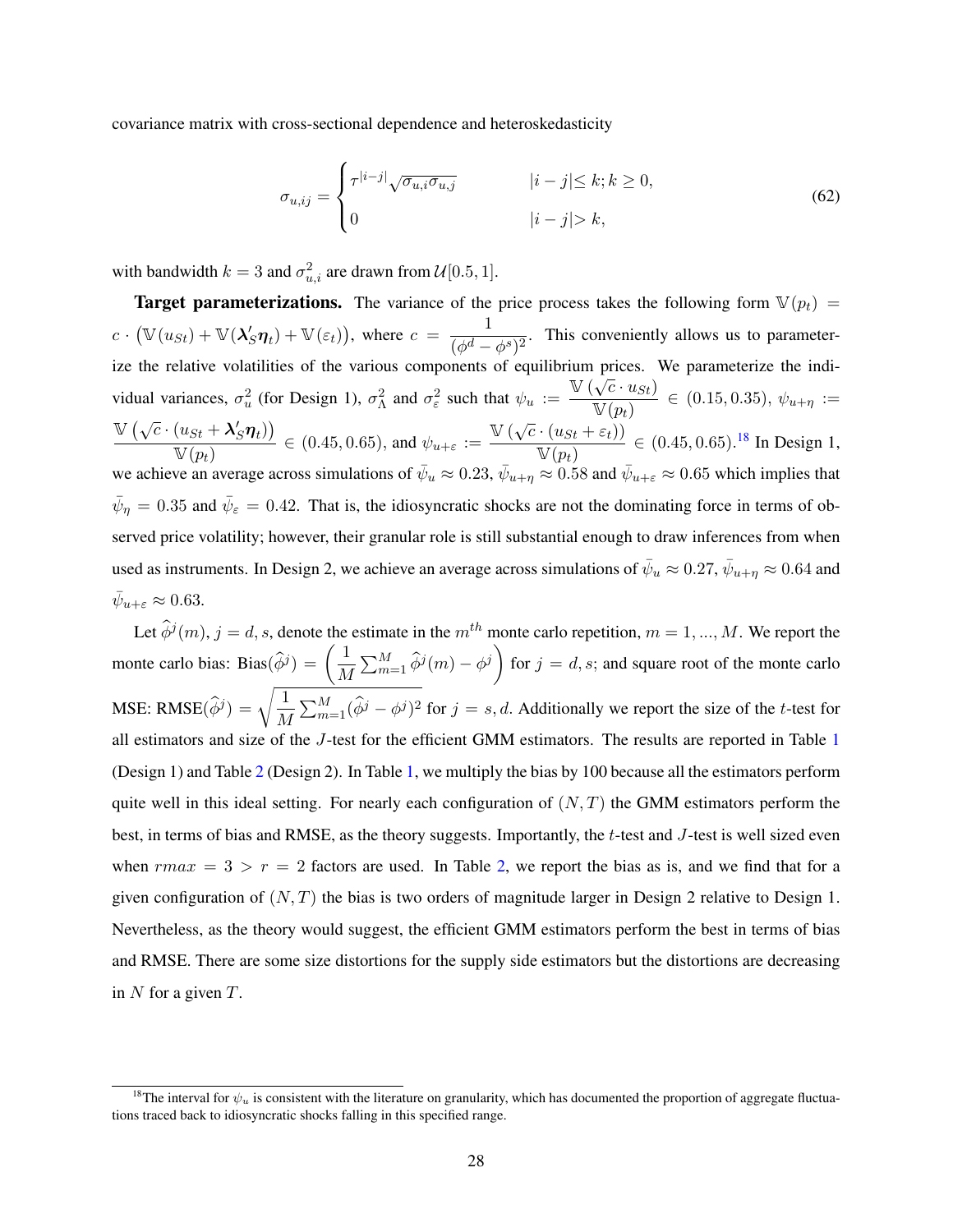# 9. Application to Global Crude Oil Markets

The data construction follows the recent literature: [Kilian \(2009\),](#page-43-22) [Caldara et al. \(2019\),](#page-42-20) [Baumeister and](#page-42-21) [Hamilton \(2019\)](#page-42-21) (hereafter BH) and GK. The following is a breakdown of the raw variables collected for Jan. 1985 - Dec. 2015 ( $T = 372$  months): monthly oil production for  $N = 22$  countries from the U.S. Energy Information Administration (hereafter EIA); world oil production from the U.S. EIA; monthly oil prices based on the refiner acquisition cost of imported crude oil from the U.S. EIA; U.S. CPI from the St. Louis FRED database; monthly change in inventories from BH; monthly industrial production index from BH. The CPI is used to deflate nominal oil prices to arrive at the real price of oil, which is highly non-stationary. Following the aforementioned literature, we take the logarithm of the real price of oil series and then take first differences. We apply the same transformation to the monthly oil production for each country. These transformations render the production and price series stationary as confirmed by a host of Dickey-Fuller tests. For ensuring the tail index of the size-distribution,  $\mu$ , is in the region the theory requires, we provide visual evidence along with 6 estimates of  $\mu$  that all fall beneath 1, see Table [3.](#page-33-0) Also, see Figure [1,](#page-46-0) Figure [2](#page-47-0) & Figure [3.](#page-48-0)

Let  $y_{it}$  denote the log difference of the oil supply for country i at time t and  $p_t$  denote the log difference of the real price of oil. Following GK, we estimate an OPEC factor using information on the cross-section of countries (i.e., known loadings). To that end, let  $o_{it}$  denote a dummy variable equal to 1 if country i is an OPEC member at time t and note that  $o_{it} = o_i$  for most i, with the exception of Gabon and Ecuador in our sample. Finally,  $c_{t-1}$  denotes a 4 × 1 vector containing: lagged  $p_t$ , lagged world supply growth, lagged change in inventories, and lagged growth in industrial production. The system is given as follows

$$
y_{it} = \phi^s p_t + \gamma_s' c_{t-1} + o_{it} \eta_{OPEC,t} + \lambda'_i \eta_t + u_{it},
$$
\n(63)

<span id="page-29-0"></span>
$$
d_t = \phi^d p_t + \gamma'_d c_{t-1} + \lambda_d \eta_{OPEC, t} + \varepsilon_t,
$$
\n(64)

$$
\sum_{i=1}^{N} S_{it} y_{it} = d_t; \tag{65}
$$

where we lose the observation  $t = 1$  due to differencing. The cross-sectionally demeaned supply equation is given by the approximate factor model,

$$
\tilde{y}_{it} = y_{it} - \frac{1}{N} \sum_{i} y_{it} = \tilde{o}_{it} \eta_{OPEC,t} + \tilde{\lambda}'_{i} \eta_{t} + \tilde{u}_{it} = \tilde{o}_{it} \eta_{OPEC,t} + \tilde{e}_{it},
$$
\n(66)

where  $\tilde{e}_{it} := \tilde{\lambda}'_i \eta_t + \tilde{u}_{it}$ . Note that [\(66\)](#page-29-0) implies we can obtain the OPEC factor,  $\eta_{OPEC,t}$ , via cross-sectional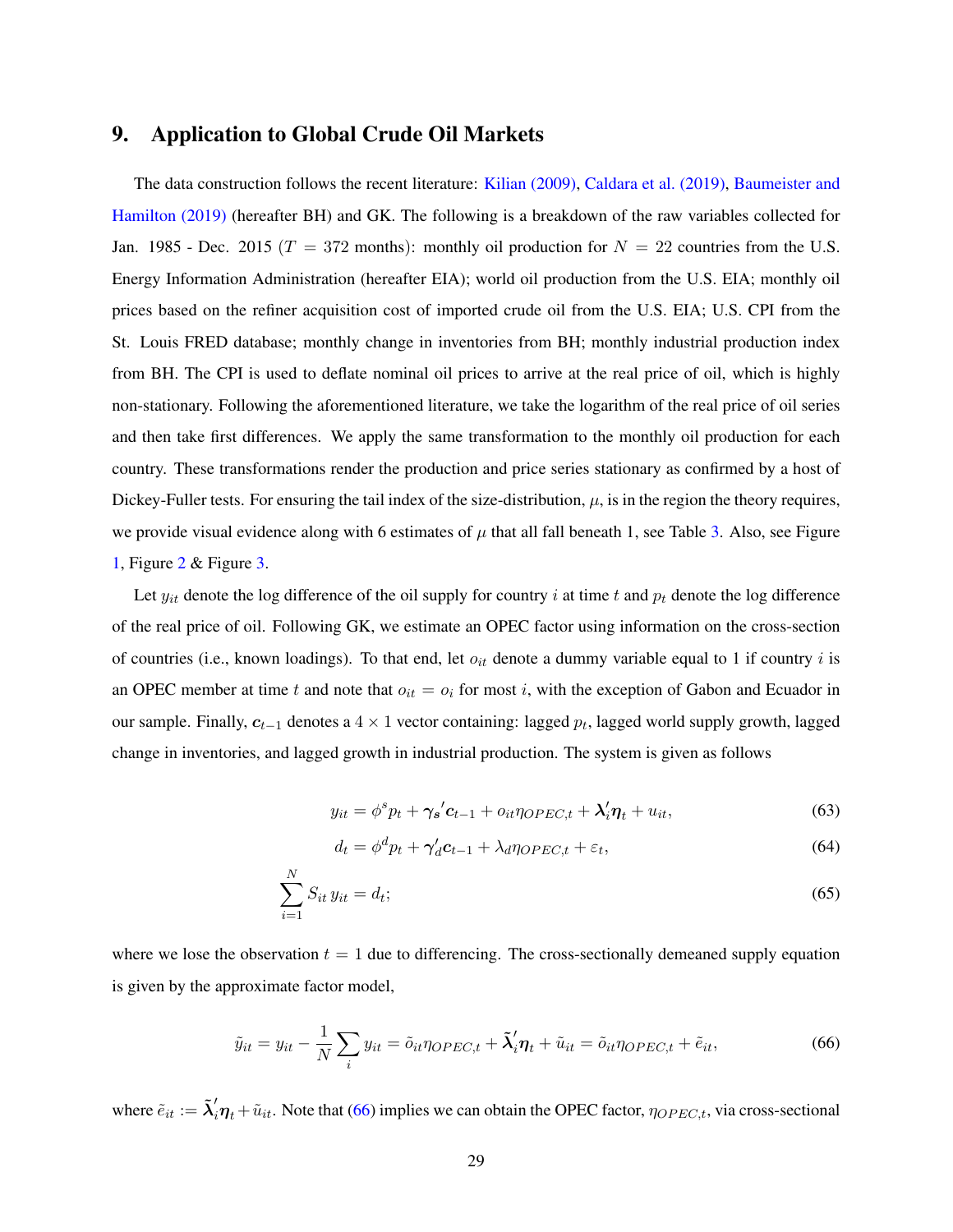regression, for each  $t > 1$ , that is  $\hat{\eta}_{OPEC,t} = (\tilde{\boldsymbol{o}}'_{.t}\tilde{\boldsymbol{o}}_{.t})^{-1}\tilde{\boldsymbol{o}}'_{.t}\tilde{\boldsymbol{y}}_{.t}$ . Hence, in our preliminary stage, we extract  $\hat{\eta}_{OPEC,t}$  and then run PCA on  $\hat{e}_{it} = \tilde{y}_{it} - \hat{\eta}_{OPEC,t}$  to extract the latent demeaned loadings and latent factors. Define  $y_{\cdot t}^* := \tilde{y}_{\cdot t} - \tilde{x}_{\cdot t} \hat{\eta}_{OPEC,t}$ , then we purge the latent factors via Q as in the main text:  $Q y_{\cdot t}^* = Q \tilde{u}_{\cdot t}$ . However, when forming the GIV, there is a minor difference that we have time-varying size-weights, so we no longer construct  $z_{GIV}$  with a time-invariant share vector  $S_i$ , but rather we weight each idiosyncratic component at time t with its corresponding share from time  $t - 1$  to avoid endogeneity issues arising from contemporaneous weighting

$$
\mathbf{z}_{GIV} = \begin{pmatrix} \mathbf{S}_{.1}' \mathbf{Q} \, \tilde{\mathbf{y}}_{.2}^* \\ \mathbf{S}_{.2}' \mathbf{Q} \, \tilde{\mathbf{y}}_{.3}^* \\ \vdots \\ \mathbf{S}_{.T-1}' \mathbf{Q} \, \tilde{\mathbf{y}}_{.T}^* \end{pmatrix} . \tag{67}
$$

Besides these modifications from the stylized model in the theory, we estimate the elasticities using the estimators outlined in the main text. The number of factors,  $r$ , is estimated via the AH procedures (as outlined in the Supplementary Appendix [C\)](#page-51-0). The ER method of AH estimated  $\hat{r}_{ER} = 1$ , while the GR method estimated  $\hat{r}_{GR} = 3$ ; with  $k_{max} = 10$ . To be safe, we take  $\hat{r} = \hat{r}_{GR} + 1$ .

Supply results. The results for the supply elasticity are presented in Table [4.](#page-33-1) In Table [4,](#page-33-1) the 2nd column displays GK's results. The instrument GK use is given by [\(8\)](#page-7-1) and their dependent variable is simply the cross-sectional average of the log difference of oil supply (i.e.,  $\mathbf{E} = \iota/N$ ). Our results are in columns 3 and 4. In contrast to [\(8\)](#page-7-1), the instrument we use in column 3 purges the common factors through the loading space. The instrument we use in column 4 also adds an estimate of the unobserved aggregate demand shocks,  $\hat{\epsilon}_t$ , to our FGIV. Moreover, the dependent variable we use is weighted using the estimated precision vector  $\hat{E}$ , which allows for cross-sectional correlations and heteroskedasticity in  $u_{it}$ . These differences lead to significantly different results. Columns 2 and 3, which attempt to use *only* GIVs as instruments, both lead to weak instruments as indicated by the first-stage  $F$ -statistics less than the rule of thumb, 10. Nevertheless, the FGIV supply elasticity estimate (0.016) from column 3 (estimated via Algorithm [1\)](#page-10-0) is roughly one third that of GK's (0.044). Whereas, our efficient GMM supply elasticity estimate (0.005) from column 4 (estimated via Algorithm [3\)](#page-14-0) is highly significant at the 1% level. Additionally, our results reveal that using estimates of unobserved aggregate demand shocks as supply instruments indeed renders a strong instrument as indicated by the first-stage F-stat of 14.33 in column 4. Moreover, the p-value for the J-statistic  $(0.11)$  fails to reject the null hypothesis of a valid model. An F-stat greater than 10, coupled with a small J-statistic provides statistical evidence in favor of our efficient GMM point estimate for the supply elasticity.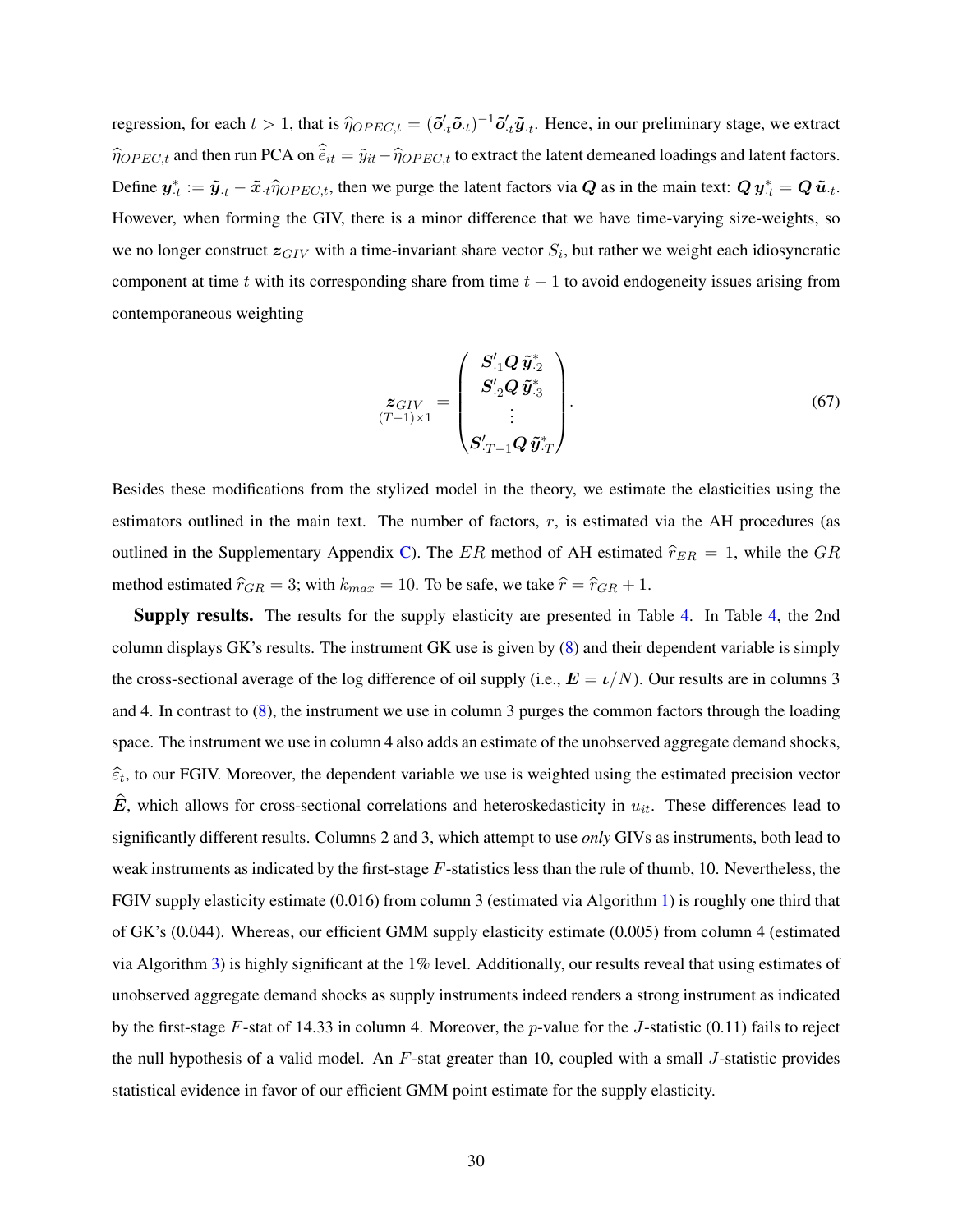**Demand results.** Turning now to the demand elasticity in Table [5,](#page-34-1) the dependent variable GK use in this case is the same as the one we use. However, the instruments are different. Column 2 displays GK's demand elasticity (-0.463), again using the instrument as in [\(8\)](#page-7-1). Column 3 presents our result when using only the FGIV as an instrument (-.0009), which is roughly 400 times smaller than GK's estimate. Columns 4 through 7 sequentially add principal components to the instrument vector for our efficient GMM estimator from column 3 until 4 principal components are used. Here we find that none of the models yield firststage F-statistics greater than 10. It is reassuring, however, that the J-statistic for columns 4 through 7 all fail to reject the null of a valid model. Lastly, column 8 presents the Bai and Ng,  $2010$  estimator which only includes the four principal components but not the FGIV as instruments, nearly all statistics remain unchanged except that inclusion of the FGIV increases the t-stat by about 25%.

Taken together, our empirical results suggest that supply shocks, whether they be aggregate or idiosyncratic supply shocks, albeit valid, do not serve as strong instruments for estimation of the demand elasticity. Whereas, aggregate demand shocks indeed seem to be a strong source of exogenous variation to tease out the supply elasticity.

# 10. Concluding Remarks

In this paper, we have further developed the GIV methodology introduced by [Gabaix and Koijen \(2021\),](#page-42-0) which takes advantage of panel data to construct instruments for estimation of structural time series regression models that involve endogenous regressors. This paper focuses on the underlying econometric issues involved in developing FGIV in a large  $N$  and large  $T$  framework where the loadings are treated as unknown parameters to be estimated before constructing the FGIV instrument. We further demonstrate that the sampling error arising from estimating the instrument, factors and a high dimensional precision matrix does not affect the limiting distribution for the structural parameters of interest. We also overidentify the structural parameters, which leads to new and improved results in the crude oil markets application and demonstrate that the J-test is well sized with simulation evidence. Our Monte Carlo study illustrates that our estimators and algorithms exhibit desirable performance with the finite sample distributions being well approximated by the asymptotic distributions.

More fruitful areas of research would be empirical applications of the theoretical results derived in this paper. Interesting theoretical extensions would be to allow for random slope coefficients with correlated heterogeneity and / or the presence of weak factors. The authors are currently pursuing the inclusion of dynamics (lagged dependent variable) which induces a many instrument problem.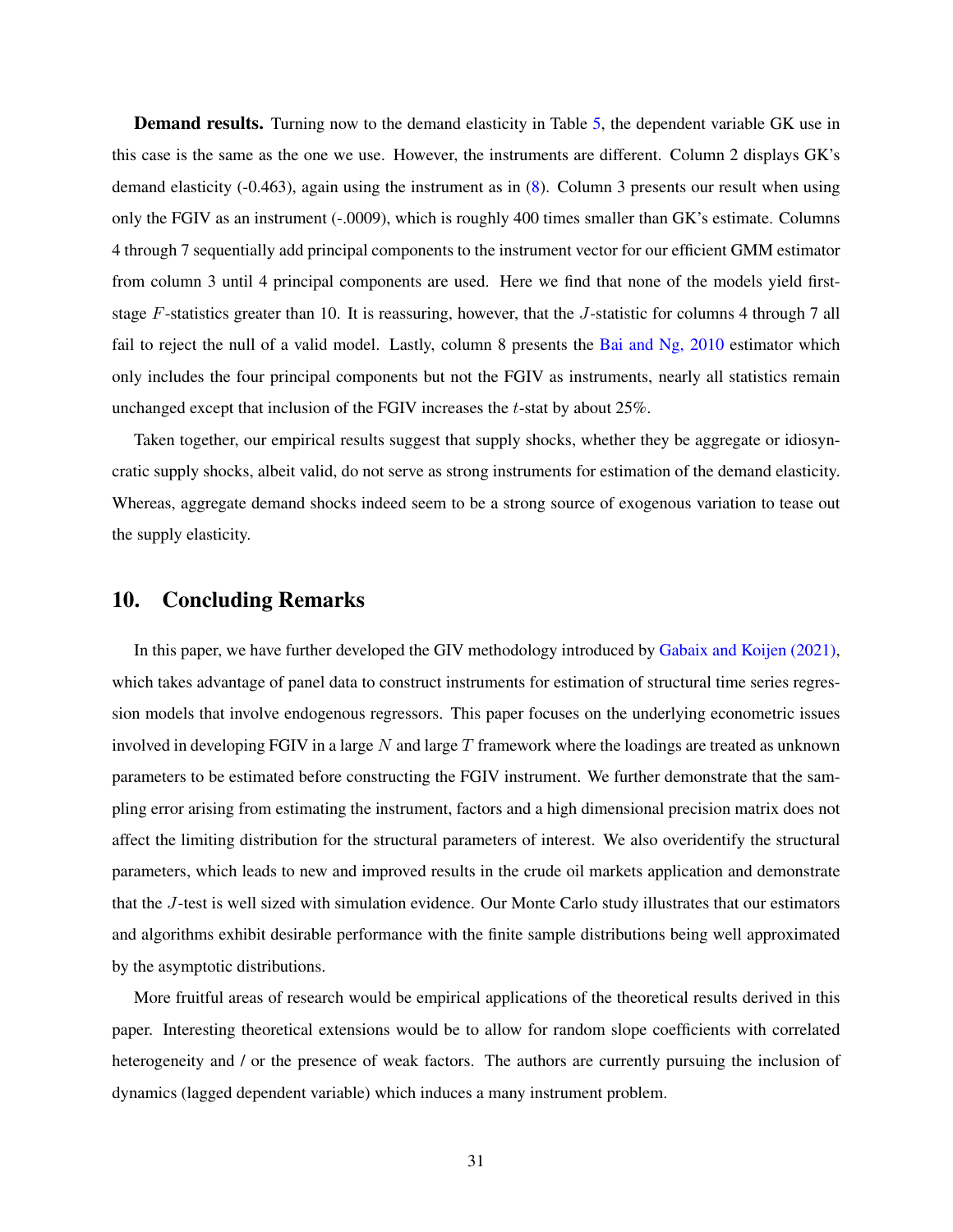<span id="page-32-0"></span>

|    |     |     |       | Finite sample properties for Design 1. |                         |                            |                                 |                             |               |                            |                                   |  |
|----|-----|-----|-------|----------------------------------------|-------------------------|----------------------------|---------------------------------|-----------------------------|---------------|----------------------------|-----------------------------------|--|
|    | N   | T   | $\mu$ | $\hat{\phi}_{EGIV}^s$                  | $\widehat{\phi}_{GK}^s$ | $\widetilde{\phi}^s_{GMM}$ | $s$ . $r$ $max$<br>$\phi_{GMM}$ | $\widetilde{\phi}^d_{FGLV}$ | $\phi_{GK}^d$ | $\widehat{\phi}_{GMM}^{d}$ | $\sqrt{d, r}$ max<br>$\phi_{GMM}$ |  |
| -1 | 30  | 400 | 0.92  | 0.0612                                 | 0.0910                  | 0.0164                     | 0.0273                          | $-0.2760$                   | $-0.2723$     | 0.1100                     | 0.2100                            |  |
|    |     |     |       | (0.0344)                               | (0.0330)                | (0.0204)                   | (0.0204)                        | (0.0152)                    | (0.0173)      | (0.0079)                   | (0.0080)                          |  |
|    |     |     |       | [0.0635]                               | [0.1205]                | [0.0830]                   | [0.0830]                        | [0.0570]                    | [0.0510]      | [0.0685]                   | [0.0735]                          |  |
|    |     |     |       | {N.A.                                  | N.A.                    | $\{0.0540\}$               | ${0.0625}$                      | ${N.A.}$                    | {N.A.`        | ${0.0490}$                 | $\{0.0465\}$                      |  |
| 2  | 50  | 400 | 0.85  | 0.0071                                 | 0.0774                  | 0.0174                     | 0.0224                          | $-0.1803$                   | $-0.1649$     | 0.1462                     | 0.2306                            |  |
|    |     |     |       | (0.0313)                               | (0.0292)                | (0.0200)                   | (0.0200)                        | (0.0106)                    | (0.0186)      | (0.0058)                   | (0.0059)                          |  |
|    |     |     |       | [0.0650]                               | [0.2685]                | [0.0710]                   | [0.0715]                        | [0.0555]                    | [0.0555]      | [0.0700]                   | [0.0740]                          |  |
|    |     |     |       | N.A.                                   | N.A.                    | $\{0.0520\}$               | ${0.0510}$                      | ${N.A.}$                    | ${N.A.}$      | ${0.0480}$                 | $\{0.0550\}$                      |  |
| 3  | 100 | 400 | 0.80  | 0.0059                                 | 0.0159                  | 0.0070                     | 0.0102                          | -0.1886                     | $-0.1558$     | 0.1449                     | 0.2330                            |  |
|    |     |     |       | (0.0287)                               | (0.0271)                | (0.0196)                   | (0.0197)                        | (0.0068)                    | (0.0112)      | (0.0039)                   | (0.0040)                          |  |
|    |     |     |       | [0.0610]                               | [0.2505]                | [0.0585]                   | [0.0615]                        | [0.0515]                    | [0.0540]      | [0.0705]                   | [0.0790]                          |  |
|    |     |     |       | {N.A.                                  | N.A.                    | $\{0.0495\}$               | $\{0.0485\}$                    | ${N.A.}$                    | {N.A.         | ${0.0440}$                 | $\{0.0425\}$                      |  |
| 4  | 200 | 400 | 0.77  | 0.0192                                 | 0.0246                  | $-0.006$                   | 0.0010                          | $-0.1896$                   | $-0.1713$     | 0.0524                     | 0.1409                            |  |
|    |     |     |       | (0.0276)                               | (0.0263)                | (0.0188)                   | (0.0188)                        | (0.0046)                    | (0.0080)      | (0.0027)                   | (0.0027)                          |  |
|    |     |     |       | [0.0600]                               | [0.2660]                | [0.0545]                   | [0.0535]                        | [0.0410]                    | [0.0450]      | [0.0625]                   | [0.0635]                          |  |
|    |     |     |       | {N.A.]                                 | N.A.                    | $\{0.0590\}$               | $\{0.0620\}$                    | ${N.A.}$                    | {N.A.         | $\{0.0495\}$               | ${0.0425}$                        |  |
| 5  | 500 | 400 | 0.75  | $-0.0013$                              | $-0.0078$               | $-0.0097$                  | $-0.0102$                       | 0.2501                      | 0.2255        | $-0.0893$                  | $-0.1747$                         |  |
|    |     |     |       | (0.0287)                               | (0.0280)                | (0.0188)                   | (0.0187)                        | (0.0028)                    | (0.0030)      | (0.0016)                   | (0.0016)                          |  |
|    |     |     |       | [0.0545]                               | [0.0840]                | [0.062]                    | [0.0625]                        | [0.0540]                    | [0.0590]      | [0.0680]                   | [0.0730]                          |  |
|    |     |     |       | {N.A.]                                 | N.A.                    | $\{0.0560\}$               | $\{0.0535\}$                    | ${N.A.}$                    | ${N.A.}$      | 0.054                      | $\{0.051\}$                       |  |

Table 1: Bias $\times$ 100, RMSE, Size of t-test and Size of J-test for Design 1.

Notes: We report Bias × 100, (RMSE), [t-test], and  $\{J$ -test} (if applicable) with a nominal size of 5%.  $\hat{\phi}^s_{FGIV}, \hat{\phi}^s_{GMM},$  $\hat{\phi}_{GMM}^{s, rmax}$  estimated with Algorithm [1,](#page-10-0) [3,](#page-14-0) [3](#page-14-0) with  $r = 2$  and  $rmax = 3$ , respectively and  $\hat{\phi}_{GK}^{s}$ ,  $\hat{\phi}_{GK}^{d}$  both use [\(8\)](#page-7-1) as an instrument.  $\hat{\phi}_{FGIV}^d$ ,  $\hat{\phi}_{GMM}^d$ ,  $\hat{\phi}_{GMM}^{d, rmax}$  estimated with [\(12\)](#page-9-1), [\(21\)](#page-13-0), (21) with  $r = 2$  and  $rmax = 3$ , respectively.  $\mu$  set to maintain  $h_{N,\mu} = 0.12$  across all configurations of  $(N,T)$ .  $\bar{\psi}_u = 0.23$ ,  $\bar{\psi}_{u+\eta} = 0.58$ ,  $\bar{\psi}_{u+\varepsilon} = 0.65$ .

| Table 2: Bias, RMSE, Size of t-test and Size of J-test for Design 2. |  |  |  |  |  |  |  |
|----------------------------------------------------------------------|--|--|--|--|--|--|--|
|----------------------------------------------------------------------|--|--|--|--|--|--|--|

<span id="page-32-1"></span>

|              |                  |     |       | Finite sample properties for Design 2. |                         |                          |                              |                             |                                       |                            |                                         |  |
|--------------|------------------|-----|-------|----------------------------------------|-------------------------|--------------------------|------------------------------|-----------------------------|---------------------------------------|----------------------------|-----------------------------------------|--|
|              | $\boldsymbol{N}$ | T   | $\mu$ | $\widehat{\phi}_{\textrm{FGIV}}^s$     | $\widehat{\phi}_{GK}^s$ | $\widehat{\phi}^s_{GMM}$ | $\cdot$ s, rmax<br>Ø.<br>GMM | $\widetilde{\phi^d_{FGLY}}$ | $\widetilde{\phi}_{\underline{G}K}^d$ | $\widetilde{\phi_{GMM}^d}$ | $\sqrt{\sqrt{d,rm}}$ ax<br>$\phi_{GMM}$ |  |
| $\mathbf{I}$ | 30               | 400 | 0.92  | 0.0263                                 | 0.0225                  | 0.0080                   | 0.0089                       | $-0.0021$                   | $-0.0016$                             | 0.0003                     | 0.0009                                  |  |
|              |                  |     |       | (0.0365)                               | (0.0259)                | (0.0150)                 | (0.0151)                     | (0.0371)                    | (0.0368)                              | (0.0148)                   | (0.0161)                                |  |
|              |                  |     |       | [0.2730]                               | [0.2895]                | [0.12450]                | [0.1410]                     | [0.0500]                    | [0.0510]                              | [0.0560]                   | [0.0600]                                |  |
|              |                  |     |       | N.A.                                   | {N.A.}                  | $\{0.1895\}$             | $\{0.3035\}$                 | {N.A.`                      | {N.A.`                                | ${0.05200}$                | $\{0.0465\}$                            |  |
| 2            | 50               | 400 | 0.85  | 0.0144                                 | 0.0136                  | 0.0058                   | 0.0063                       | -0.0009                     | $-0.0007$                             | 0.0007                     | 0.0013                                  |  |
|              |                  |     |       | (0.0245)                               | (0.0219)                | (0.0154)                 | (0.0155)                     | (0.0381)                    | (0.0327)                              | (0.0112)                   | (0.0117)                                |  |
|              |                  |     |       | [0.4030]                               | [0.4090]                | [0.1245]                 | [0.1410]                     | [0.0465]                    | [0.0490]                              | [0.0705]                   | [0.0735]                                |  |
|              |                  |     |       | [N.A.]                                 | {N.A.                   | ${0.1185}$               | ${0.1615}$                   | ${N.A.}$                    | ${N.A.}$                              | ${0.0425}$                 | ${0.0405}$                              |  |
| 3            | 100              | 400 | 0.80  | 0.0070                                 | 0.0065                  | 0.0029                   | 0.0031                       | $-0.0006$                   | $-0.0004$                             | 0.0009                     | 0.0014                                  |  |
|              |                  |     |       | (0.0221)                               | (0.0196)                | (0.0137)                 | (0.0139)                     | (0.0117)                    | (0.0196)                              | (0.0068)                   | (0.0069)                                |  |
|              |                  |     |       | [0.1365]                               | [0.3865]                | [0.0925]                 | [0.0915]                     | [0.0465]                    | [0.0455]                              | [0.0530]                   | [0.0590]                                |  |
|              |                  |     |       | {N.A.                                  | {N.A.                   | ${0.0895}$               | ${0.0955}$                   | {N.A.                       | {N.A.`                                | ${0.0495}$                 | ${0.0510}$                              |  |
| 4            | 200              | 400 | 0.77  | 0.0031                                 | 0.0029                  | 0.0015                   | 0.0016                       | $-0.0011$                   | $-0.0009$                             | 0.0006                     | 0.0010                                  |  |
|              |                  |     |       | (0.0216)                               | (0.0197)                | (0.0139)                 | (0.0139)                     | (0.0071)                    | (0.0130)                              | (0.0044)                   | (0.0045)                                |  |
|              |                  |     |       | [0.0950]                               | [0.3645]                | [0.0745]                 | [0.0760]                     | [0.0400]                    | [0.0455]                              | [0.0640]                   | [0.0665]                                |  |
|              |                  |     |       | $\{NA.\}$                              | ${N.A.}$                | ${0.0590}$               | ${0.0615}$                   | [N.A.]                      | $\{NA.\}$                             | ${0.0510}$                 | ${0.0515}$                              |  |
| 5            | 500              | 400 | 0.75  | 0.0014                                 | 0.0014                  | 0.0006                   | 0.0006                       | -0.0011                     | $-0.0009$                             | 0.0004                     | 0.0008                                  |  |
|              |                  |     |       | (0.0218)                               | (0.0209)                | (0.0141)                 | (0.0141)                     | (0.0037)                    | (0.0042)                              | (0.0024)                   | (0.0024)                                |  |
|              |                  |     |       | [0.0690]                               | [0.1125]                | [0.0670]                 | [0.0690]                     | [0.0515]                    | [0.0570]                              | [0.0605]                   | [0.0675]                                |  |
|              |                  |     |       | ${N.A.}$                               | ${N.A.}$                | $\{0.0535\}$             | $\{0.0520\}$                 | N.A.                        | ${N.A.}$                              | $\{0.0575\}$               | [0.0555]                                |  |

Notes: We report Bias, (RMSE), [t-test], and {J-test} (if applicable) with a nominal size of 5%.  $\hat{\phi}_{FGIV}^s$ ,  $\hat{\phi}_{GMM}^s$ ,  $\hat{\phi}_{GMM}^{s,rmax}$  estimated with Algorithm [1,](#page-10-0) [3,](#page-14-0) [3](#page-14-0) with  $r = 2$  and  $rmax = 3$ , respectively and  $\hat{\phi$  $\hat{\phi}_{FGIV}^d$ ,  $\hat{\phi}_{GMM}^d$ ,  $\hat{\phi}_{GMM}^{d,rmax}$  estimated with [\(12\)](#page-9-1), [\(21\)](#page-13-0), (21) with  $r = 2$  and  $rmax = 3$ , respectively.  $\mu$  set to maintain  $h_{N,\mu} = 0.12$  across all configurations of  $(N, T)$ .  $\bar{\psi}_u = 0.23$ ,  $\bar{\psi}_{u+\eta} = 0.58$ ,  $\bar{\psi}_{u+\varepsilon} = 0.65$ .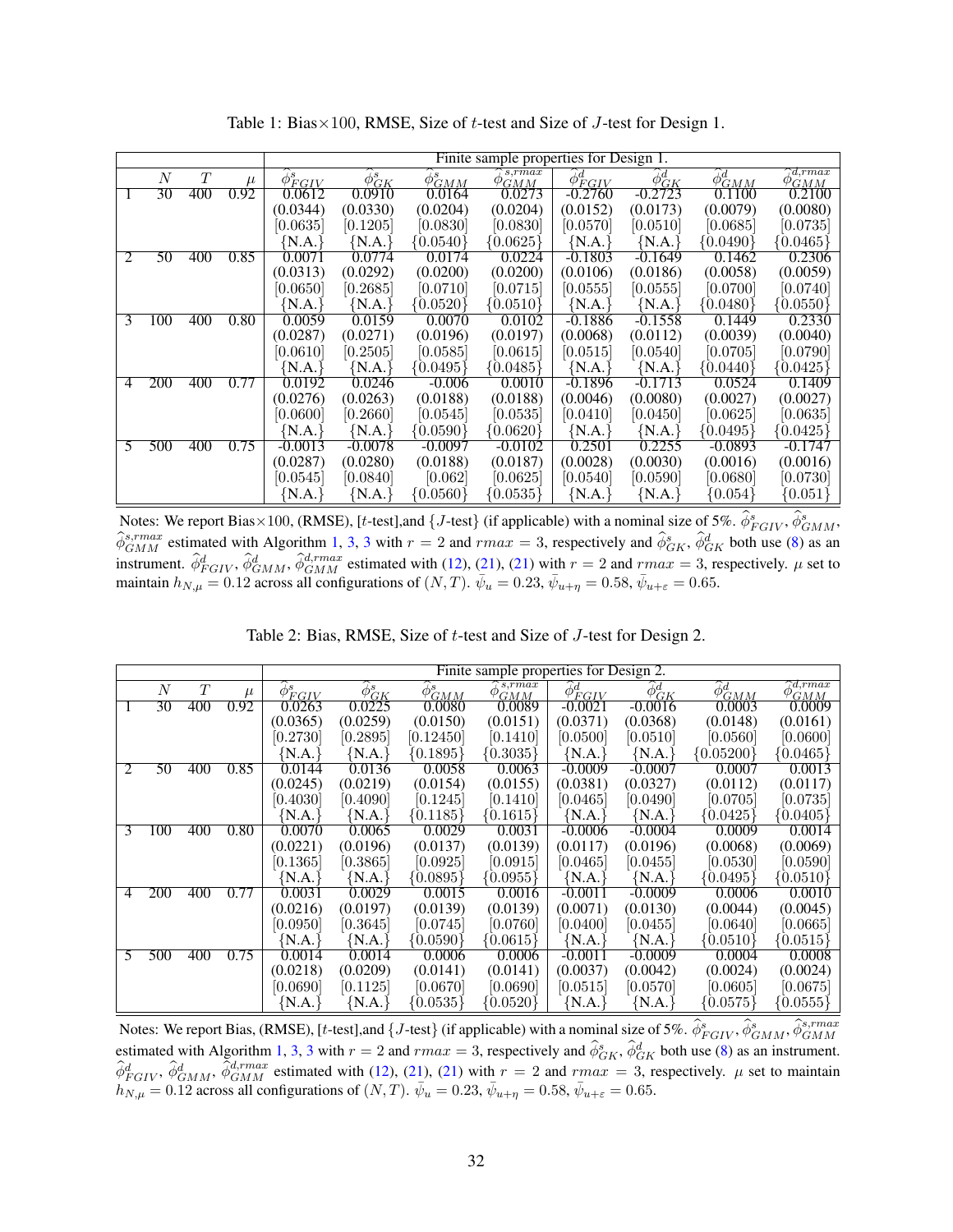| Tail index estimator          | $\mu$  |
|-------------------------------|--------|
| MLE                           | 0.4216 |
| OL S                          | 0.5095 |
| Percentiles Method            | 0.8987 |
| Modified Percentiles Method   | 0.9000 |
| Geometric Percentiles Method  | 0.5208 |
| <b>Weighted Least Squares</b> | 0.3725 |

# <span id="page-33-0"></span>Table 3: Tail Index Estimates by Various Methods

Notes: The estimates are for a month selected at random. However, the estimates do not change significantly if we estimate  $\hat{\mu}$  for each month and average across months.

<span id="page-33-1"></span>

|                       | $\phi_{GK}^s$          | $\phi^s_{FGIV}$        | $\phi_{GMM}^s$                                                        |
|-----------------------|------------------------|------------------------|-----------------------------------------------------------------------|
| Supply instruments    | $\boldsymbol{Z}_{GIV}$ | $z$ <sub>GIV</sub>     | $\boldsymbol{Z}_s = (\boldsymbol{z}_{GIV}, \boldsymbol{\varepsilon})$ |
| Dep. variable         | $\bar{y}$              | $\bm{y}_{\widehat{E}}$ | $\bm{y}_{\widehat{E}}$                                                |
| р                     | 0.044                  | 0.016                  | 0.005                                                                 |
| $t$ -stat             | (1.43)                 | (1.35)                 | (4.32)                                                                |
| (N,T)                 | (21, 370)              | (21, 370)              | (21, 370)                                                             |
| $J$ -stat p-value     | ${N.A.}$               | ${N.A.}$               | 0.11                                                                  |
| First stage $F$ -stat | < 10                   | < 10                   | 14.33                                                                 |
| First stage $R^2$     | 0.26                   | 0.14                   | 0.21                                                                  |

Table 4: Global crude oil market: supply elasticity

Notes:  $\hat{\phi}_{GK}^s$  is estimated using [\(8\)](#page-7-1) as the instrument; whereas  $\hat{\phi}_{FGIV}^s$ , and  $\hat{\phi}_{GMM}^s$  are estimated using Algorithm [1](#page-10-0) and [3](#page-14-0) respectively. See Section  $\frac{9}{9}$  $\frac{9}{9}$  $\frac{9}{9}$  for more details. The t-stat is reported in parenthesis below coefficient estimates. The coefficient estimates on  $\hat{\eta}_t$ , $\hat{\eta}_{OPEC,t}$  and  $c_{t-1}$ are omitted for brevity.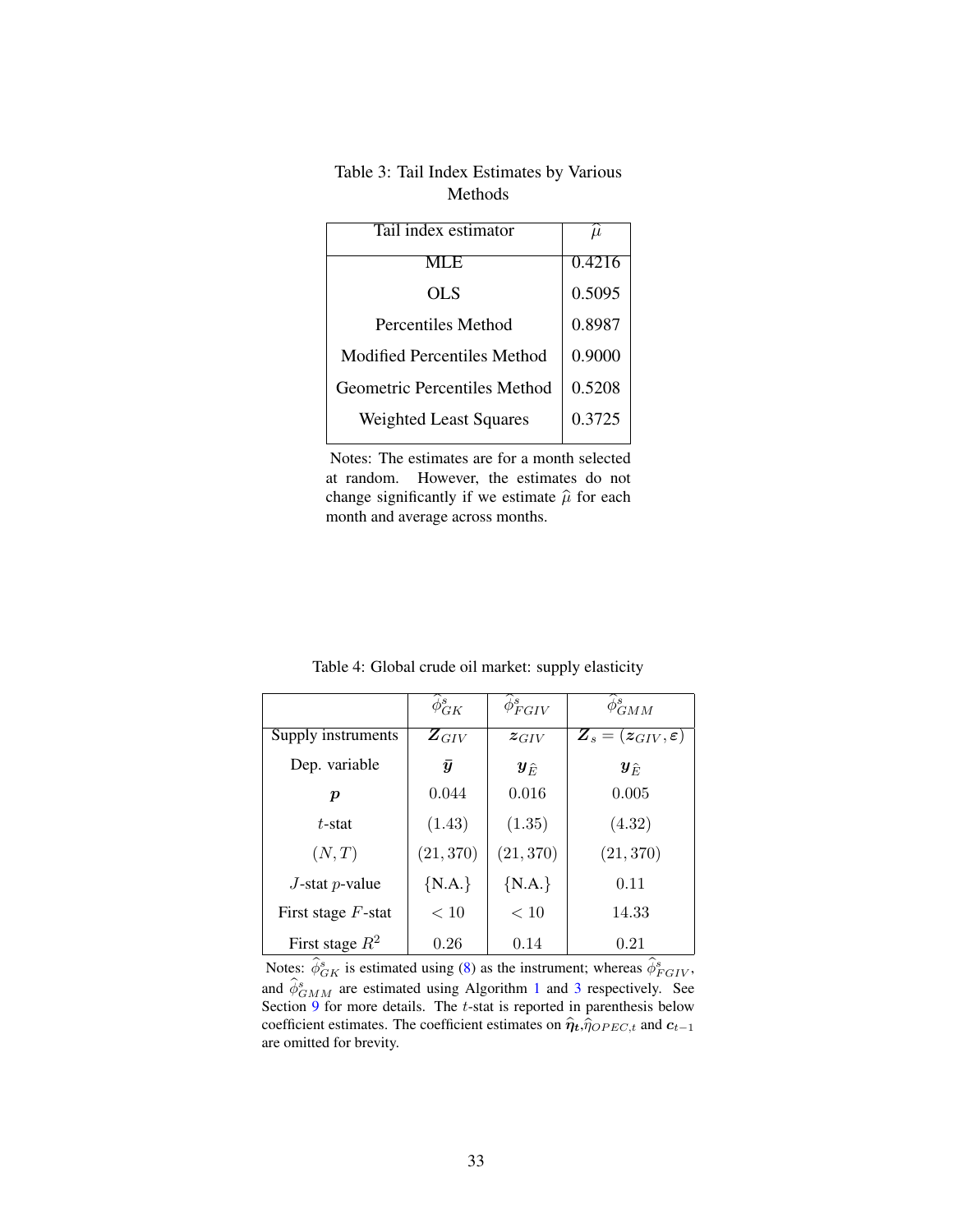<span id="page-34-1"></span>

|                       | $\phi_{GK}^d$        | $\widetilde{\phi}^d_{FGIV}$ |                              | $\widehat{\phi}^d_{GMM}(r)$         |                        |                          |                  |  |  |
|-----------------------|----------------------|-----------------------------|------------------------------|-------------------------------------|------------------------|--------------------------|------------------|--|--|
| Demand instruments    | $\overline{Z_{GIV}}$ | $z_{GIV}$                   | $(z_{GIV}, \eta[, \bar{1}])$ | $(z_{GIV}, \eta[, \overline{1:2]})$ | $(z_{GIV},\eta[,1:3])$ | $(z_{GIV}, \eta  , 1:4)$ | $\eta$ , 1 : 4   |  |  |
| Dep. variable         | $\boldsymbol{d}$     | $\boldsymbol{d}$            | $\boldsymbol{d}$             | $\boldsymbol{d}$                    | $\boldsymbol{d}$       | $\boldsymbol{d}$         | $\boldsymbol{d}$ |  |  |
| $\boldsymbol{p}$      | $-0.463$             | $-0.0009$                   | $-0.0009$                    | $-0.0003$                           | $-0.0003$              | $-0.0003$                | $-0.0003$        |  |  |
| $t$ -stat             | $(-3.54)$            | $(-0.88)$                   | $(-0.89)$                    | $(-0.87)$                           | $(-0.93)$              | $(-1.01)$                | $(-0.80)$        |  |  |
| (N,T)                 | (21, 370)            | (21, 370)                   | (21, 370)                    | (21, 370)                           | (21, 370)              | (21, 370)                | (21, 370)        |  |  |
| $J$ -stat p-value     | ${N.A.}$             | ${N.A.}$                    | 0.83                         | 0.67                                | 0.85                   | 0.93                     | 0.98             |  |  |
| First stage $F$ -stat | < 10                 | < 10                        | < 10                         | < 10                                | < 10                   | < 10                     | < 10             |  |  |
| First stage $R^2$     | 0.58                 | 0.12                        | 0.12                         | 0.15                                | 0.15                   | 0.16                     | 0.16             |  |  |

Table 5: Global crude oil market: demand elasticity

Note:  $\hat{\phi}_{GK}^d$  is estimated using [\(8\)](#page-7-1) as the instrument; whereas  $\hat{\phi}_{FGIV}^d$ , and  $\hat{\phi}_{GMM}^d$  are estimated using [\(12\)](#page-9-1) and [\(21\)](#page-13-0) respectively. See Section [9](#page-28-0) for more details. The t-stat is reported in parenthesis below coefficient estimates. The coefficient estimates on  $\hat{\eta}_{OPEC,t}$  and  $c_{t-1}$  are omitted for brevity. The final column represents the [Bai and Ng \(2010\)](#page-41-1) factor GMM estimator (FGMM).

# Appendix

In this appendix, we prove Theorems 1-6, which require 4 lemmas. Lemmas 1, 2 and 3 are included in this appendix while Lemma 4 is deferred to Appendix [B](#page-49-0) of the Supplementary Appendix.

Lemma 1 *Under Assumptions 1-4, we have that*

<span id="page-34-0"></span>
$$
(i.)\ \max_{i} \left(\frac{1}{T} \sum_{t=1}^{T} \tilde{y}_{it} \varepsilon_t\right)^2 = \mathcal{O}_p(1) \tag{68}
$$

$$
(ii.) \ \mathbb{V}(p_t) = \Theta(1) \tag{69}
$$

$$
(iii.)\ \ \max_{i} \left(\frac{1}{T} \sum_{t=1}^{T} \tilde{y}_{it} p_{t}\right)^{2} = \mathcal{O}_{p}(1)
$$
\n
$$
N \quad N \quad (T \quad \gamma)^{2}
$$
\n
$$
(70)
$$

$$
(iv.)\ \sum_{i=1}^{N} \sum_{j=1}^{N} \left( \frac{1}{T} \sum_{t=1}^{T} S_i \tilde{y}_{jt} \varepsilon_t \right)^2 = \mathcal{O}_p(1). \tag{71}
$$

**Proof of Lemma [1:](#page-34-0)** For  $(i.)$ , by application of Cauchy-Schwarz, we have that

$$
\left(\frac{1}{T}\sum_{t=1}^T \tilde{y}_{it} \varepsilon_t\right) \leq \left(\frac{1}{T}\sum_{t=1}^T \tilde{y}_{it}^2\right)^{\frac{1}{2}} \cdot \left(\frac{1}{T}\sum_{t=1}^T \varepsilon_t^2\right)^{\frac{1}{2}} = \left(\frac{1}{\sqrt{T}} ||\tilde{\pmb{y}}_i|| \right) \cdot \left(\frac{1}{\sqrt{T}} ||\varepsilon||\right) = \mathcal{O}_p(1).
$$

For  $(ii.)$ , note that by [Assumption 3](#page-15-1) we can decompose our share vector into a dominant and a fringe part:  $\boldsymbol{S} \,=\, \begin{pmatrix} \boldsymbol{S}_{d}' & \boldsymbol{f}_{G}' \end{pmatrix}$ ıaı<br>/ \ where  $S_d$  is  $N_1 \times 1$ , is the dominant part and  $S_f$  is  $N_2 \times 1$ , is the fringe part; with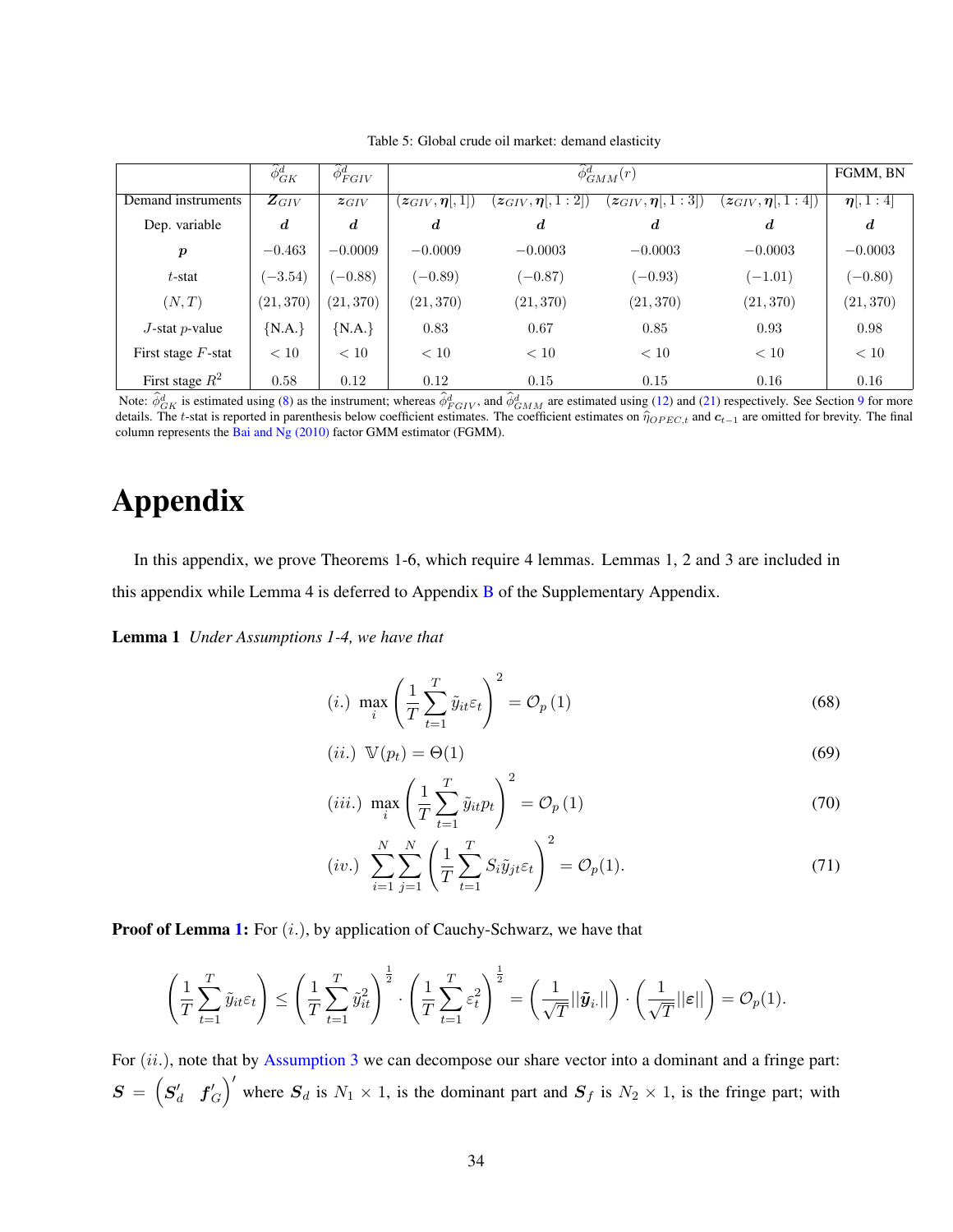$N_1 + N_2 = N$ . The key being that  $N_1(N) = N_1$  is fixed while  $N_2(N) \to \infty$  as  $N \to \infty$ . Recall that prices are given by  $p_t = \frac{1}{\sqrt{d}}$  $\phi^d-\phi^s$  $u_{St} + \lambda_S' \eta_t - \varepsilon_t$ . For simplicity, suppose that supply and demand shocks are uncorrelated, so that (ignoring the squared constant term)

$$
\mathbb{V}(p_t) = \mathbb{E}(\mathbf{S}'\mathbf{\Sigma}_u \mathbf{S}) + \mathbb{E}(\mathbf{S}'\mathbf{\Lambda}\mathbf{\Lambda}'\mathbf{S}) + \mathbb{V}(\varepsilon_t) = \mathbb{E}(\mathbf{S}'\mathbf{\Sigma}_u \mathbf{S}) + \mathbb{E}(\mathbf{S}'_d\mathbf{\Lambda}_d\mathbf{\Lambda}'_d\mathbf{S}_d) + \mathbb{E}(\mathbf{S}'_f\mathbf{\Lambda}_f\mathbf{\Lambda}'_f\mathbf{S}_f) + \mathbb{V}(\varepsilon_t)
$$
  
\n
$$
\leq \mathbb{E}(||\mathbf{S}||_2^2\gamma_{max}(\mathbf{\Sigma}_u)) + \mathbb{E}(||\mathbf{S}_d||_2^2\gamma_{max}(\mathbf{\Lambda}_d\mathbf{\Lambda}'_d)) + \mathbb{E}(||\mathbf{S}_f||_2^2\gamma_{max}(\mathbf{\Lambda}_f\mathbf{\Lambda}'_f)) + \mathcal{O}(1),
$$

by [Assumption 3](#page-15-1) and [Assumption 4;](#page-15-0) the first term consists of  $||S||^2$ , which is  $\Theta_p(1)$  for  $\mu \in (0,1)$ , see Lemma [4](#page-50-0) in Appendix [B](#page-49-0) of the Supplementary Appendix, and  $\gamma_{max}(\Sigma_u) = \mathcal{O}(1)$  by assumption, the second term is  $\mathcal{O}(1)$  by [Assumption 4](#page-15-0) and the third term is  $\mathcal{O}(\frac{1}{N})$  $\frac{1}{N}$ )  $\cdot$   $\mathcal{O}(N) = \mathcal{O}(1)$  by [Assumption 4.](#page-15-0) For part (iii.),

$$
\left(\frac{1}{T}\sum_{t=1}^{T}\tilde{y}_{it}p_{t}\right) \leq \left(\frac{1}{T}\sum_{t=1}^{T}\tilde{y}_{it}^{2}\right)^{\frac{1}{2}} \cdot \left(\frac{1}{T}\sum_{t=1}^{T}p_{t}^{2}\right)^{\frac{1}{2}} = \left(\frac{1}{\sqrt{T}}||\tilde{y}_{i}||\right) \cdot \left(\frac{1}{\sqrt{T}}||p||\right) = \mathcal{O}_{p}(1),
$$
\nthus,  $\left[\max_{i}\left(\frac{1}{T}\sum_{t=1}^{T}\tilde{y}_{it}p_{t}\right)^{2}\right] = \mathcal{O}_{p}(1)$ . For part  $(iv.)$ ,\n
$$
\sum_{i=1}^{N}\sum_{j=1}^{N}\left(\frac{1}{T}\sum_{t=1}^{T}S_{i}\tilde{y}_{jt}\varepsilon_{t}\right)^{2} = \sum_{i=1}^{N_{1}}\sum_{j=1}^{N_{1}}\left(\frac{1}{T}\sum_{t=1}^{T}S_{i}\tilde{y}_{jt}\varepsilon_{t}\right)^{2} + \sum_{i=N_{1}+1}^{N}\sum_{j=N_{1}+1}^{N}\left(\frac{1}{T}\sum_{t=1}^{T}S_{i}\tilde{y}_{jt}\varepsilon_{t}\right)^{2}
$$
\n
$$
= \sum_{i=1}^{N_{1}}S_{i}^{2}\sum_{j=1}^{N_{1}}\left(\frac{1}{T}\sum_{t=1}^{T}\tilde{y}_{jt}\varepsilon_{t}\right)^{2} + \sum_{i=N_{1}+1}^{N}\sum_{j=N_{1}+1}^{N}\left(\frac{1}{T}\sum_{t=1}^{T}\tilde{y}_{jt}\varepsilon_{t}\right)^{2}
$$
\n
$$
= ||S_{d}||^{2} \cdot \mathcal{O}_{p}(N_{1}) + ||S_{f}||^{2} \cdot \mathcal{O}_{p}(N_{2}) = \mathcal{O}_{p}(1),
$$

<span id="page-35-0"></span>by [Assumption 4](#page-15-0) and Lemma [1](#page-34-0) part (i.).

Lemma 2 *Under Assumptions 1-4, we have that*

$$
\frac{1}{T}\sum_{t=1}^{T}(\hat{z}_t - z_t)\varepsilon_t = \frac{1}{T}\sum_{t=1}^{T}\mathbf{S}'(\hat{\mathbf{Q}} - \mathbf{Q})\tilde{\mathbf{y}}_t\varepsilon_t = \mathcal{O}_p(C_{NT}^{-2}) + \mathcal{O}_p\left(\frac{1}{\sqrt{N}}\cdot C_{NT}^{-1}\right) = o_p(1) \tag{72}
$$

$$
\frac{1}{T} \sum_{t=1}^{T} (\hat{z}_t - z_t) p_t = \frac{1}{T} \sum_{t=1}^{T} \mathbf{S}' (\hat{\mathbf{Q}} - \mathbf{Q}) \tilde{\mathbf{y}}_{\cdot t} p_t = \mathcal{O}_p \left( C_{NT}^{-2} \right) + \mathcal{O}_p \left( \frac{1}{\sqrt{N}} \cdot C_{NT}^{-1} \right) = o_p(1), \tag{73}
$$

*where*  $C_{NT} = \min\{$  $\sqrt{N}, \sqrt{T}$ .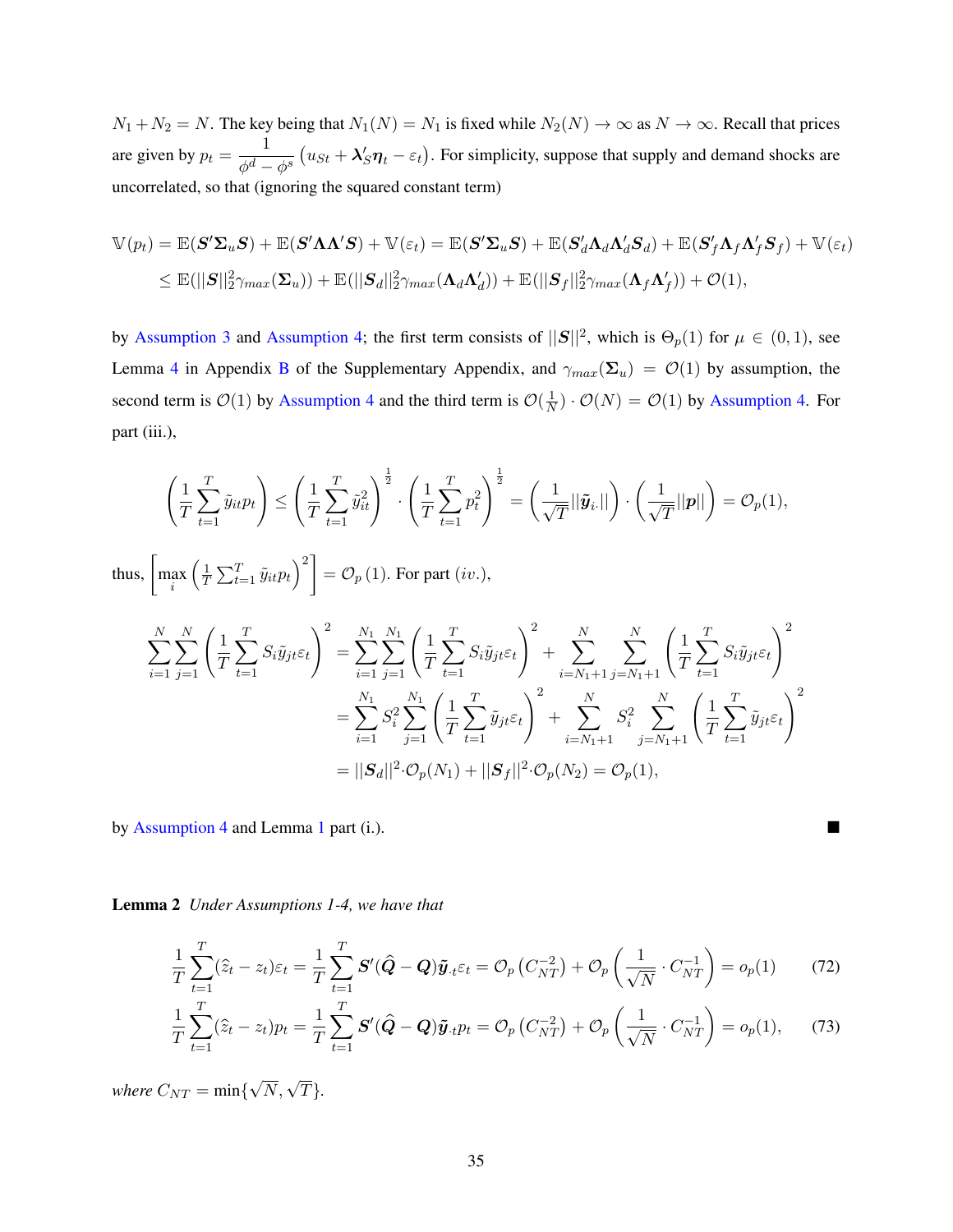**Proof of Lemma [2:](#page-35-0)** For the first term, it is well known that the loadings are only identified up to scale, so the usual notion of consistency is altered to consider consistency up to a rotation instead. For notational ease we will let  $\tilde{\Lambda}$  be denoted by  $\Lambda$ . Recall,  $Q = I_N - P_{\Lambda H^{-1}}$  is an idempotent matrix spanned by the null space of  $\Lambda H^{-1}$  and is invariant to an orthogonal transformation. Let  $\hat{D} = \frac{\hat{\Lambda}' \hat{\Lambda}}{N}$  $\frac{\mathbf{i}^{\mathbf{\prime}}\mathbf{\Lambda}}{N} = \frac{1}{N}$  $\frac{1}{N}\sum_{i=1}^N \widehat{\boldsymbol{\lambda}}_i \widehat{\boldsymbol{\lambda}}_i'$  $\frac{1}{i}$  and  $D = \frac{H^{-1'}(\Lambda'\Lambda)H^{-1}}{N}$  $\frac{\mathbf{N}'\mathbf{\Lambda})\mathbf{H}^{-1}}{N} = \frac{1}{N}$  $\frac{1}{N}H^{-1'}\sum_{i=1}^N \hat{\lambda}_i \hat{\lambda}_i'H^{-1}$ , then we have (omitting subscripts on P)

$$
\hat{Q} - Q = \hat{P} - P
$$
\n
$$
= N^{-1} \hat{\Lambda} \left( \frac{\hat{\Lambda}' \hat{\Lambda}}{N} \right)^{-1} \hat{\Lambda}' - N^{-1} \Lambda H^{-1} \left( \frac{H^{-1'}(\Lambda' \Lambda) H^{-1}}{N} \right)^{-1} H^{-1'} \Lambda'
$$
\n
$$
= N^{-1} \left[ \hat{\Lambda} \hat{D}^{-1} \hat{\Lambda}' - \Lambda H^{-1} D^{-1} H^{-1'} \Lambda' \right]
$$
\n
$$
= N^{-1} \left[ (\hat{\Lambda} - \Lambda H^{-1} + \Lambda H^{-1}) \hat{D}^{-1} (\hat{\Lambda} - \Lambda H^{-1} + \Lambda H^{-1})' - \Lambda H^{-1} D^{-1} H^{-1'} \Lambda' \right]
$$
\n
$$
= N^{-1} \left[ (\hat{\Lambda} - \Lambda H^{-1}) \hat{D}^{-1} (\hat{\Lambda} - \Lambda H^{-1})' + (\hat{\Lambda} - \Lambda H^{-1}) \hat{D}^{-1} H^{-1'} \Lambda' + \dots
$$
\n
$$
\dots + \Lambda H^{-1} \hat{D}^{-1} (\hat{\Lambda} - \Lambda H^{-1}) + \Lambda H^{-1} (\hat{D}^{-1} - D^{-1}) H^{-1'} \Lambda' \right].
$$

Therefore,  $\frac{1}{T}\sum_{t=1}^T S'(\hat{Q}-Q)\tilde{y}_{\cdot t} \varepsilon_t = I + II + III + IV$ . Each term is analyzed below in order.<sup>[19](#page-0-0)</sup>

<span id="page-36-0"></span>
$$
I = \frac{1}{NT} \sum_{t=1}^{T} \mathbf{S}'(\hat{\mathbf{\Lambda}} - \mathbf{\Lambda} \mathbf{H}^{-1}) \hat{\mathbf{D}}^{-1} (\hat{\mathbf{\Lambda}} - \mathbf{\Lambda} \mathbf{H}^{-1})' \tilde{\mathbf{y}}_{.t} \varepsilon_{t}
$$
  
\n
$$
= \frac{1}{N} \sum_{i=1}^{N} \sum_{j=1}^{N} (\hat{\mathbf{\lambda}}_{i} - \mathbf{H}^{-1} \mathbf{\lambda}_{i})' \hat{\mathbf{D}}^{-1} (\hat{\mathbf{\lambda}}_{j} - \mathbf{H}^{-1} \mathbf{\lambda}_{j}) \cdot \frac{1}{T} \sum_{t=1}^{T} S_{i} \tilde{y}_{jt} \varepsilon_{t}
$$
  
\n
$$
\leq \left( \frac{1}{N^{2}} \sum_{i=1}^{N} \sum_{j=1}^{N} [(\hat{\mathbf{\lambda}}_{i} - \mathbf{H}^{-1} \mathbf{\lambda}_{i})' \hat{\mathbf{D}}^{-1} (\hat{\mathbf{\lambda}}_{j} - \mathbf{H}^{-1} \mathbf{\lambda}_{j})]^{2} \right)^{\frac{1}{2}} \cdot \left[ \sum_{i=1}^{N} \sum_{j=1}^{N} ( \frac{1}{T} \sum_{t=1}^{T} S_{i} \tilde{y}_{jt} \varepsilon_{t} )^{2} \right]^{\frac{1}{2}} (74)
$$
  
\n
$$
\leq \left( \frac{1}{N^{2}} \sum_{i=1}^{N} \sum_{j=1}^{N} ||(\hat{\mathbf{\lambda}}_{i} - \mathbf{H}^{-1} \mathbf{\lambda}_{i})||^{2} \cdot ||\hat{\mathbf{D}}^{-1} ||^{2} \cdot ||(\hat{\mathbf{\lambda}}_{j} - \mathbf{H}^{-1} \mathbf{\lambda}_{j})||^{2} \right)^{\frac{1}{2}} \cdot \mathcal{O}_{p}(1)
$$
  
\n
$$
= ||\hat{\mathbf{D}}^{-1}|| \cdot \left( \left( \frac{1}{N} \sum_{i=1}^{N} ||(\hat{\mathbf{\lambda}}_{i} - \mathbf{H}^{-1} \mathbf{\lambda}_{i})||^{2} \right)^{2} \right)^{\frac{1}{2}} \cdot \mathcal{O}_{p}(1) = \mathcal{O}_{p}(1) \cdot \mathcal{O}_{p}(C_{NT}^{-2}) \cdot
$$

where  $\mathcal{O}_p(C_{NT}^{-2})$  follows from symmetry of Theorem 1 in [Bai and Ng \(2002\),](#page-41-4) who show (while proving their Lemma 2)  $||\hat{D}^{-1}||$  is  $\mathcal{O}_p(1)$  which again follows symmetrically here. Note, the first inequality follows from

<sup>&</sup>lt;sup>19</sup>In this Appendix, we use the Frobenius norm of a matrix **A** is  $||A||_F = [\text{tr}(A'A)]^{\frac{1}{2}}$ " $\sum_{i} \sum_{j} |a_{ij}|^2 \bigg]^\frac{1}{2}$ , but omit the subscript  $F$  for notational ease.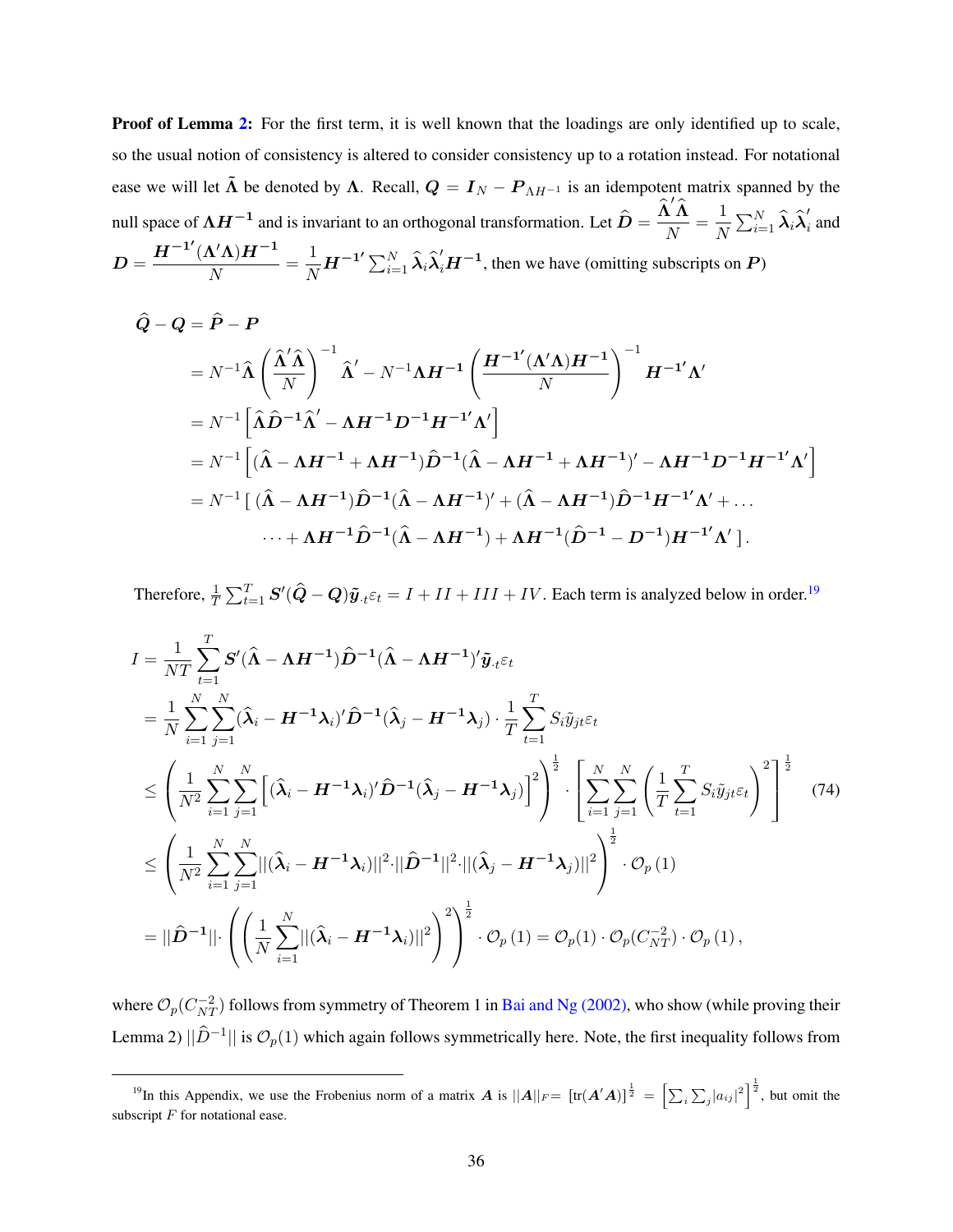Cauchy-Schwarz applied to the summation in  $(i, j)$ ; the second inequality follows from Cauchy-Schwarz applied again but to the left most term's inner term in brackets being squared, in equation [\(74\)](#page-36-0).

$$
II = \frac{1}{NT} \sum_{t=1}^{T} \mathbf{S}'(\hat{\mathbf{\Lambda}} - \mathbf{\Lambda} \mathbf{H}^{-1}) \hat{\mathbf{D}}^{-1} \mathbf{H}^{-1'} \mathbf{\Lambda}' \tilde{\mathbf{y}}_{\cdot t} \varepsilon_t = \frac{1}{N} \sum_{i=1}^{N} (\hat{\mathbf{\lambda}}_i - \mathbf{H}^{-1} \mathbf{\lambda}_i)' \hat{\mathbf{D}}^{-1} \sum_{j=1}^{N} \mathbf{H}^{-1'} \mathbf{\lambda}_j \cdot \frac{1}{T} \sum_{t=1}^{T} S_j \tilde{y}_{it} \varepsilon_t
$$

$$
= \mathcal{O}_p(C_{NT}^{-2}), \tag{75}
$$

<span id="page-37-0"></span>which is the same rate as I. In [\(75\)](#page-37-0), we make use of the fact that  $N^{-1}\sum_i(\hat{\lambda}_i - \bm{H}^{-1}\bm{\lambda}_i)' \bm{a}_i = \mathcal{O}_p$  $C_{N7}^{-2}$  $\binom{-2}{NT},$ which follows symmetrically from Lemma B.1 of [Bai \(2003\).](#page-41-6) The same logic leads to  $III = \mathcal{O}_p \left( C_{NT}^{-2} \right)$  $\overline{\phantom{a}}$  $\frac{N}{NT}$ .

$$
IV = \frac{1}{NT} \sum_{t=1}^{T} \mathbf{S}' \mathbf{\Lambda} \mathbf{H}^{-1} (\hat{D}^{-1} - D^{-1}) \mathbf{H}^{-1} \mathbf{\Lambda}' \tilde{\mathbf{y}}_{t} \varepsilon_{t} = \frac{1}{N} \sum_{i=1}^{N} \sum_{j=1}^{N} S_{i} \lambda_{i}' \mathbf{H}^{-1} (\hat{D}^{-1} - D^{-1}) \mathbf{H}^{-1} \lambda_{j} \cdot \frac{1}{T} \sum_{t=1}^{T} \tilde{y}_{jt} \varepsilon_{t}
$$
  
\n
$$
\leq \left( \frac{1}{N^{2}} \sum_{i=1}^{N} \sum_{j=1}^{N} S_{i}^{2} \left[ \lambda_{i}' \mathbf{H}^{-1} (\hat{D}^{-1} - D^{-1}) \mathbf{H}^{-1} \lambda_{j} \right]^{2} \right)^{\frac{1}{2}} \cdot \mathcal{O}_{p}(1)
$$
  
\n
$$
\leq \left( \frac{1}{N^{2}} \sum_{i=1}^{N} \sum_{j=1}^{N} S_{i}^{2} \cdot ||\lambda_{i}' \mathbf{H}^{-1}||^{2} \cdot ||\hat{D}^{-1} - D^{-1}||^{2} \cdot ||\mathbf{H}^{-1} \lambda_{j}||^{2} \right)^{\frac{1}{2}} \cdot \mathcal{O}_{p}(1)
$$
  
\n
$$
= \mathcal{O}_{p}(C_{NT}^{-1}) \cdot \left( \frac{1}{N} \sum_{i=1}^{N} S_{i}^{2} \cdot ||\lambda_{i}' \mathbf{H}^{-1}||^{2} \right)^{\frac{1}{2}} \cdot \mathcal{O}_{p}(1) \cdot \mathcal{O}_{p}(1)
$$
  
\n
$$
= \mathcal{O}_{p}(C_{NT}^{-1}) \cdot \left( \frac{1}{N} \left[ \sum_{i=1}^{N} S_{i}^{2} \cdot ||\lambda_{i}' \mathbf{H}^{-1}||^{2} + \sum_{i=N_{1}+1}^{N} S_{i}^{2} \cdot ||\lambda_{i}' \mathbf{H}^{-1}||^{2} \right] \right)^{\frac{1}{2}} \cdot \mathcal{O}_{p}(1) \cdot \mathcal{O}_{p}(1)
$$
  
\n
$$
\leq \mathcal{O}_{p}(C_{NT}^{-1}) \cdot \left( \
$$

where  $||\hat{D}^{-1} - D^{-1}|| = \mathcal{O}_p(C_{NT}^{-1})$  again follows symmetrically from [Bai and Ng \(2002\).](#page-41-4) All in all, we have that

$$
\frac{1}{T}\sum_{t=1}^T \boldsymbol{S}'(\widehat{\boldsymbol{Q}}-\boldsymbol{Q})\tilde{\boldsymbol{y}}_{\cdot t}\varepsilon_t = \mathcal{O}_p\left(C_{NT}^{-2}\right) + \mathcal{O}_p\left(\frac{1}{\sqrt{N}}\cdot C_{NT}^{-1}\right) = o_p(1),
$$

which is as the Lemma claimed.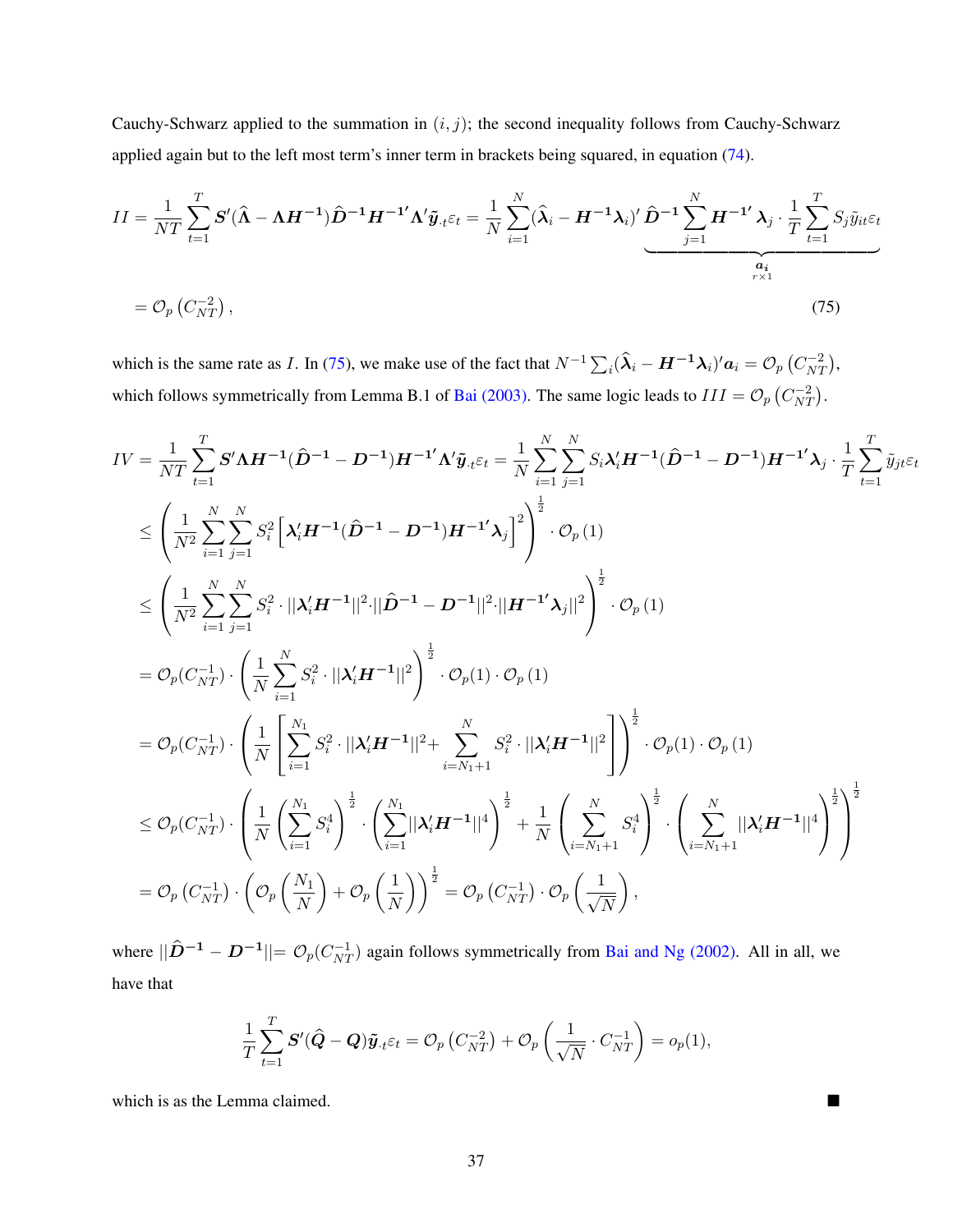**Proof of Theorem [1:](#page-18-0)** In light of Lemma [2,](#page-35-0) the result follows immediately from [\(26\)](#page-17-3) by observing that 1  $\frac{1}{T} \sum_t p_t z_t \xrightarrow{p} \mathbb{E}(p_t z_t) > 0$  for  $\mu \in (0, 1)$ . Similarly,  $\frac{1}{T} \sum_t z_t \varepsilon_t \xrightarrow{p} \mathbb{E}(z_t \varepsilon_t) = 0$  by [Assumption 4.](#page-15-0) **Proof of Theorem [2:](#page-18-1)** Under Assumptions 1-4 and Lemma [2,](#page-35-0) the result follows immediately.

<span id="page-38-0"></span>As in the case of the demand elasticity, we need Lemma [3](#page-38-0) before consistency and the limiting distribution of the supply elasticity can be established.

**Lemma 3** Under Assumptions 1-4, we have that the terms  $a_i, b_i, c_j$  for  $i = 1, 2$ ; and  $j = 1, 2$ ; defined *in equations* [\(34\)](#page-19-1), [\(35\)](#page-19-2) *and* [\(36\)](#page-19-3) *are*  $\mathcal{O}_p$  $C_{N7}^{-2}$  $\binom{-2}{NT} + \mathcal{O}_p\left(\frac{1}{\sqrt{N}}\right)$  $\frac{1}{N} \cdot C_{N}^{-1}$ **Example 6** Example 6. Solutions 1-4, we have that the terms  $a_1, o_1, c_j$  for  $i = 1, 2$ , and  $j = 1, 2$ , defined<br>equations (34), (35) and (36) are  $\mathcal{O}_p(C_{NT}^{-2}) + \mathcal{O}_p\left(\frac{1}{\sqrt{N}} \cdot C_{NT}^{-1}\right) = o_p(1)$ . While for  $j = 3$ ,  $c$  $\mathcal{O}_p\left(\frac{m_N\omega_{N,T}^{1-q}}{T}\right) = o_p(1).$ 

**Proof of Lemma [3:](#page-38-0)** The terms,  $a_1$ ,  $b_1$ , and  $c_1$  follow very similarly as the proof for Lemma [2](#page-35-0) and hence are omitted and the terms  $a_2$  $a_2$ ,  $b_2$  and  $c_2$  follow symmetrically to the proof of Lemma 2 and thus, they are also omitted. The term  $c_3$  is novel and warrants some further analysis. Recall  $c_3$  is given by  $c_3 =$  $T^{-1}z' M_{\eta}$   $(u_{\hat{E}} - u_E)$ . Let us focus on  $(u_{\hat{E}} - u_E) = u$ .  $(\hat{E} - E)$  momentarily, where  $u$ . is the  $T \times N$ matrix of idiosyncratic errors and  $\hat{E} - E = \frac{\hat{\Sigma}_u^{-1}}{2\hat{\Sigma}_u}$  $\int_{u}^{1}$  $\iota' \widehat{\Sigma}_u^{-1}$  $\int_u$  $-\frac{\Sigma_{u}^{-1}\iota}{\Sigma_{u}^{-1}}$  $\frac{\Sigma_u \cdot \iota}{\iota' \Sigma_u^{-1} \iota}$ . Let  $\Theta_u := \Sigma_u^{-1}$ ,  $C := \frac{\iota' \Theta_u \iota}{N}$ , then  $\boldsymbol{E} = \frac{\boldsymbol{\Theta}_{u} \boldsymbol{\ell} / N}{C}$  $\frac{\partial}{\partial C}$ . We have that

<span id="page-38-1"></span>
$$
\hat{E} - E = \frac{\left[C\hat{\Theta}_{u}t - \hat{C}\Theta_{u}t\right]/N}{\hat{C}C} = \frac{\left[C\hat{\Theta}_{u}t - C\Theta_{u}t + C\Theta_{u}t - \hat{C}\Theta_{u}t\right]/N}{\hat{C}C},
$$
\n
$$
= \frac{\left[C(\hat{\Theta}_{u} - \Theta_{u})t + (C - \hat{C})\Theta_{u}t\right]/N}{\hat{C}C},
$$
\n
$$
\implies ||\hat{E} - E||_1 \le \frac{\left[C \cdot ||(\hat{\Theta}_{u} - \Theta_{u})t||_1 + |C - \hat{C}|\cdot ||\Theta_{u}t||_1\right]/N}{|\hat{C}|C}, \tag{76}
$$

where [\(76\)](#page-38-1) follows from [Callot et al. \(2021\).](#page-42-22) Let  $\Theta_{u,j}$  denote the  $j^{th}$  row of  $\Theta_u$  written as a column vector. Using Hölder's inequality we have

$$
|\widehat{C}-C|=\left|\frac{\iota'(\widehat{\Theta}_u-\Theta_u)\iota}{N}\right|\leq \frac{||(\widehat{\Theta}_u-\Theta_u)\iota||_1\cdot||\iota||_{max}}{N}\leq \max_{1\leq j\leq N}||\widehat{\Theta}_{u,j}-\Theta_{u,j}||_1=||\widehat{\Theta}_u-\Theta_u||_1.
$$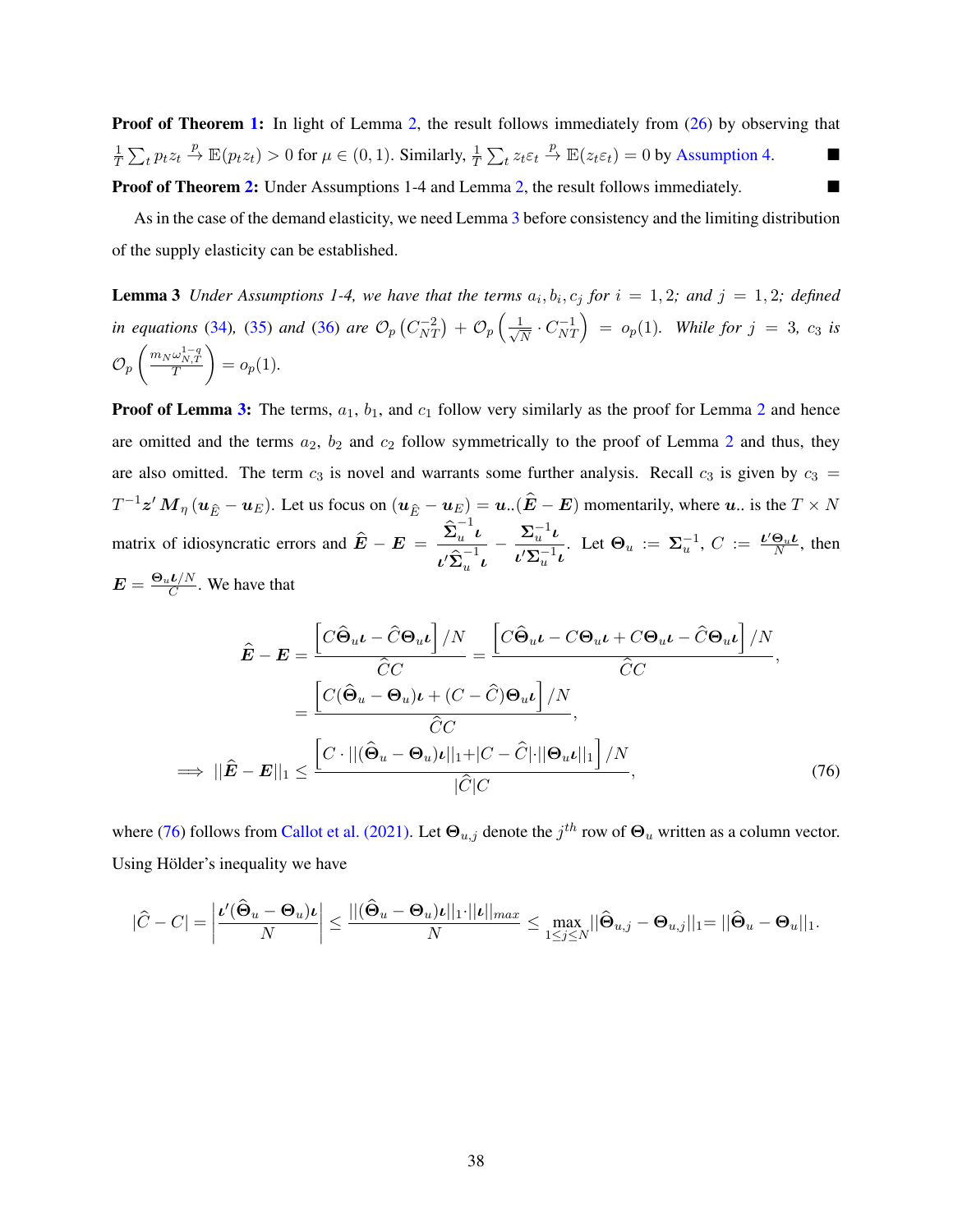Thus,

$$
||\hat{E} - E||_1 \leq \frac{\left[C \cdot ||(\hat{\Theta}_u - \Theta_u) \iota||_1 + |C - \hat{C}| \cdot ||\Theta_u \iota||_1\right] / N}{|\hat{C}|C|},
$$
  

$$
\leq \frac{\left[C \cdot \max_{1 \leq j \leq N} ||\hat{\Theta}_{u,j} - \Theta_{u,j}||_1 + \max_{1 \leq j \leq N} ||\hat{\Theta}_{u,j} - \Theta_{u,j}||_1 \cdot ||\Theta_u \iota||_1 / N\right]}{|\hat{C}|C|},
$$
  

$$
= \frac{\max_{1 \leq j \leq N} ||\hat{\Theta}_{u,j} - \Theta_{u,j}||_1 [C \cdot + ||\Theta_u \iota||_1 / N]}{|\hat{C}|C|} \leq \frac{\max_{1 \leq j \leq N} ||\hat{\Theta}_{u,j} - \Theta_{u,j}||_1 \left[C + \max_{1 \leq j \leq N} ||\Theta_{u,j}||_1\right]}{|\hat{C}|C|},
$$
  

$$
\leq \frac{||\hat{\Theta}_u - \Theta_u||_1 [C + ||\Theta_u||_1]}{|C + o_p(1)|C|} = \frac{\mathcal{O}_p(m_N \omega_{N,T}^{1-q}) \left[\mathcal{O}_p(1) + \mathcal{O}_p(1)\right]}{(\mathcal{O}_p(1) + o_p(1))\mathcal{O}_p(1)} = \mathcal{O}_p(m_N \omega_{N,T}^{1-q}), \tag{77}
$$

where  $C \ge \gamma_{min}(\Theta_u) > 0$ . Putting it all together for  $c_3$ , we have that

$$
c_3 = T^{-1} \mathbf{z}' M_{\eta}(\mathbf{u}_{\hat{E}} - \mathbf{u}_{E}) = T^{-1} \mathbf{z}' M_{\eta} \mathbf{u} \dots (\hat{E} - E) \leq \gamma_{max}(M_{\eta}) \cdot T^{-1} \mathbf{z}' \mathbf{u} \dots (\hat{E} - E),
$$
  
\n
$$
= T^{-1} \mathbf{z}' \mathbf{u} \dots (\hat{E} - E) \leq T^{-1} ||\mathbf{u} \dots' \mathbf{z}||_1 \cdot ||\hat{E} - E||_1 \leq T^{-1} ||\mathbf{u} \dots' \mathbf{z}||_1 \cdot \mathcal{O}_p(m_N \omega_{N,T}^{1-q}),
$$
  
\n
$$
= T^{-1} \sum_{i=1}^N |S_i(\mathbf{u} \dots' \mathbf{y} \dots \mathbf{Q})_i| \cdot \mathcal{O}_p(m_N \omega_{N,T}^{1-q}) = \mathcal{O}_p\left(\frac{1}{T}\right) \cdot \mathcal{O}_p(m_N \omega_{N,T}^{1-q}) = o_p(1),
$$

which concludes the proof.

**Proof of Theorem [3:](#page-20-1)** In light of Lemma [3,](#page-38-0) the result follows immediately from  $(37)$ . **Proof of Theorem [4:](#page-20-2)** Under Assumptions 1-4 and Lemma [3,](#page-38-0) the result follows immediately. ■ **Proof of Theorem [5:](#page-21-1)** In light of Theorem [2](#page-18-1) and [Bai and Ng \(2010\),](#page-41-1) the result follows immediately.  $\blacksquare$ Proof of Theorem [6:](#page-22-1) In light of the theorems in the just identified case and standard GMM theory, we know that  $\sqrt{T}(\hat{\theta}_{GMM}^s - \theta^s)$  is asymptotically, a normal variate. The question remains whether using  $\hat{\varepsilon}$  =  $\varepsilon(\hat{\phi}_{GMM}^d)$  introduces sampling error that will effect the standard error of  $\hat{\theta}_{GMM}^s$ . To that end, let  $\mathbf{g}_{st}$ <br>(2+r)×1 :=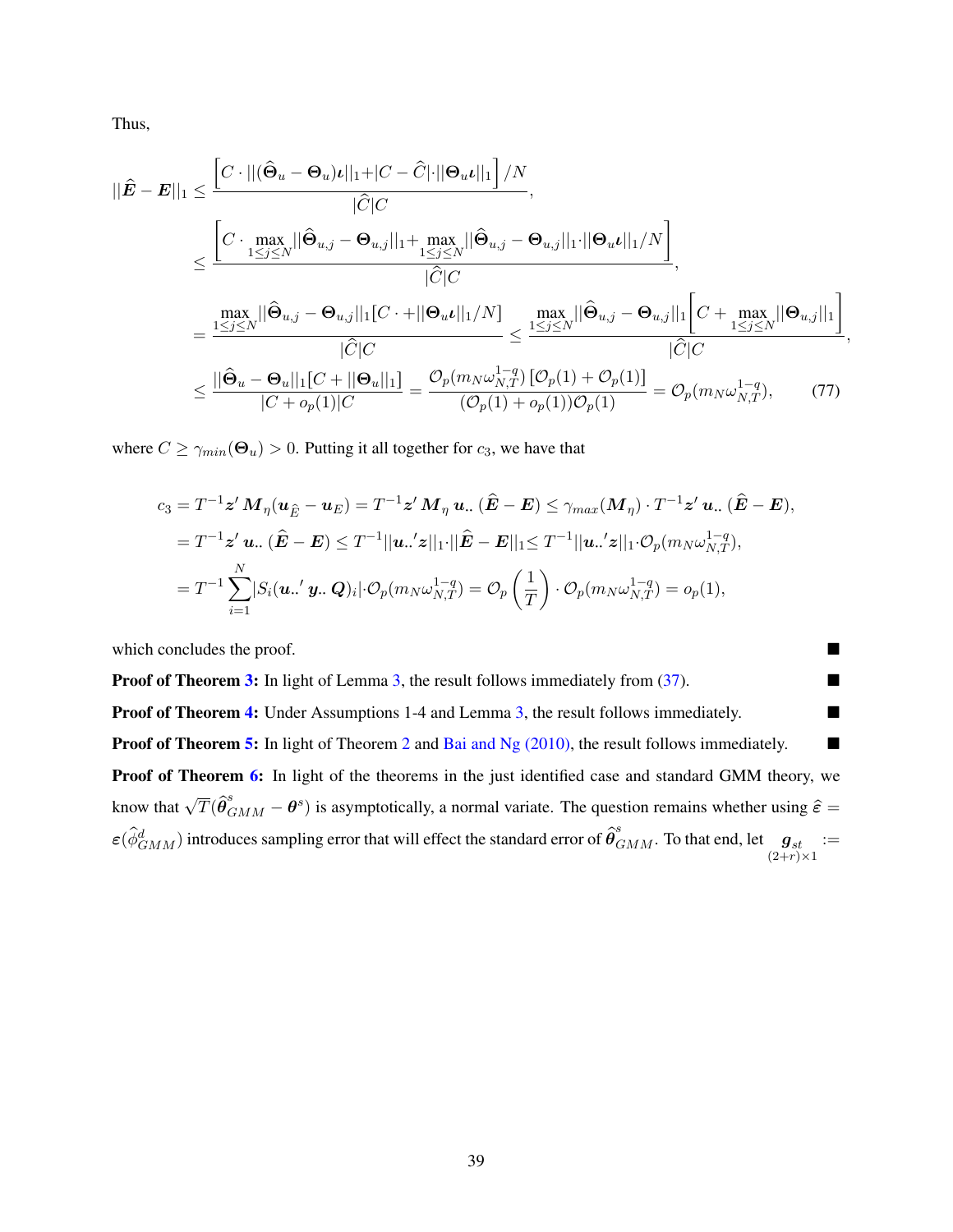$Z_{st}u_{Et}$ , we have that  $\hat{\theta}_{GMM}^s$  solves the following first-order condition with probability approaching 1

$$
0 = \left(\frac{1}{T}\sum_{t=1}^{T}\frac{\partial}{\partial \theta^{s}}g_{st}(\hat{\theta}_{GMM}^{s};\hat{\phi}^{d})\right)^{\prime}\hat{\Omega}_{s}^{-1}\left(\frac{1}{T}\sum_{t=1}^{T}g_{st}(\hat{\theta}_{GMM}^{s};\hat{\phi}^{d})\right)
$$
(78)

$$
= \left(\frac{1}{T}\sum_{t=1}^{T}\frac{\partial}{\partial\theta^{s}}g_{st}(\hat{\theta}_{GMM}^{s};\hat{\phi}^{d})\right)^{'}\hat{\Omega}_{s}^{-1}\left(\frac{1}{T}\sum_{t=1}^{T}g_{st}(\theta^{s};\hat{\phi}^{d})\right) + \left(\frac{1}{T}\sum_{t=1}^{T}\frac{\partial}{\partial\theta^{s}}g_{st}(\hat{\theta}_{GMM}^{s};\hat{\phi}^{d})\right)^{'}\hat{\Omega}_{s}^{-1}\left(\frac{1}{T}\sum_{t=1}^{T}\frac{\partial}{\partial\theta^{s}}g_{st}(\bar{\theta}^{s};\hat{\phi}^{d})\right)(\hat{\theta}_{GMM}^{s}-\theta^{s}) \qquad (79)
$$

<span id="page-40-2"></span>
$$
= \mathbf{G}'_s \,\widehat{\boldsymbol{\Omega}}_s^{-1} \left( \frac{1}{\sqrt{T}} \sum_{t=1}^T \boldsymbol{g}_{st}(\boldsymbol{\theta}^s; \widehat{\phi}^d) \right) + \mathbf{G}'_s \,\widehat{\boldsymbol{\Omega}}_s^{-1} \,\mathbf{G}_s \sqrt{T} (\widehat{\boldsymbol{\theta}}_{GMM}^s - \boldsymbol{\theta}^s) \tag{80}
$$

The basic idea of whether the sampling error from estimating  $\hat{\phi}^d$  can be ignored, boils down to whether the following expression holds:  $\frac{1}{\sqrt{2}}$  $\frac{1}{T}\sum_{t=1}^T \bm{g}_{st}(\bm{\theta}^s;\widehat{\phi}^d) = \frac{1}{\sqrt{2}}$  $\frac{1}{T}\sum_{t=1}^T \bm{g}_{st}(\bm{\theta}^s;\phi^d) + o_p(1);$  when this equation holds, then  $\sqrt{T}(\hat{\theta}_{GMM}^s - \theta^s)$  will not asymptotically depend on  $\sqrt{T}(\hat{\phi}^d - \phi^d)$ . This can be easily seen if we take a mean value expansion of the left hand side of the expression above around  $\phi^d$ , we obtain

<span id="page-40-1"></span>
$$
\frac{1}{\sqrt{T}} \sum_{t=1}^{T} \mathbf{g}_{st}(\boldsymbol{\theta}^s; \hat{\phi}^d) = \frac{1}{\sqrt{T}} \sum_{t=1}^{T} \mathbf{g}_{st}(\boldsymbol{\theta}^s; \phi^d) + \mathbf{F}\sqrt{T}(\hat{\phi}^d - \phi^d) + o_p(1),
$$
\n(81)

where  $\mathbf{F}_{(2+r)\times 1} := \mathbb{E}$ "  $\nabla_{\phi^d} \bm{g}_{st}(\bm{\theta}^s;\widehat{\phi}^d)$ ı , is generally different from zero, but here we have  $\mathbf{F} = \mathcal{O}_p(\frac{1}{\sqrt{n}})$  $\frac{1}{\overline{N}}$ ). This implies the asymptotic variance of  $\sqrt{T}(\hat{\theta}_{GMM}^s - \theta^s)$  need not take into account the sampling error induced by  $\hat{\phi}^d$ . To see why, we need to get an expression for  $\sqrt{T}(\hat{\phi}^d - \phi^d)$ , let  $\mathbf{g}_{dt}$ <br>(1+r)×1  $= Z_{dt} \varepsilon_t$ ; then taking a similar mean value expansion (as above) of the first-order conditions that  $\hat{\phi}^d$  solves with probability approaching 1

<span id="page-40-0"></span>
$$
0 = \mathbf{G}'_d \widehat{\boldsymbol{\Omega}}_d^{-1} \left( \frac{1}{\sqrt{T}} \sum_{t=1}^T \boldsymbol{g}_{dt}(\phi^d) \right) + \mathbf{G}'_d \widehat{\boldsymbol{\Omega}}_d^{-1} \mathbf{G}_d \sqrt{T} (\widehat{\phi}^d - \phi^d), \tag{82}
$$

hence, we obtain the usual influence function representation

$$
\sqrt{T}(\hat{\phi}^d - \phi^d) = -\frac{1}{\sqrt{T}} \sum_{t=1}^T (\mathbf{G}_d' \mathbf{\Omega}_d^{-1} \mathbf{G}_d)^{-1} \mathbf{G}_d' \mathbf{\Omega}_d^{-1} \mathbf{g}_{dt}(\phi^d) := \frac{1}{\sqrt{T}} \sum_{t=1}^T r_{dt}(\phi^d).
$$
 (83)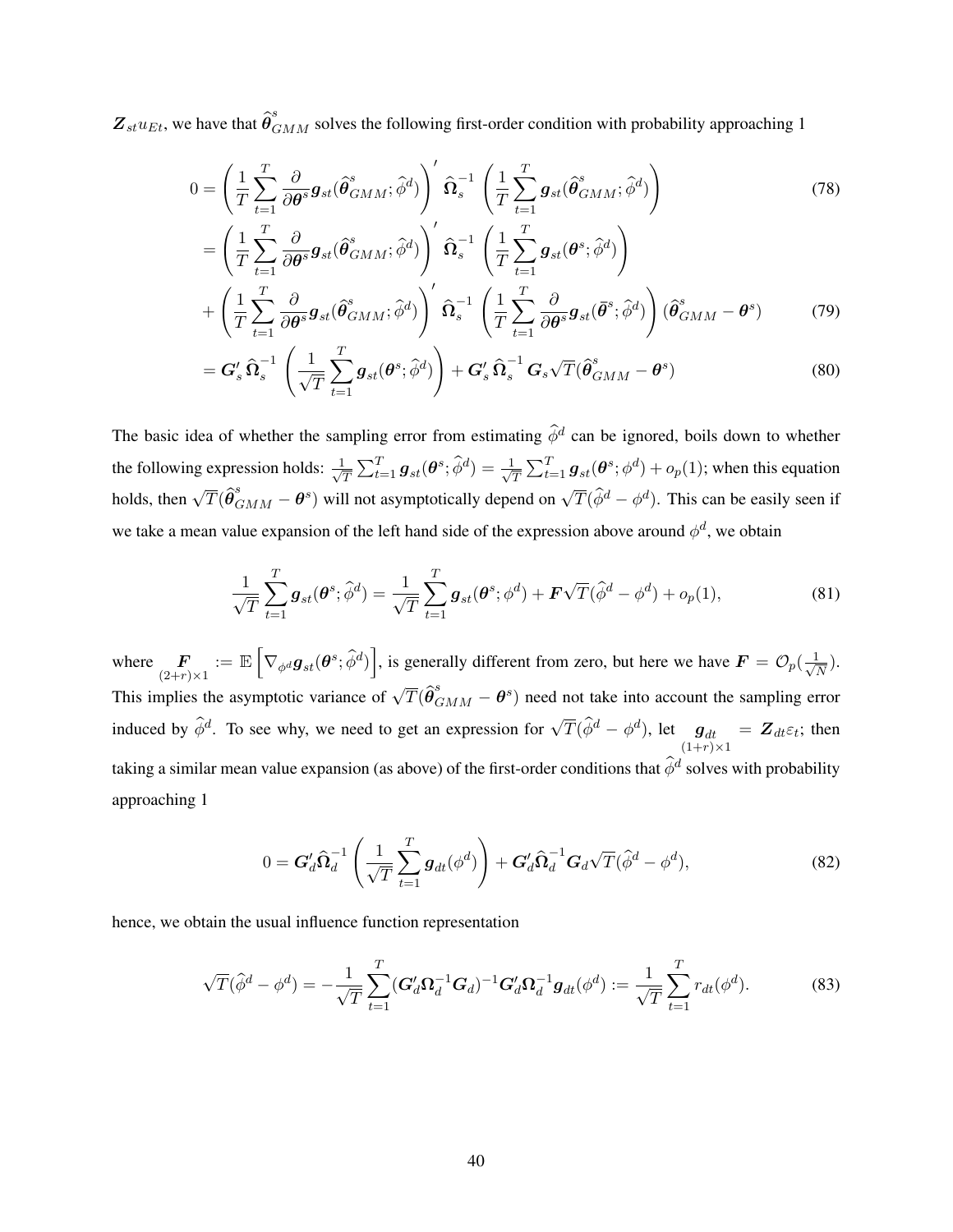Making use of  $(83)$  in  $(81)$  we obtain

<span id="page-41-13"></span>
$$
\frac{1}{\sqrt{T}}\sum_{t=1}^{T}\boldsymbol{g}_{st}(\boldsymbol{\theta}^{s};\hat{\phi}^{d}) = \frac{1}{\sqrt{T}}\sum_{t=1}^{T}\check{\boldsymbol{g}}_{st}(\boldsymbol{\theta}^{s};\phi^{d}) + o_{p}(1),
$$
\n(84)

where  $\tilde{\bm{g}}_{st}(\bm{\theta}^s; \phi^d) := \bm{g}_{st}(\bm{\theta}^s; \phi^d) + \bm{F} r_{dt}(\phi^d)$ . Putting [\(84\)](#page-41-13) and [\(80\)](#page-40-2) together and solving for  $\sqrt{T}(\hat{\bm{\theta}}_{GMM}^s \theta^s$ ) gives

$$
\sqrt{T}(\hat{\boldsymbol{\theta}}_{GMM}^{s} - \boldsymbol{\theta}^{s}) \stackrel{d}{\rightarrow} -(\boldsymbol{G}_{s}^{\prime} \boldsymbol{\Omega}_{s}^{-1} \boldsymbol{G}_{s})^{-1} \boldsymbol{G}_{s}^{\prime} \boldsymbol{\Omega}_{s}^{-1} \left( \frac{1}{\sqrt{T}} \sum_{t=1}^{T} \boldsymbol{g}_{st}(\boldsymbol{\theta}^{s}; \phi^{d}) + \boldsymbol{F} \, r_{dt}(\phi^{d}) \right) + o_{p}(1), \tag{85}
$$

$$
=-(\mathbf{G}'_s\,\mathbf{\Omega}_s^{-1}\,\mathbf{G}_s)^{-1}\mathbf{G}'_s\,\mathbf{\Omega}_s^{-1}\,\left(\frac{1}{\sqrt{T}}\sum_{t=1}^{\prime}\mathbf{g}_{st}(\boldsymbol{\theta}^s;\phi^d)+\mathcal{O}_p\left(\frac{1}{\sqrt{N}}\right)\,\mathcal{O}_p\left(1\right)\right)+o_p(1),\tag{86}
$$

which gives the result.

# References

- <span id="page-41-2"></span>Acemoglu, D., V. M. Carvalho, A. Ozdaglar, and A. Tahbaz-Salehi (2012). "The network origins of aggregate fluctuations". *Econometrica* 80.5, pp. 1977–2016.
- <span id="page-41-3"></span>Acemoglu, D., A. Ozdaglar, and A. Tahbaz-Salehi (2017). "Microeconomic origins of macroeconomic tail risks". *American Economic Review* 107.1, pp. 54–108.
- <span id="page-41-11"></span>Ahn, S. C. and A. R. Horenstein (2013). "Eigenvalue ratio test for the number of factors". *Econometrica* 81.3, pp. 1203–1227.
- <span id="page-41-10"></span>Antoniadis, A. and J. Fan (2001). "Regularization of wavelet approximations". *Journal of the American Statistical Association* 96.455, pp. 939–967.
- <span id="page-41-0"></span>Arellano, M. and S. Bond (1991). "Some tests of specification for panel data: Monte Carlo evidence and an application to employment equations". *The Review of Economic Studies* 58.2, pp. 277–297.
- <span id="page-41-6"></span>Bai, J. (2003). "Inferential theory for factor models of large dimensions". *Econometrica* 71.1, pp. 135–171.
- <span id="page-41-5"></span>— (2009). "Panel data models with interactive fixed effects". *Econometrica* 77.4, pp. 1229–1279.
- <span id="page-41-12"></span>Bai, J. and Y. Liao (2017). "Inferences in panel data with interactive effects using large covariance matrices". *Journal of Econometrics* 200.1, pp. 59–78.
- <span id="page-41-4"></span>Bai, J. and S. Ng (2002). "Determining the number of factors in approximate factor models". *Econometrica* 70.1, pp. 191–221.
- <span id="page-41-7"></span>— (2006). "Confidence intervals for diffusion index forecasts and inference for factor-augmented regressions". *Econometrica* 74.4, pp. 1133–1150.
- <span id="page-41-1"></span>— (2010). "Instrumental variable estimation in a data rich environment". *Econometric Theory* 26.6, pp. 1577–1606.
- <span id="page-41-9"></span>— (2021a). "Approximate Factor Models with Weaker Loadings". *arXiv preprint arXiv:2109.03773*.
- <span id="page-41-8"></span>— (2021b). "Matrix completion, counterfactuals, and factor analysis of missing data". *Journal of the American Statistical Association* 116.536, pp. 1746–1763.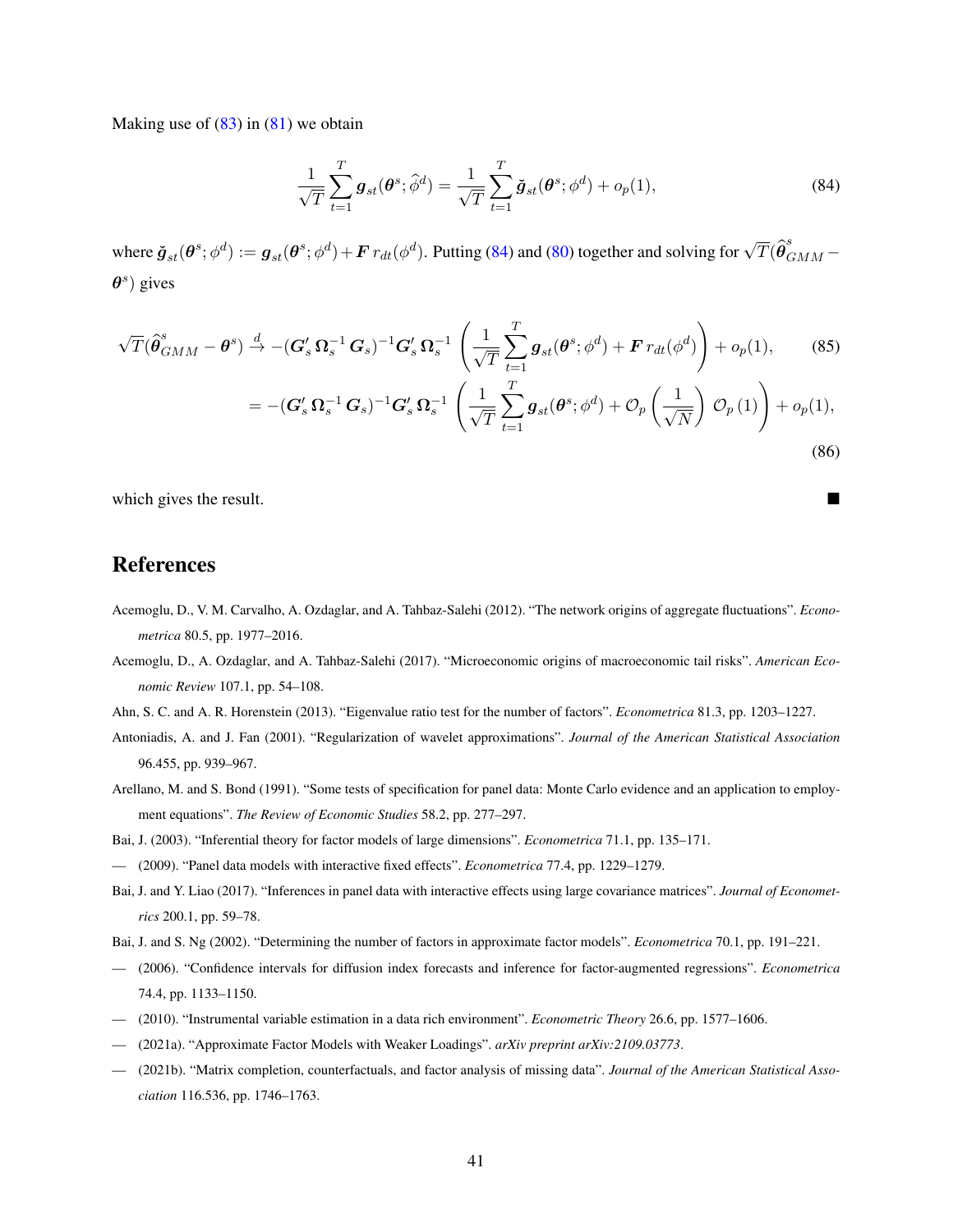<span id="page-42-12"></span><span id="page-42-11"></span>Bai, J., Y. Liao, and J. Yang (2015). "Unbalanced panel data models with interactive effects". *The Oxford Handbook of Panel Data*.

- Bailey, N., G. Kapetanios, and M. H. Pesaran (2016). "Exponent of cross-sectional dependence: Estimation and inference". *Journal of Applied Econometrics* 31.6, pp. 929–960.
- <span id="page-42-1"></span>Bartik, T. J. (1991). "Who benefits from state and local economic development policies?" *WE Upjohn Institute for Employment Research*.
- <span id="page-42-21"></span>Baumeister, C. and J. D. Hamilton (2019). "Structural interpretation of vector autoregressions with incomplete identification: Revisiting the role of oil supply and demand shocks". *American Economic Review* 109.5, pp. 1873–1910.
- <span id="page-42-7"></span>Blank, S., C. M. Buch, and K. Neugebauer (2009). "Shocks at large banks and banking sector distress: The Banking Granular Residual". *Journal of Financial Stability* 5.4, pp. 353–373.
- <span id="page-42-20"></span>Caldara, D., M. Cavallo, and M. Iacoviello (2019). "Oil price elasticities and oil price fluctuations". *Journal of Monetary Economics* 103, pp. 1–20.
- <span id="page-42-22"></span>Callot, L., M. Caner, A. Ö. Önder, and E. Ula¸san (2021). "A nodewise regression approach to estimating large portfolios". *Journal of Business & Economic Statistics* 39.2, pp. 520–531.
- <span id="page-42-6"></span>Canals, C., X. Gabaix, J. Vilarrubia, and D. Weinstein (2007). "Trade Shocks, Trade Balances, and Idiosyncratic Shocks". *Working Paper* 721.
- <span id="page-42-15"></span><span id="page-42-8"></span>Carvalho, V. and X. Gabaix (2013). "The great diversification and its undoing". *American Economic Review* 103.5, pp. 1697–1727.
- Chamberlain, G. (1987). "Asymptotic efficiency in estimation with conditional moment restrictions". *Journal of Econometrics* 34.3, pp. 305–334.
- <span id="page-42-3"></span>Dupor, B. (1999). "Aggregation and irrelevance in multi-sector models". *Journal of Monetary Economics* 43.2, pp. 391–409.
- <span id="page-42-14"></span>Fan, J., Y. Liao, and M. Mincheva (2013). "Large covariance estimation by thresholding principal orthogonal complements". *Journal of the Royal Statistical Society. Series B, Statistical methodology* 75.4.
- <span id="page-42-13"></span>Freyaldenhoven, S. (2021). "Factor models with local factors—Determining the number of relevant factors". *Journal of Econometrics*.
- <span id="page-42-17"></span><span id="page-42-4"></span>Fuller, W. A. (1977). "Some properties of a modification of the limited information estimator". *Econometrica*, pp. 939–953.
- <span id="page-42-0"></span>Gabaix, X. (2011). "The granular origins of aggregate fluctuations". *Econometrica* 79.3, pp. 733–772.
- Gabaix, X. and R. S. Koijen (2021). "Granular instrumental variables". *Available at SSRN 3368612*.
- <span id="page-42-5"></span>Gatti, D. D., C. Di Guilmi, E. Gaffeo, G. Giulioni, M. Gallegati, and A. Palestrini (2005). "A new approach to business fluctuations: heterogeneous interacting agents, scaling laws and financial fragility". *Journal of Economic Behavior & Organization* 56.4, pp. 489–512.
- <span id="page-42-10"></span>Greenaway-McGrevy, R., C. Han, and D. Sul (2012). "Asymptotic distribution of factor augmented estimators for panel regression". *Journal of Econometrics* 169.1, pp. 48–53.
- <span id="page-42-16"></span>Hatanaka, M. (1973). "On the Existence and the Approximation Formulae for the Moments of the k-Class Estimators". *The Economic Studies Quarterly (Tokyo. 1950)* 24.2, pp. 1–15.
- <span id="page-42-18"></span>Hillier, G. and V. Srivastava (1981). "The exact bias and mean square error of the k-class estimators for the coefficient of an endogenous variable in a general structural equation". *mimeographed, Monash University*.
- <span id="page-42-2"></span>Horvath, M. (2000). "Sectoral shocks and aggregate fluctuations". *Journal of Monetary Economics* 45.1, pp. 69–106.
- <span id="page-42-9"></span>Jannati, S. (2017). "Geographic Spillover of Dominant Firms' Shocks". *8th Miami Behavioral Finance Conference*. Vol. 2019.
- <span id="page-42-19"></span>Kadane, J. B. (1971). "Comparison of k-class estimators when the disturbances are small". *Econometrica*, pp. 723–737.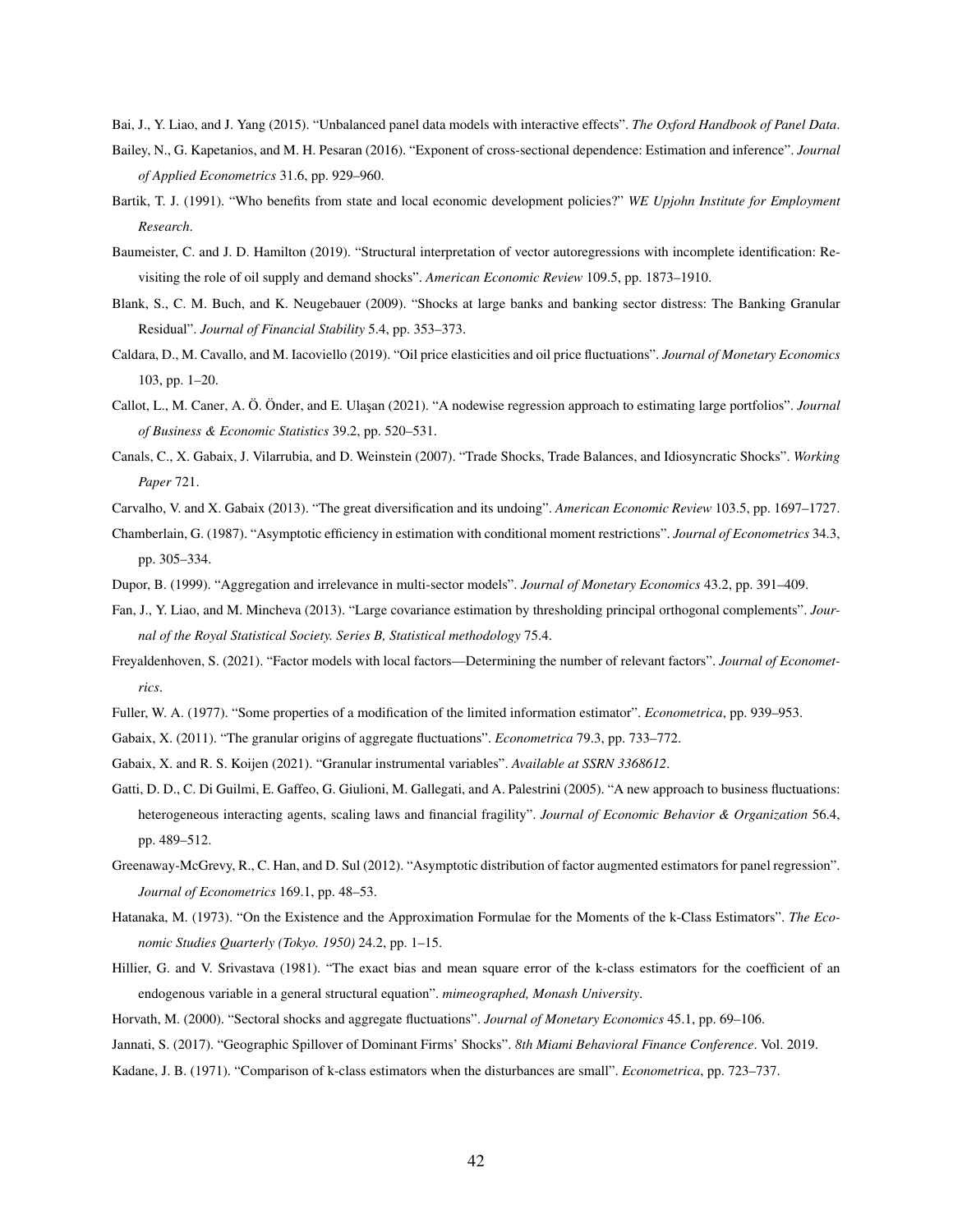- <span id="page-43-10"></span>Kapetanios, G. and M. Marcellino (2010). "Factor-GMM estimation with large sets of possibly weak instruments". *Computational Statistics & Data Analysis* 54.11, pp. 2655–2675.
- <span id="page-43-22"></span>Kilian, L. (2009). "Not all oil price shocks are alike: Disentangling demand and supply shocks in the crude oil market". *American Economic Review* 99.3, pp. 1053–69.
- <span id="page-43-19"></span>Kinal, T. W. (1980). "The existence of moments of k-class estimators". *Econometrica* 48.1, pp. 241–249.
- <span id="page-43-3"></span>Koren, M. and S. Tenreyro (2007). "Volatility and development". *The Quarterly Journal of Economics* 122.1, pp. 243–287.
- <span id="page-43-6"></span>Lera, S. C. and D. Sornette (2017). "Quantification of the evolution of firm size distributions due to mergers and acquisitions". *PLOS One* 12.8.
- <span id="page-43-11"></span>Logan, B. F., C. Mallows, S. Rice, and L. A. Shepp (1973). "Limit distributions of self-normalized sums". *The Annals of Probability* 1.5, pp. 788–809.
- <span id="page-43-4"></span><span id="page-43-1"></span>Long, J. B. and C. I. Plosser (1983). "Real business cycles". *Journal of Political Economy* 91.1, pp. 39–69.
- Malevergne, Y., P. Santa-Clara, and D. Sornette (2009). *Professor Zipf goes to Wall Street*. Tech. rep. National Bureau of Economic Research.
- <span id="page-43-14"></span>Mariano, R. S. (1973). "Approximations to the distribution functions of the ordinary least-squares and two-stage least-squares estimators in the case of two included endogenous variables". *Econometrica*, pp. 67–77.
- <span id="page-43-7"></span>Mohaddes, K. and M. H. Pesaran (2016). "Country-specific oil supply shocks and the global economy: A counterfactual analysis". *Energy Economics* 59, pp. 382–399.
- <span id="page-43-13"></span>Moon, H. R. and M. Weidner (2015). "Linear regression for panel with unknown number of factors as interactive fixed effects". *Econometrica* 83.4, pp. 1543–1579.
- <span id="page-43-9"></span>Onatski, A. (2010). "Determining the number of factors from empirical distribution of eigenvalues". *The Review of Economics and Statistics* 92.4, pp. 1004–1016.
- <span id="page-43-8"></span>— (2012). "Asymptotics of the principal components estimator of large factor models with weakly influential factors". *Journal of Econometrics* 168.2, pp. 244–258.
- <span id="page-43-12"></span>Pagan, A. (1984). "Econometric issues in the analysis of regressions with generated regressors". *International Economic Review* 25.1, pp. 221–247.
- <span id="page-43-2"></span>Pesaran, M. H. and C. F. Yang (2020). "Econometric analysis of production networks with dominant units". *Journal of Econometrics* 219.2, pp. 507–541.
- <span id="page-43-0"></span>Rigobon, R. (2003). "Identification through heteroskedasticity". *Review of Economics and Statistics* 85.4, pp. 777–792.
- <span id="page-43-21"></span>Rothenberg, T. J. (1984). "Approximating the distributions of econometric estimators and test statistics". *Handbook of Econometrics* 2, pp. 881–935.
- <span id="page-43-18"></span>Sargan, J. (1978). "On the existence of the moments of 3SLS estimators". *Econometrica*, pp. 1329–1350.
- <span id="page-43-15"></span><span id="page-43-5"></span>Sawa, T. (1972). "Finite-sample properties of the k-class estimators". *Econometrica*, pp. 653–680.
- Schiaffi, S. et al. (2013). "The Granularity of the Stock Market: Forecasting Aggregate Returns Using Firm-Level Data". *Rivista di Politica Economica* 4, pp. 141–169.
- <span id="page-43-20"></span>Staiger, D. and J. H. Stock (1997). "Instrumental Variables Regression with Weak Instruments". *Econometrica* 65.3, pp. 557–586.
- <span id="page-43-16"></span>Takeuchi, K. (1970). "Exact sampling moments of the ordinary least squares, instrumental variable and two-stage least squares estimators". *International Economic Review* 11.1, pp. 1–12.
- <span id="page-43-17"></span>Ullah, A. and A. Nagar (1974). "The exact mean of the two-stage least squares estimator of the structural parameters in an equation having three endogenous variables". *Econometrica* 42.4, pp. 749–758.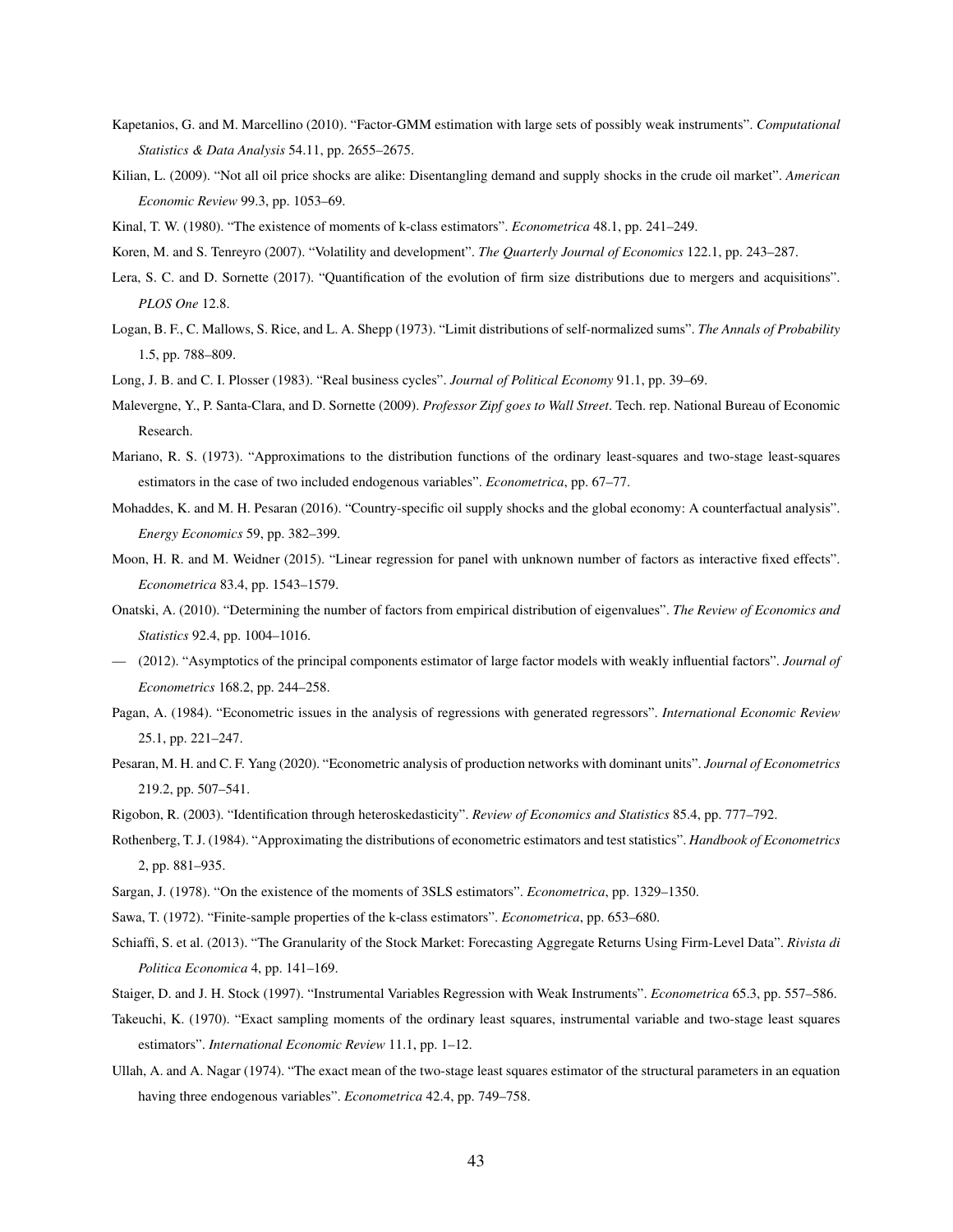<span id="page-44-0"></span>Yan, W. (2011). "Role of diversification risk in financial bubbles". *Swiss Finance Institute Research Paper* 11-26.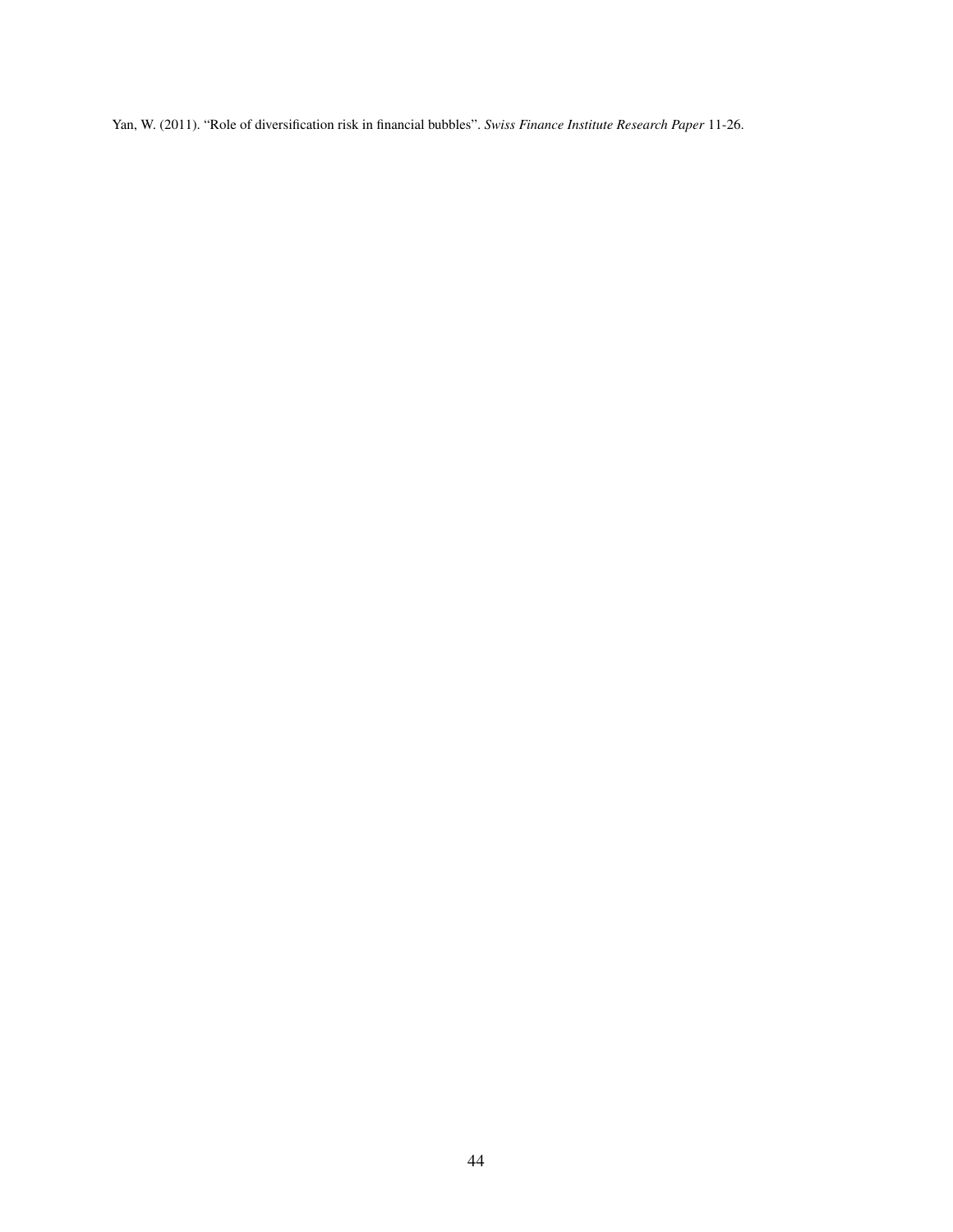# Supplementary Appendices

This is the Supplementary Appendix to the paper, "Inferential Theory for Granular Instrumental Variables in High Dimensions" by Saman Banafti and Tae-Hwy Lee. Section [A](#page-45-0) contain figures pertaining to the empirical work from Section [9.](#page-28-0) Section [B](#page-49-0) contains theoretical results for Herfindahl's in large N markets along with Lemma [4.](#page-50-0) Section [C](#page-51-0) contains the estimation methods we use when  $r$  is unknown. Section [D](#page-52-0) contains Algorithm [3](#page-55-0)' which employs an alternative estimator for the precision matrix, which is a hybrid of the factor approach and graphical models.

# <span id="page-45-0"></span>A. Figures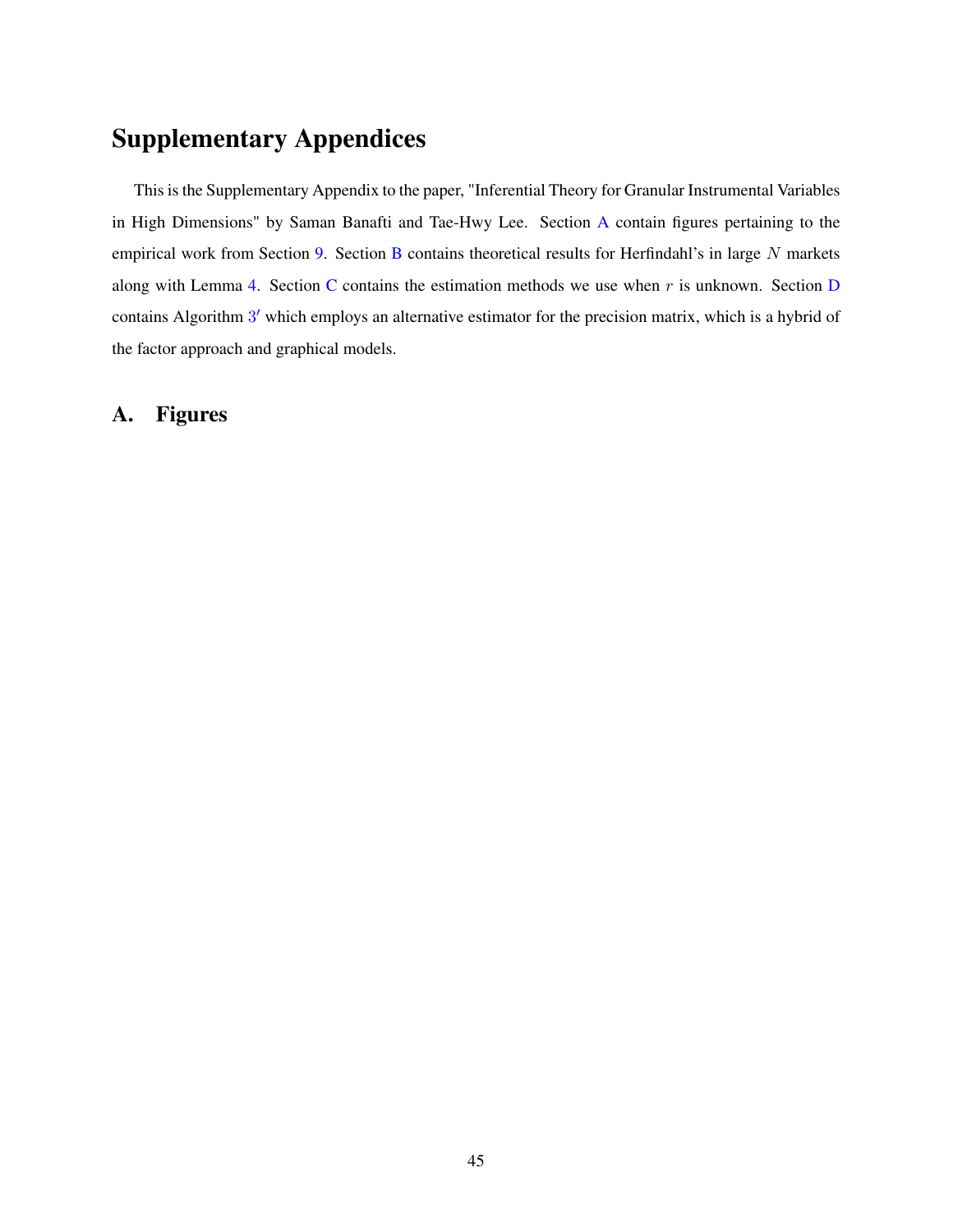<span id="page-46-0"></span>

Figure 1: Temporal variation of production shares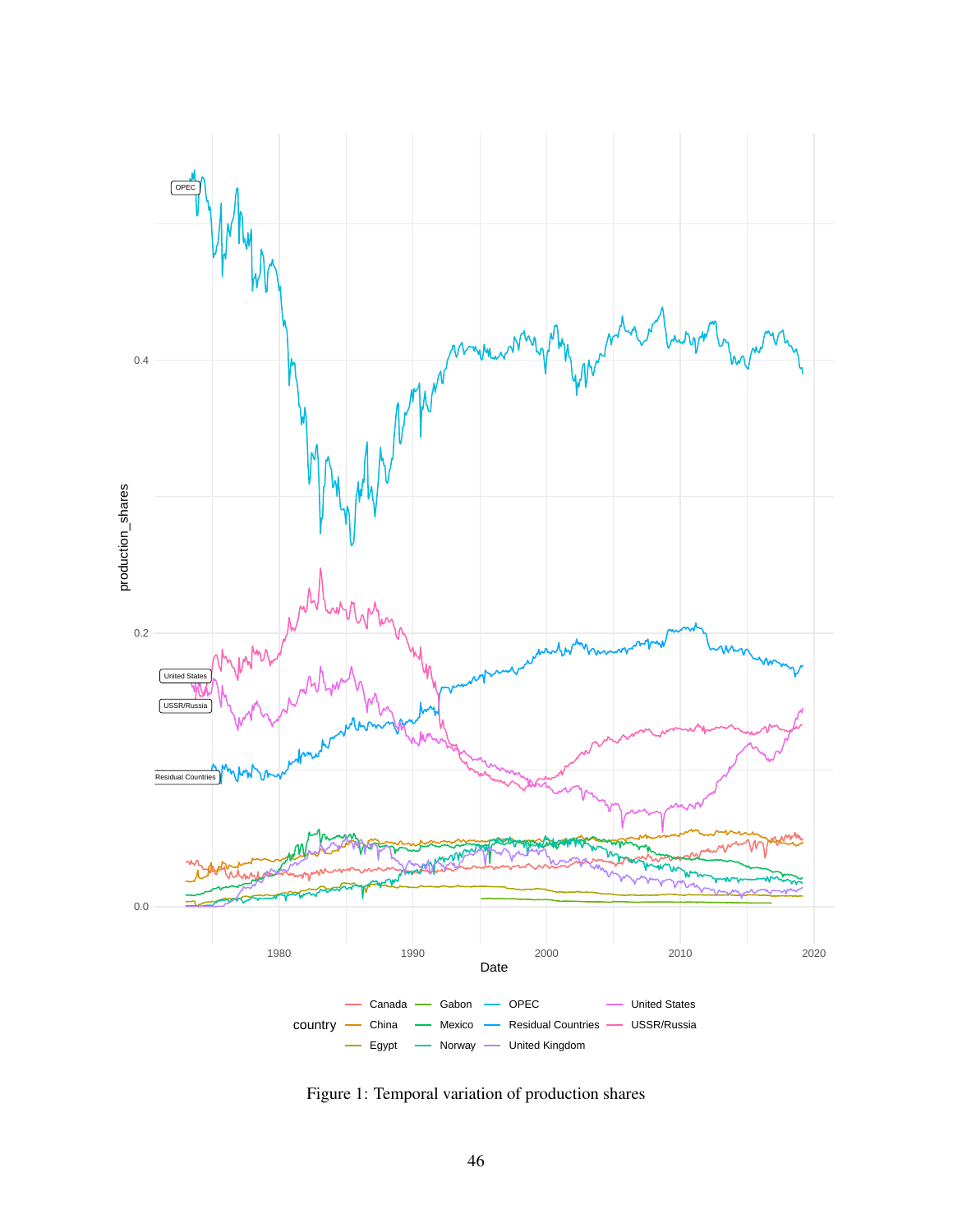<span id="page-47-0"></span>

Figure 2: Distribution of production shares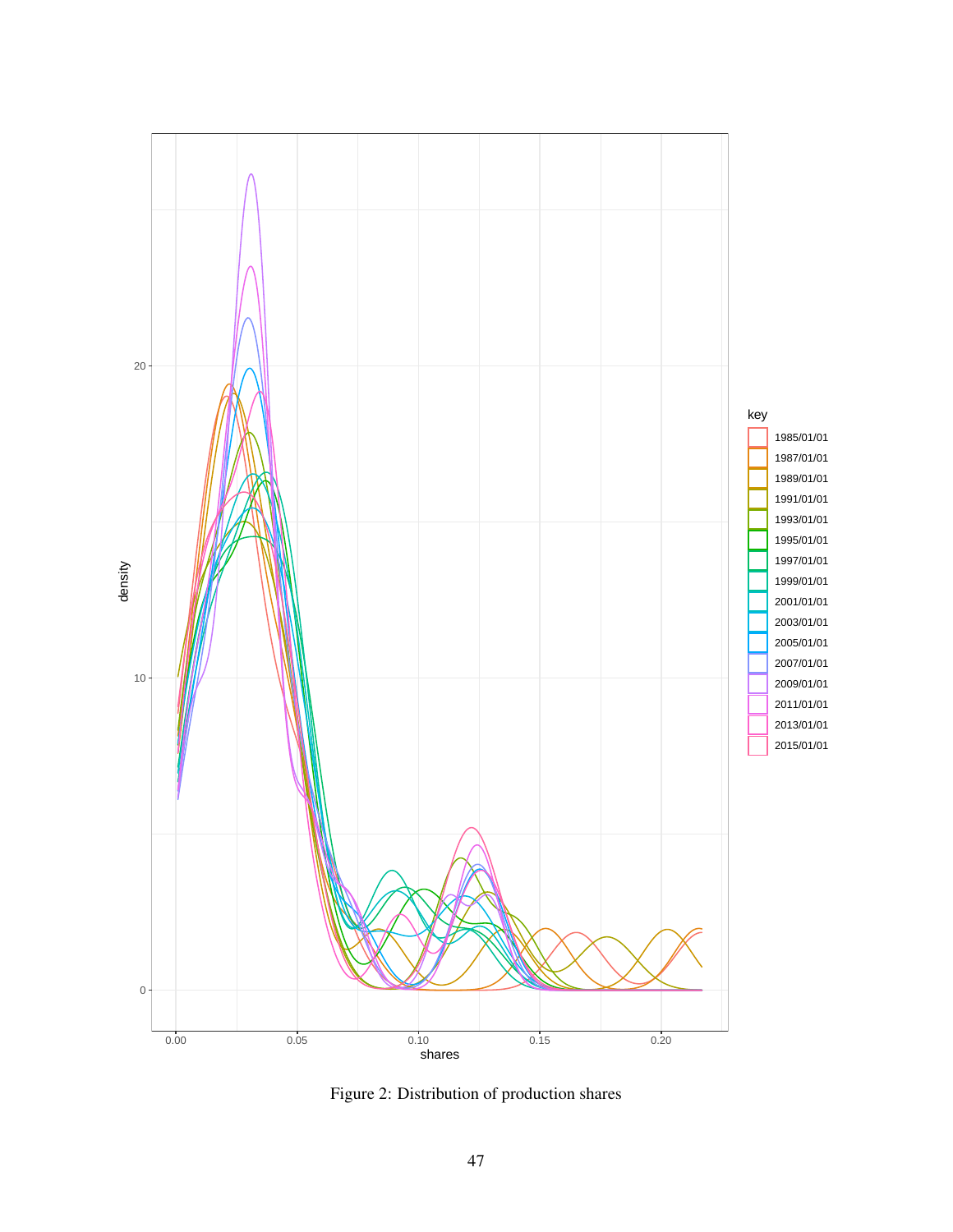<span id="page-48-0"></span>

Figure 3: Size-Rank plot (log-log scale)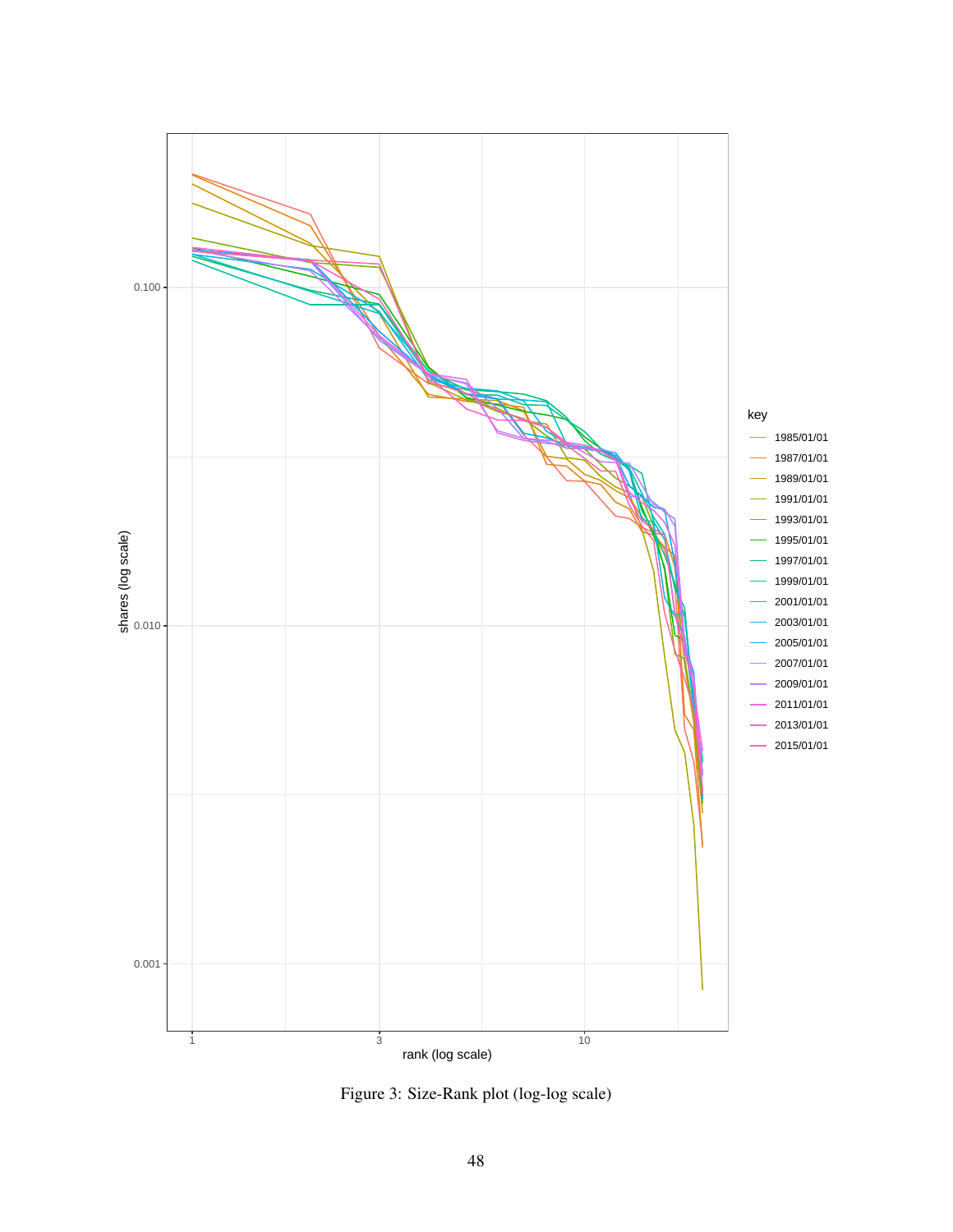# <span id="page-49-0"></span>B. Herfindahl's in Large *N* Markets

In this appendix we provide some basic information about properties of random variables that follow a power law and then we conclude with the statement of Lemma [4](#page-50-0) and its proof. The following draws on [Darling \(1952\),](#page-55-1) [Gnedenko and Kolmogorov \(1954\),](#page-56-0) [Feller \(1971\),](#page-56-1) [Logan et al. \(1973\),](#page-43-11) [Jakubowski \(1993\),](#page-56-2) [Jakubowski \(1997\),](#page-56-3) [Davis and Hsing \(1995\),](#page-55-2) [Malevergne et al. \(2009\),](#page-43-4) [Gabaix \(2011\)](#page-42-4) and [Durrett \(2019\).](#page-55-3) Recall, the sizes  $S_1, \ldots, S_N$  are drawn *i.i.d.* from a distribution for which the tail follows a power law, with tail index,  $\mu > 0$ . Note that the first and second moments can potentially diverge

$$
\mathbb{E}(\mathcal{S}) = \int_1^{\infty} s\mu s^{-\mu - 1} ds = \int_1^{\infty} \mu s^{-\mu} ds = \frac{\mu}{1 - \mu} s^{1 - \mu} \Big|_1^{\infty} = \begin{cases} \infty & \text{for } \mu \in (0, 1] \\ -\frac{\mu}{1 - \mu} & \text{for } \mu \in (1, \infty) \end{cases}
$$
(87)

<span id="page-49-3"></span><span id="page-49-2"></span> $\epsilon$ 

$$
\mathbb{E}(\mathcal{S}^2) = \int_1^\infty s^2 \mu s^{-\mu - 1} ds = \int_1^\infty \mu s^{1 - \mu} ds = \frac{\mu}{2 - \mu} s^{2 - \mu} \Big|_1^\infty = \begin{cases} \infty & \text{for } \mu \in (0, 2] \\ -\frac{\mu}{2 - \mu} & \text{for } \mu \in (2, \infty) \end{cases}
$$
(88)

<span id="page-49-1"></span>as a result of [\(87\)](#page-49-2) and [\(88\)](#page-49-3),  $\mathbb{E}(\mathcal{S})$  is bounded for  $\mu > 1$ , while  $\mathbb{V}(\mathcal{S})$  is bounded for  $\mu > 2$ . The literature refers to the cases  $\mu \leq 2$  as thick tail regimes since the variance is infinite, rendering extreme tail events more likely. In light of this, there are some important cases to distinguish from one another when considering the limiting behavior of  $h_{N,\mu}$ , which are outlined in Table [6](#page-49-1) below.

|                 | Tail<br>index<br>regime | Tail variation       | First<br>moment | Variance                           | $\mathcal{O}_p(g_{N,\mu})$       |
|-----------------|-------------------------|----------------------|-----------------|------------------------------------|----------------------------------|
| <b>Case I</b>   | $\mu > 2$               | Exponential          | $E(S)<\infty$   | $\mathbb{V}(\mathcal{S}) < \infty$ | $\sqrt{N}$                       |
| <b>Case II</b>  | $\mu = 2$               | Regularly<br>varying | $E(S)<\infty$   | $V(\delta) = \infty$               | $\frac{\log(N)}{N}$              |
| <b>Case III</b> | $\mu \in (1, 2)$        | Regularly<br>varying | $E(S)<\infty$   | $\mathbb{V}(\mathcal{S}) = \infty$ | $\overline{N^{1-\frac{1}{\mu}}}$ |
| <b>Case IV</b>  | $\mu = 1$               | Regularly<br>varying | $E(S) = \infty$ | $\mathbb{V}(\mathcal{S}) = \infty$ | log(N)                           |
| Case V          | $\mu \in (0,1)$         | Regularly<br>varying | $E(8) = \infty$ | $V(\mathcal{S}) = \infty$          | $\Theta_p(1)$                    |
| <b>Case VI</b>  | $\mu \rightarrow 0$     | Slowly<br>varying    | $E(S) = \infty$ | $V(\mathcal{S}) = \infty$          | $\Theta_p(1)$                    |

Table 6: Limiting Behavior of the Asymptotic Herfindahl Index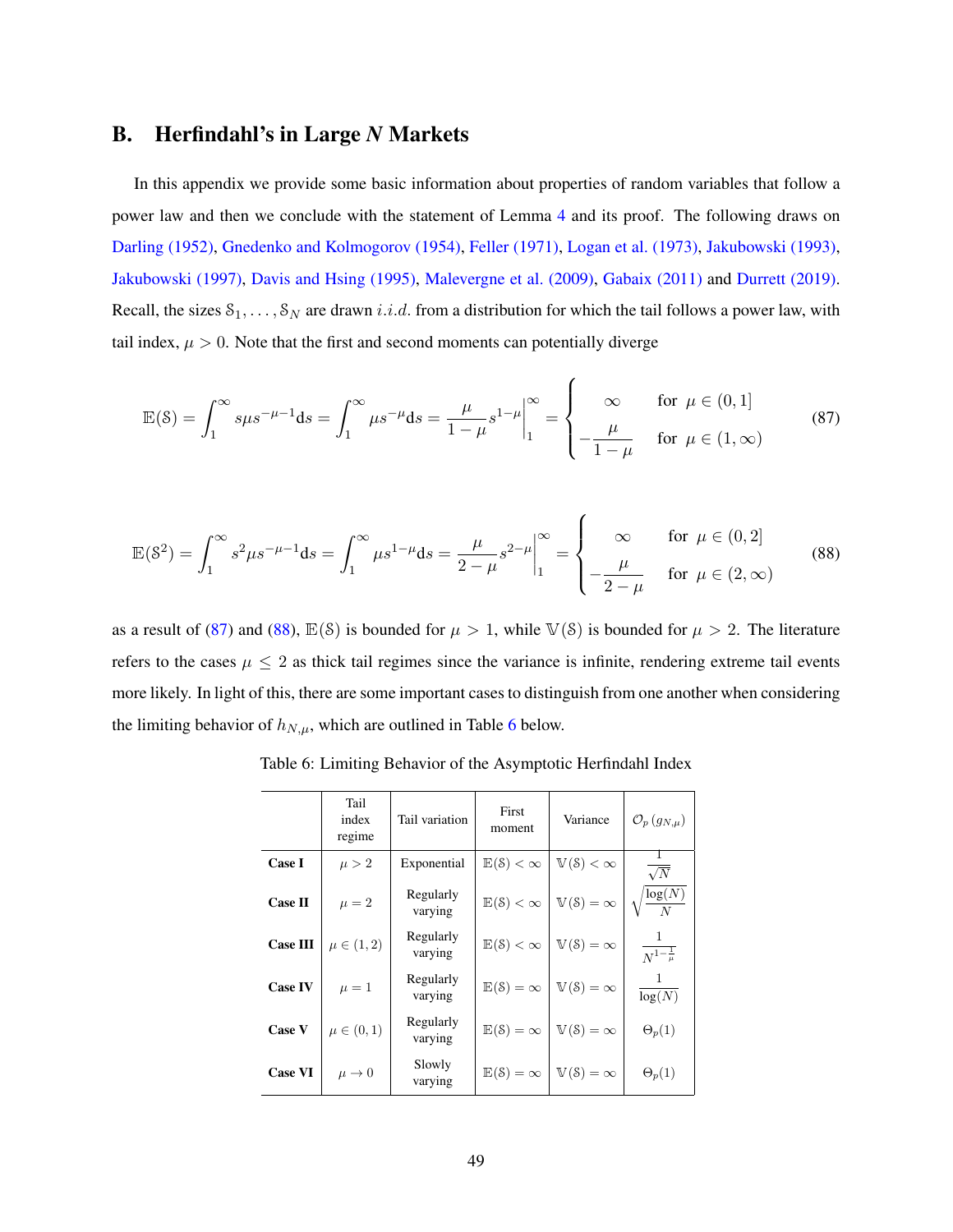The Herfindahl is given by

<span id="page-50-3"></span><span id="page-50-1"></span>
$$
h_{N,\mu} = \sum_{i=1}^{N} S_i^2 = \sum_{i=1}^{N} \left( \frac{S_i}{\sum_{j=1}^{N} S_j} \right)^2,
$$
\n(89)

and the object of interest is the asymptotic Herfindahl and from [\(89\)](#page-50-1), it can readily be written as

$$
h_{\mu} := \lim_{N \to \infty} h_{N,\mu} = \lim_{N \to \infty} \sum_{i=1}^{N} \left( \frac{\mathcal{S}_i}{\sum_{j=1}^{N} \mathcal{S}_j} \right)^2 = \lim_{N \to \infty} \frac{1}{N} \frac{N^{-1} \sum_{i=1}^{N} \mathcal{S}_i^2}{\left( N^{-1} \sum_{j=1}^{N} \mathcal{S}_j \right)^2} := \lim_{N \to \infty} \frac{1}{N} \frac{a_N}{b_N}.
$$
 (90)

In Case I, when  $\mathbb{E}(\mathcal{S}), \mathbb{E}(\mathcal{S}^2) < \infty$ , the usual LLN and continuous mapping theorem gives us  $a_N \stackrel{p}{\to}$  $a = \mathbb{E}(\mathcal{S}^2)$  and  $b_N \stackrel{p}{\to} b = (\mathbb{E}(\mathcal{S}))^2$ . Therefore,  $h_{N,\mu} \to h_{\mu} = 0$ , for thin tailed regimes.<sup>[20](#page-0-0)</sup> We will skip further details regarding Cases II-IV and state Lemma [4](#page-50-0) which is pertaining to Cases V and VI.

<span id="page-50-0"></span>Lemma 4 *Under [Assumption 4](#page-15-0) (ii.), we have that*

$$
\sqrt{h_{N,\mu}} = ||S||_2 = \Theta_p(1) \quad \text{for} \quad \mu \in [0,1). \tag{91}
$$

**Proof of Lemma [4:](#page-50-0)** Note that  $\mathbb{P}(\mathcal{S} > s) = s^{-\mu}$  and hence,  $\mathbb{P}(\mathcal{S}^{-\mu} > s) = s$ . Or, put differently  $\mathbb{P}(\mathcal{S}^{-\mu} > s) \sim \text{U}[0,1]$ ; which is equivalently denoted as  $U_i := 1 - F_{\mathcal{S}}(s_i) = s_i^{-\mu}$  $i^{\mu}$ , where  $F_s(s_i)$  denotes the CDF of  $s_i$ . As a result,  $U_1, \ldots, U_N$  are an i.i.d. sample from U[0, 1]. It is well known that order statistics, denoted as  $U_{(i)} = 1 - F_s(s_{(i)})$ , of the uniform distribution on the unit interval have marginal distributions belonging to the Beta distribution family. Hence, the PDF of the  $i^{th}$  order statistic,  $U_{(i),N} \sim \text{Beta}(\alpha, \beta)$ , with  $\alpha = i$  and  $\beta = N - i + 1$ . Finally, the size of the  $i^{th}$  largest unit out of N can be found by manipulating the expected value of the  $i<sup>th</sup>$  order statistic, given by

$$
\mathbb{E}(U_{(i),N}) = \mathbb{E}(S_{(i),N}^{-\mu}) = \frac{\alpha}{\alpha + \beta} = \frac{i}{N+1},
$$
\n(92)

hence, the size of the  $i^{th}$  largest unit is

<span id="page-50-2"></span>
$$
\mathcal{S}_{(i),N} = \left(\frac{i}{N+1}\right)^{-\frac{1}{\mu}} \simeq \left(\frac{i}{N}\right)^{-\frac{1}{\mu}},\tag{93}
$$

where the approximation is negligible for large N. Furthermore,  $S_i^2$  has tail index  $\frac{\mu}{2} \le 1$ , since  $\mathbb{P}(\S^2 >$ 

<sup>&</sup>lt;sup>20</sup>As we saw in (unreported) simulation evidence, a Herfindahl converging to zero in the large N limit, should not rule out identification by GIV; although theoretically it does. As illustrated in [Remark 4,](#page-18-2) the variance of the elasticities diverges.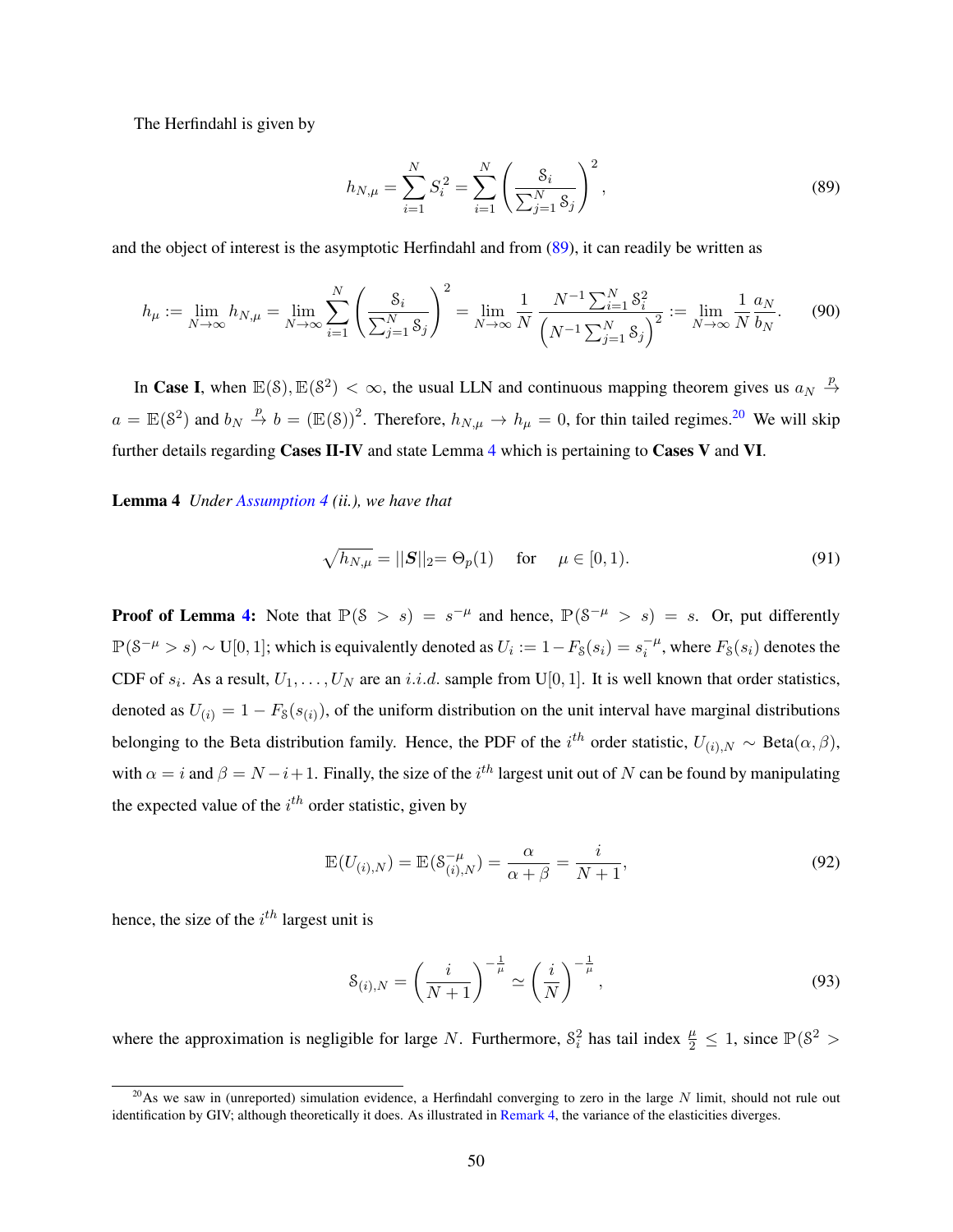$s) = \mathbb{P}(\xi > s^{\frac{1}{2}}) = s^{-\frac{\mu}{2}}$ . Plugging [\(93\)](#page-50-2) into [\(90\)](#page-50-3), we obtain

$$
\lim_{N \to \infty} \frac{1}{N} \frac{N^{-1} \sum_{i=1}^{N} \delta_{i}^{2}}{\left(N^{-1} \sum_{j=1}^{N} \delta_{j}\right)^{2}} = \lim_{N \to \infty} \frac{1}{N} \frac{N^{-1} \sum_{i=1}^{N} \left(\frac{i}{N}\right)^{-\frac{2}{\mu}}}{\left(N^{-1} \sum_{j=1}^{N} \delta_{j}\right)^{2}} = \lim_{N \to \infty} \frac{1}{N^{2} \frac{1}{N^{-\frac{2}{\mu}}}} \frac{\sum_{i=1}^{N} i^{-\frac{2}{\mu}}}{\left(N^{-1} \sum_{j=1}^{N} \delta_{j}\right)^{2}}
$$
\n
$$
= \lim_{N \to \infty} \frac{1}{N^{2-\frac{2}{\mu}}} \frac{\sum_{i=1}^{\infty} i^{-\frac{2}{\mu}}}{\left(\frac{1}{N^{1-\frac{1}{\mu}}} \sum_{j=1}^{\infty} j^{-\frac{1}{\mu}}\right)^{2}} = \lim_{N \to \infty} \frac{1}{N^{2-\frac{2}{\mu}}} \frac{\sum_{i=1}^{\infty} i^{-\frac{2}{\mu}}}{\left(\sum_{j=1}^{\infty} j^{-\frac{1}{\mu}}\right)^{2}} = \lim_{N \to \infty} \frac{\sum_{i=1}^{\infty} i^{-\frac{2}{\mu}}}{\left(\sum_{j=1}^{\infty} j^{-\frac{1}{\mu}}\right)^{2}} = \frac{\left(\frac{2}{\mu}\right)}{\left(\left(\frac{1}{\mu}\right)\right)^{2}}
$$
\n
$$
= \frac{\zeta\left(\frac{2}{\mu}\right)}{\left(\zeta\left(\frac{1}{\mu}\right)\right)^{2}} \tag{94}
$$

Where  $\zeta(\cdot)$  denotes the Riemann-zeta function. Therefore, we have just showed that for  $\mu \in (0,1)$ ,  $h_{N,\mu} \to$  $h_{\mu} > 0.$ 

# <span id="page-51-0"></span>C. Estimating the Number of Factors

Generally, since the number of factors,  $r$ , is unknown we must estimate it. There are many estimators for r in static approximate factor models. Some examples are Bai and Ng  $(2002)$ , Onatski  $(2010)$  and [Ahn and Horenstein \(2013\).](#page-41-11) We make use of the  $ER(k)$  and  $GR(k)$  estimators proposed by [Ahn and](#page-41-11) [Horenstein \(2013\)](#page-41-11) (hereafter AH), which have been shown to outperform the existing estimators in the literature, particularly when the idiosyncratic errors are not *i.i.d.*, which is likely to be the more relevant case.

The estimators below can be used in  $(12)$  for estimation of the demand elasticity without affecting inference, and in Algorithm [1,](#page-10-0) [2,](#page-11-1) or [3](#page-14-0) for estimation of the supply elasticity; again without affecting inference. The AH estimators are given by maximizing the following criteria

$$
ER(k) = \frac{\tilde{\mu}_{NT,k}}{\tilde{\mu}_{NT,k+1}} \qquad k = 1, ..., kmax
$$
(95)  

$$
GR(k) = \frac{\ln [V(k-1)/V(k)]}{\ln [V(k)/V(k+1)]}
$$
  

$$
= \frac{\ln(1 + \tilde{\mu}_{NT,k})}{\ln(1 + \tilde{\mu}_{NT,k+1})} \qquad k = 1, ..., kmax,
$$
(96)

where  $\tilde{\mu}_{NT,k} := \psi_k [\boldsymbol{XX}'/(NT)] = \psi_k [\boldsymbol{X}'\boldsymbol{X}/(NT)], \boldsymbol{X}$  denotes a  $T \times N$  matrix and  $\psi_k(\boldsymbol{A})$  denotes the k<sup>th</sup> largest eigenvalue of a positive semidefinite matrix A.  $V(k) = \sum_{j=k+1}^{m} \tilde{\mu}_{NT,j}$  and  $\tilde{\mu}_{NT,k}^* =$  $\tilde{\mu}_{NT,k}/V(k)$ . Where  $V(k)$  is the sample mean of the squared residuals from the time series regressions of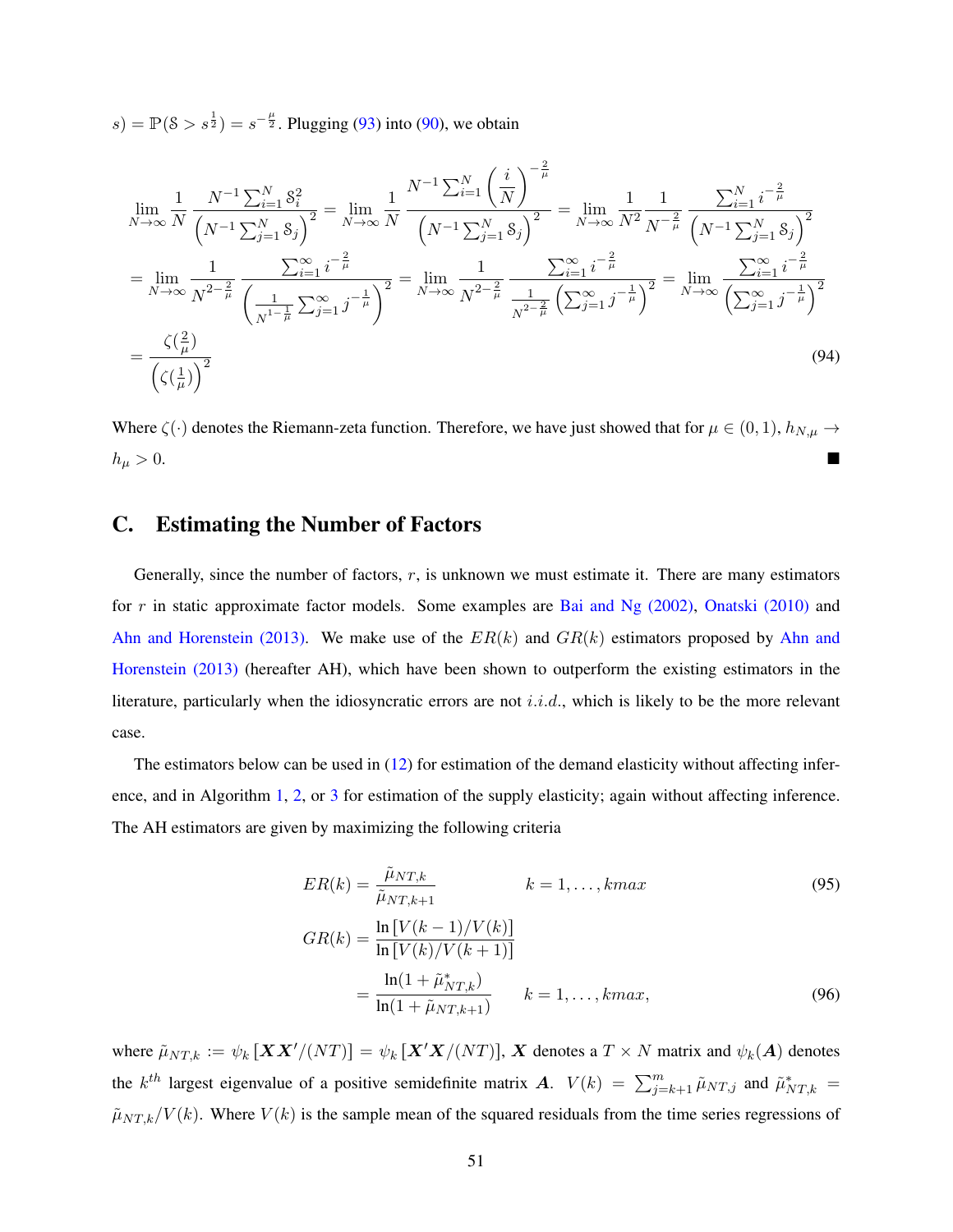individual response variables on the first k principal components of  $\boldsymbol{XX}'/(TN)$ . Hence, the estimators are

$$
\hat{r}_{ER} = \underset{1 \le k \le kmax}{\text{argmax}} E R(k),\tag{97}
$$

$$
\hat{r}_{GR} = \underset{1 \le k \le kmax}{\text{argmax}} \, GR(k). \tag{98}
$$

The basic idea behind maximizing the  $ER(k)$  and  $GR(k)$  criteria is that  $\frac{\tilde{\mu}_{NT,j}}{Z}$  $\frac{\mu_{NT,j}}{\tilde{\mu}_{NT,j+1}} = \mathcal{O}_p(1)$  for  $j \neq r$ ,

while  $\frac{\tilde{\mu}_{NT,r}}{Z}$  $\frac{P_{NT,T}}{\tilde{\mu}_{NT,r+1}} = \mathcal{O}_p(C_{NT})$ . This effective idea stems from the seminal paper of [Chamberlain and Roth](#page-55-4)[schild \(1983\),](#page-55-4) who, among other things, demonstrate that only the  $r$  eigenvalues arising from the common component remain unbounded as the sample size tends to infinity, while those from the idiosyncratic part remain bounded. In particular, see their Theorem 4. Lastly, some recommendations on the choice of kmax are provided by AH to avoid choosing  $\hat{r} < r$  wpa 1.

The important fact is that the limiting distribution of the elasticities remain unchanged so long as we use a consistent estimator for r. Let  $\hat{\phi}_{\hat{r}}^j$ , for  $j = s, d$ , denote the FGIV or efficient GMM estimator, using a consistent estimator for r, such as the AH estimator. It is easy to show that  $\hat{\phi}_{\hat{r}}^j$  has the same limiting distribution as  $\hat{\phi}_r^j$ , for  $j = d, s$ :

$$
\mathbb{P}\left(\sqrt{T}(\hat{\phi}_{\hat{r}}^{j} - \phi^{j}) \leq x\right) = \mathbb{P}\left(\sqrt{T}(\hat{\phi}_{\hat{r}}^{j} - \phi^{j}) \leq x|\hat{r} = r\right) \cdot \mathbb{P}(\hat{r} = r)
$$

$$
+ \mathbb{P}\left(\sqrt{T}(\hat{\phi}_{\hat{r}}^{j} - \phi^{j}) \leq x|\hat{r} \neq r\right) \cdot \mathbb{P}(\hat{r} \neq r)
$$
(99)

<span id="page-52-2"></span><span id="page-52-1"></span>
$$
\rightarrow \mathbb{P}\left(\sqrt{T}(\hat{\phi}_{\hat{r}}^j - \phi^j) \le x|\hat{r} = r\right)
$$
\n
$$
\sum_{\alpha} \left(\sqrt{T}(\hat{\phi}_{\hat{r}}^j - \phi^j) \le x|\hat{r} = r\right)
$$
\n(100)

<span id="page-52-3"></span>
$$
= \mathbb{P}\left(\sqrt{T}(\hat{\phi}_r^j - \phi^j) \le x\right). \tag{101}
$$

From [\(99\)](#page-52-1) to [\(100\)](#page-52-2) we make use of the fact that  $\hat{r}$  is a consistent estimator for r, i.e.  $\mathbb{P}(\hat{r} = r) \to 1$ . From [\(100\)](#page-52-2) to [\(101\)](#page-52-3) we make use of the fact that conditional on  $\hat{r} = r$ ,  $\hat{\phi}_{\hat{r}}^j = \hat{\phi}_{r}^j$ . Therefore,

$$
\left| \mathbb{P}\left(\sqrt{T}(\hat{\phi}_{\hat{r}}^{j} - \phi^{j}) \leq x\right) - \mathbb{P}\left(\sqrt{T}(\hat{\phi}_{r}^{j} - \phi^{j}) \leq x\right) \right| \to 0. \tag{102}
$$

# <span id="page-52-0"></span>D. Estimation of the High-Dimensional Precision Matrix via  $\ell_1$ -Penalized Bregman Divergence

An alternative to using the POET like procedure of [Fan et al. \(2013\)](#page-42-14) to estimate a high dimensional precision matrix is to use graphical Lasso methods, as in [Friedman et al. \(2008\).](#page-56-4) One thought would be to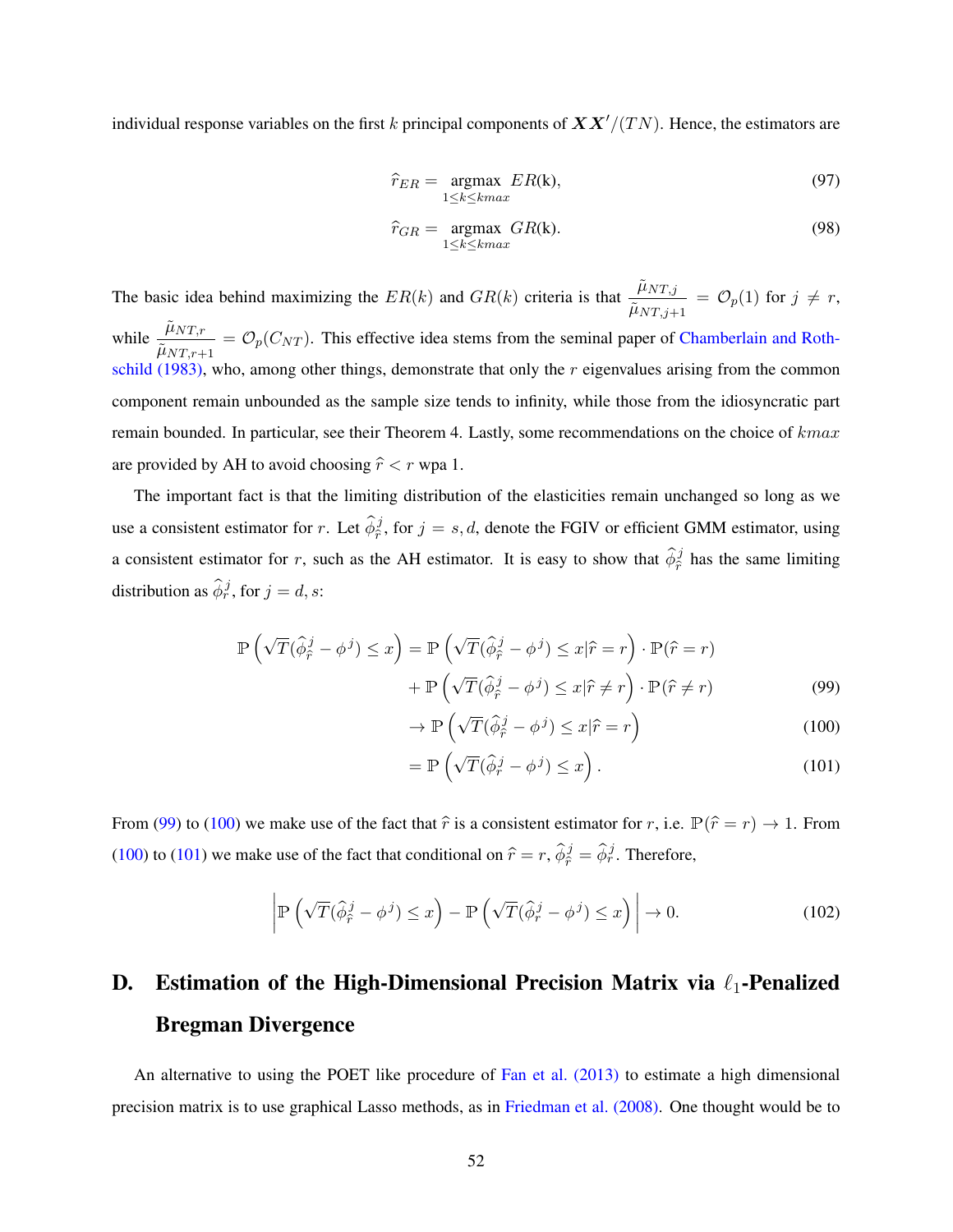directly estimate the precision matrix using graphical models, say by applying the graphical Lasso procedure to the composite error,  $v_{it} = \lambda'_i \eta_t + u_{it}$ , or by using a local (nodewise) graphical method as in [Callot et al.](#page-42-22) [\(2021\)](#page-42-22) and applying to it  $v_{it}$ .

However, these approaches rule out the presence of an approximate factor structure, as they assume unconditional sparsity of the composite error term  $v_{it}$ . It is clear that sparsity of  $v_{it}$  fails given our (pervasive) factor structure, as pointed out by [Barigozzi et al. \(2018\),](#page-55-5) [Brownlees et al. \(2018\)](#page-55-6) and [Koike \(2020\).](#page-56-5)

An alternative, hybrid, approach to estimation of high dimensional covariance matrices is to adopt an approximate factor structure, thereby decomposing the process into a low rank part (common component), plus a sparse part (idiosyncratic component) like the approach we adopted in the main text of the paper. Except now we will use a graphical model in estimation of the precision matrix, as opposed to the POET estimation procedure. Thus, we can employ a hybrid approach known as the *factor-adjusted graphical lasso* model or simply FGL of [Lee and Seregina \(2021\).](#page-56-6) The FGL approach imposes conditional sparsity similar to POET with the exception that sparsity is imposed on the precision matrix,  $\Sigma_u^{-1}$ , of the idiosyncratic term rather than the covariance matrix,  $\Sigma_u$ . That is, once the low dimensional common factors are conditioned on,  $\Sigma_u^{-1}$  is assumed to be sparse in the sense that many of the off-diagonal elements are zero. Note that with FGL, sparsity is assumed on the precision matrix,  $\Sigma_u^{-1}$ , for the idiosyncratic term and not on the precision matrix of the composite error,  $\Sigma_v^{-1}$  as in a traditional graphical method.

Along the POET procedures, [Fan et al. \(2013\),](#page-42-14) [Fan et al. \(2018\)](#page-56-7) and [Bai and Liao \(2017\)](#page-41-12) amongst others, estimate the high dimensional covariance matrix via thresholding techniques and then invert the estimate to obtain an estimate of the precision matrix. Whereas, graphical methods directly estimate the precision matrix. The FGL approach is essentially a hybrid of the two approaches. We adopt the FGL approach of [Lee and Seregina \(2021\),](#page-56-6) although in their paper endogeneity is not a concern. To that end, suppose momentarily that the idiosyncratic error is observed

<span id="page-53-0"></span>
$$
u_{it} = y_{it} - \lambda'_i \eta_t - \phi^s p_t,
$$
  
=  $y_{it} - \psi'_i \mathbf{f}_t,$  (103)

where  $\psi_i := \begin{pmatrix} \lambda'_i & \phi^s \end{pmatrix}'$ and  $f_t$  is defined as in the main text. We apply the graphical Lasso procedure of [Friedman et al. \(2008\)](#page-56-4) to [\(103\)](#page-53-0), to obtain  $\hat{\Sigma}_u^{-1}$  $u^{\dagger}$  as the solution to the  $\ell_1$ -penalized Bregman Divergence. Bregman divergence is simply a measure of distance between two objects defined in terms of a strictly convex function, say  $f(\cdot)$ . Introduce  $S_{++}$  as the set of symmetric positive definite matrices, then, for  $A_1$ ,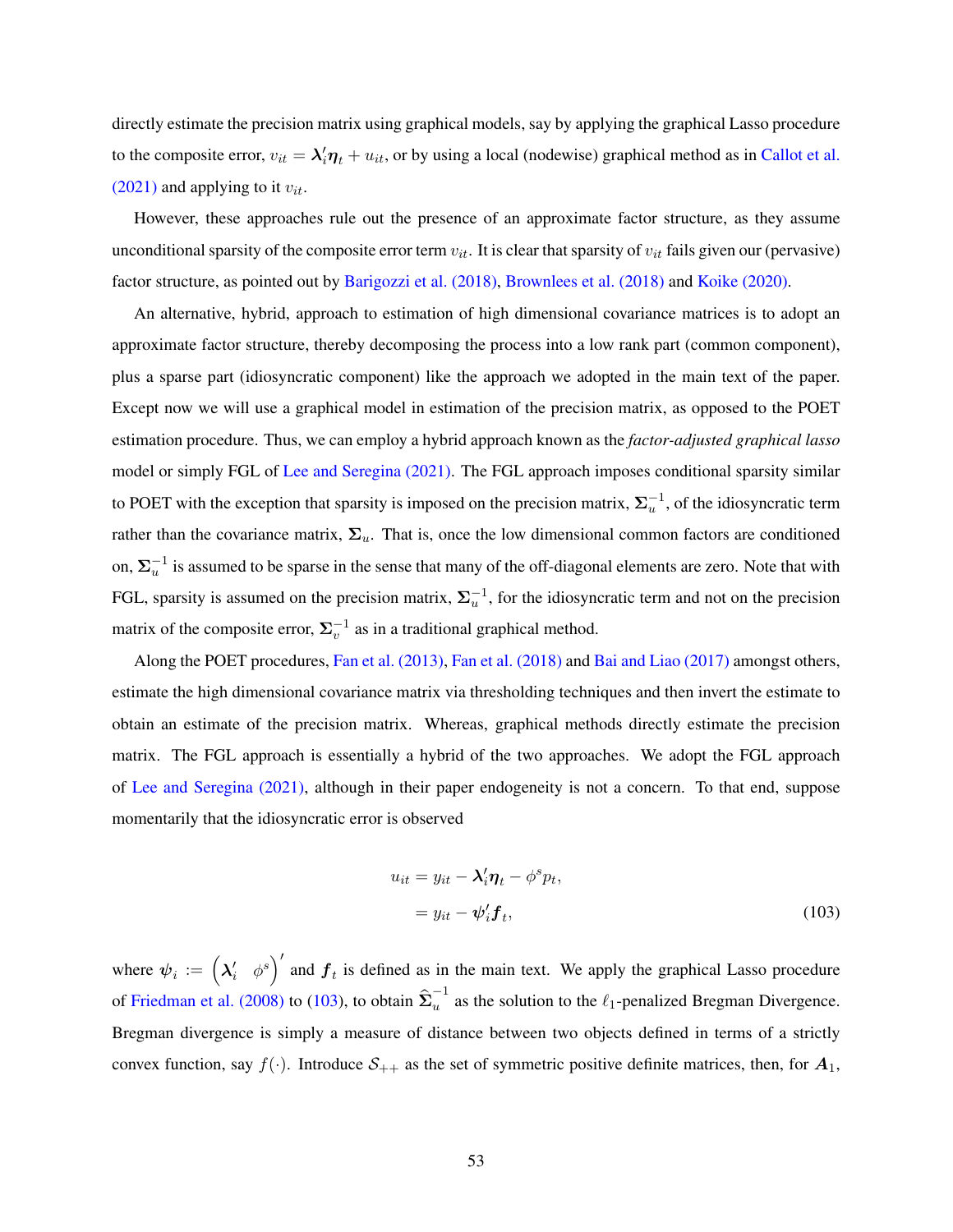$A_2 \in S_{++}$ , the Bregman Divergence in this context, is defined as

<span id="page-54-0"></span>
$$
d_f(\mathbf{A}_1, \mathbf{A}_2) := f(\mathbf{A}_1) - f(\mathbf{A}_2) - \langle \nabla f(\mathbf{A}_2), \mathbf{A}_1 - \mathbf{A}_2 \rangle \tag{104}
$$

where  $f(\cdot)$  is strictly convex and continuously differentiable. The Bregman Divergence,  $d_f$ , can be viewed as the difference of  $f(A_1)$  from the first-order approximation of  $f(A_1)$  around  $A_2$ . Moreover, [\(104\)](#page-54-0) nests some important loss functions as special cases for particular choices of  $f(\cdot)$ , e.g. when  $f(\mathbf{x}) = \mathbf{x}' \mathbf{B} \mathbf{x}$ ,  $d_f$ becomes the Mahalanobis distance, which reduces to the squared norm when  $B = I$  and when  $f(x) =$  $\sum_i x_i \log x_i$ , we obtain  $d_f$  as the Kullback-Leibler divergence. When one sets  $f(A) = -\log \det(A)$ , then  $\nabla f(A) = -A_2^{-1}$ ,<sup>[21](#page-0-0)</sup> and the Bregman Divergence takes the following familiar form for  $A_1 = \Sigma_u^{-1}$  and  $\boldsymbol{A}_2=\widehat{\boldsymbol{\Sigma}}_u^{-1}$ u

<span id="page-54-1"></span>
$$
d_f(\Sigma_u^{-1}, \hat{\Sigma}_u^{-1}) = -\log \det(\Sigma_u^{-1}) + \langle \hat{\Sigma}_u, \Sigma_u^{-1} - \hat{\Sigma}_u \rangle + c_1
$$
  
= 
$$
-\log \det(\Sigma_u^{-1}) + \text{tr}(\hat{\Sigma}_u \Sigma_u^{-1}) + c_2
$$
 (105)

where [\(105\)](#page-54-1) can be viewed as the negative Gaussian log-likelihood of the data, partially maximized with respect to the mean parameter. Adding an  $\ell_1$ -penalty on the off-diagonal elements of  $\Sigma_u^{-1}$  to [\(105\)](#page-54-1) gives us  $\mathbf{\hat{\Sigma}}_u^{-1}$  $u^{\dagger}$  as the solution to the  $\ell_1$ -penalized Bregman Divergence

<span id="page-54-2"></span>
$$
\hat{\Sigma}_u^{-1}(\rho) = \underset{\Sigma_u^{-1} \in S_{++}}{\arg \min} \{-\log \det(\Sigma_u^{-1}) + \text{tr}(\hat{\Sigma}_u \Sigma_u^{-1}) + \rho ||\Sigma_u^{-1}||_1\},\tag{106}
$$

where  $\rho$  is the tuning hyperparameter and only here  $||\sum_{u}^{-1}||_1 := \sum_{i \neq j} |\sum_{u,ij}^{-1}|$  is defined to not penalize the diagonal elements. The routine can be easily implemented in the R package glassoFast or CVglasso.

However, as noted in [Janková and van de Geer \(2018\),](#page-56-8) there are theoretical and practical benefits to modify [\(106\)](#page-54-2) to the so-called weighted FGL (effectively just adaptive Lasso)

<span id="page-54-3"></span>
$$
\hat{\boldsymbol{\Sigma}}_u^{-1}(\rho) = \underset{\boldsymbol{\Sigma}_u^{-1} \in S_{++}}{\arg \min} \left\{-\log \det(\boldsymbol{\Sigma}_u^{-1}) + \text{tr}(\hat{\boldsymbol{\Sigma}}_u \boldsymbol{\Sigma}_u^{-1}) + \rho \sum_{i \neq j} \widehat{W}_{ii} \widehat{W}_{jj} |\boldsymbol{\Sigma}_{u,ij}^{-1}| \right\},\tag{107}
$$

where  $\widehat{W}^2 = \text{diag}(\hat{\Sigma}_u)$ . We suggest iterating between estimation of  $\Sigma_u^{-1}$  by optimizing [\(107\)](#page-54-3) with the graphical Lasso algorithm and estimation of  $\phi^s(z, \Sigma_u^{-1})$  as in [\(15\)](#page-9-0) in Algorithm [3](#page-55-0)' below. For each iteration, we optimally select the penalty hyperparameter,  $\rho$ , via cross-validation.

<sup>&</sup>lt;sup>21</sup>See Section A.4.1 of [Boyd and Vandenberghe \(2004\)](#page-55-7) for an elegant derivation of this gradient.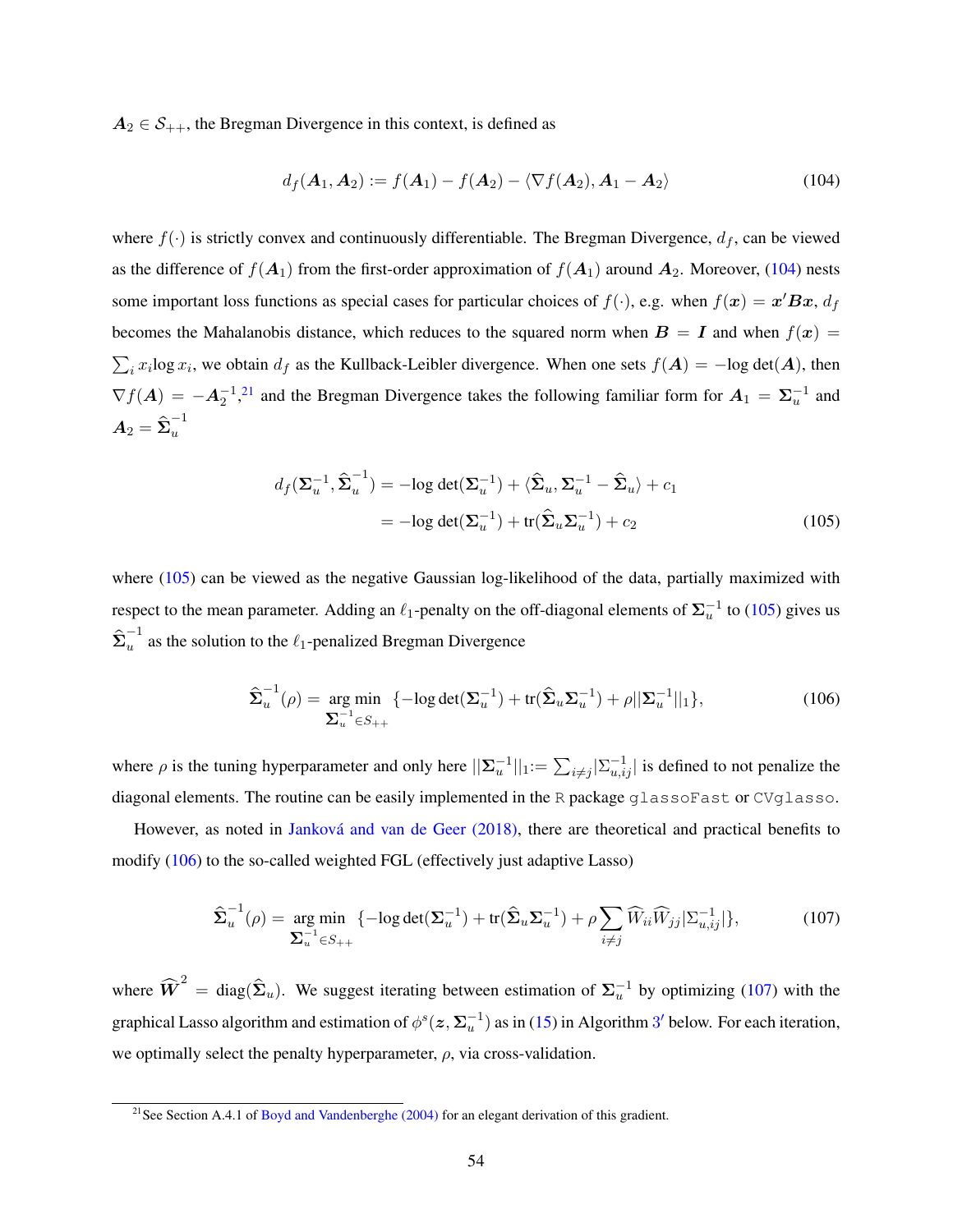We do not explore the theoretical properties of the sampling error induced by this weighted FGL estimation procedure, but in some unreported Monte Carlo evidence we find that it performs well. The algorithm below details the overidentified estimation procedure for the case when  $k_x = 0$ .

# <span id="page-55-0"></span>Algorithm  $3'$  Efficient GMM-FGL for  $\phi^s$  (when  $k_x = 0$ ):

- *Step 1*: Run PCA on [\(9\)](#page-8-0) and obtain  $\hat{z}_t = S' \hat{Q} \tilde{y}_t$  as the sample counterpart of [\(10\)](#page-8-1).
- *Step 2:* Initialize  $\hat{\Sigma}_u^{-1} = I_N$ .
- *Step 3*: Estimate [\(21\)](#page-13-0) to obtain  $\hat{\epsilon}$ , initialize  $\widehat{W}_s = (\hat{Z}'_s \hat{Z}_s)^{-1}$  and obtain  $\hat{\theta}^s_{2SLS}(\hat{Z}_s, \hat{\Sigma}_u^{-1})$  $\begin{matrix} \cdot \\ u \end{matrix}$ ).
- *Step 4:* Obtain  $y_{\hat{E}}(\hat{\Sigma}_u^{-1})$  $\begin{pmatrix} 1 \\ 1 \end{pmatrix}$ .
- *Step 5:* Update  $\widehat{W}_s =$ 1  $\frac{1}{T}\sum_{t=1}^T \hat{\pmb{Z}}_{st}\hat{\pmb{Z}}_{st}^\prime \hat{u}_{\hat{E}t}^2$  $\sqrt{-1}$ , where  $\widehat{u}_{\widehat{E}t} = y_{\widehat{E}t} - \widehat{\pmb{\theta}}_{GMM}^s (\widehat{\pmb{Z}}_s, \widehat{\pmb{\Sigma}}_u^{-1}$  $(u^{-1})'f_t$  and construct  $\widehat{\boldsymbol \theta}_{GMM}^s(\widehat{\boldsymbol Z}_s,\widehat{\boldsymbol \Sigma}_u^{-1}$  $\binom{1}{u}$  as in [\(22\)](#page-13-1).
- *Step 6:* Construct the sample counterpart of [\(103\)](#page-53-0) to update  $\hat{\Sigma}_u^{-1}$  via [\(107\)](#page-54-3) and update  $y_{\hat{E}}(\hat{\Sigma}_u^{-1})$  $\frac{1}{u}$ ).
- *Step 7:* Iterate *Step 4* through *Step 6* until convergence.

Note, to obtain  $\hat{\psi}_i$  in the sample counterpart of [\(103\)](#page-53-0), we have  $\hat{\bf \Lambda}=T^{-1}{\bf y}'\hat{.} \hat{\bf \eta}$  and  $\hat{\phi}^s_{GMM}$  is an element of  $\hat{\theta}_{GMM}^s$ . In view of Algorithm [2,](#page-11-1) Algorithm [3](#page-55-0)' can be further extended to the case when  $k_x > 0$ . However, for brevity we omit the details.

#### References for Supplemental Appendices

Ahn, S. C. and A. R. Horenstein (2013). "Eigenvalue ratio test for the number of factors". *Econometrica* 81.3, pp. 1203–1227.

- Bai, J. and Y. Liao (2017). "Inferences in panel data with interactive effects using large covariance matrices". *Journal of Econometrics* 200.1, pp. 59–78.
- <span id="page-55-5"></span>Bai, J. and S. Ng (2002). "Determining the number of factors in approximate factor models". *Econometrica* 70.1, pp. 191–221.
- Barigozzi, M., C. Brownlees, and G. Lugosi (2018). "Power-law partial correlation network models". *Electronic Journal of Statistics* 12.2, pp. 2905–2929.
- <span id="page-55-7"></span>Boyd, S. and L. Vandenberghe (2004). *Convex Optimization*. Cambridge University Press.
- <span id="page-55-6"></span>Brownlees, C., E. Nualart, and Y. Sun (2018). "Realized networks". *Journal of Applied Econometrics* 33.7, pp. 986–1006.
- Callot, L., M. Caner, A. Ö. Önder, and E. Ula¸san (2021). "A nodewise regression approach to estimating large portfolios". *Journal of Business & Economic Statistics* 39.2, pp. 520–531.
- <span id="page-55-4"></span>Chamberlain, G. and M. Rothschild (1983). "Arbitrage, Factor Structure, and Mean-Variance Analysis on Large Asset Markets". *Econometrica* 51.5, pp. 1281–1304.
- <span id="page-55-1"></span>Darling, D. (1952). "The influence of the maximum term in the addition of independent random variables". *Transactions of the American Mathematical Society* 73.1, pp. 95–107.
- <span id="page-55-2"></span>Davis, R. A. and T. Hsing (1995). "Point process and partial sum convergence for weakly dependent random variables with infinite variance". *The Annals of Probability* 23.2, pp. 879–917.
- <span id="page-55-3"></span>Durrett, R. (2019). *Probability: Theory and Examples*. Vol. 49. Cambridge University Press.